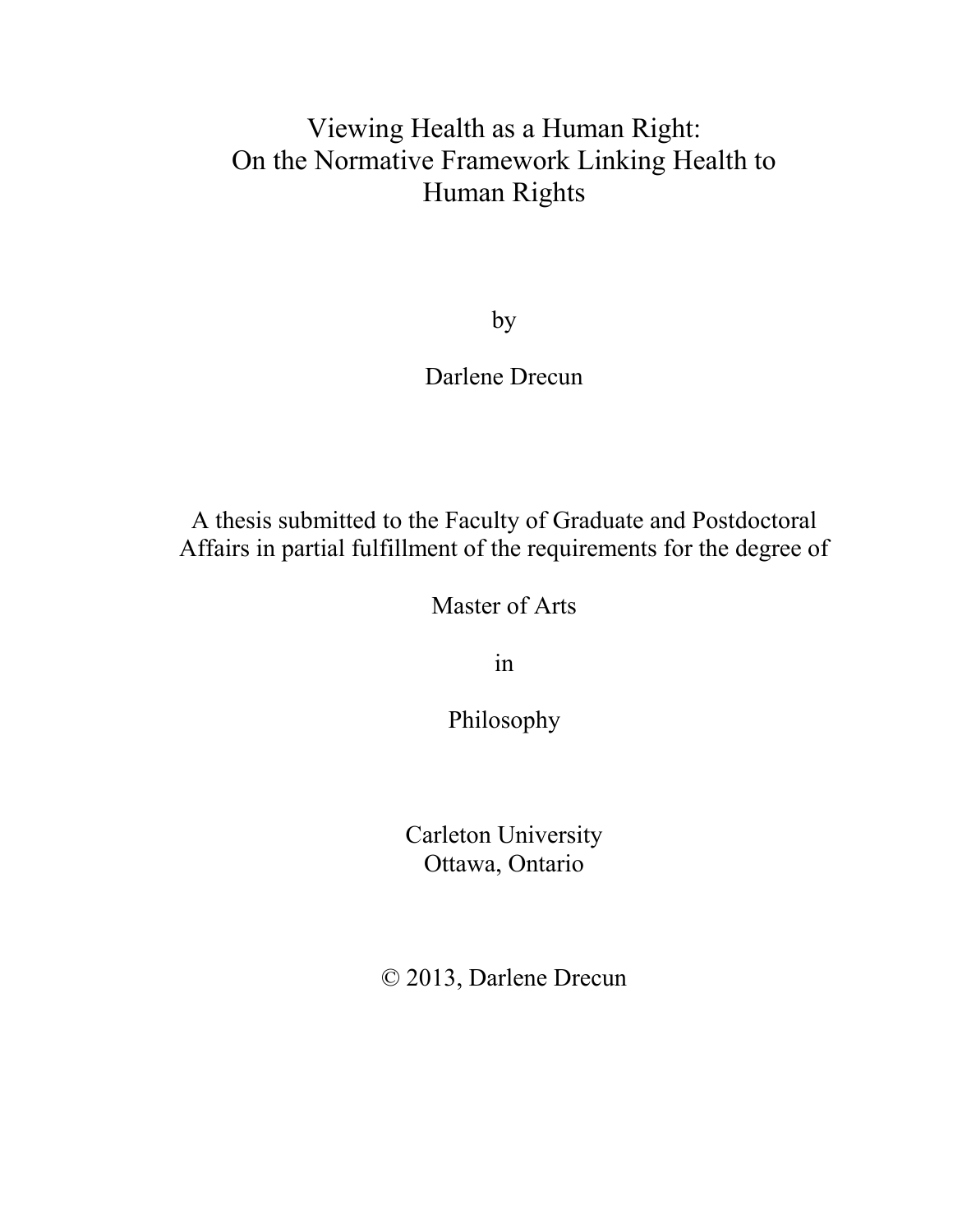### **Abstract**

The current global health literature is skeptical of the idea that one can defensibly claim a moral right to health. Gopal Sreenivasan and Onora O'Neill argue that a positive right to health is fraught with conceptual difficulties because it is unclear who bears the correlative duty to secure the right. Jonathan Wolff has recently attempted to provide a normative foundation for the human right to health from a non-cosmopolitan point of view, but his account fails to directly address Sreenivasan and O'Neill's objections. In this paper, I will develop and further substantiate Wolff's position in an attempt to respond to Sreenivasan and O'Neill's critique of a positive right to health. I will argue that Wolff unknowingly seems to be making a case for a negative right to health, which I conclude provides a non-cosmopolitan normative foundation for the human right to health.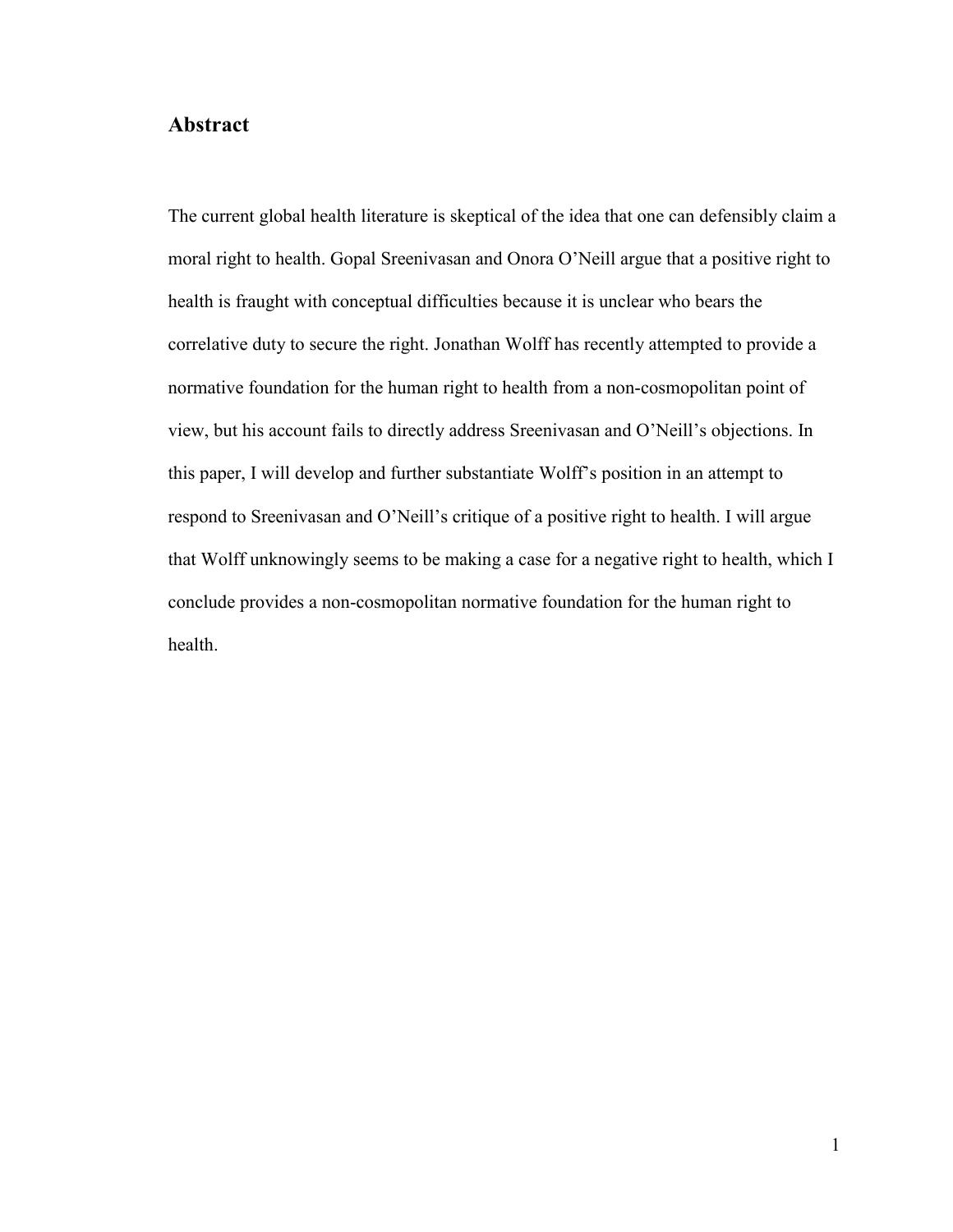### **Acknowledgements**

This project would not have been possible without the support of many people. Many thanks to my supervisor, Dr. Vida Panitch, who introduced me to the topic of health rights, read my numerous revisions and supported me through the process of my master's thesis. Also, I would like to thank Dr. Jay Drydyk for his support along the way. I would finally like to thank my parents, Novak and Rebeca Drecun, my colleague and partner Zachary Fouchard, my friend and favorite editor Kimberley Mercer-Lynn, and my other family members and friends who have supported me throughout the entire process.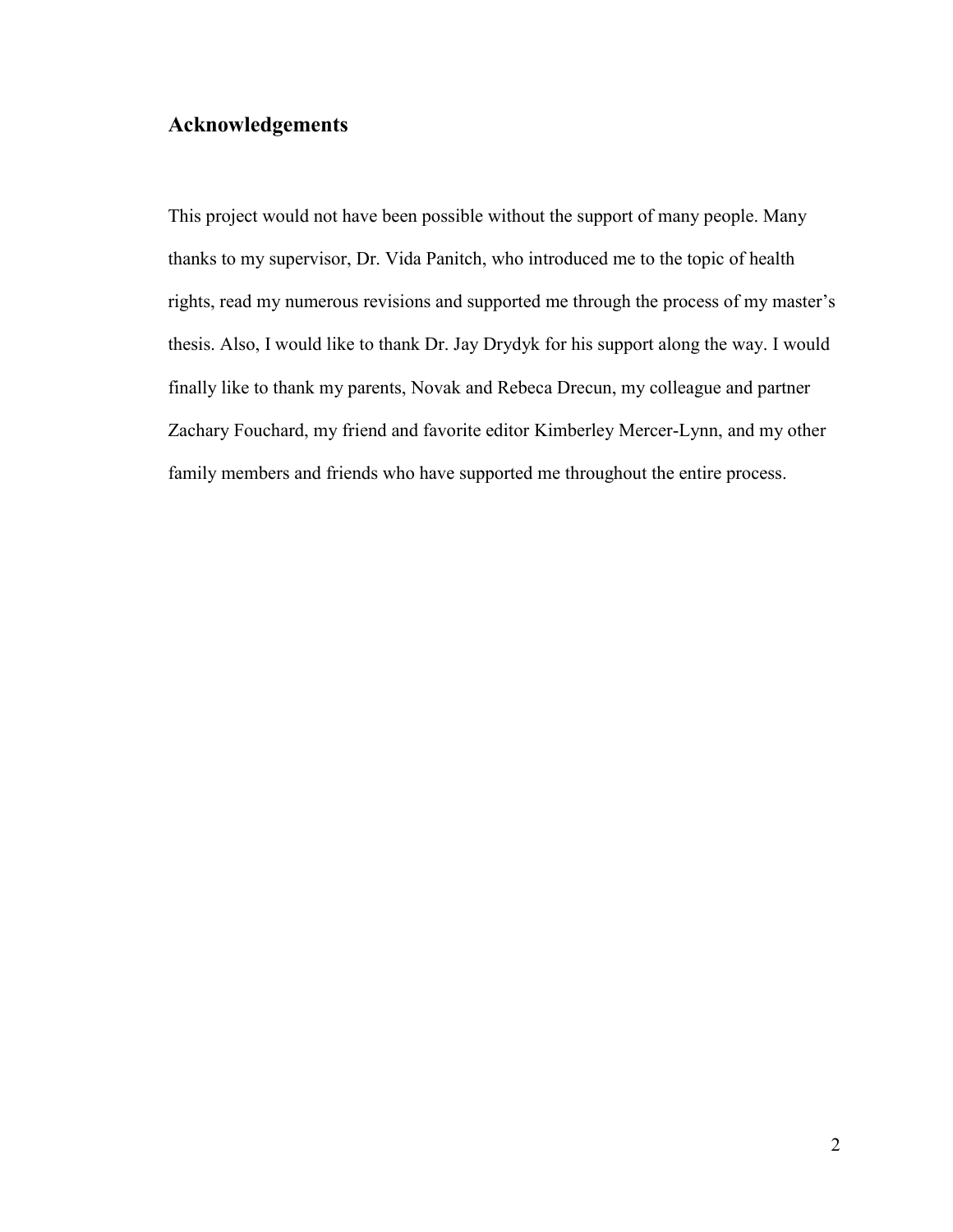## **Table of Contents**

| $\mathbf{1}$ |       |                                                                                  |  |  |
|--------------|-------|----------------------------------------------------------------------------------|--|--|
|              | 1.1   |                                                                                  |  |  |
|              | 1.2   |                                                                                  |  |  |
|              | 1.3   |                                                                                  |  |  |
|              | 1.4   |                                                                                  |  |  |
|              | 1.5   | Criticisms of the Human Right to Health: Sreenivasan and O'Neill's Objections 14 |  |  |
|              | 1.6   |                                                                                  |  |  |
|              | 1.7   |                                                                                  |  |  |
|              | 1.8   | Identifying a Duty Bearer: Developing Wolff's Claims as a Possible Response to   |  |  |
|              |       |                                                                                  |  |  |
|              | 1.9   |                                                                                  |  |  |
|              | 1.10  |                                                                                  |  |  |
|              | 1.11  |                                                                                  |  |  |
| 2            |       |                                                                                  |  |  |
|              | 2.1   |                                                                                  |  |  |
|              | 2.1.1 |                                                                                  |  |  |
|              | 2.1.2 | Shue's Institutional Approach to Human Rights and their Corresponding Duties  53 |  |  |
|              | 2.1.3 |                                                                                  |  |  |
|              | 2.1.4 |                                                                                  |  |  |
|              | 2.2   |                                                                                  |  |  |
|              | 2.2.1 |                                                                                  |  |  |
|              | 2.2.2 |                                                                                  |  |  |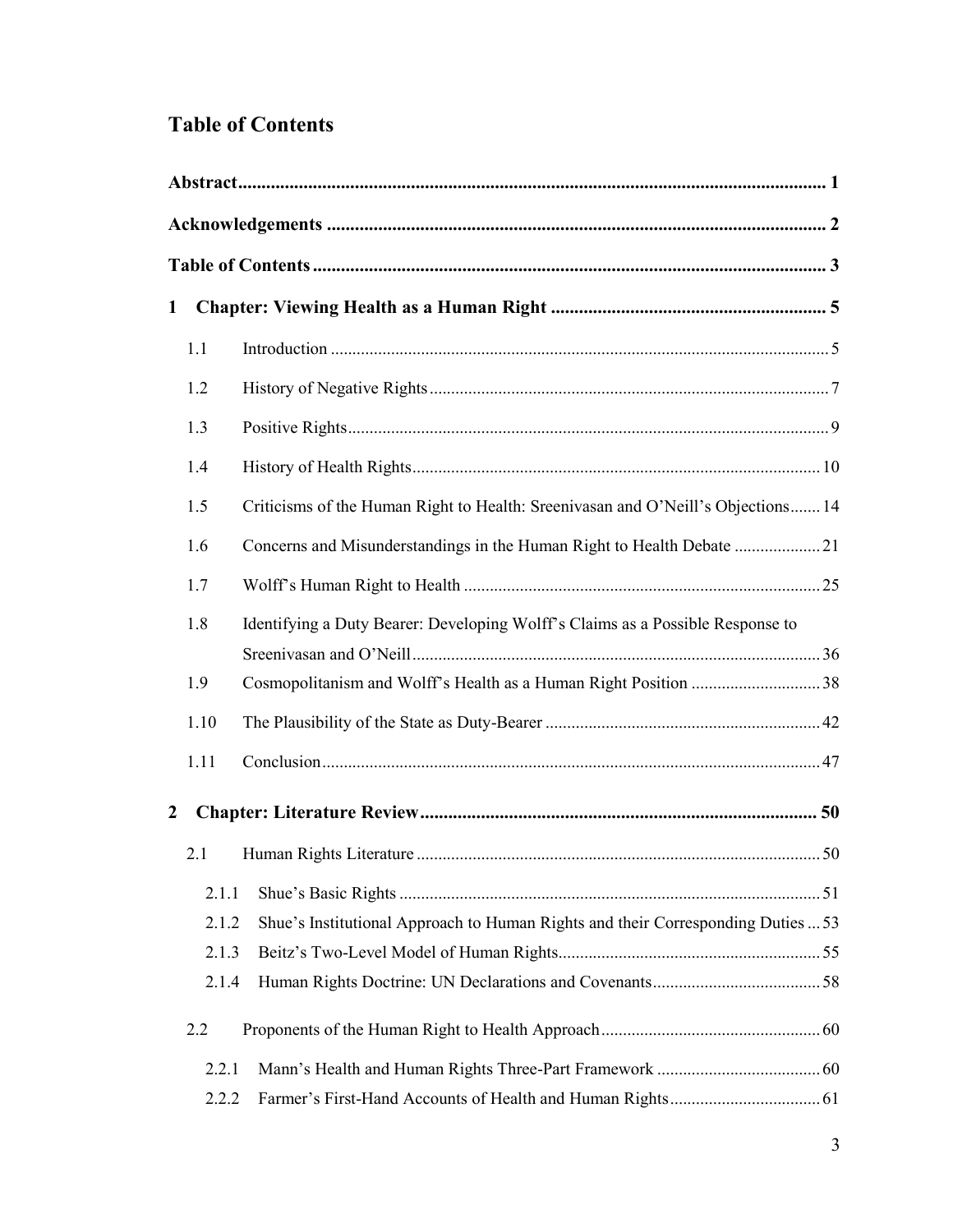| 2.2.3 |                                                                                |  |  |
|-------|--------------------------------------------------------------------------------|--|--|
| 2.3   |                                                                                |  |  |
| 2.3.1 |                                                                                |  |  |
| 2.3.2 |                                                                                |  |  |
| 2.3.3 |                                                                                |  |  |
| 2.4   |                                                                                |  |  |
| 2.4.1 | Buchanan and Hessler: Specifying the Content of a Human Right to Health Care85 |  |  |
| 2.4.2 |                                                                                |  |  |
| 2.4.3 |                                                                                |  |  |
| 2.5   |                                                                                |  |  |
| 2.5.1 |                                                                                |  |  |
| 2.5.2 |                                                                                |  |  |
| 2.5.3 | Sen and Nussbaum: The Capabilities Approach and Health Rights 102              |  |  |
| 2.6   |                                                                                |  |  |
|       |                                                                                |  |  |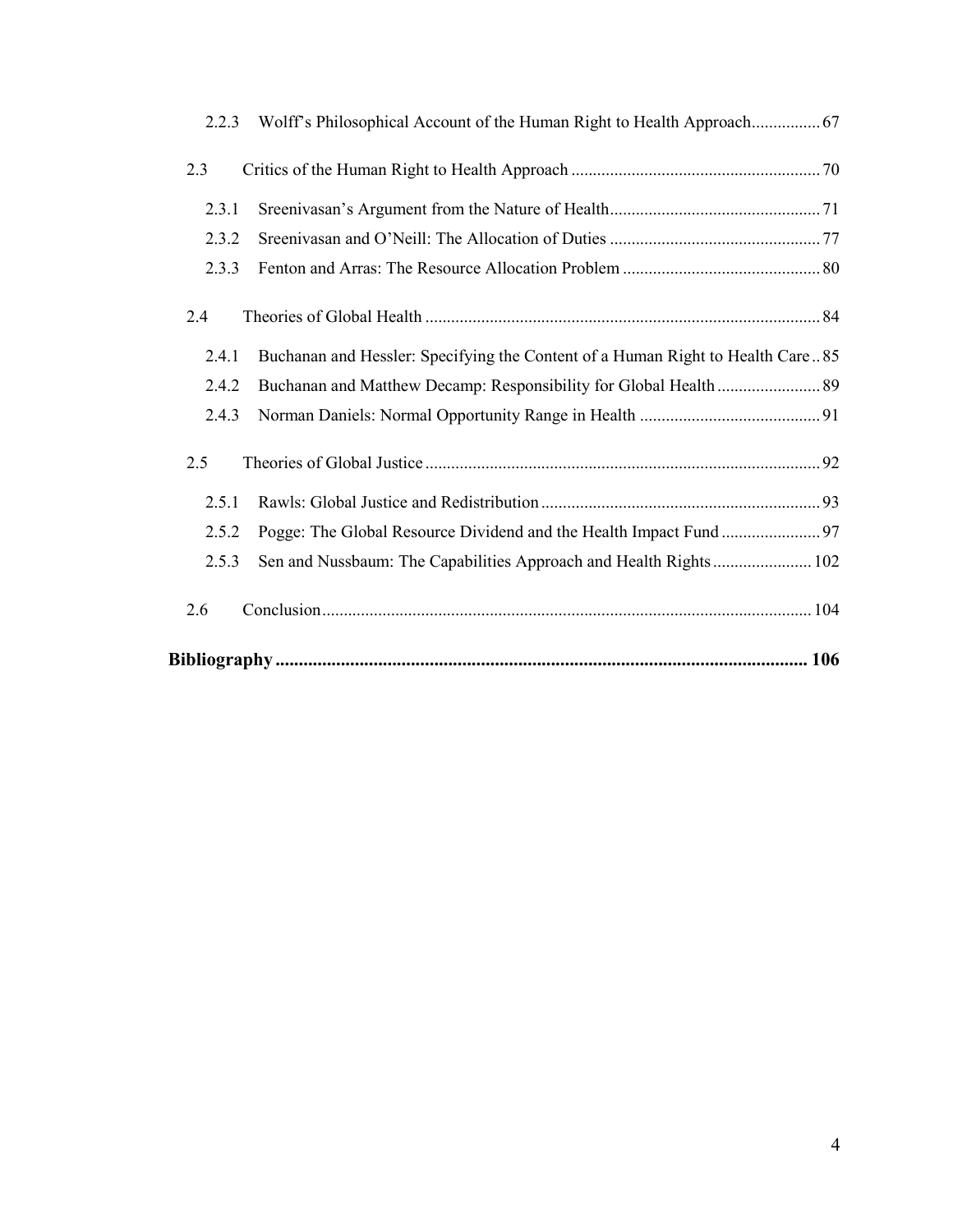### **1 Chapter: Viewing Health as a Human Right**

#### **1.1 Introduction**

*"So I can't show you how, exactly, health care is a basic human right. But what I can argue is that no one should have to die of a disease that is treatable." Dr. Paul Farmer*

As medical innovation has progressed, many illnesses have become treatable and in some cases, even completely eradicated from parts of the world. Farmer's quote refers to the painful injustice that occurs when millions of people die because they were unable to afford lifesaving medication, or were not lucky enough to have been born in an area of the world with access to clean water and nutritious food. Instead, for Farmer, health as a human right is clearly demonstrated everyday as he witnesses the injustice of those dying from treatable diseases because they do not have this right secured. The quote also shows the difficulty in articulating how, exactly, health is a human right. However, as difficult as justifying the concept of health as a human right may be, does not mean that it is impossible.

Although a legal human right to health has been established in international law for decades (ICSECR, 1976), the question of whether a moral right to health exists is still heavily debated in political philosophy. A moral human right to health must be philosophically justified to be considered more than an aspirational statement. Current literature on the right to health has been extremely critical of the idea that we can defensibly claim a moral right to health. In particular, Gopal Sreenivasan (2012) and Onora O'Neill (2005) have raised powerful objections against the existence of the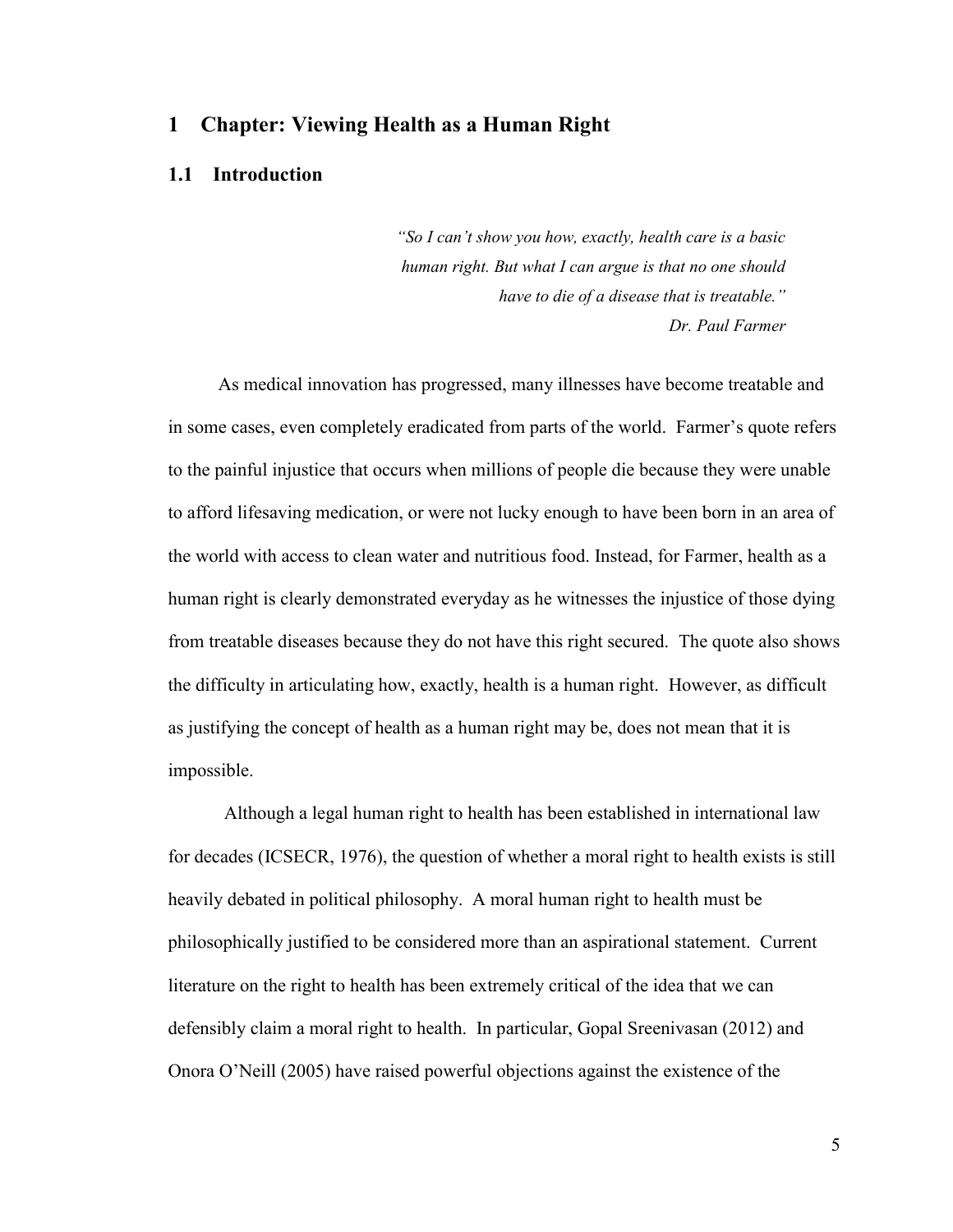concept of a right to health. Sreenivasan and O'Neill take the human right to health to be a positive right, following the drafters of the UN Declaration of Human Rights. Their main concern with a positive human right to health is that the right is without substance because it fails to identify a duty-bearer; thus there is no duty to fulfill the right to health.

Jonathan Wolff (2012) has recently attempted to provide a normative foundation for the human right to health approach; however, he has not fully addressed Sreenivasan and O'Neill's objections. Wolff offers the most compelling case for the human right to health; yet, he has not articulated his view clearly and as a result, others responding to his arguments and those to whom his argument is presumably addressed have not realized what his approach is trying to do. In this paper I will be developing and further substantiating Wolff's claims. If properly understood and developed, it can provide the right type of response against Sreenivasan and O'Neill's main objections. The responses Wolff offers explicitly are weak and seem to ignore the central problem in the debate. However, the fundamental idea in his view provides the crucial component that clarifies the problem; it is this point that I will develop into a plausible response to the key normative objections to a human right to health.

The first three sections outline the historical development of human rights: distinguishing between negative and positive rights, and showing the development of the concept of the human right to health. Following this, I will discuss Sreenivasan and O'Neill's two most damaging objections to the human right to health approach. Although Wolff does not seem to realize it, he clearly understands the human right to health as a negative right, not a positive right. Therefore Wolff's approach, with some development, can provide an adequate response to Sreenivasan and O'Neill's critique of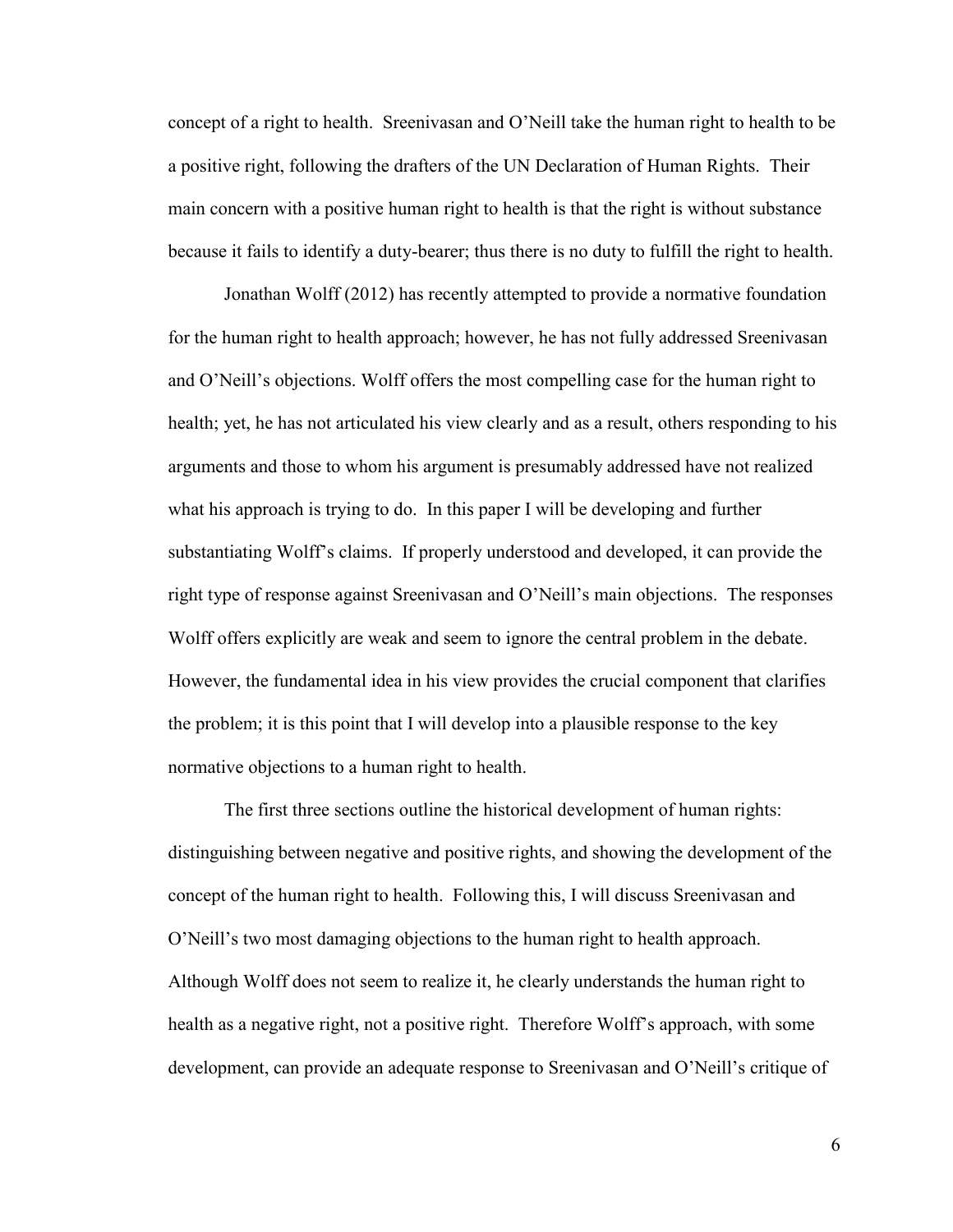the human right to health by avoiding the main objection they launch at a positive right to health. This objection is also clearly directed at cosmopolitans and I will demonstrate that Wolff's claims are not grounded in a cosmopolitan justification.

#### **1.2 History of Negative Rights**

The notion of a human right can be traced back to enlightenment era discussions of natural rights. Locke was one major proponent of the idea of rights. In a time period when humans were merely powerless subjects to their sovereign, Locke claimed that man had natural rights to "life, liberty and estate" (Locke, Two Treatises of Government). Instead of the sovereign holding absolute power over the people, Locke argued that governments were given power through a social contract with the people. However, governments must guarantee certain rights to its citizens in order to gain their legitimacy. If these rights were violated, the people would have a right to legitimately rebel. The social contract and rights to life, liberty and property serve as foundations for many contemporary liberal democracies today. The American Declaration of Independence, largely formulated by Thomas Jefferson and greatly inspired by Locke, famously states:

We hold these truths to be self-evident, that all men are created equal, that they are endowed by their Creator with certain inalienable Rights, that among these are Life, Liberty and the pursuit of Happiness (Declaration of Independence, 1776).

The French Declaration also mentions inalienable rights of man that are born free and equal. This conception of rights shaped what we currently know as civil and political rights. After the Civil War in the United States in the late 1800's, civil rights began to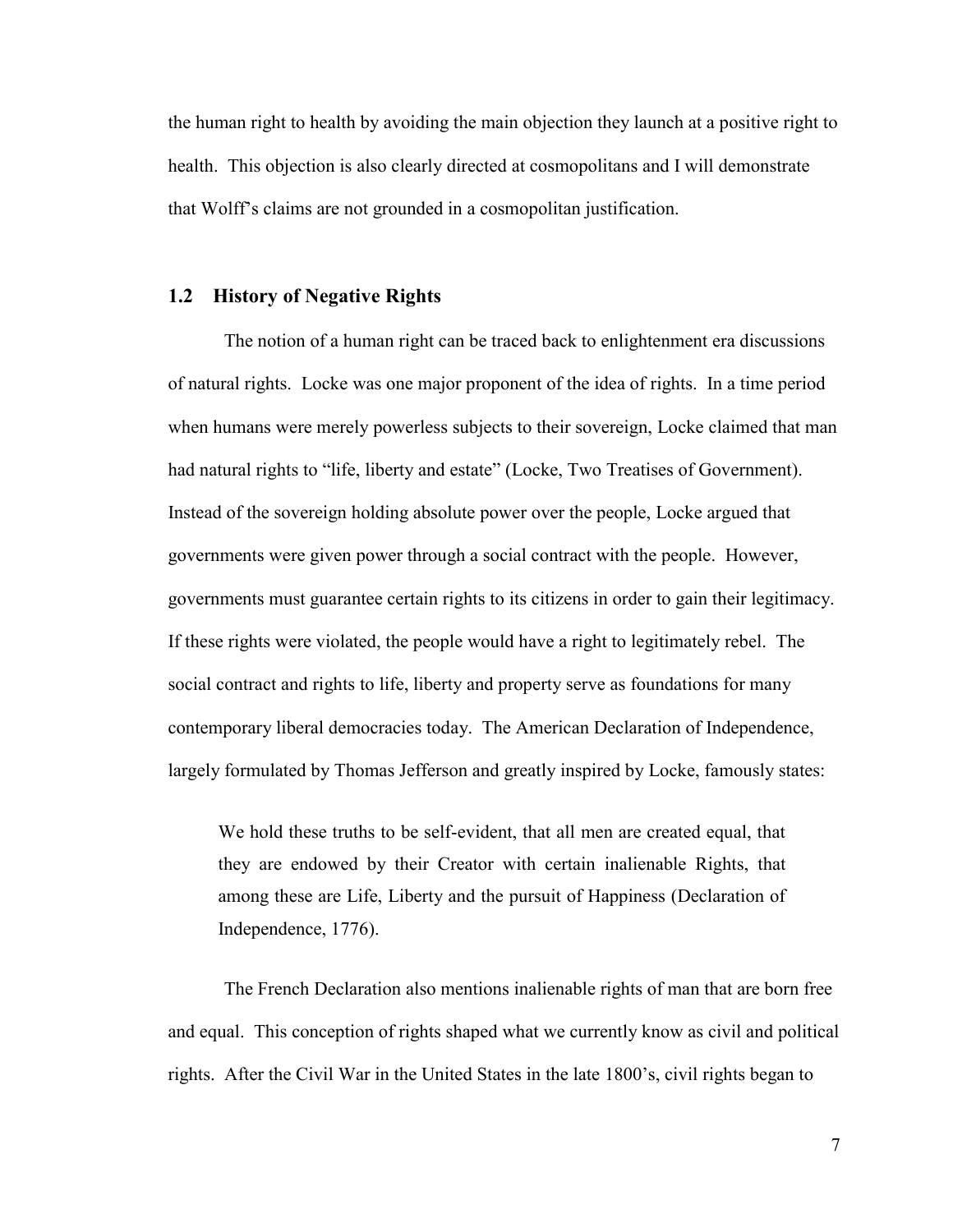develop (Edmundson 2004, 32). Newly emancipated slaves were granted rights, such as property rights, participation in the political process and due process.

This time period also saw a rise in the popularity of Utilitarianism. John Stuart Mill's Utilitarianism directly impacted the way we have come to think of liberty rights, particularly his "harm principle." Mill's conception of liberty rights was that people had the right to follow their own life plans and ideas of happiness, as long as their actions did not harm any others (Mill, On Liberty). Mill's harm principle is a fundamental aspect to today's civil and political rights, which are based on the idea of non-interference. That is, people have negative civil and political rights of non-interference, which are often described as refrainment from an action. An example of this would be *not* engaging in certain actions that would infringe on another's civil or political rights. Negative rights are to be protected and respected by all persons universally.

With the advent of post-World War II discussions about how to avoid the atrocities experienced during the war from ever occurring again, the term "human rights" was coined, and the previous rights articulated by Locke and Mill were recognized internationally. The creation of the Universal Declaration of Human Rights, adopted by the UN General Assembly on December 10, 1948, covered protection against discrimination, including race, color, sex, language, religion, political opinion, property, and birth or other status (Article 2). The Declaration covered what would later become termed "first-generation" rights, such as rights to religion, opinion, thought and expression, to assemble and to associate; to participate in free elections and access to public office (Articles 18-21).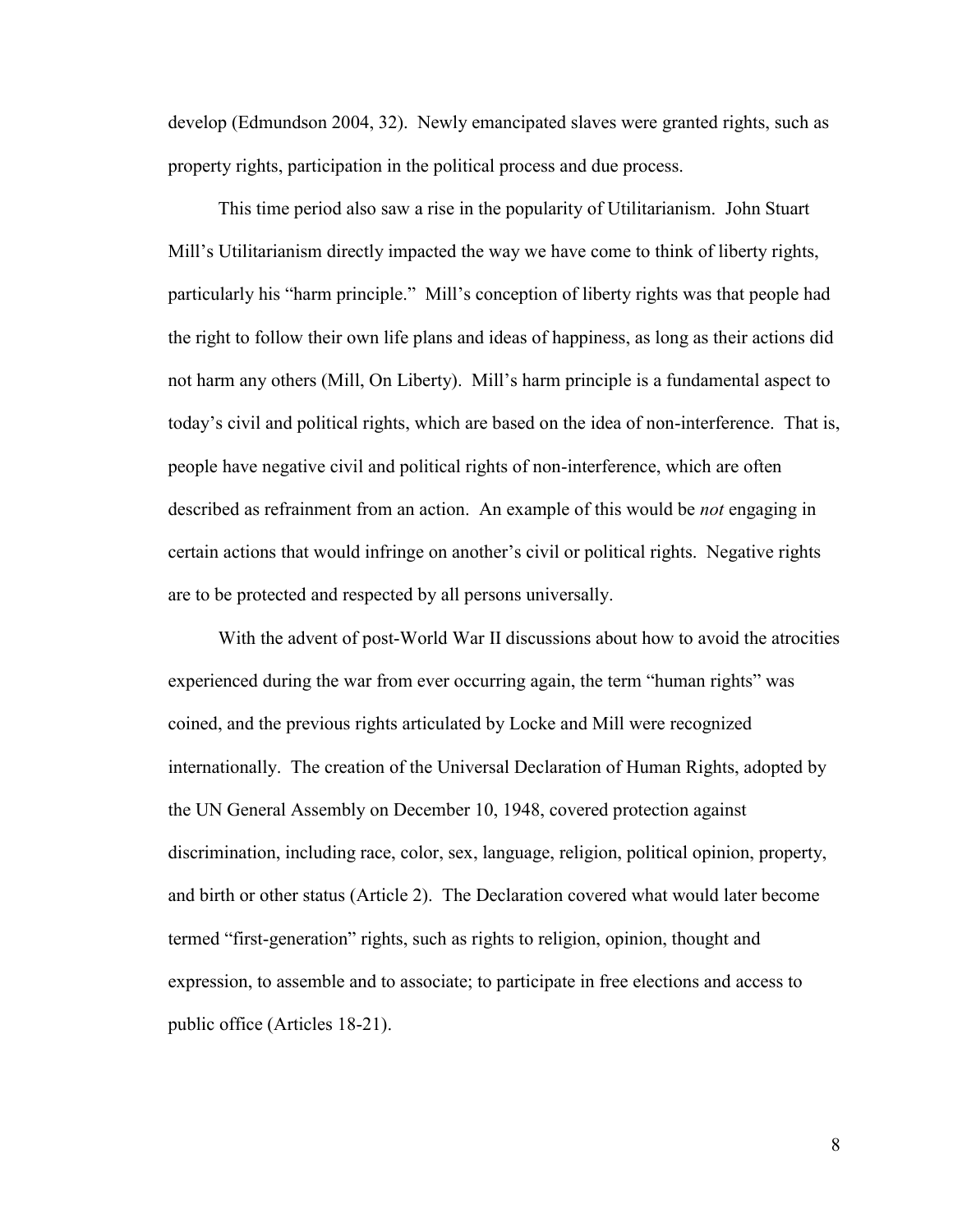#### **1.3 Positive Rights**

Although the focus of the Universal Declaration of Human Rights was on negative rights, positive rights were also introduced in the Declaration. In contrast to negative rights that are generally thought of as a refrainment of action, positive rights, or second-generation rights, correspond with duties that are acts of assistance. Some rights require more than just not harming another; they involve positive actions in order to help secure another's right.

Articles 22-30 of the Universal Declaration of Human Rights listed second generation, positive rights, such as: the right to social security to be enjoyed by everyone, just and favorable working conditions, protection against unemployment, equal pay for equal work, and the right to join a union (Article 23). Articles 25 and 26 specifically set out many of the positive rights that we think of today as minimum needs for a decent life such as: the right to an adequate standard of living including food, clothing, housing and medical and necessary social services (Article 25) and the right to free education (Article 26).

As significant as the Universal Declaration of Human Rights was, binding covenants were needed in order for countries to sign on and commit to the newly created international human rights laws. After several drafts, in 1976 the International Covenant on Civil and Political Rights (ICCPR) was established. Most countries ratified this agreement that sought to protect individuals from discrimination and persecution (OHCHR).

The second covenant created at this time was much more controversial. The International Covenant on Economic, Social, and Cultural Rights (ICESCR) was a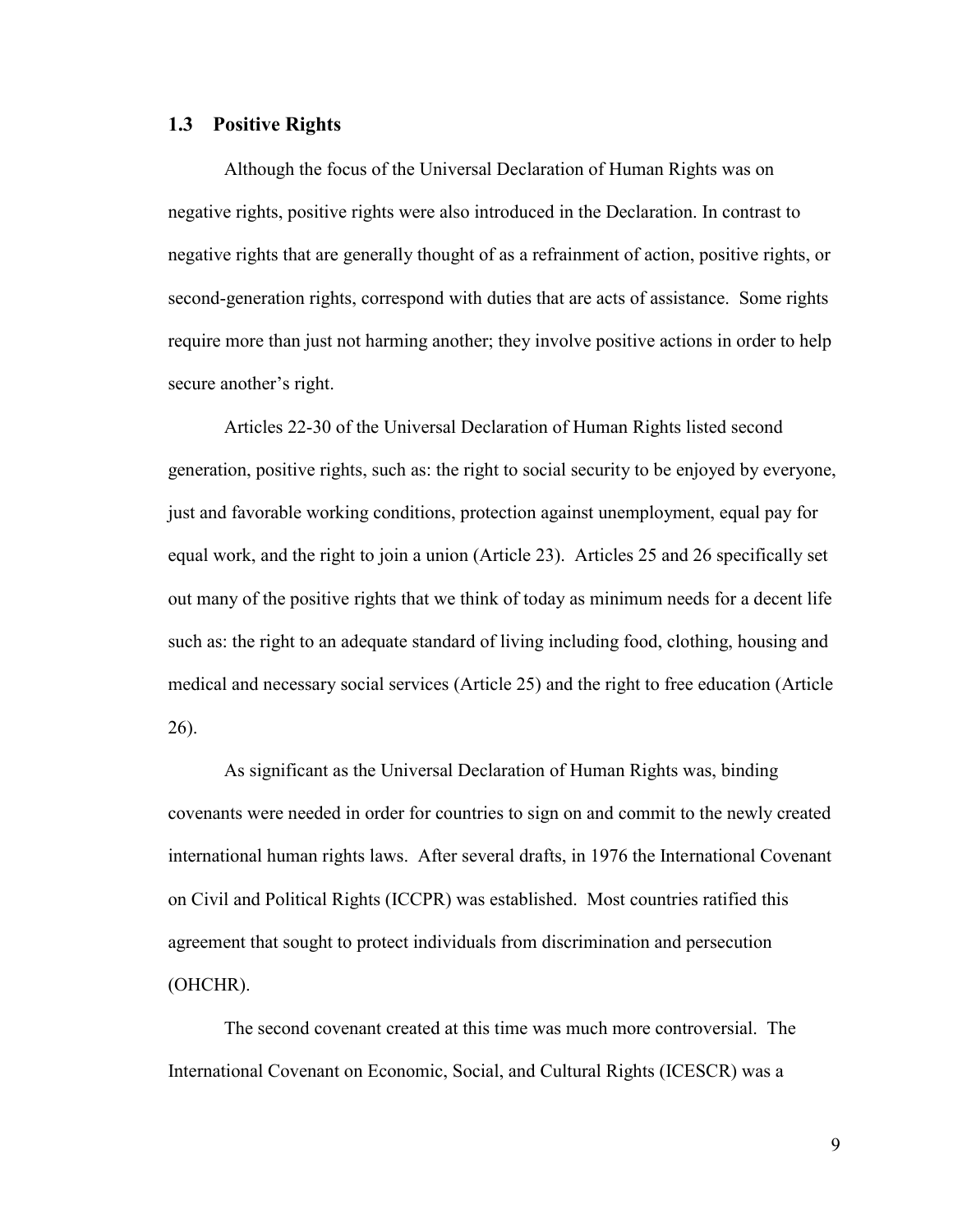significant achievement in positive rights. The international community for the first time was promoting the idea that they, along with governments, had more than just a duty to not violate civil and political rights, they also had the duty to assist those in need. Social goods and services were recognized for the important role they play in maintaining the lives of many in need. Unfortunately, the ICESCR was, and still is, quite contentious and has still to this day not been ratified by many countries (OHCHR).

#### **1.4 History of Health Rights**

The human right to health developed out of the advancement of social, economic, and cultural rights after World War II. The Declaration of Geneva was created and adopted by the General Assembly of the [World Medical Association](http://en.wikipedia.org/wiki/World_Medical_Association) at [Geneva](http://en.wikipedia.org/wiki/Geneva) in 1948 as a "declaration of [physicians'](http://en.wikipedia.org/wiki/Physician) dedication to the [humanitarian](http://en.wikipedia.org/wiki/Humanitarian) goals of [medicine,](http://en.wikipedia.org/wiki/Medicine) a declaration that was especially important in view of the medical crimes committed in [Nazi](http://en.wikipedia.org/wiki/Nazism) [Germany](http://en.wikipedia.org/wiki/Germany)" (World Medical Association). The idea that there was a moral duty to protect the health of all people was beginning to take shape. The World Health Organization was also created during this time period, stating its objective as:

The enjoyment of the highest attainable standard of health is one of the fundamental rights of every human being without distinction of race, religion, political belief, economic or social condition (Constitution of the WHO, 1946).

Along with other social and economic rights, the human right to health gained some force in international law by its inclusion in the ICESCR. Article 12 of this covenant states, "The States parties to the present Covenant recognize the right of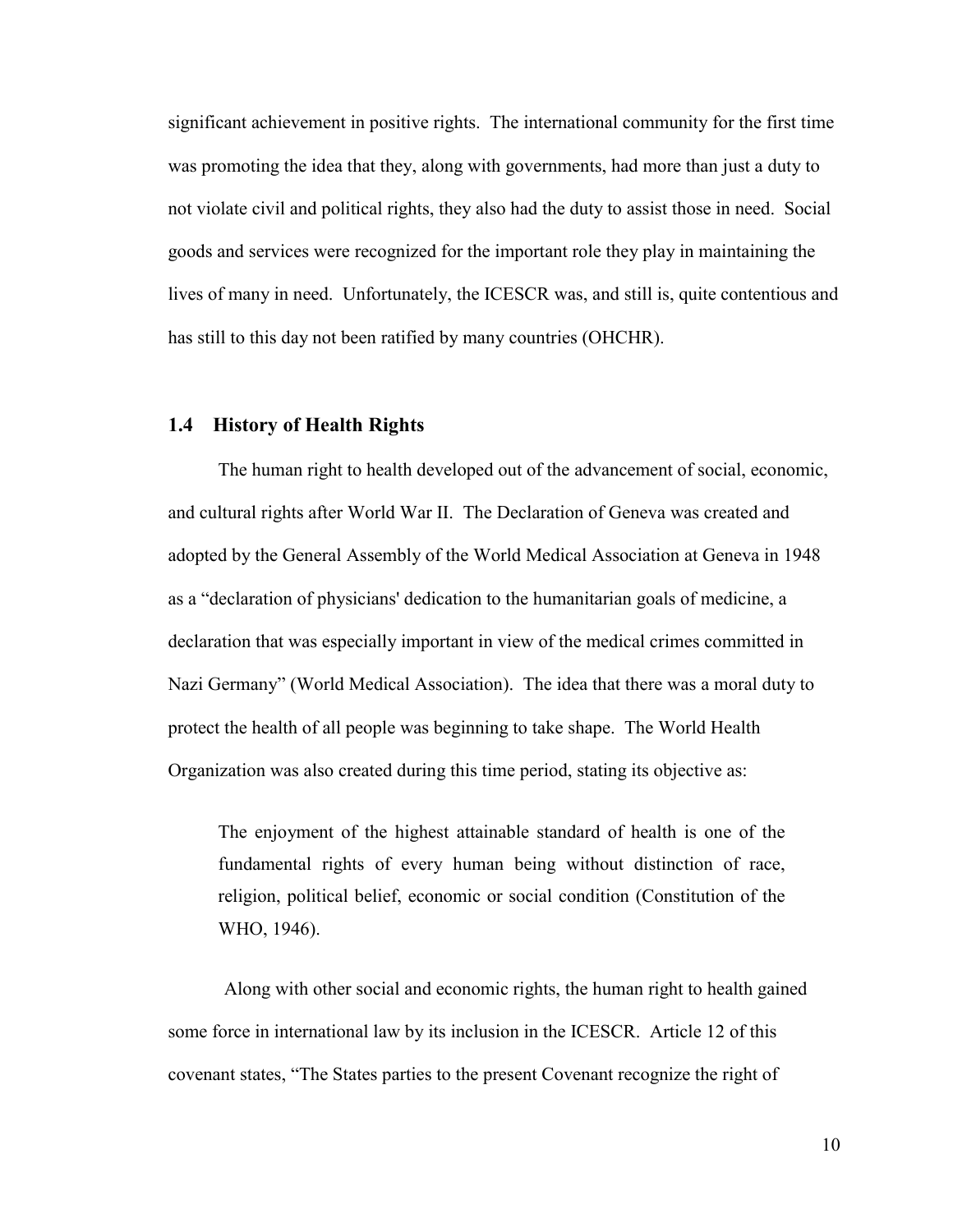everyone to the enjoyment of the highest attainable standard of physical health" (ICESCR Article 12). The right to health, as drafted in the Declarations and Covenants has been heavily criticized for being unrealistic and unattainable. The difficulty in determining a common standard of health, and the *highest* attainable standard of health is just one problem with the Covenant. Another serious issue with the Covenant is that it is extremely difficult for the international community to deal with a well-intentioned country that does not have the resources to fully realize the right to health for their citizens. In order to address this problem, the ISESCR includes a discussion of the progressive realization of rights. Rather than expecting a nation to be able to fulfill rights immediately, it is expected to use all of the resources they do have to work toward the eventual fulfillment of health rights. This notion was refined in 2000, when the Committee on Economic, Social and Cultural Rights issued General Comment 14.

30. While the Covenant provides for progressive realization and acknowledges the constraints due to the limits of available resources, it also imposes on States parties various obligations which are of immediate effect. States parties have immediate obligations in relation to the right to health, such as the guarantee that the right will be exercised without discrimination of any kind (article 2.2) and the obligation to take steps (article 2.1) towards the full realization of article 12. Such steps must be deliberate, concrete and targeted towards the full realization of the right to health. (UNHCHR General Comment 14, 2000)

Thomas Pogge is one political philosopher who has been trying to make us aware for some time of the dismal statistics about living in poverty and the impact poverty has on health, stating: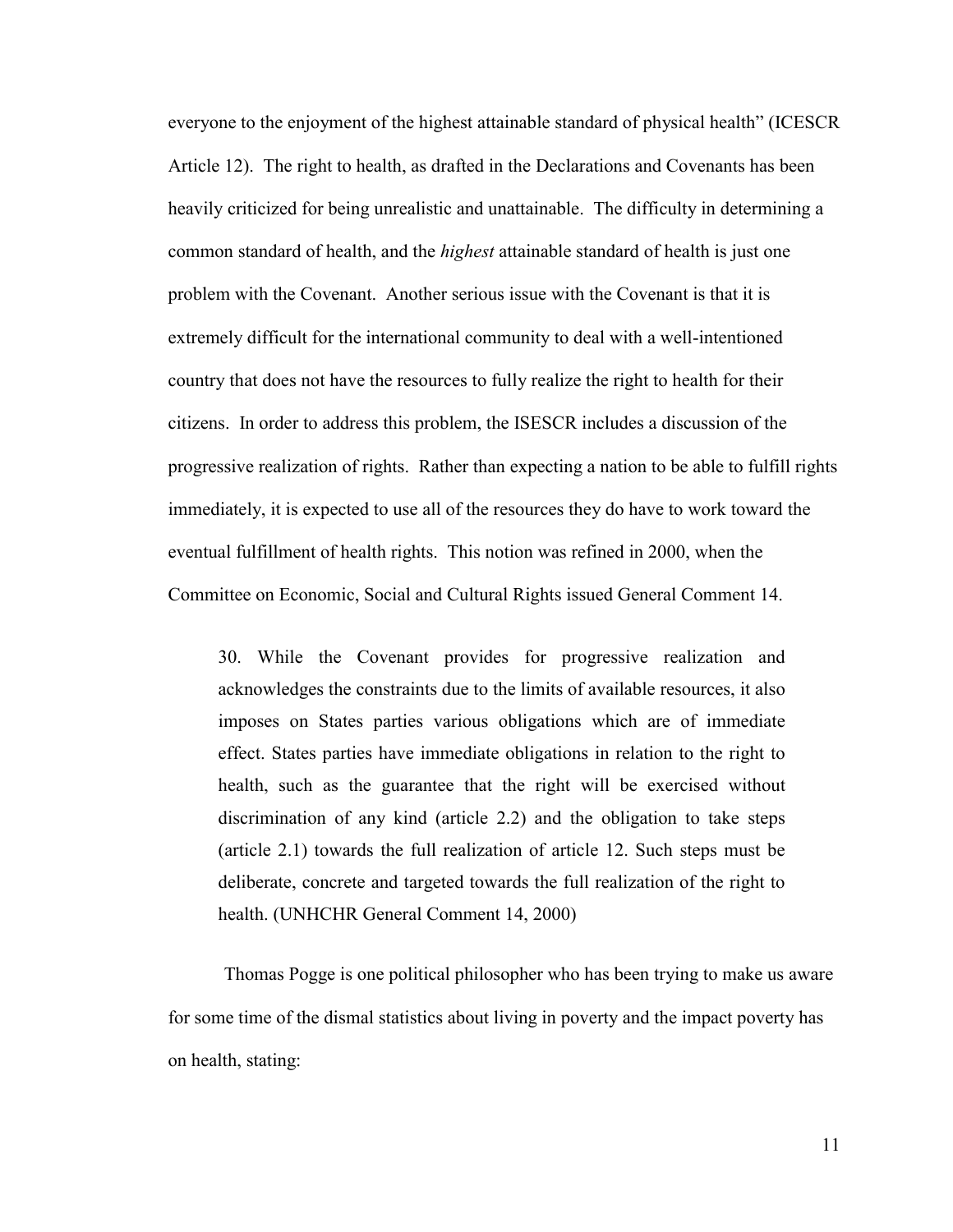Some 18 million human beings avoidably die each year from diseases we can prevent, cure, or treat… This huge incidence of mortality and morbidity is not randomly distributed. For a variety of social reasons, people of color and children are heavily overrepresented among those suffering severe ill health—and, within these categories, women and girls in particular (Pogge 2008, 222-23).

The World Health Organization has reported that in 2010, about 800 women die every day of pregnancy and child-birth-related complications. Of these 800 women, only five of them occurred in high-income countries. "The risk of a woman in a developing country dying from a pregnancy-related cause during her lifetime is about 25 times higher compared to a woman living in a developed country" (WHO 2012). The statistics regarding children's health is equally dire, with 6.9 million children dying by their fifth birthday in 2010. "58% of under-five deaths were caused by infectious diseases; Pneumonia, diarrhea and malaria accounted for more than one third of all under-five deaths in 2010" (WHO 2012). What stands out most about all of those deaths is how treatable most of them are if doctors and antibiotics are accessible. When it comes to those suffering from HIV, Sub-Saharan Africa continues to be the most heavily burdened by the epidemic. In Sub-Saharan Africa, "nearly 1 in every 20 adults (4.9%) is living with HIV and account for 69% of the people living with HIV worldwide" (WHO 2012).

Dr. Paul Farmer (1999) and the late Dr. Jonathan Mann (1998), respectively, have also extensively promoted the idea of health as a human right as a moral basis from which to criticize the global health inequalities Pogge highlights. Their focus is on government discrimination and the violation of human rights and the resulting negative effect this has on health.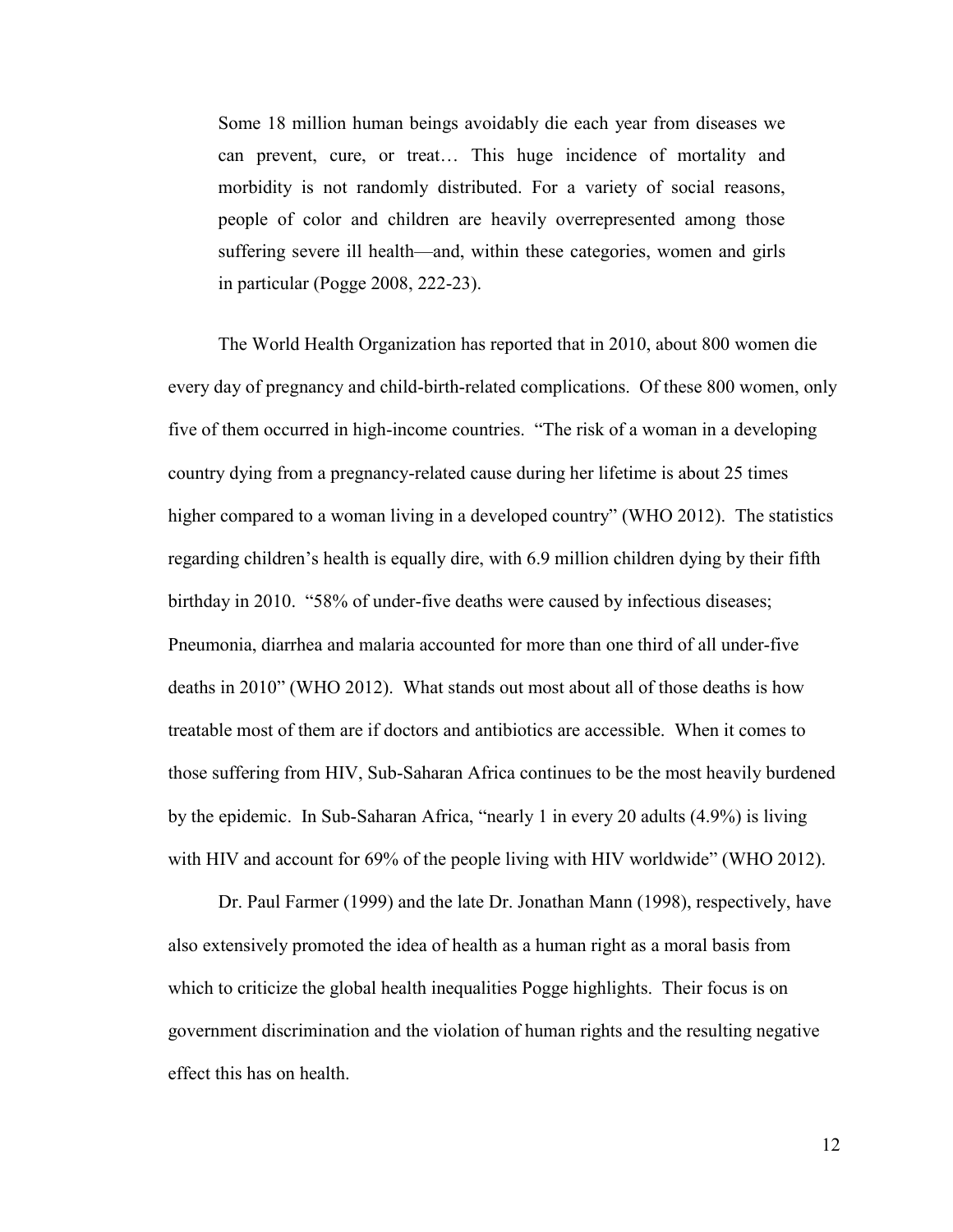Mann discussed the relationship between human rights and health and used a three-part framework to demonstrate how they are linked. The first relationship shows the impact that health policies have on human rights. The construction of policies often impact oppressed groups and minorities, and at times can be highly racialized. The second relationship is that human rights violations often have a direct impact on health. Violations of political and civil rights often have a direct negative impact on the physical, mental and social well-being of all individuals affected. And finally, the third relationship restates that the promotion and protection of health is fundamentally linked to human rights (Mann, et al. 1999, 11).

Farmer bases his approach on his years of research and work through his own organization, Partners in Health (PIH), in Boston, Haiti, Peru and Russia. He has written numerous books documenting the massive health injustices occurring globally. On a daily basis, he witnessed a first-hand account of the poor suffering and dying from preventable diseases. His research has shown that diseases easily cross national borders, yet access to medications is radically different from country to country.

The study of borders qua borders means, increasingly, the study of social inequalities. Many political borders serve as semipermeable membranes, often quite open to diseases and yet closed to the free movement of cures. Thus may inequalities of access be created or buttressed at borders, even when pathogens cannot be so contained (Farmer 1996, 266).

As a doctor attempting to treat the ill in some of the poorest nations, Farmer's work pulls together first-hand accounts with years of medical and anthropological research to demonstrate the need for the human right to health. Farmer views state power as a potential cause of disease. Those suffering from illness and in desperate need of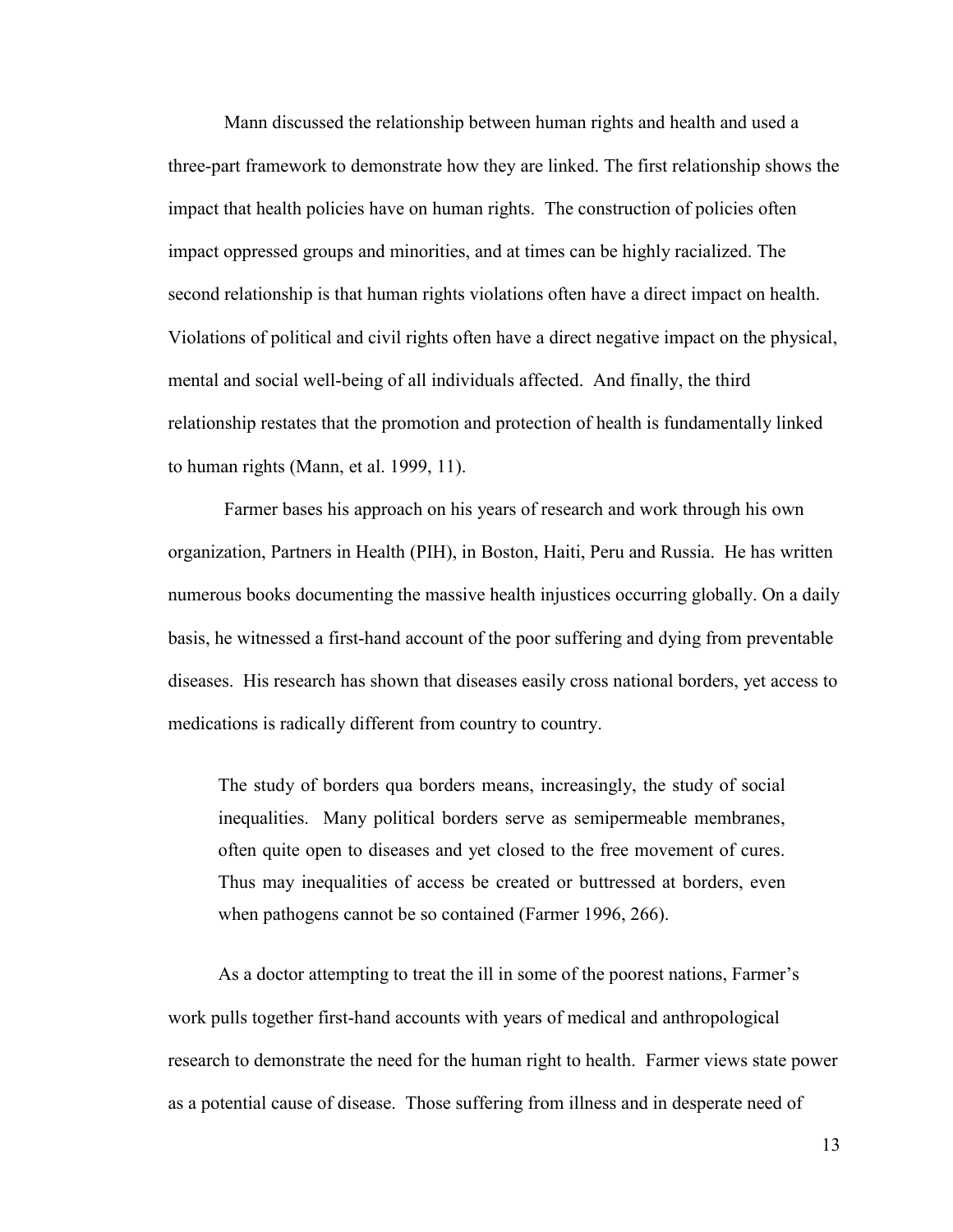secured health rights are most often the same people that the state oppresses. These are also the most at risk for human rights violations. Farmer's approach is centered on the idea that most violations are rooted in "structural violence"—that is, social and economic inequalities determine who is subjected to rights violations (Farmer 1999, 1488).

# **1.5 Criticisms of the Human Right to Health: Sreenivasan and O'Neill's Objections**

All of the first-hand stories we hear about from people working in developing countries like Farmer make the scary health statistics much more real. We should care about the human right to health, because people that do not have this right are suffering immensely. However, the concept of a human right to health seems problematic for most philosophers.

Many have criticized the use of "the highest attainable standard of physical and mental health" in the Covenant (ICESCR, Article 12.1). It is questionable how such a grand declaration could realistically be guaranteed to everyone in the world when there are very serious problems in securing these rights in most areas of the world. This is why many consider Article 12 of the ISESCR hyperbolic, rather than an actual realistic standard.

It is debatable that we can even achieve a common standard of health across all borders, especially the highest attainable standard. It is common in cosmopolitan justifications of human rights approaches to attempt to justify a common standard of health for every global citizen. This is because cosmopolitans believe that there is one universal moral standard for all individuals. Furthermore, for cosmopolitans, national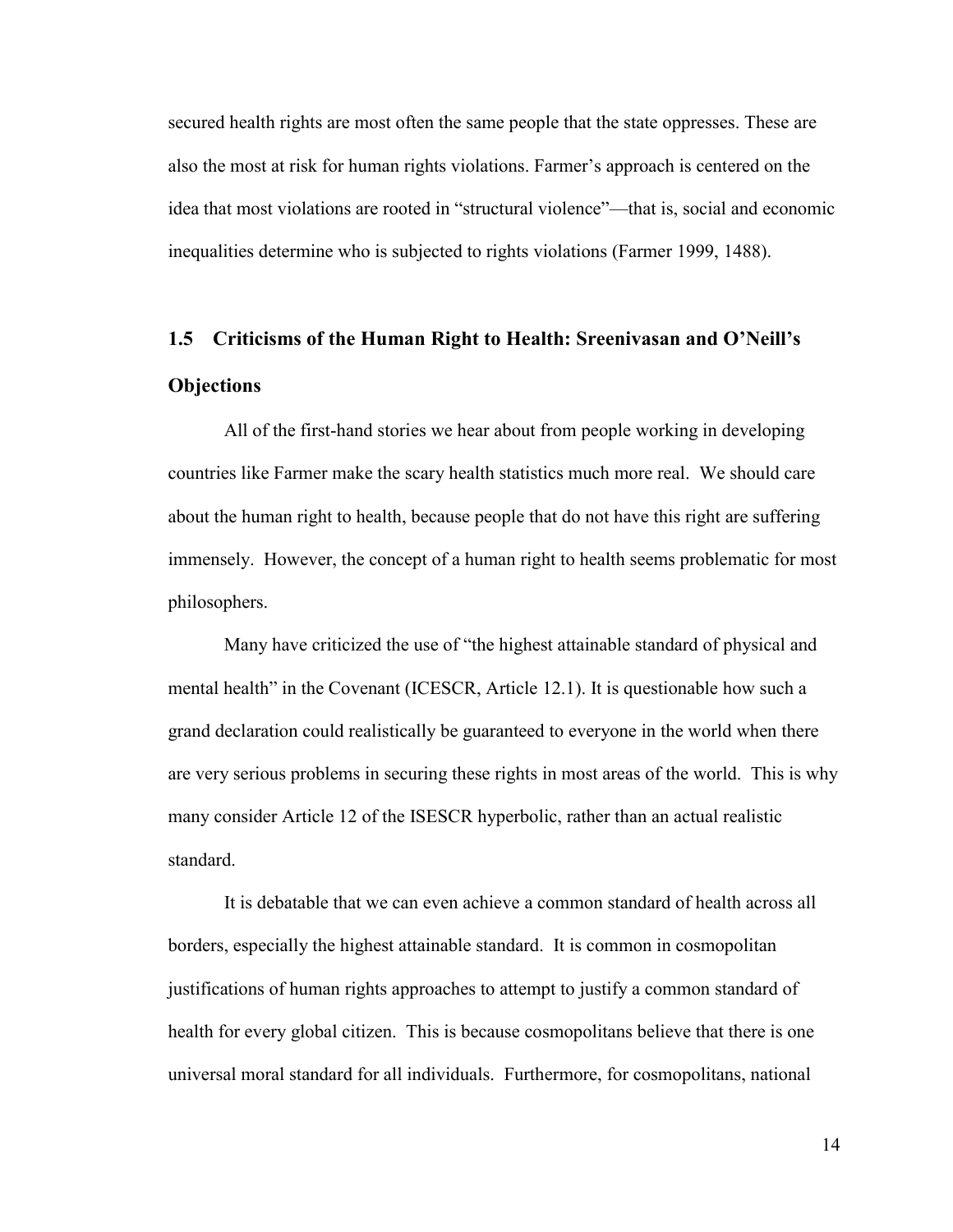borders are completely arbitrary and should not be able to dictate an individual's quality of life. In terms of the human right to health, cosmopolitanism can be considered quite demanding; if citizens of one country have access to the highest attainable standard of health, then citizens of all other countries should also be guaranteed the same standard.

These are all problems that are raised against the human right to health; however, I will focus on what seems to be the most damaging objections to the human right to health from a philosophical standpoint, as articulated by Gopal Sreenivasan (2012) and Onora O'Neill (2005). The objections focus on the lack of a normative foundation in the human right to health approach. Sreenivasan and O'Neill both claim that we cannot identify whose duty it is to secure the human right to health. Without an identifiable duty-bearer, the human right to health is incoherent. As it stands, a positive right to health cannot be considered to have any normative justification.

These objections are very serious and damaging to the human right to health approach, and they have not been adequately addressed. As I will show later, even Wolff, who seems to be providing the philosophical counterpoint in the literature, nonetheless seems to explicitly ignore or sidestep these issues. There is a strong need for a philosophically justified account of this view. No one has provided a solid normative foundation for the human right to health approach, so as it stands, Sreenivasan and O'Neill's objections appear decisive. Without a proper foundation, the human right to health does not conceptually hold against its many objections. I hope to be able to provide this stronger normative foundation in my later sections through my development of Wolff's claims.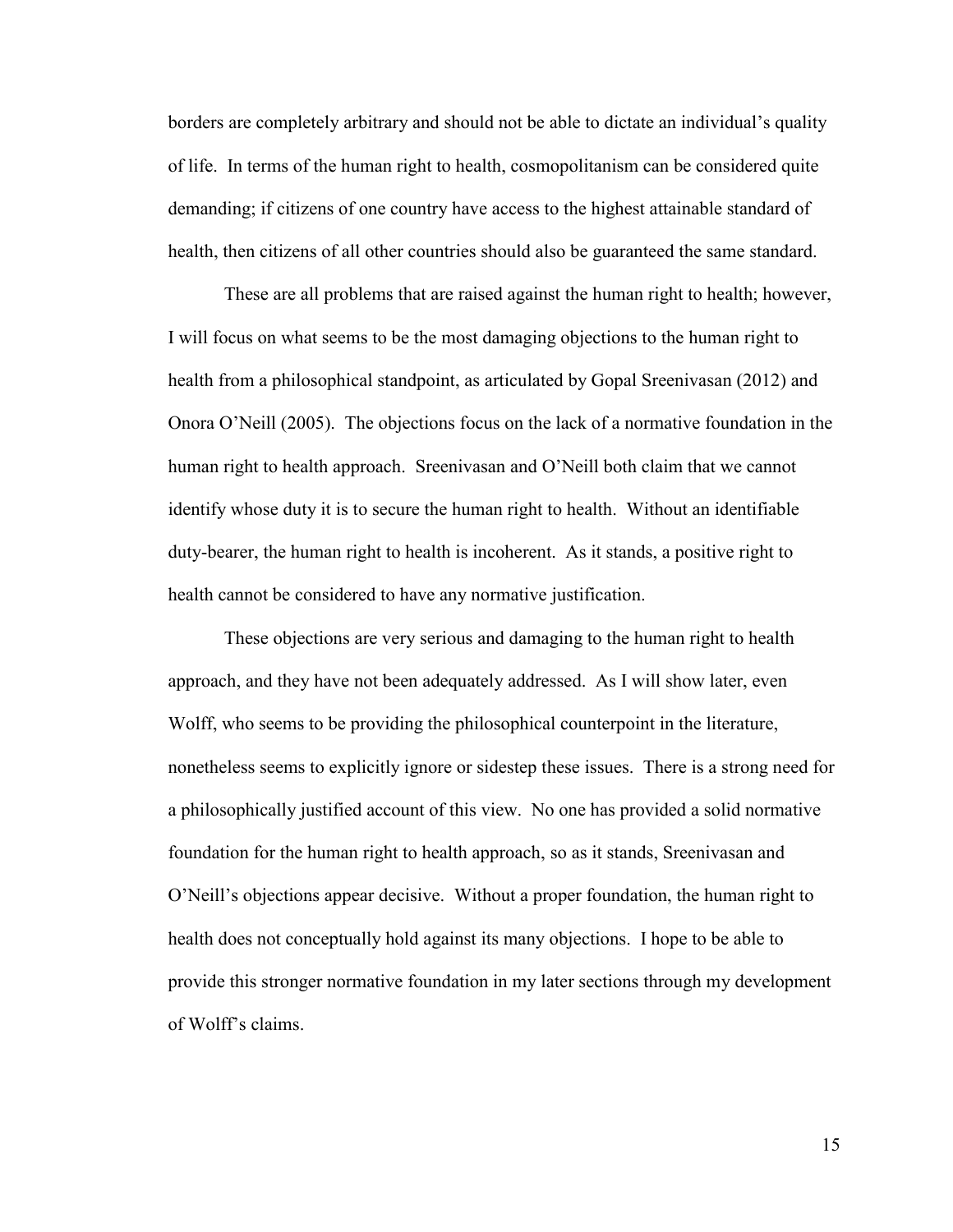Sreenivasan and O'Neill approach the subject quite differently, but seem to have very similar issues with establishing a right to health. O'Neill's critique of the human right to health is based on the distinction between negative and positive rights discussed in the first section of this paper. For O'Neill, this distinction creates two categories of rights: those for whom a duty-bearer of the right can be coherently identified, and those for whom one cannot. She distinguishes between "liberty rights," negative rights which she claims generate universal first-order duties, and positive rights to goods and services which at best produces second-order "special" duties (O'Neill 2005, 431).

It is much more difficult to identify duty-bearers connected to this type of right. Both liberty rights and rights to goods and services are seen as claims that are valid against those who hold the corresponding obligations. O'Neill emphasizes that the notion of a right is empty unless it is possible to identify the obligation-holder of that right. According to O'Neill there cannot be a right claim that is directed at no one or *nobody in particular*. In light of this, she points out that liberty rights are valid against everyone. Everyone has the duty to not interfere with others and to respect their liberty rights, and it is in this sense that liberty rights can be truly considered to be universal human rights.

In contrast to liberty rights, it is unclear whose duty it is to secure rights to goods and services. O'Neill claims that these types of rights require institutions in order to attempt to fulfill the claims. This distinguishes them from the pre-institutional universal human rights that fall under the category of liberty rights. If rights to goods and services are institutional, or "special rights," as she calls them, then they cannot be considered to be "possessed by all human beings simply in virtue of their humanity" (Beitz 2009, 49),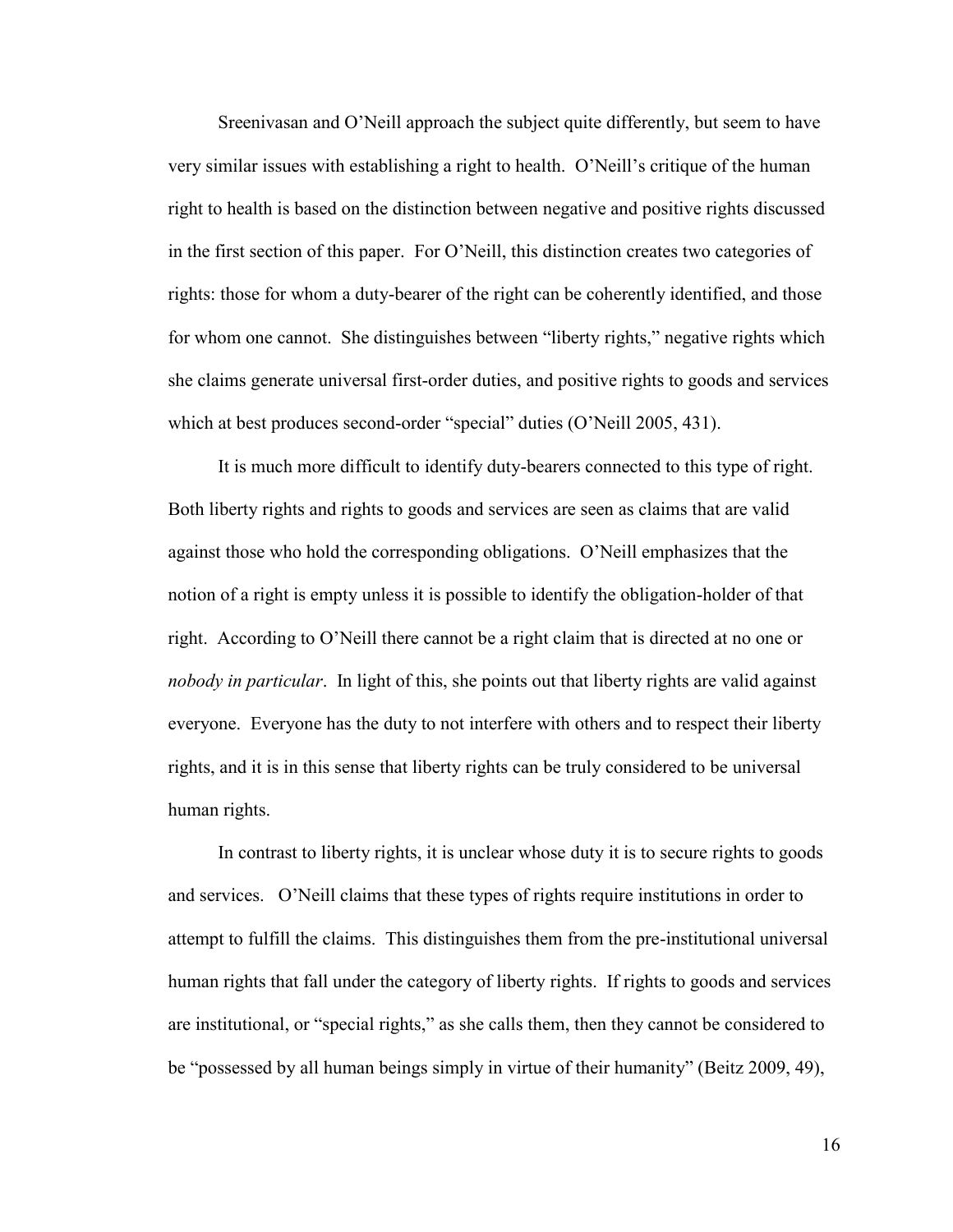as they require institutions in order to exist. According to O'Neill, universal rights are rights against everyone and special rights are rights against specifiable others (O'Neill 2005, 431). Therefore O'Neill claims that rights to goods and services cannot be considered to be universal human rights.

One possibility offered by O' Neill is to consider human rights to goods and services as merely aspirational (O'Neill 2005, 430). In this sense we can eliminate the need for securing corresponding obligations, however we must sacrifice the human right as being anything more than just an unfulfilled demand and instead as an ideal toward which we should strive. Despite an acceptability of the notion of progressive rights in General Comment 14, O'Neill states that an aspirational view is not something proponents of human rights would want to accept. She claims that human rights are supposed to be prescriptive, not merely empty promises. In order for them to keep their normative qualities, they must be action guiding for some or all potential obligationbearers.

A normative view of rights claims has to take obligations seriously, since they are the counterparts to rights; it must view them as articulating the normative requirements that fall either on all or on specified obligationbearers (O'Neill 2005).

According to O'Neill, if we do not want to consider rights to goods and services as merely aspirational, then we are left with what she called "special" rights, or institutional rights. These rights cannot be considered pre-institutional, if their corresponding obligations are not pre-institutional. O'Neill's claims that institutional rights to goods and services get their obligations from human rights Declarations and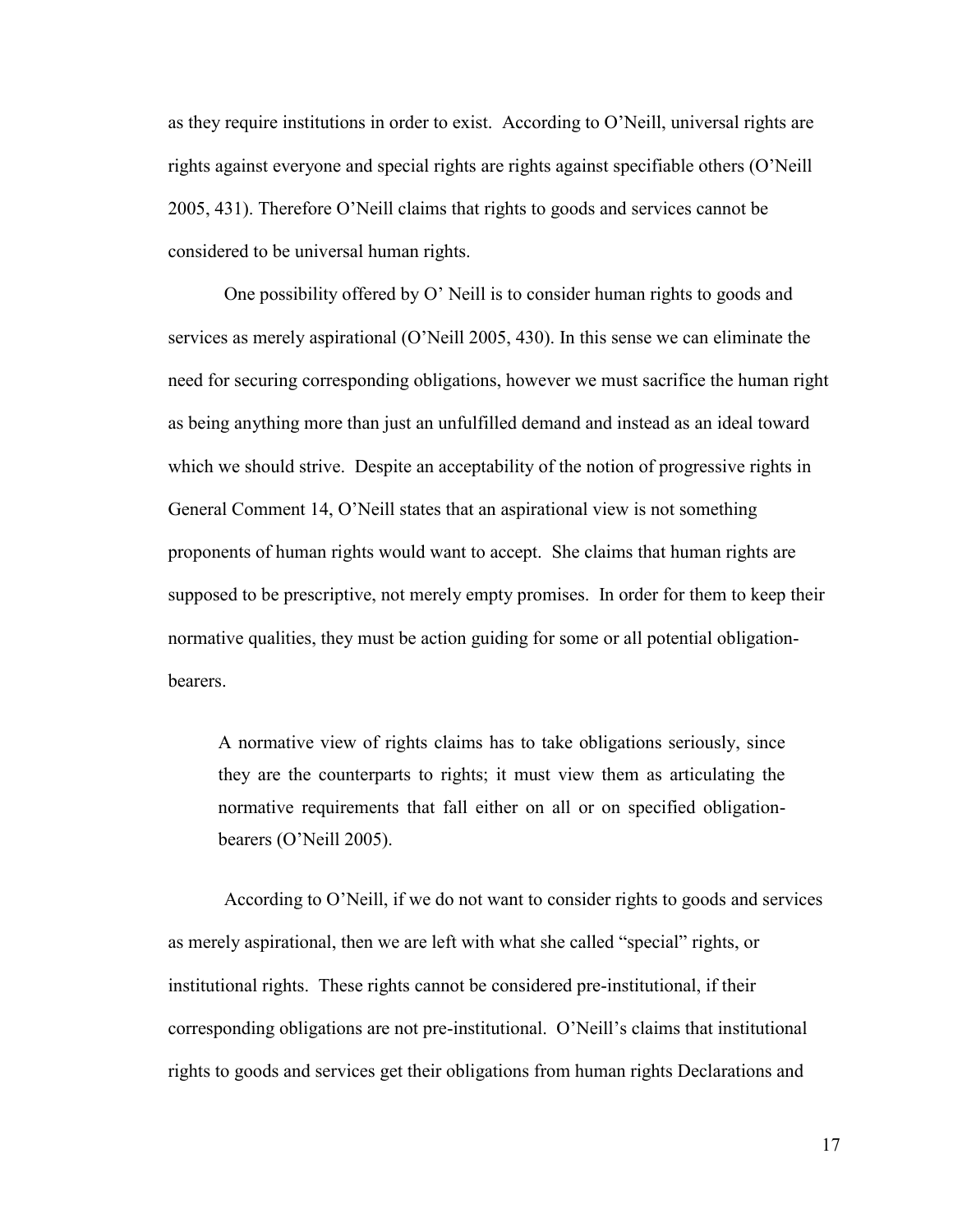Covenants. If this is the case, she considers that claims of their universality lack justification, and therefore cannot be considered to be human rights. "Declarations and Covenants cannot show that some particular configuration of institutional rights and obligations is universally optimal or desirable, or even justifiable" (O'Neill 2005, 432).

O'Neill's conclusion is that liberty rights are fundamental and universal, and are justifiable without reference to covenants or institutions; however, rights to goods and services are special rights that can only be justified by appeal to specific transactions, such as signing and ratifying covenants. O'Neill argues that it is not possible to assert that human rights and obligations are corollary normative claims, but that there are some universal rights without counterpart obligations. She concludes that if the identification of the corresponding obligations does not occur, then we are left with the need to reject the idea of human rights as prescriptive, instead thinking of human rights claims as aspirational (O'Neill 2005, 432).

Sreenivasan, like O'Neill, also objects to the conceptual possibility of positive rights, such as a human right to health, being considered universal. According to Sreenivasan negative rights are universal and there is no problem with identifying the corresponding obligations. However, for a positive right like health, the obligations are much more complex.

Sreenivasan sets up two main examples in order to detail what he calls his "Argument from the Nature of Health" (Sreenivasan 2012, 250). This argument attempts to show that the state, which is the only plausible candidate that could bear the duty to secure the right to health, cannot bear the correlative duty of an individual claim-right to health because the content of the right does not match the content of the obligation.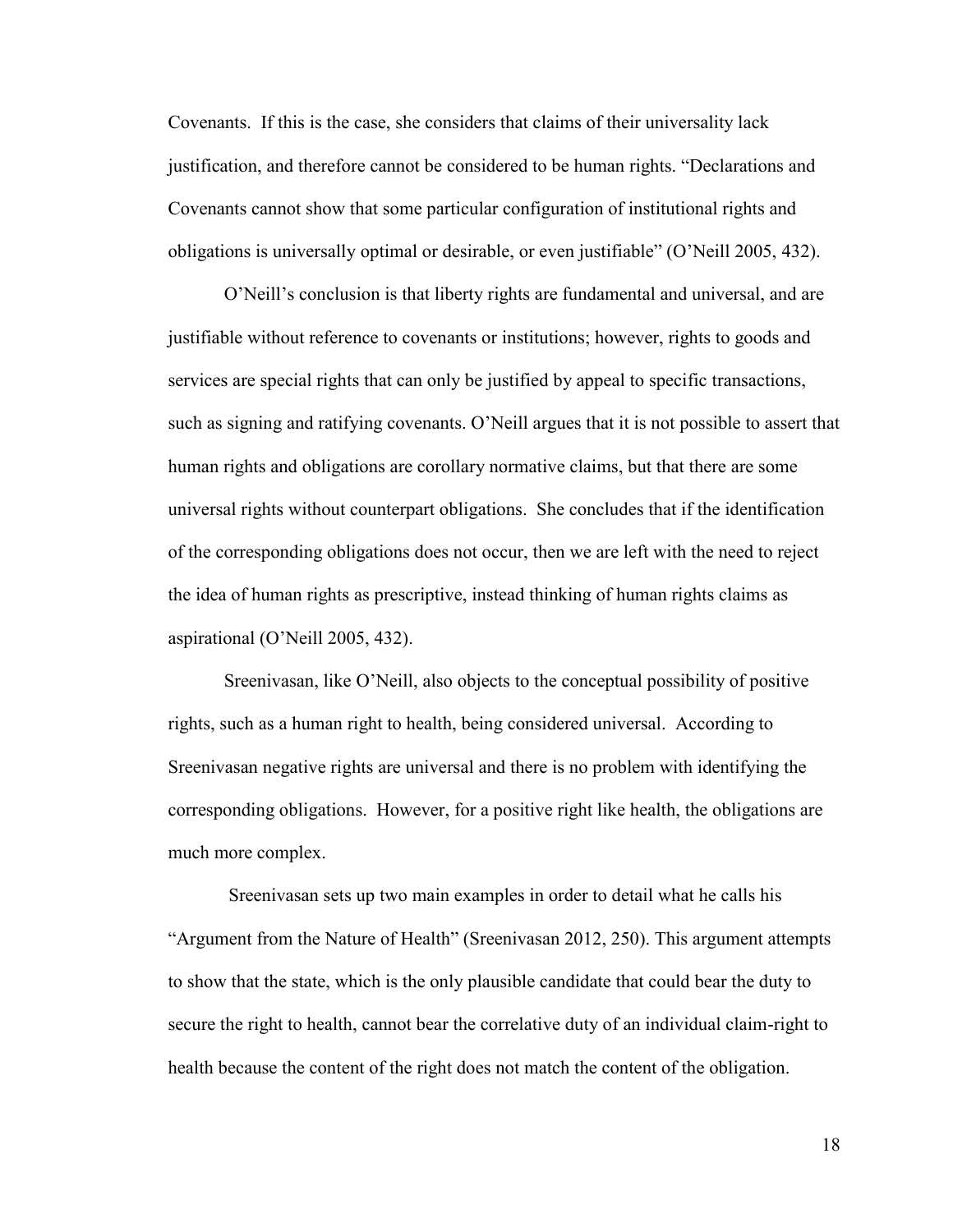Sreenivasan claims that the right to health demands too much; there are many social determinants involved in the right to health (i.e., food, adequate housing, clean water and sanitation, access to health care, etc.), and each of the social determinants are already covered by their own principles of justice. He attempts to argue that because they are needed for health, that more resources must be distributed to each of the social determinants of health which is too demanding, and administratively confusing. The right to health, according to Sreenivasan also demands too little from public health, stating it is beyond an individual claim-right to health. Sreenivasan uses these arguments to show that there is no correlating obligation to an individual's right to health.

Sreenivasan argues that even if the right to health does exist it is not particularly useful. What he means by usefulness concerns this notion that the human right to health and its counter-part obligations are supposed to detail concretely how this right is to be secured. If it cannot do this, then we have no use for it in the first place. Although International Declarations and Covenants describe the human right to health as a right to the "highest attainable standard" of health, Sreenivasan points out that because many countries have difficulties finding the funds for such a high standard, it should actually be thought of as a right to the "maximum of health that can be delivered under the budget constraint given by a rightful individual share" (Sreenivasan, 2012, 261). For Sreenivasan, there may not be enough resources to consider a human right to health as anything more than aspirational.

It is already difficult to determine the fair share that should be spent on the right to health in a country that has adequate funds and infrastructure in place. Sreenivasan believes this problem is exacerbated if we are looking at the issue of global health.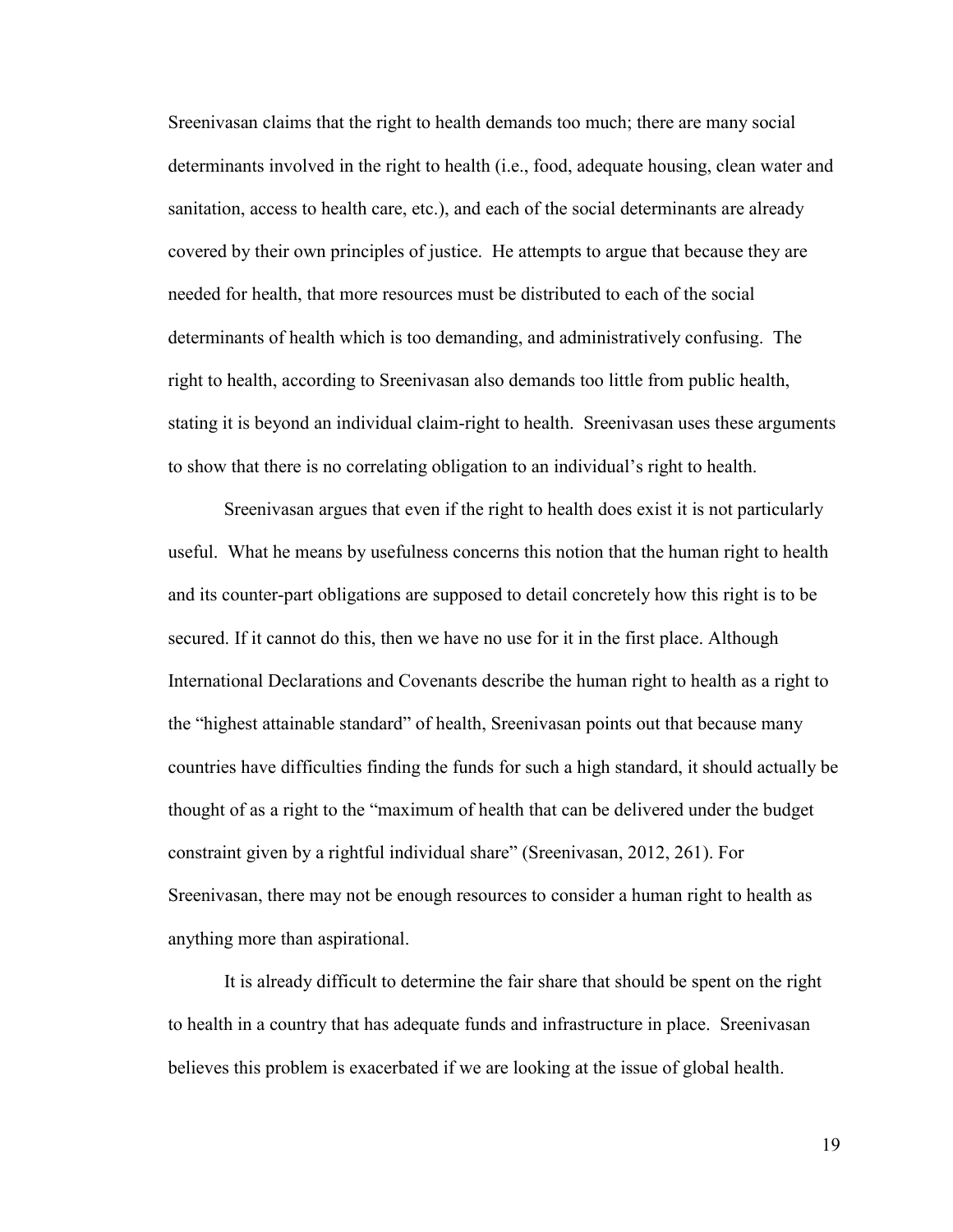Developing countries lack the requirements to distribute a fair share of resources for their citizen's health. Because health rights must either exist for everyone universally or no one, he therefore concludes that they are not plausible if so many countries are not able to secure this right. $1$ 

The main issue with the normative foundation of the human right to health that both Sreenivasan and O'Neill seem to have is that positive rights are less well founded than negative rights. It seems that for both Sreenivasan and O'Neill, positive rights are conceptually improbable because it is unclear who bears the correlative duty to secure the right. If no one has this duty, then no one can justifiably claim that they have that right. In contrast, they believe that negative rights, such as liberty rights, are perfectly plausible as the correlated duty falls on everyone. For example, if we consider the negative right to not be tortured, we can say that everyone has the duty to refrain from torturing others. To demonstrate this idea further, Sreenivasan states:

It is highly implausible to contend that 'everyone' bears the duty correlative to a moral human claim-right to health. It seems clearly false, for instance, that individual inhabitants of Mozambique… each have a moral duty to preserve the health of any given inhabitant of Brazil (let alone that of every Brazilian). The contention actually becomes preposterous if we ask, instead, whether inhabitants of Mozambique have any moral duty to preserve the health of the inhabitants of Switzerland (Sreenivasan, 2012, 144).

Sreenivasan claims that it would be impossible to say that everyone bears the duty to uphold the health rights of others. It would be implausible because the distance

<sup>&</sup>lt;sup>1</sup> For a more detailed discussion of Sreenivasan's arguments, see section 3 of literature review.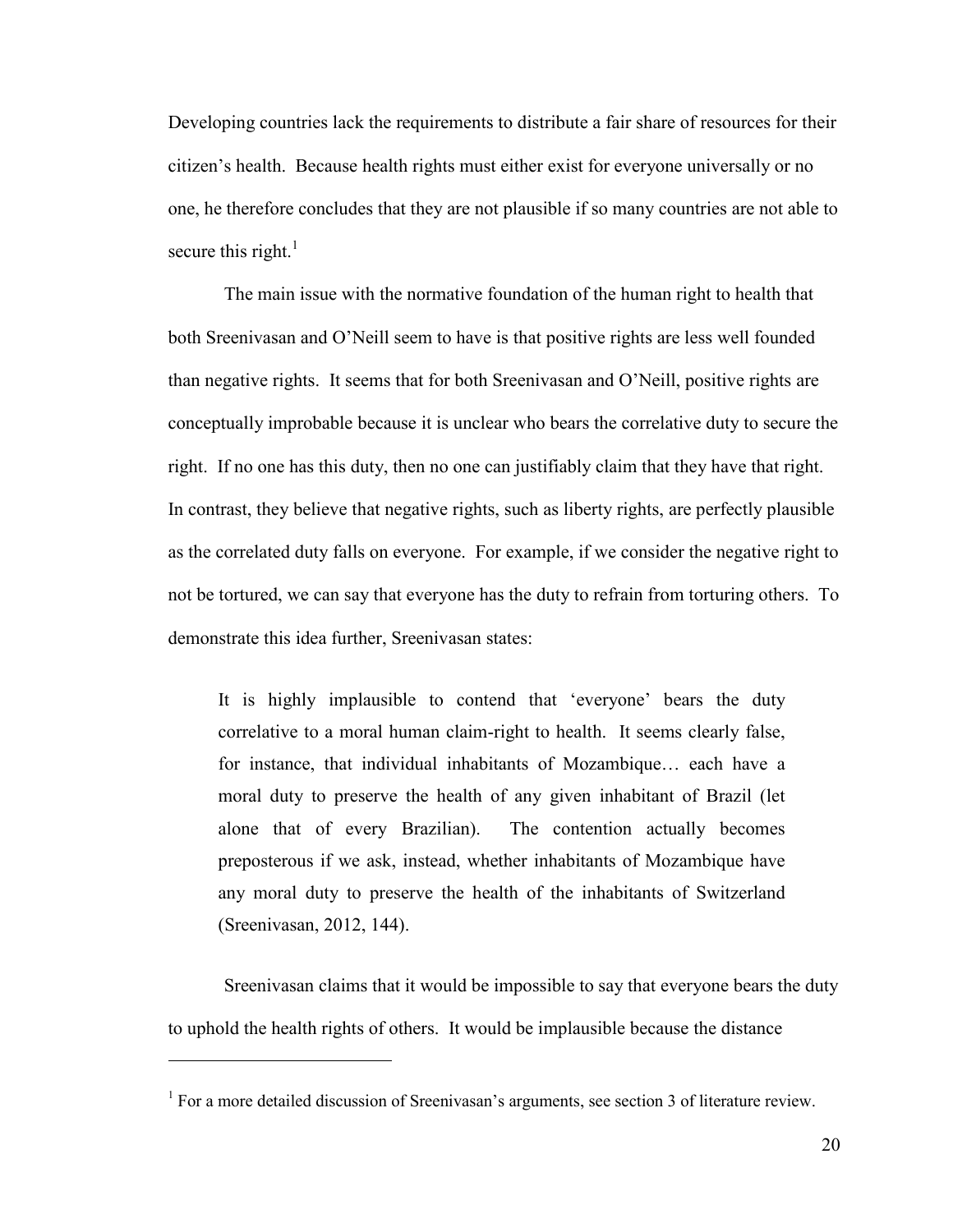between people on opposite sides of the world would preclude any possible interaction that could be regarded as an action that would fulfill another's right to health. Because of this, we cannot say that everyone bears the corresponding duty; therefore the human right to health cannot be considered to be universal. For Sreenivasan and O'Neill, rights that are not universal are not really rights. Without an identifiable duty-bearer, there is no duty and there is no right-claim. Thus, for all of the reasons listed, Sreenivasan and O'Neill consider the right to health incoherent and implausible.<sup>2</sup>

#### **1.6 Concerns and Misunderstandings in the Human Right to Health Debate**

Jonathan Wolff disagrees with Sreenivasan and O'Neill and has been promoting the human right to heath: in his 2012 book, *The Human Right to Health*, in the 2012 article "The Demands of the Human Right to Health" and 2013's "Global Justice and Health". Wolff states that he is attempting to provide a philosophical justification for the human right to health, what seems to be absent from his work is a defense of the right to health against the major concerns expressed by Sreenivasan and O'Neill. Instead he chooses to devote a lot of time to defending it against other objections of a more practical nature that do not seem as damaging.

In his article "The Demands of the Human Right to Health ", he sets out to discuss what he claims are the five main criticisms of the human right to health. The first criticism Wolff lists is that the human right to health is too vague. Wolff claims that,

 $2$  I return to Sreenivasan and O'Neill's arguments in Section 7.2, which addresses Sreenivasan and O'Neill's arguments against the state as duty bearer for the human right to health.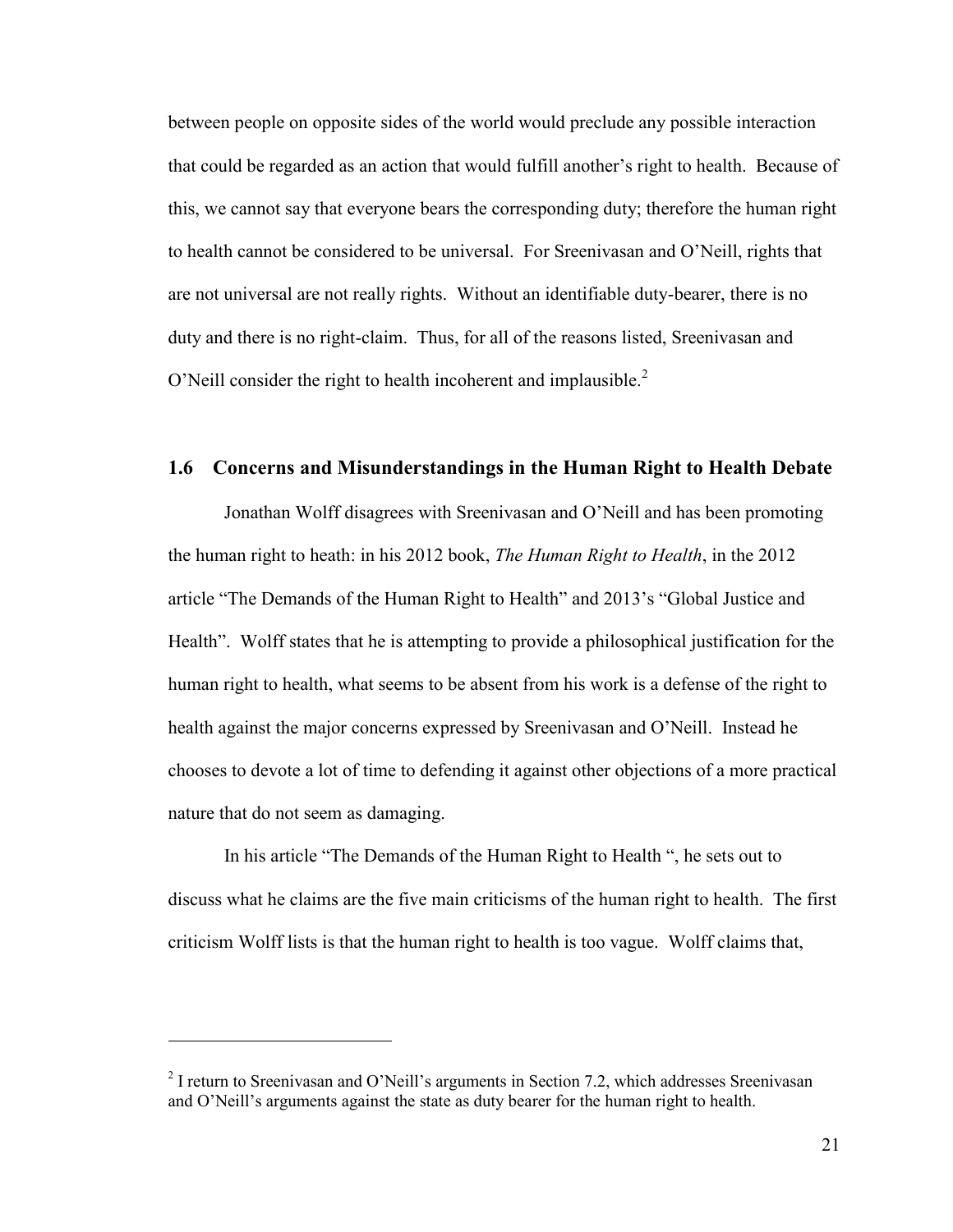following Henry Shue's definition of human rights, $3 \text{ we should think of the human right}$ to health as the right to be protected from standard threats to health. There has been much debate within the literature when attempting to define the content of the right to health (Buchanan and Hessler 2002, Daniels 2008, Wolff 2012a). While this is a difficulty, it is not a criticism that threatens the existence of the human right to health.

The second criticism mentioned is much stronger. Wolff brings up O'Neill specifically, and her objection that the human right to health does not allocate duties correctly. Wolff thoroughly discusses the objection, and then sidesteps it. He admits that it is a difficult issue, and leaves it as an open-ended work-in-progress. His other articles clearly state that human rights declarations require governments to secure the human right to health for its citizens, yet he does not seem to want to directly defend his view against O'Neill's objection in this paper. Also missing from the discussion is the answer to how he can assign the duty to states in light of O'Neill's very strong points claiming the state is inadequate as the main duty-bearer. O'Neill rightly points out some of the problems with leaving governments in charge of the health rights of their citizens; 1. *Governments are often the one's violating the rights of their citizens*, 4 and 2. There might not be enough resources available for even the most well-intentioned government to secure the right to health. Wolff again, seems to avoid providing a solution to this objection.

<sup>3</sup> For more details on Henry Shue's arguments in *Basic Rights: Subsistence, Affluence, and U.S. Foreign Policy* (1996), see Section 1 of Literature Review.

<sup>&</sup>lt;sup>4</sup> This will become central to my reinterpretation of how Wolff should be building his case. I will return to it in section 7.2.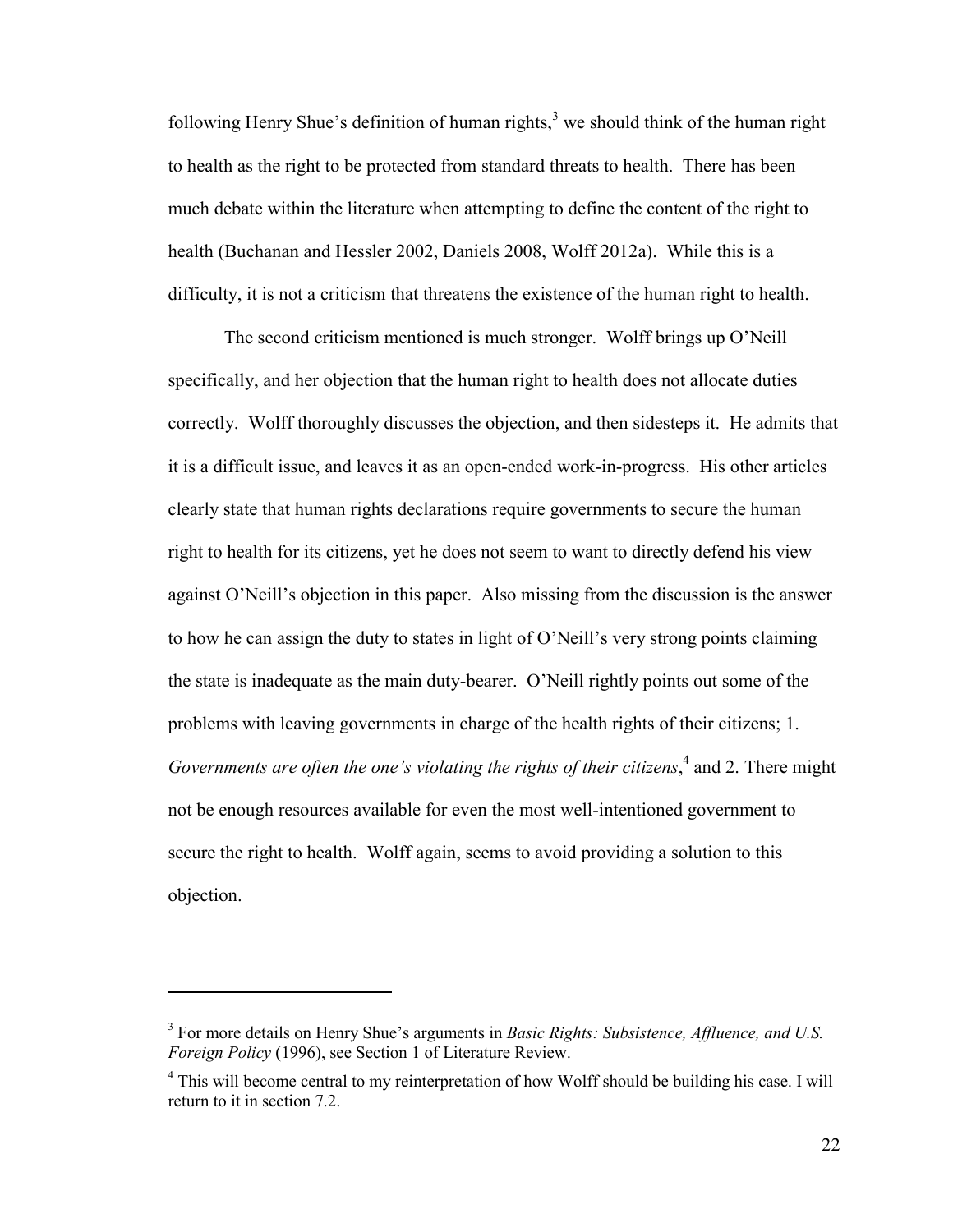The last three of the main criticisms are pragmatic concerns and do not seem particularly damaging to Wolff's view. The first objection is that the human right to health is not necessary. Wolff responds by stating that the human right to heath *is* necessary in that human rights empower people much more than using humanitarian aid. Wolff claims that human rights are what provides people with the chance to change the underlying structures of their nation and address the root causes of poverty. In contrast, providing humanitarian aid preserves the structure and prevents people from helping themselves in the future. In order to give people as much agency as possible, Wolff argues that human rights must be considered necessary (Wolff 2012b, 226).

The next objection Wolff addresses is that the right to health is too expensive. By using a cost-effectiveness analysis, commonly used for decision-making, under-resourced countries often have to make difficult decisions in allocating resources. However, Wolff claims that an analysis of cost-effectiveness can be a conservative economic approach to policy decisions. The example Wolff provides is the expensive task of providing antiretroviral (ARV) drugs to HIV/AIDS patients in developing countries. ARV's would provide a much healthier and productive life to those suffering and prematurely dying from HIV/AIDS; however, they are extremely expensive. A cost-effectiveness analysis would dictate that a developing country should not provide these expensive drugs for those affected by the disease. Yet, losing the productivity of so many potential workers and carrying such a heavy health burden makes the analysis seem like an example of outdated economic policy (Wolff 2012b, 233).

Although in this case it seems that the ARV's are just too expensive to afford, Wolff believes we should be asking *why* they are so expensive? Wolff thinks that "the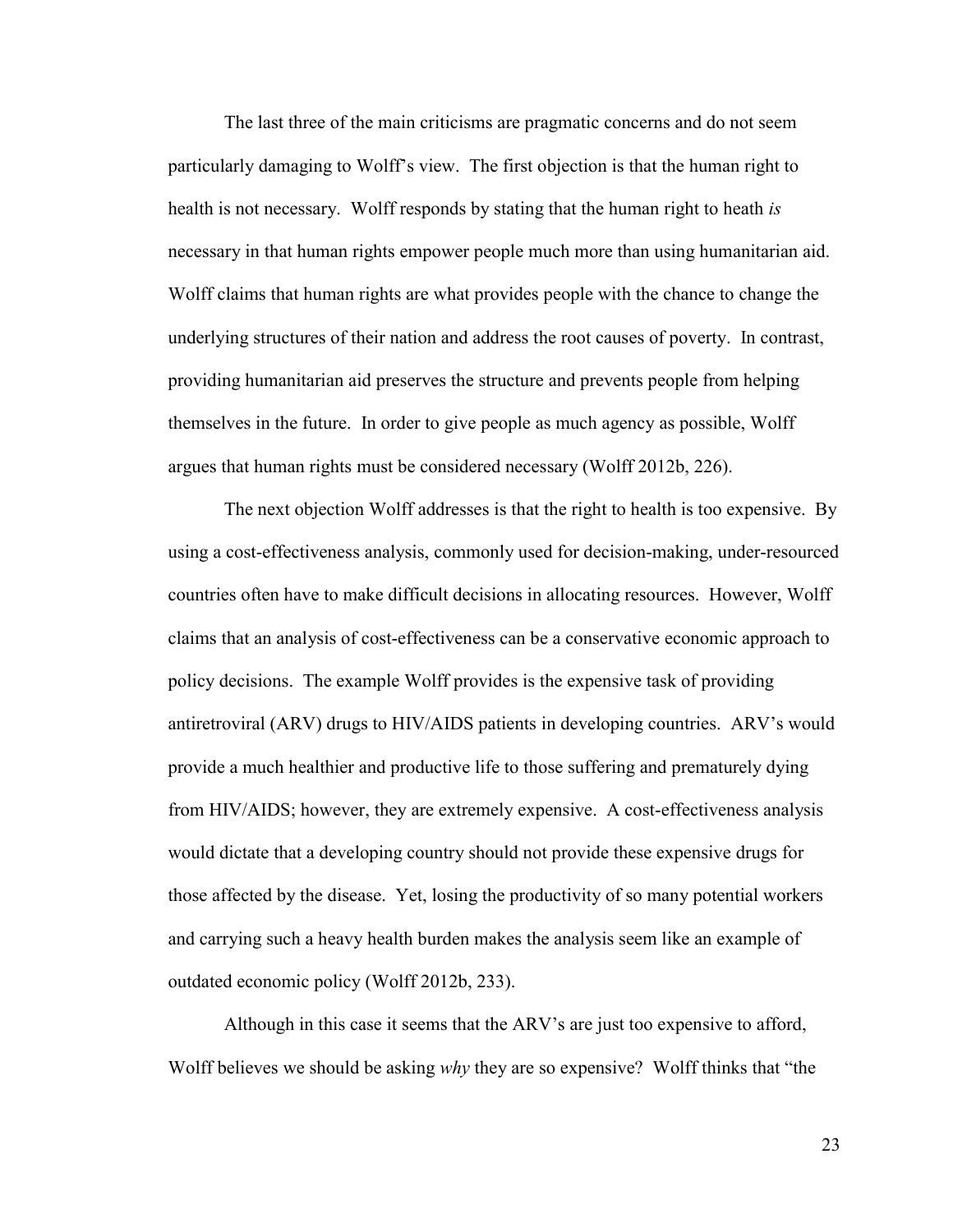resources should fit round the treatment programme, rather than the treatment programme fit into existing resources" (Wolff 2012b, 233). That is, we should not be so willing to accept pharmaceutical pricing that renders essential medications out of reach of those that need them (e.g. the state as duty bearer could set price controls, or make up the difference in lost revenue for pharmaceutical companies).<sup>5</sup>

And finally, Wolff addresses the complaint that vertical programmes in health policy are damaging in that they pour all resources into one health concern over all other possible diseases needing attention as well. For example, vertical programmes focused on AIDS, would take away resources and people working on malaria or tuberculosis. Wolff agrees that vertical programmes are in fact damaging, and notes that the international medical community has been moving away from the use of vertical programmes for this very reason. He also points out that vertical programmes are not unique to the human rights model, so this is not a fair objection to the human right to health (Wolff 2012b, 233).

Despite a thorough discussion of the five criticisms Wolff considers important, he never mentions Sreenivasan's main objection, which is much stronger than some of the others Wolff devotes a lot of time to in the article. Wolff and Sreenivasan clearly seem to be engaged in a debate within the literature, where the criticisms are specifically directed at Wolff; yet Wolff has made no attempt to acknowledge the main objections.<sup>6</sup> Sreenivasan wants an answer to how a human right to health can be considered universal

<sup>&</sup>lt;sup>5</sup> See Section 5 of Literature Review for a discussion on Pogge's innovative ideas on changing the structure of institutions governing pharmaceutical distribution in order to increase access to essential medicines.

<sup>&</sup>lt;sup>6</sup> Sreenivasan and Wolff 's 2012 articles were part of a joint session talk on the human right to health in the recent proceedings of the Aristotelian Society.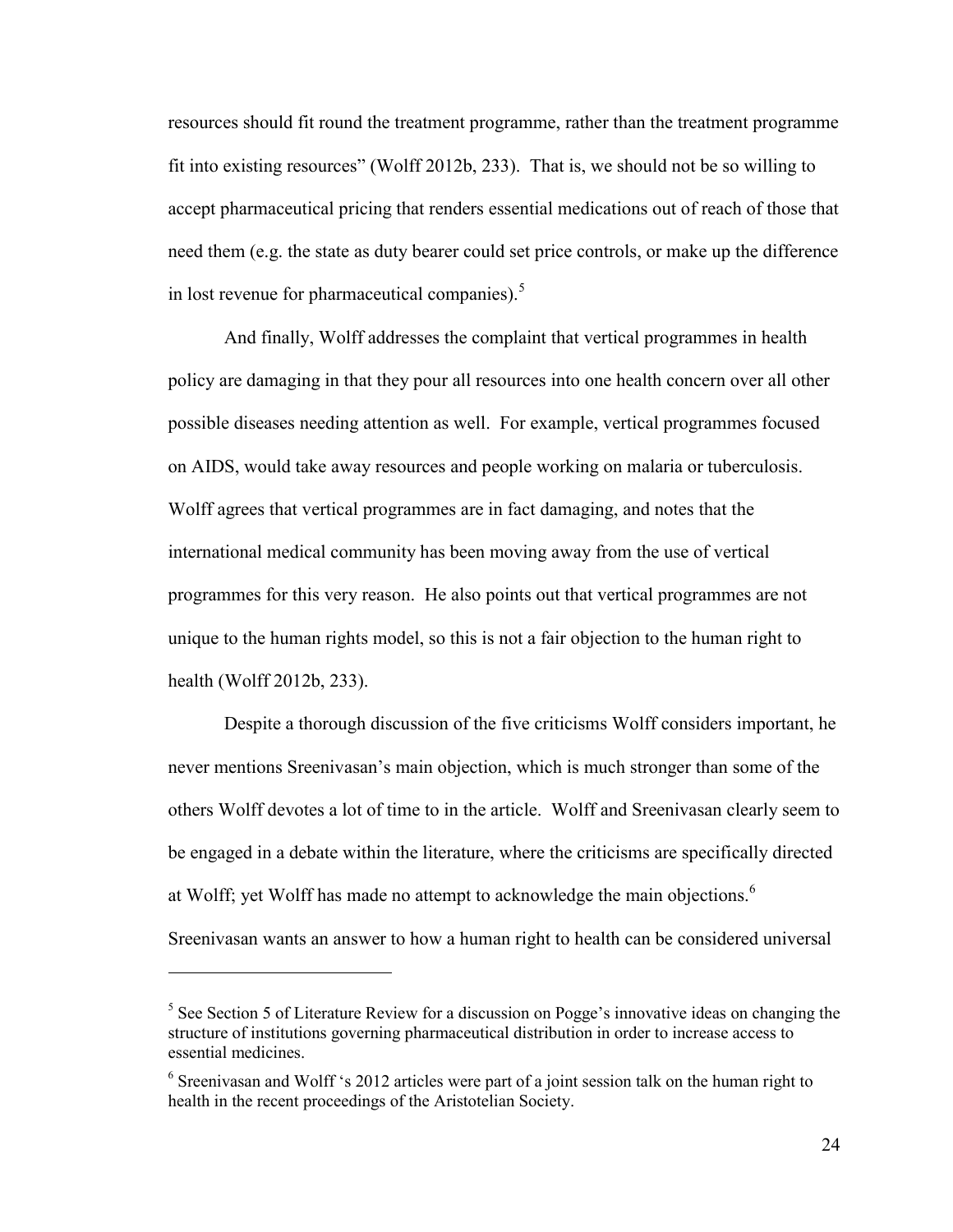without any identifiable obligations matching the right-claims. Wolff never mentions Sreenivasan's objections, nor does he address them in his book; however his approach can provide an adequate response to Sreenivasan's concerns.

In the next section, I will show what I think Wolf's response should be to this problem. An adequate response could help solve the problem at hand, where the leading figures of the debate seem to not be addressing each other's concerns and in fact, are talking past one another. Hopefully a development of Wolff's view can not only respond to Sreenivasan and O'Neill's concerns, but also improve the strength of the normative foundation to the human right to health, currently the most important global model of health and health care.

#### **1.7 Wolff's Human Right to Health**

As previously mentioned, it seems that Wolff's most recent publications on the human right to health are not addressing Sreenivasan and O'Neill's major normative concerns. He raises the issue, yet does not provide a clear solution, nor does he tell us why he does not seem to be taking the objection seriously enough to provide an answer to get around this objection. Although he never states it outright, Wolff's approach can be used as a response to Sreenivasan and O'Neill, a strong response. Sreenivasan and O'Neill assume and object to a positive human right to health and what Wolff seems to be doing in his book is actually making a case for a negative human right to health.

Wolff is attempting to do quite a few different things. He wants to clarify the human right to health approach, as first introduced by Mann and Farmer. He also wants to provide a philosophically justified account of the human right to health, which is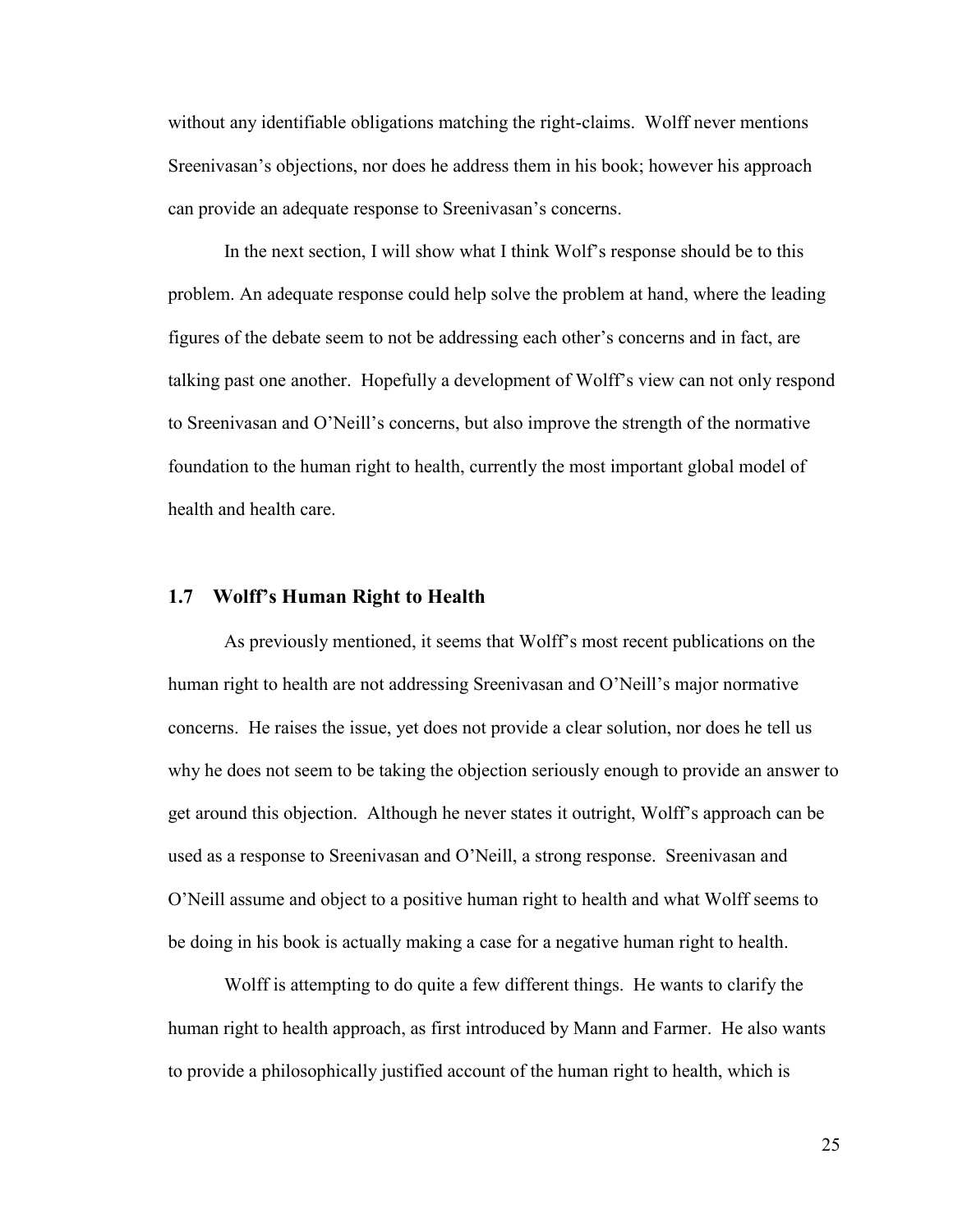where his approach then separates from Mann and Farmer's. Because the human right to health, on some views of it, can look very similar to a cosmopolitan account of justice, Wolff also wants to separate a human right to health from a cosmopolitan foundation. This last goal would help Wolff defend the human right to health against the incoherence objections raised by Sreenivasan and O'Neill, as they seem better positioned to take on a cosmopolitan justification for the right to health. Wolff has not used these points in order to defend his view against the objections. This is where a development of his claims would help provide a defense of the human right to health.

Wolff's position, as I will articulate it, is particularly interesting in three ways: First, what he can be shown to offer is a negative rights approach, which makes it entirely different in normative foundation to other current cosmopolitan views that emphasize positive rights, such as theories by Farmer and Mann. Secondly, a negative human right to health avoids Sreenivasan and O'Neill's objection that it is impossible to consider a human right to health to be universal and to identify whose duty it is to fulfill this right to health. Thirdly, negative rights generally are considered coherent and justified by Sreenivasan and O'Neill, so if Wolff can make a case for a negative right to health, Sreenivasan and O'Neill might have to endorse a human right to health. However, Wolff does not seem to recognize the full value of his approach. If he did, it would be much more central in his writings and less spread out over various publications.

Wolff spends the majority of his book, *The Human Right to Health* (2012), discussing cases that he has pulled from Farmer's work over the years and other sources in order to demonstrate the effect that the violation of negative rights has on health. The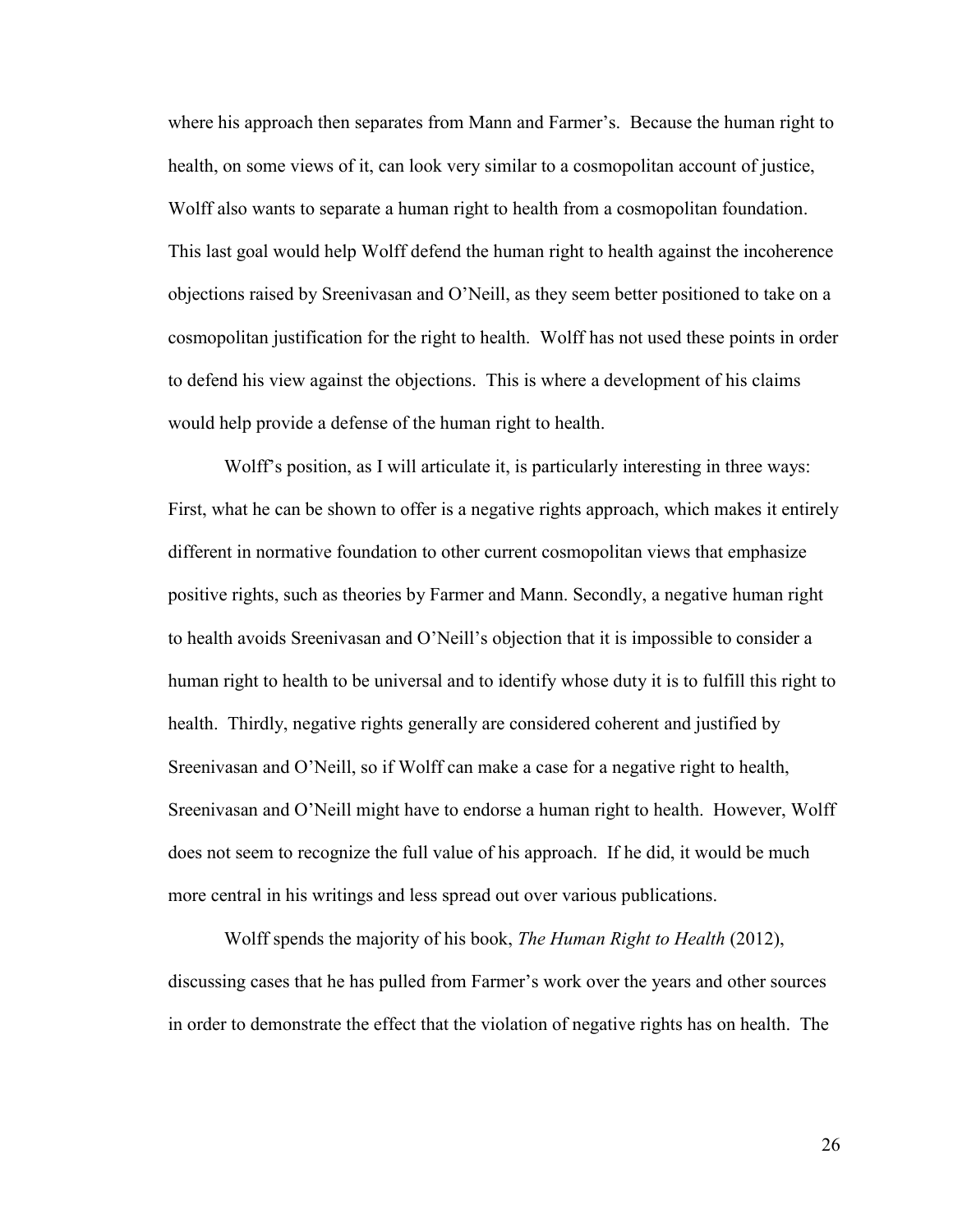AIDS pandemic generally, is used as the main example that highlights the link that Wolff, Mann and Farmer are all trying to make between health and human rights.

The evolving AIDS pandemic has shown a consistent pattern through which discrimination, marginalization, stigmatization, and more generally a lack of respect for the human rights and dignity of individuals and groups heightens their vulnerability to becoming exposed to HIV. The importance of health as a precondition for the capacity to realize and enjoy human rights and dignity must be appreciated (Mann, 1999, 12).

Farmer, in *Infections and Inequalities* (1999) and *Pathologies of Power* (2005), discussed the difference between the U.S. government's health policies during the outbreak of the HIV epidemic compared to the Cuban government's health policies. The U.S. policies were extremely discriminatory, particularly against Haitians and homosexuals who were considered to be the main source of transmission. When many Haitians were fleeing the political upheaval in their country in the early nineties, they found out that they were not welcome in the U.S. and were detained in a makeshift refugee camp in Guantanamo Bay (Farmer 1999, 52). Each refugee was tested for HIV/AIDS before being allowed them to pass in to the country and apply for political asylum. Ignoring public health laws, the Haitian refugees were forced to live in squalor for months at the Guantanamo Bay refugee camp, with no privacy and no protection from the infectious diseases to which they were susceptible. Despite warnings from other government departments about the potential impacts of an infectious disease on the camp, the camp was not closed and the sickest of inmates were not treated. Farmer quotes Yolande Jean's description of life at Guantanamo Bay for the Haitian refugees, who was interned at the base for 11 months: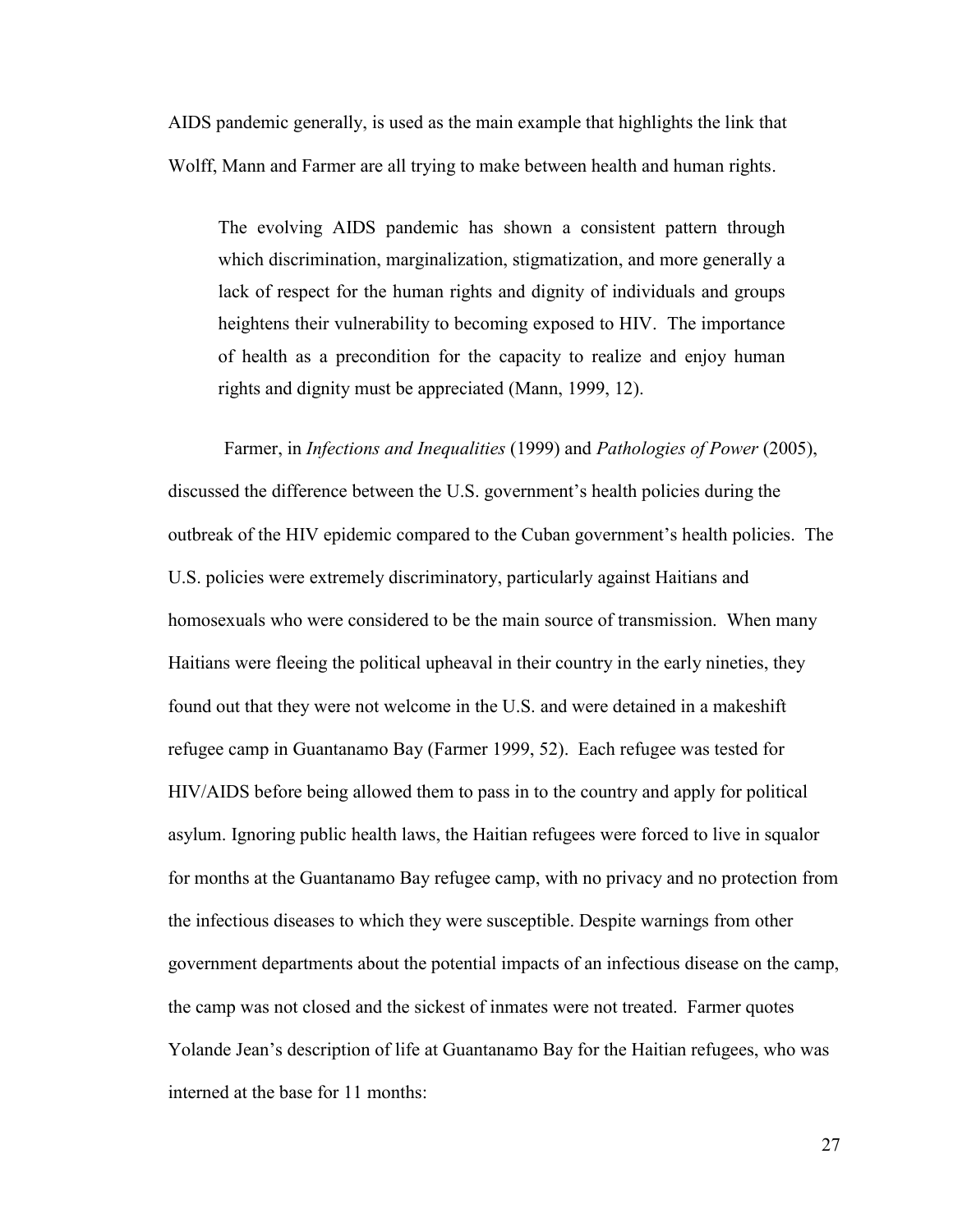We were in a space cordoned off with barbed wire. Wherever they put you, you were meant to stay right there; there was no place to move. The latrines were brimming over. There was never any cool water to drink, to wet our lips. There was only water in a cistern, boiling in the hot sun. When you drank it, it gave you diarrhea... Rats crawled over us at night... When we saw all these things, we thought, it's not possible, it can't go on like this. We're humans, just like everyone else (Farmer 1999, 52).

It wasn't until a June 8, 1993 United States District Court ruling declared the camp unconstitutional, that a few of the imprisoned refugees were allowed to enter the United States (Annas 1993, 591). The legal battle was waged by a grassroots campaign that advocated for these men, women, and children by bringing their cause before U.S. courts. This severe discrimination against the HIV infected individuals in the U.S. was, at a policy level, meant to prevent HIV/AIDS from spreading across the U.S. However, the U.S. did not manage to contain the spread, and their policies turned out to be quite ineffective.

In contrast, Farmer argues that Cuba handled the beginnings of the HIV/AIDS crisis quite differently. HIV-positive Cubans were also initially quarantined; however, in contrast to Guantanamo Bay, Santiago de las Vegas, an old hacienda outside of Havana was not run like a prison camp nor were the ill patients living there treated like criminals. According to Farmer, when visiting Santiago de las Vegas, the residential units looked more like middle class housing in Cuba. Each of the units where patients and their families lived included the comforts of air conditioning and televisions (Farmer 2005, 70). Patients at the hacienda were given round-the-clock medical care by disease specialists and nutritious food, and were released when they were able to demonstrate they understood how to live responsibly with their disease and not spread it to others.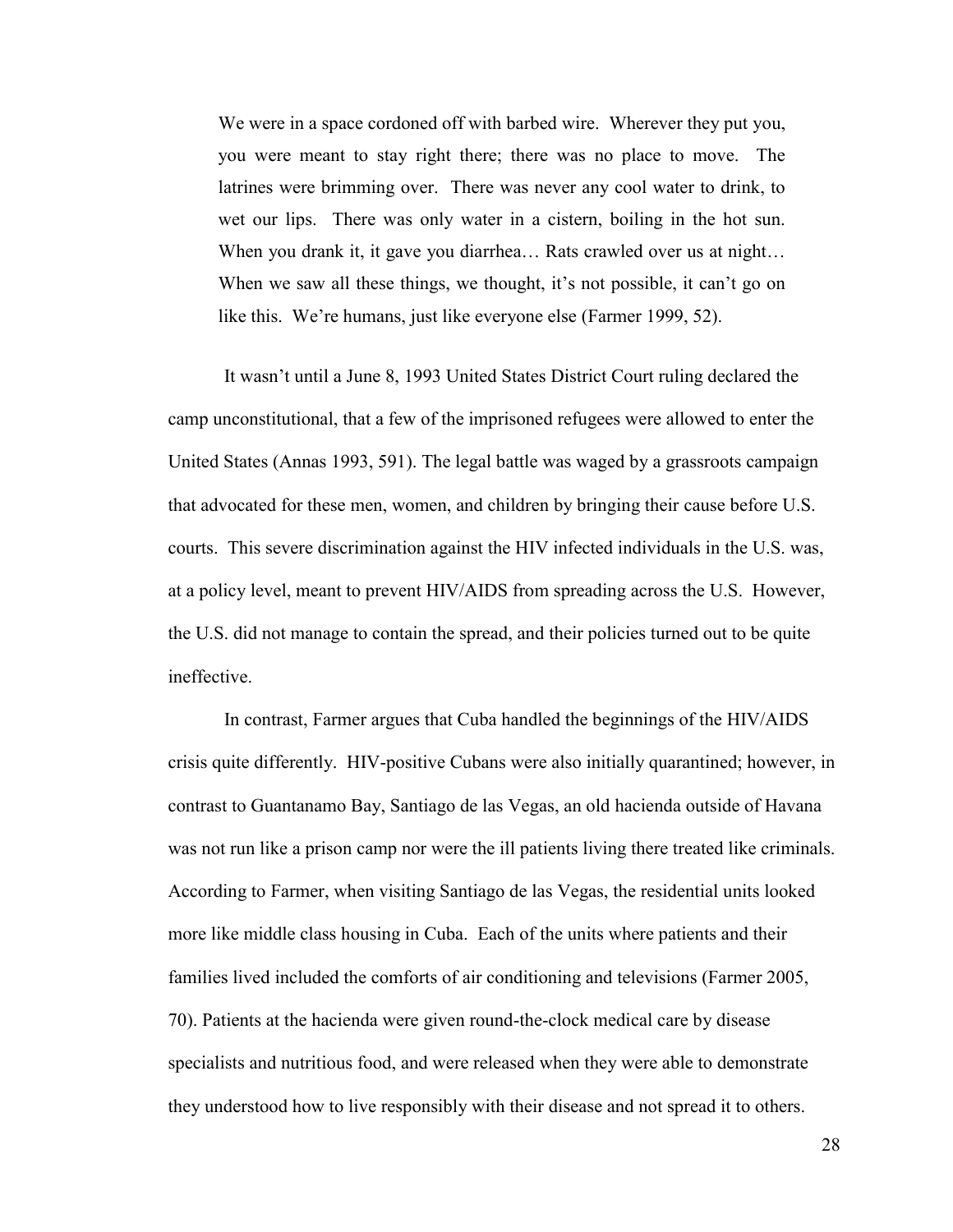With these measures taken, Cuba was able to contain the spread of AIDS throughout their country and was the least affected country in the Western hemisphere (Farmer 2005, 72).

This example demonstrates the difference between two countries, both attempting to contain the spread of an infectious disease. One country violates the human rights of those already infected, and one does not, resulting in very large differences in the spread of the disease, therefore showing that the respect for human rights can have a large impact on public health. The contrast between the government actions of the U.S. and Cuba helps show what Wolff has in mind when he argues that violating the human rights of those suffering of HIV/AIDS violates their right to health. Had the U.S. government not discriminated against the Haitian refugees, the refugees would not have had their right to proper medical care violated at Guantanamo Bay. Had the U.S. not discriminated against Haitians already in the U.S., and gay communities, the spread of HIV could have been better contained.

Particularly relevant to the prevention of AIDS was the protection of an individual's right to information and access to crucial anti-retroviral medications and treatment. In the first case, the importance of the right to information can be seen if we compare the public health policies in regards to AIDS in Uganda and South Africa. Uganda right at the outset of the AIDS outbreak launched a public information campaign, providing accurate information to the public explaining how the disease was spread and how to protect themselves (Wolff 2012a. 72). As a result, Uganda was able to keep its rate of infection around 7 percent, which is quite low compared to its neighboring countries (Wolff 2012a. 72). In contrast, South Africa tragically promoted information about the transmittal of HIV/AIDS that was not correct. This resulted in staggeringly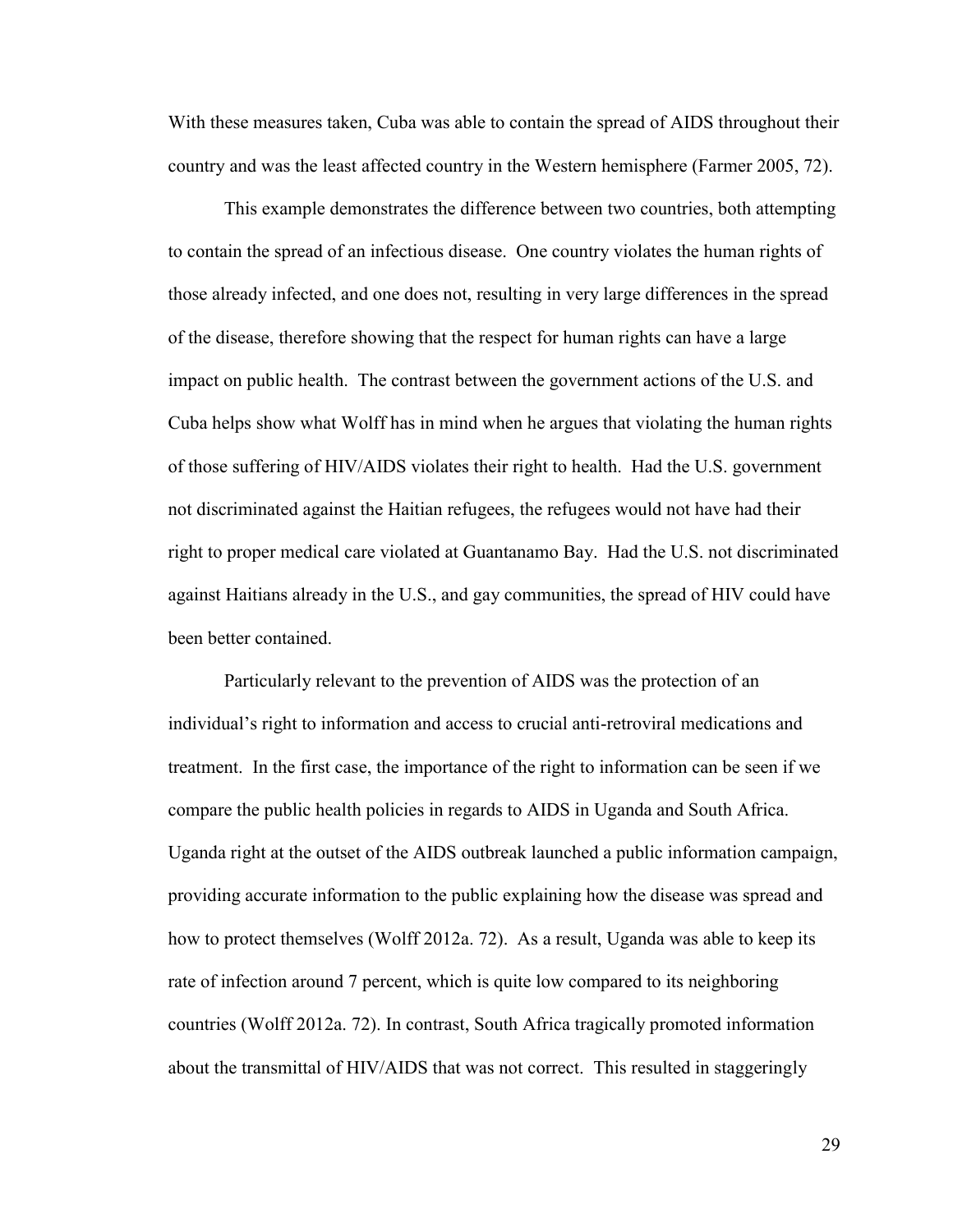high rates of infection within the African nation (Wolff 2012a. 74). President Mbeki was a proponent of "African solutions for African problems", which in the case of HIV/AIDS, meant he blocked access to Western anti-retroviral treatments.

Notoriously, as recently as 2003 Mbeki's then health minister, Tshabalala-Msimang, urged South Africans to eat beetroot, garlic, lemon, olive oil, and African potatoes to boost their immune systems rather than take antiretroviral therapies. This caused outrage and ridicule on the world stage, and dismay and embarrassment in South Africa where she became known as 'Dr. Beetroot,' and was trenchantly criticized by civil society groups for violating the human right to health of those who needed treatment (Wolff 2012a, 73).

The confusion over HIV/AIDS in South Africa continued, leading to false rumors of alleged cures. The most alarming was the belief that having sex with a virgin could cure AIDS. This resulted in widespread rapes of young girls and disabled women who were assumed to be virgins as well, spreading the disease even more (Wolff 2012a, 73)

Both countries, Uganda and South Africa, show the close connection between human rights and health. The cases also raise the issue of the right to access of medical treatments. As previously mentioned, both Mann and Farmer have emphasized the fact that AIDS has become a disease of the most vulnerable in society. With the pandemic raging in some of the poorest nations in the world, how those affected can afford the expensive anti-retroviral treatments to keep them alive has become a prominent issue in the human right to health issue.

Given that Wolff, like Farmer and Mann, spend so much time on these examples, comparing countries that violate their citizen's human rights to countries that protect their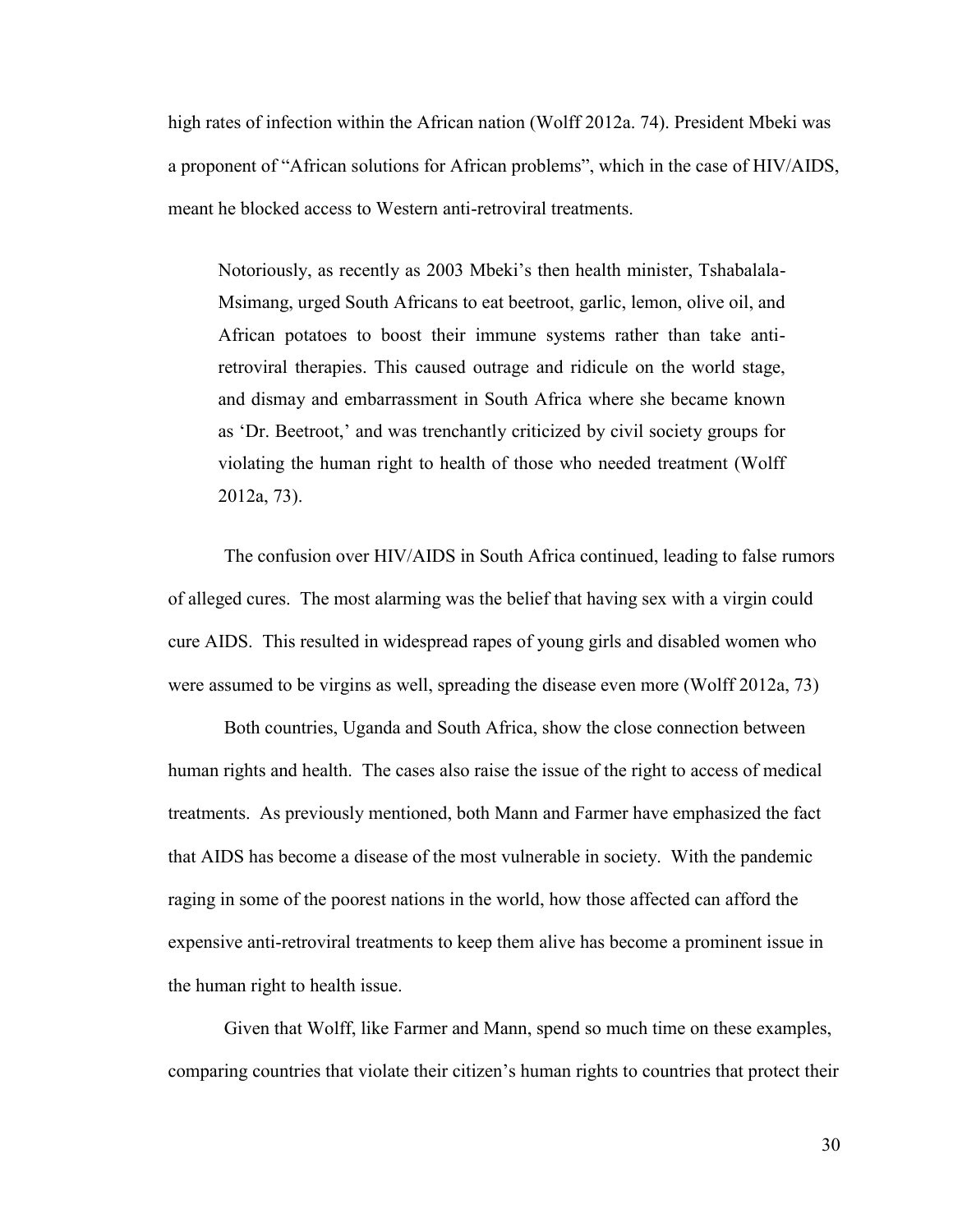rights, we have to consider what it is that they are trying to tell us. Wolff does something Farmer and Mann do not, which gives us some insight. He says there are three categories of government obligations, "the duty to respect, the duty to protect, and the duty to fulfill"<sup>7</sup> (Wolff 2012a, 29). It is from examining his discussion of these three duties, coupled with his discussion of the previous examples, that we can truly see what is unique about his approach and that it generates a new type of normative view that can withstand Sreenivasan and O'Neill's objection.

Typically the right to health is viewed as a positive social and economic right. It is thought of as a claim that people can demand for the fulfillment of all, or some determined amount of social services that affect the social determinants of health. This perception of health rights as only a positive right seems to be the fault of the original drafters attempting to formulate the right to health in article 12 of the ICESCR. The Covenant stressed the importance of creating and improving upon institutions and infrastructure that improves access to medical services and a clean environment. This definition has continued to shape the way we define the content of the human right to health.

While the points mentioned in the ICESCR are all important factors of a positive right to health, there was no mention on how human rights violations and discrimination seriously impact health. Farmer and Mann both discussed the positive right to health with

 $<sup>7</sup>$  The distinction between the duty to respect, protect and fulfill comes from the Maastricht</sup> Guidelines on Violations of Social and Economic Rights (1997, Section 2.6 The meaning of violations of economic, social and cultural rights: Obligations to respect, protect and fulfil).*"*Like civil and political rights, economic, social and cultural rights impose three different types of obligations on States: the obligations to respect, protect and fulfil. Failure to perform any one of these three obligations constitutes a violation of such rights".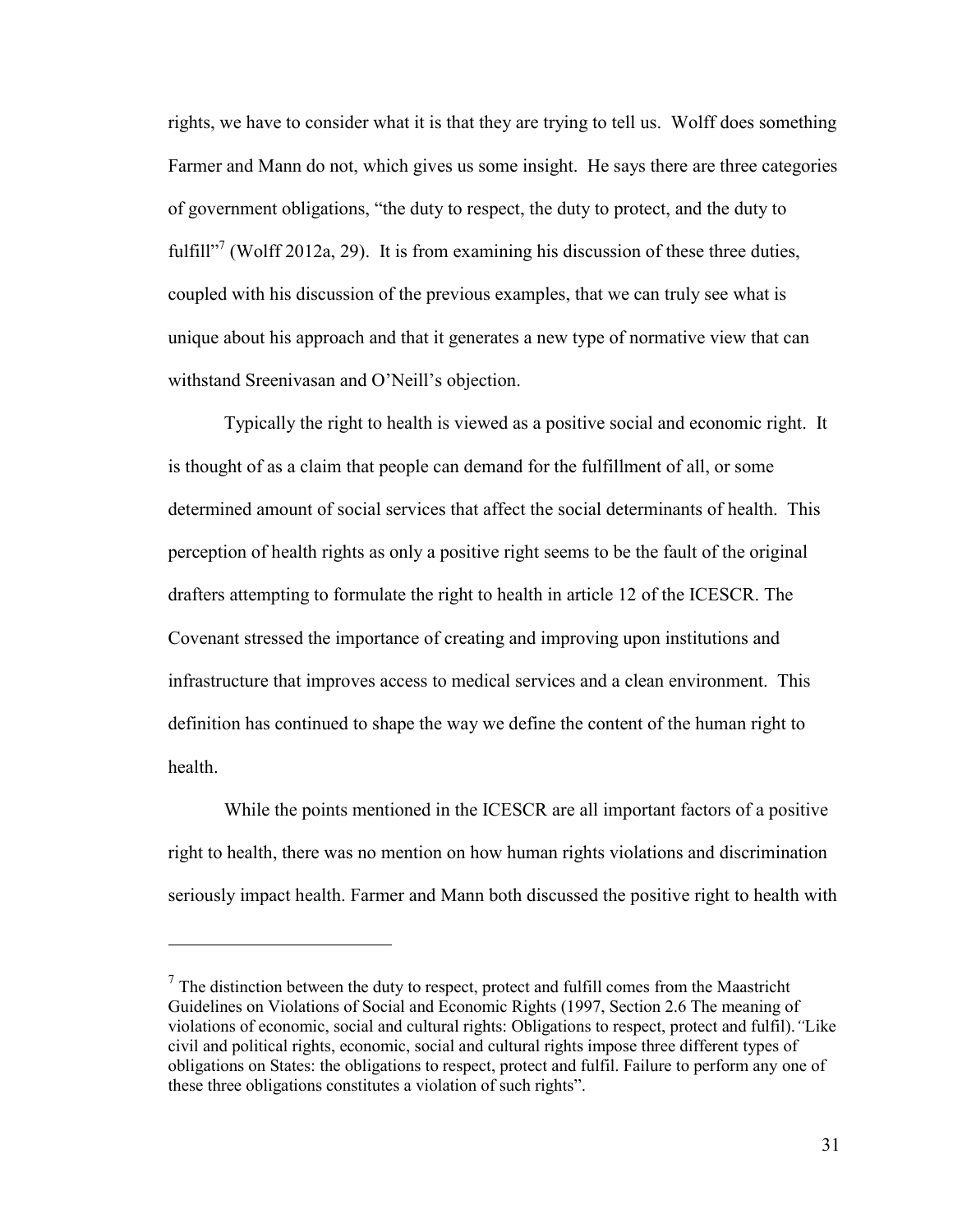their approaches. They were also the first to point out some unique features of the right to health that differentiated it from other social and economic rights. What makes health rights particularly distinctive are that they are inextricably linked to negative human rights.

The duty to respect citizens' right to health particularly involves nondiscriminatory actions, such as ensuring that certain minority groups are not excluded from receiving health care services, impeding the distribution of certain necessary medications, not allowing unsafe drugs to be sold to the population. Governments should also,

…not force coercive treatments upon people except in some cases of mental illness or communicable diseases. They should refrain from limits on contraception and they should not withhold health-related information. They should not pollute the environment or test nuclear weapons if this leads to unsafe release. And they must not limit health service access as a punitive measure (Wolff 2012a, 29).

Although not an exhaustive list, this shows many government duties that fall within the category of not violating the rights of their citizens. We should understand a government's duty to respect citizens' rights as a negative duty to refrain from certain actions or policies that would infringe on their citizens' right, harming them in the process.

Wolff's next category of government duty is the duty to protect. Governments have a duty to protect a citizen's right to health from being interfered with by others. According to Wolff, examples of the duty to protect could include: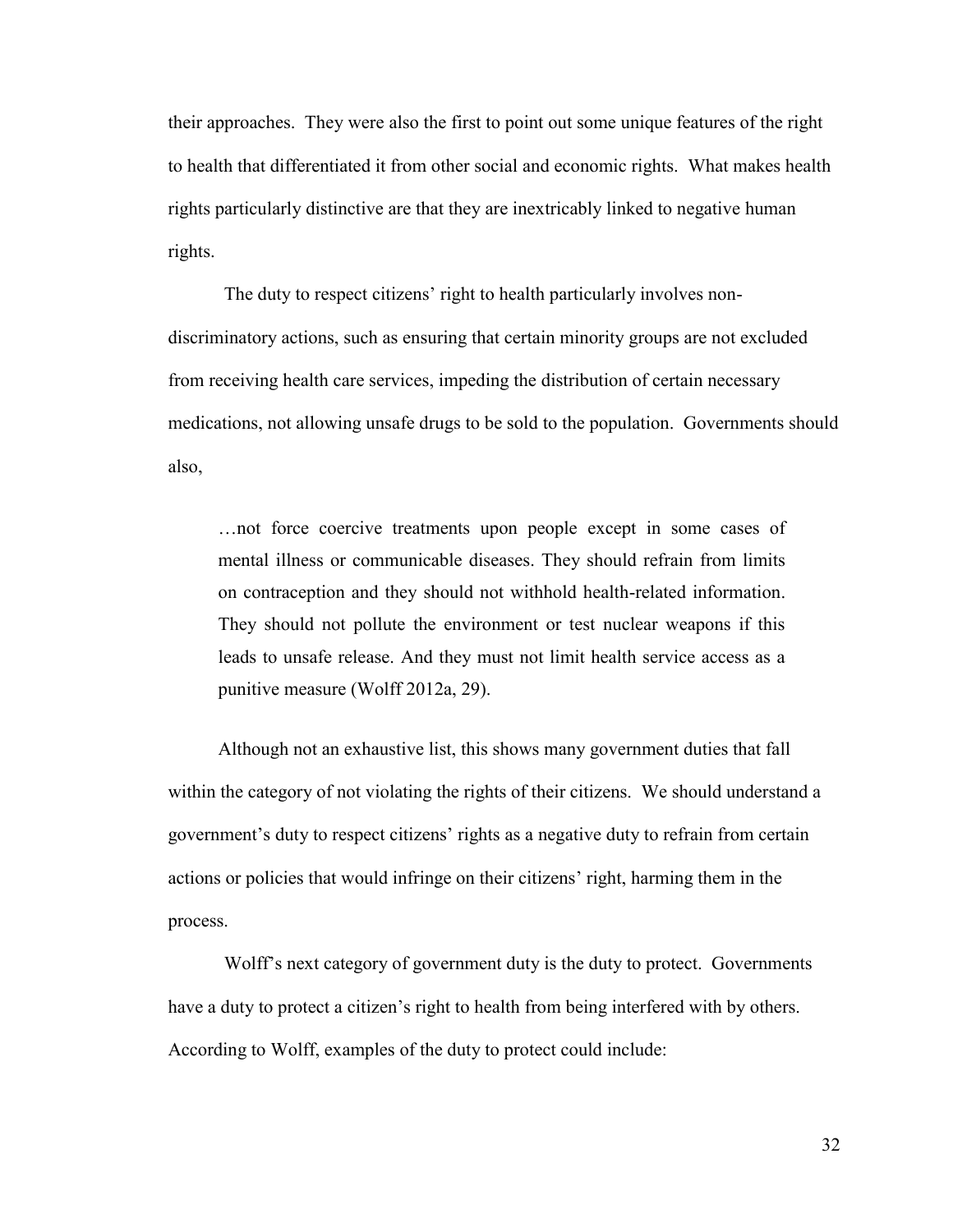Ensuring that private health provision does not undermine equitable access for all, and the licensing and regulation of medical professionals. It also includes protection from 'harmful social or traditional practices' (Wolff 2012a, 30).

The inclusion of protection from harmful social or traditional practices can be considered quite controversial. Many debates have been waged over practices that some view as traditional to certain cultures, and others think of as harmful or oppressive, such as genital mutilation, for example. Setting the issue of cultural differences aside, the duty to protect is meant to ensure that any rights granted to individuals by their governments are not infringed on by others in society.

The last category of government duty Wolff discusses is the duty to fulfill. It is this duty that involves elements of a positive right to health such as providing health services, ensuring a national health policy, and providing humanitarian or disaster relief when required. Wolff includes this in his listing of government obligations, however the focus of his book is primarily on the duties to respect and protect. Wolff mentions that we can use aspects of Farmer's cost-efficient model to try and provide more health and health-related services (Wolff 2012a, 139). Additionally, we can certainly also maintain Farmer's intentions, that the right to health is never something that should be given up on, and that there are creative ways to get around problems that seem insurmountable at first.

Wolff takes the right to health as a negative right, although he never explicitly says this. Instead he gives us chapters of examples and cases, and focuses on the duty of governments to respect and protect the right to health, particularly demonstrating how discriminatory government policies have a direct effect on the health rights of citizens. It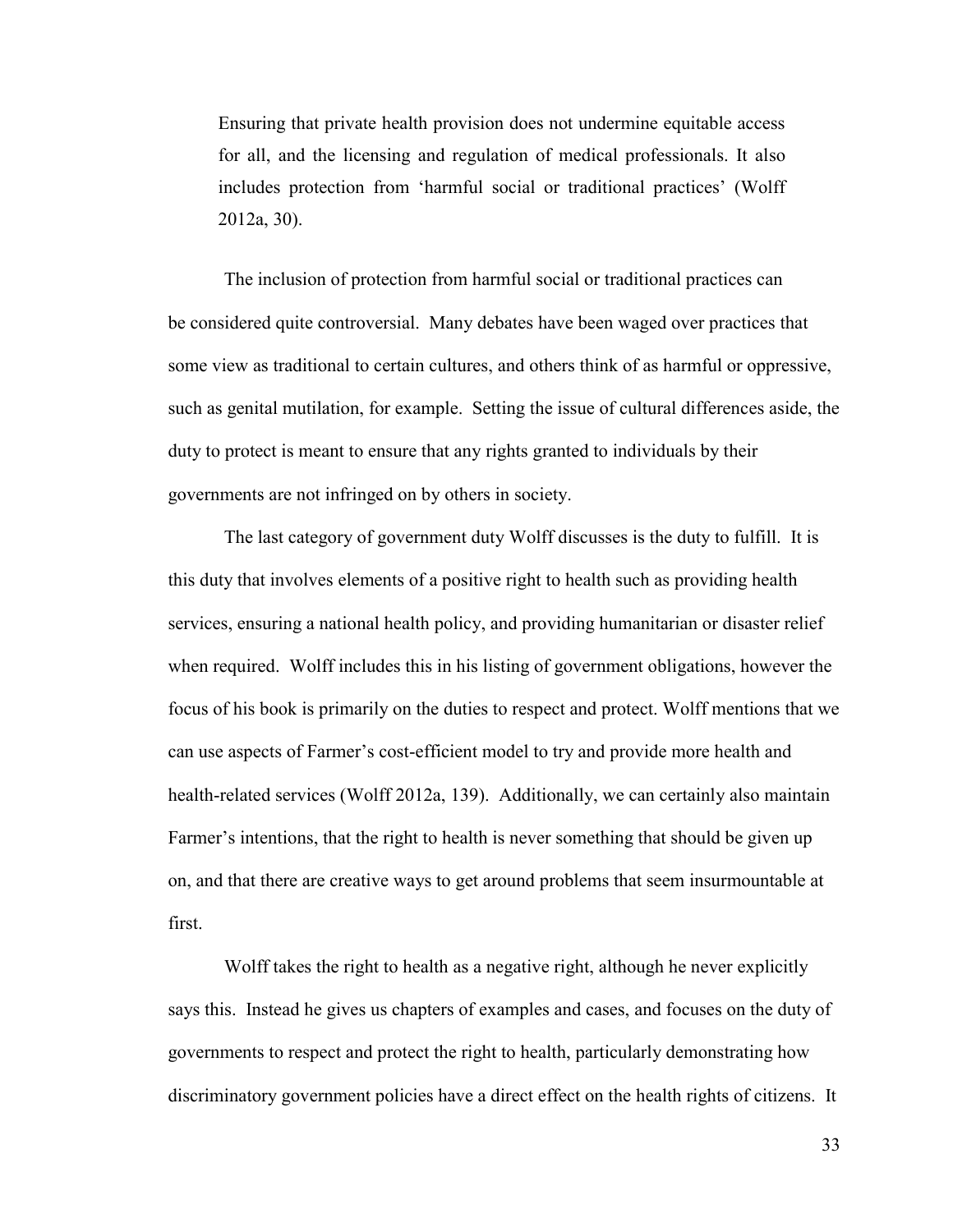seems that the duty to respect and protect are the obligations that Wolff thinks governments can take on right away, and aspire to the duty to fulfill.

Wolff claims that his view follows the Declarations and Covenants currently set out by international human rights law as normative guidelines. The fact that the Declarations and Covenants involve both negative and positive duties is part of the confusion in Wolff's approach. At times, he seems to slip back and forth between the discussion of health as positive right and health as a negative right. However, the bulk of his discussions of the right is demonstrating how discrimination and the violation of rights negatively impacts health.

The International Covenant on Economic, Social and Cultural Rights states that everyone should enjoy "the highest attainable standard of physical and mental health" (ICESCR, Article 12.1). It is thought that in order for this to be accomplished, the right to health would have to be thought of as a positive right to health. There would be a need to address all of the social determinants of health, and secure them at quite a demandingly high level. Everyone globally would need clean environments, access to the highest standard of medical services, access to education, adequate housing, proper nutritious food, etc. However Article 12 of General Comment 14 states the right to health in negative terms. Article 12 highlights actions that do not require many resources and can be taken on by poorer governments right away. Some of these less expensive, but extremely important actions are outlined in the following list quoted from section 12 of General Comment 14:

12.(b) Accessibility. Health facilities, goods and services have to be accessible to everyone without discrimination, within the jurisdiction of the State party.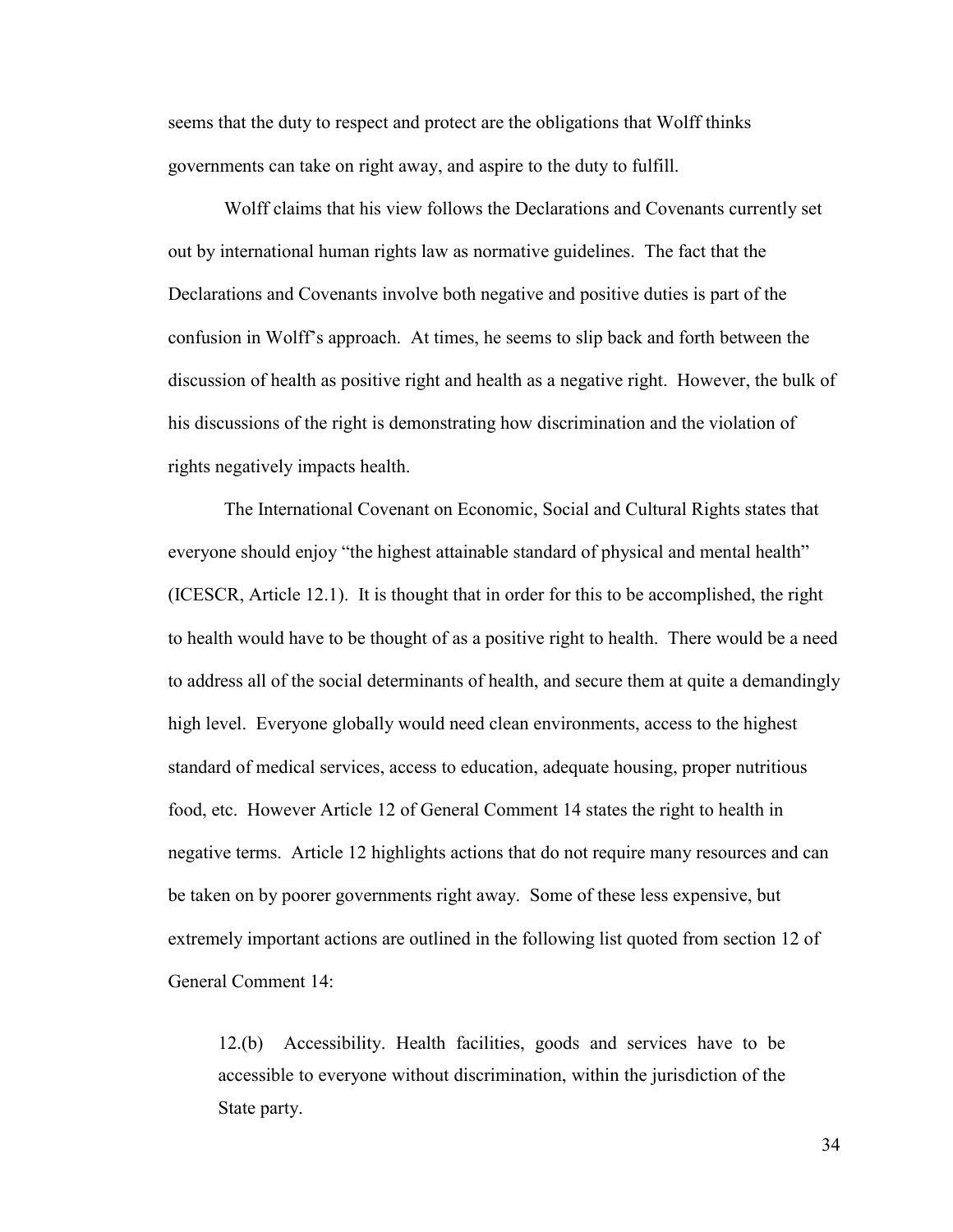- (i) Non-discrimination
- (ii) Physical accessibility
- (iii) Economic accessibility (affordability)
- (iiii) Information accessibility (UNHCHR General Comment 14, 2000)

One purpose of General Comment 14 is to provide a clear statement to the international community that governments allowing for discrimination against certain groups, such as discrimination against people with HIV/AIDS, are in violation of such groups' right to health. The human right to health has gained support from the international community over the years due to an increased awareness of the enormous inequities between affluent countries and developing countries. Particularly when it comes to health concerns, there is a severe injustice existing in the world, where some have access to the best medical treatments, the best nutrition, clean water, and all other social determinants of health, while others have nothing at all.

Part of the confusion in understanding Wolff's claims could stem from the fact that he is using the Declarations and Covenants as guidelines, which include positive and negative duties. However, it is interesting that he points out that they do include a negative right to health, as well as the positive conception. This is not commonly discussed in the human right to health literature.

According to Wolff a human right is a claim against one's government, whose duty it is to respect this right according to binding international law. If the government fails to do so, a second-order duty falls on the international community to help secure the government's duty (Wolff 2013, 88). According to this view, Wolff claims that this would change the international community's duties from a focus on aid to a focus on enforcement. "… conceiving of health as a human right changes the duties of the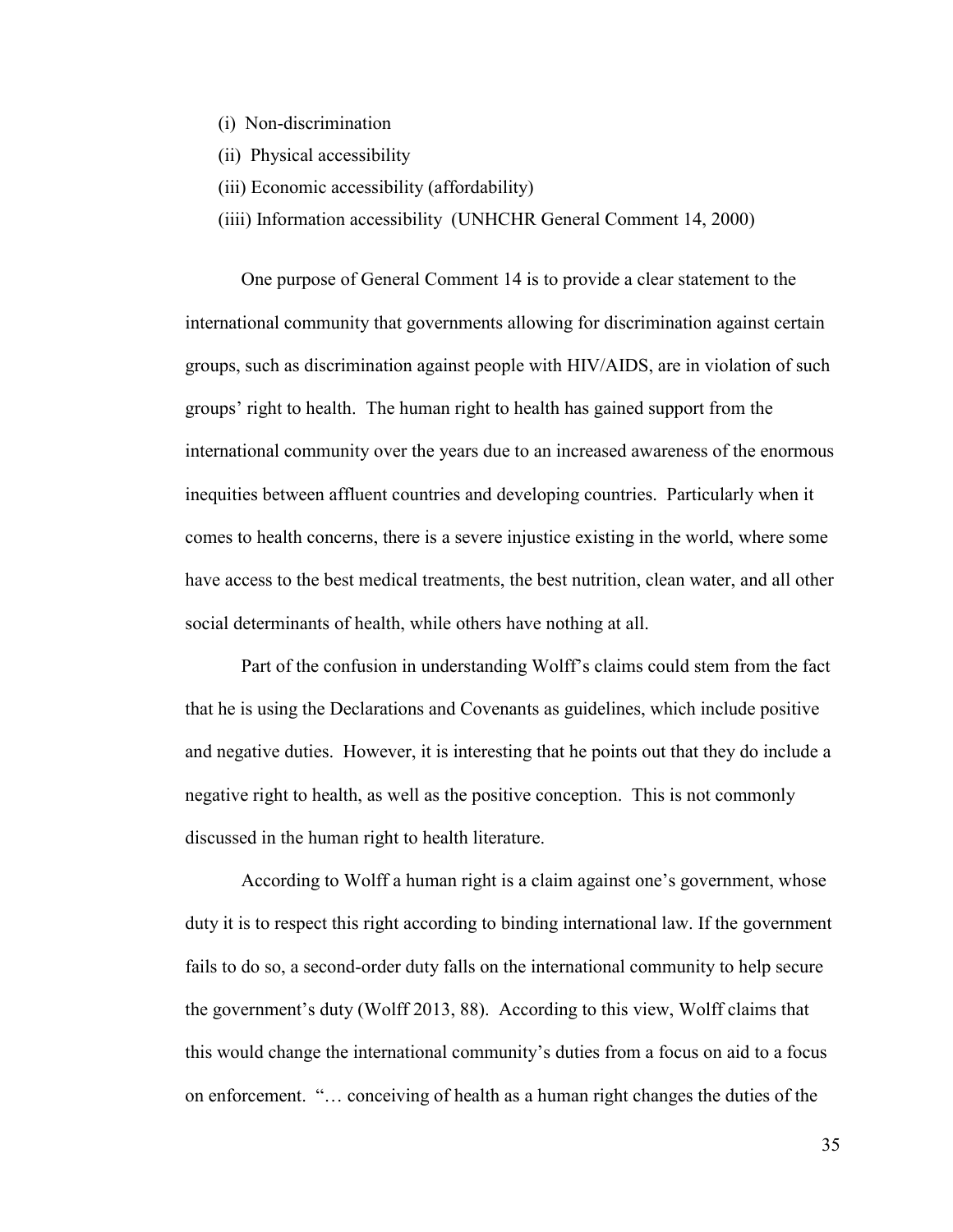international community essentially from aid worker to policeman, with diplomats and lawyers, rather than doctors and nurses, the active agents" (Wolff 2013, 88). This change also shows a shift from thinking of the right to health as a positive duty for assistance to a negative duty that enforces rights violations in order to protect people from harm.

# **1.8 Identifying a Duty Bearer: Developing Wolff's Claims as a Possible Response to Sreenivasan and O'Neill**

My interpretation of Wolff and the reason for his extensive discussions of cases of political and civil rights violations helps us make sense of what Farmer and Mann were pointing out and how this helps us normatively ground the human right to health approach. The cases demonstrate the negative impact on the physical, mental and social well-being of all individuals affected. The relationship between human rights and health is clear when considering the obvious examples of human rights abuses such as torture and inhumane or false imprisonments. Health impacts, however, can go beyond these instances. Mann has pointed out that the duration and extent of the impacts on the health of those whose rights are violated are often severely underappreciated. Victims of human rights abuses often suffer lifelong effects on their mental and social well-being beyond just their physical well-being (Mann 1999, 15).

Wolff's case studies cover violations of rights that can have dramatic health consequences that we would not necessarily think of as being related to health, such as a violation of the right to information. Countries such as South Africa have adopted policies of abstinence rather than providing easy access to condoms, or providing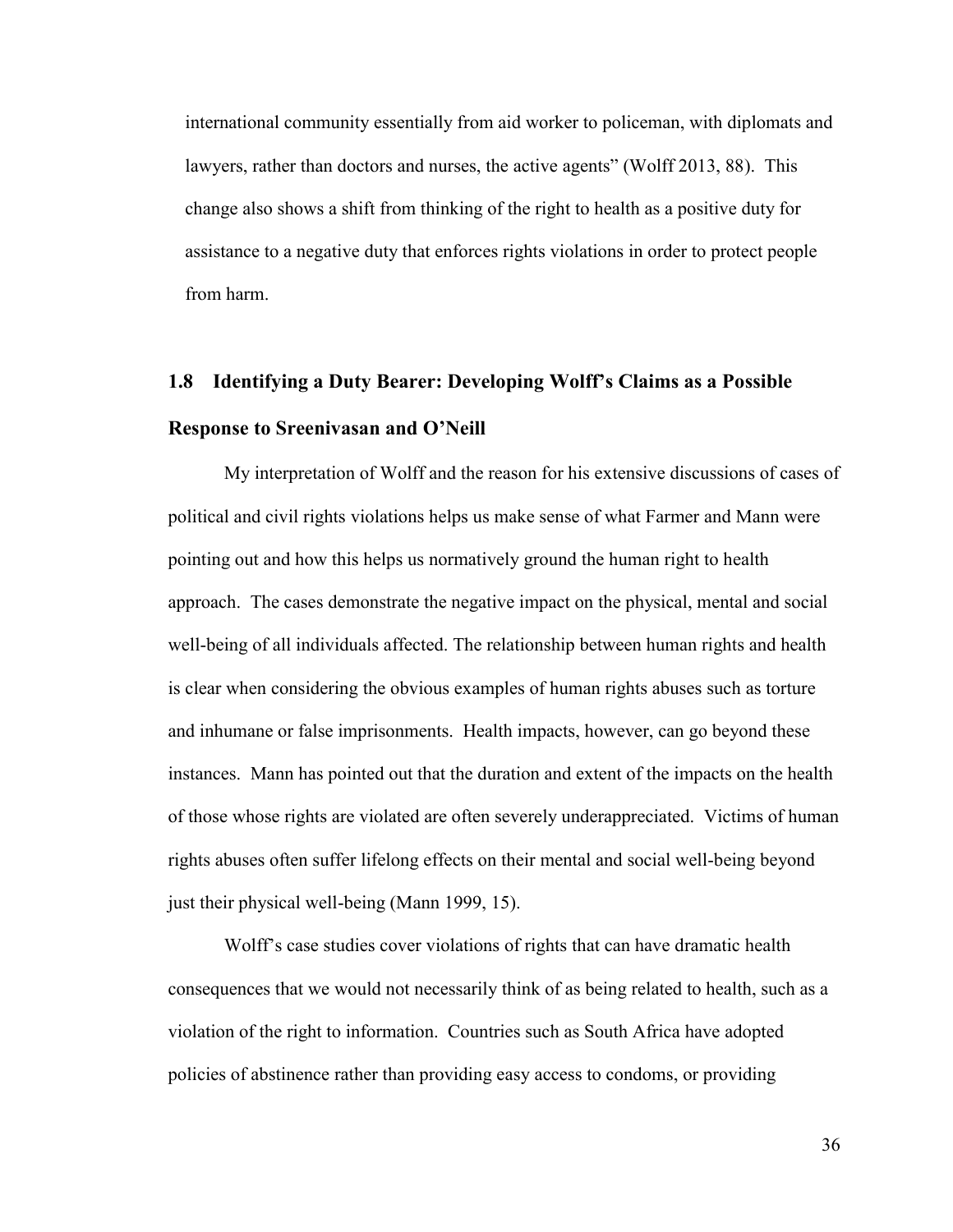inaccurate information about how to avoid contracting HIV/AIDS. This denial of medical facts violates an individual's right to know how to protect themselves with the best most up-to-date medical information. An abstinence policy also prevents citizens from accessing what they need to keep themselves safe (i.e. condoms). This violation of their rights, consequently, had a severe impact on their health, and most certainly led to the spread of the disease. With the examples used, we can see that it is not just violations of social and economic rights that can impact an individual's health, but also infringements on their political and civic rights (Wolff 2012a, 73).

In contrast to South Africa's policies of denying medical facts about the transmission and treatment of HIV/AIDS, Uganda approached the epidemic differently. Right at the onset of the spread of HIV, Uganda developed a strong and quick campaign to educate its citizens on this new disease. Information was given on how it spreads, how to protect oneself, and later on, which medical treatments were helpful. This educational campaign prevented Uganda from being hit with the disease as heavily as its neighboring countries (Wolff 2012a, 72-74).

Considering the duty to respect and protect are obligations drawn from negative rights, they should be considered universal according to the standards discussed in Sreenivasan and O'Neill's papers. We can use Wolff's position as a direct response to their objections. The main issue Sreenivasan and O'Neill have with the right to health is that there is not a plausible candidate to secure the corresponding obligations to the right to health. However, Wolff does identify who holds the associated duties to respect and protect the right to health. He considers governments to be a plausible candidate for these types of duties. Both governments in developed and developing countries can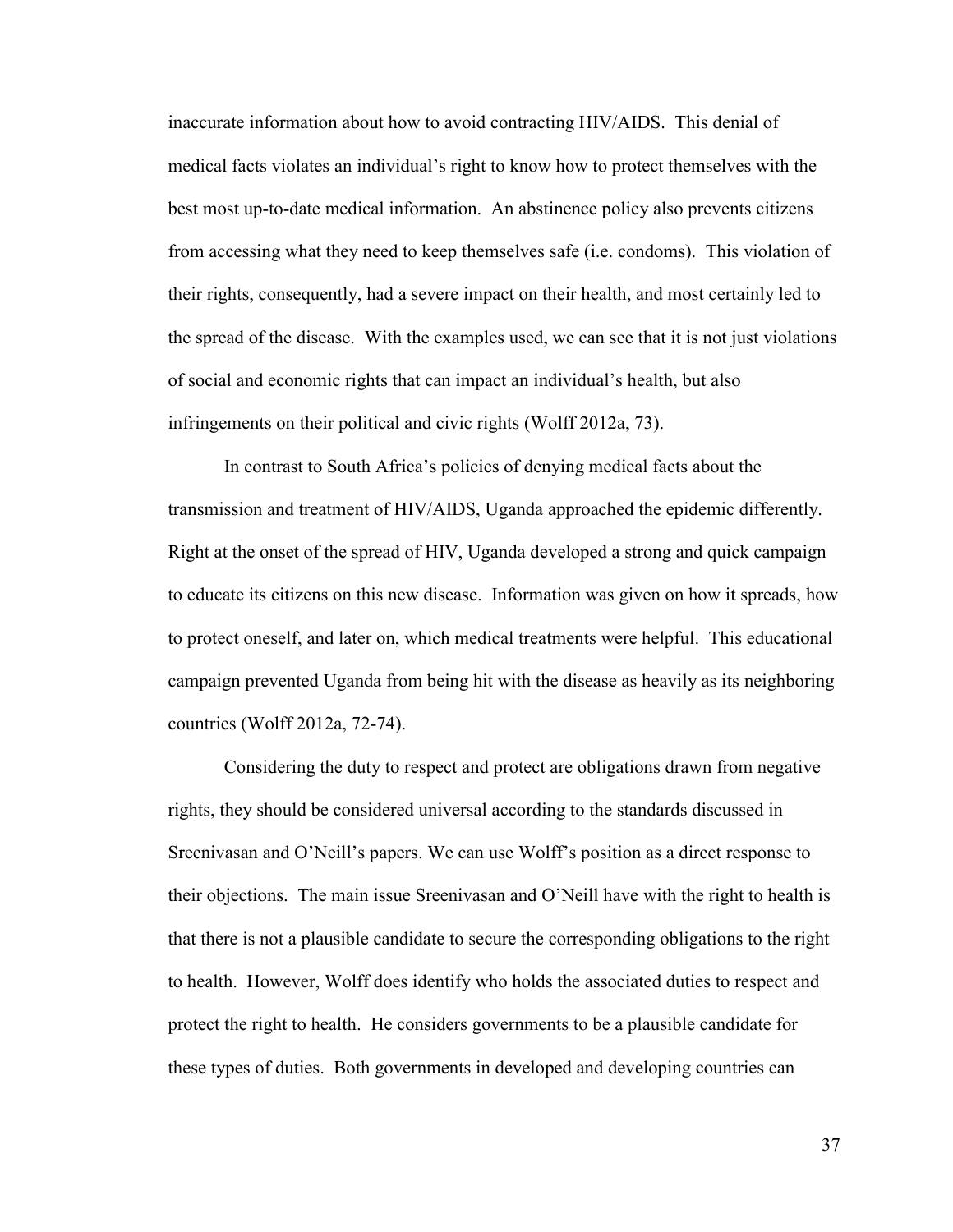maintain these obligations without cost being an issue, as these are very often simply changes in policy that are needed (Wolff 2013, 88).

Wolff also identifies second-order obligations to be taken on by the international community if, in case, governments are unable or unwilling to respect and protect the right to health. Sreenivasan and O'Neill have several objections to governments being responsible for securing the right to health that Wolff has not addressed. Section 7.2 will take a closer look at each of them and how, I believe, that Wolff's approach can account for these objections. First, the next section will differentiate Wolff's claims from a cosmopolitan-based conception of the human right to health.

#### **1.9 Cosmopolitanism and Wolff's Health as a Human Right Position**

In order to further clarify Wolff's position and how he distinguishes his view from a cosmopolitan-based view, we should specifically differentiate it from Pogge, as his view is a leading cosmopolitan approach to health and human rights. Pogge conceives of a cosmopolitan global justice scheme that focuses on the well-being of individuals as citizens of a global world and envisions an egalitarian global society that redistributes the benefits and burdens between nations in order to establish background fairness on a global level. (Pogge 2008)

Turning to the normative foundation of Pogge's theory of global justice, he argues that we have a strong negative duty to reduce the harms imposed on the poor by the global order. As the affluent benefit from the unjust economic system that is harmful to the poor, we owe them compensation and therefore have a moral duty to assist.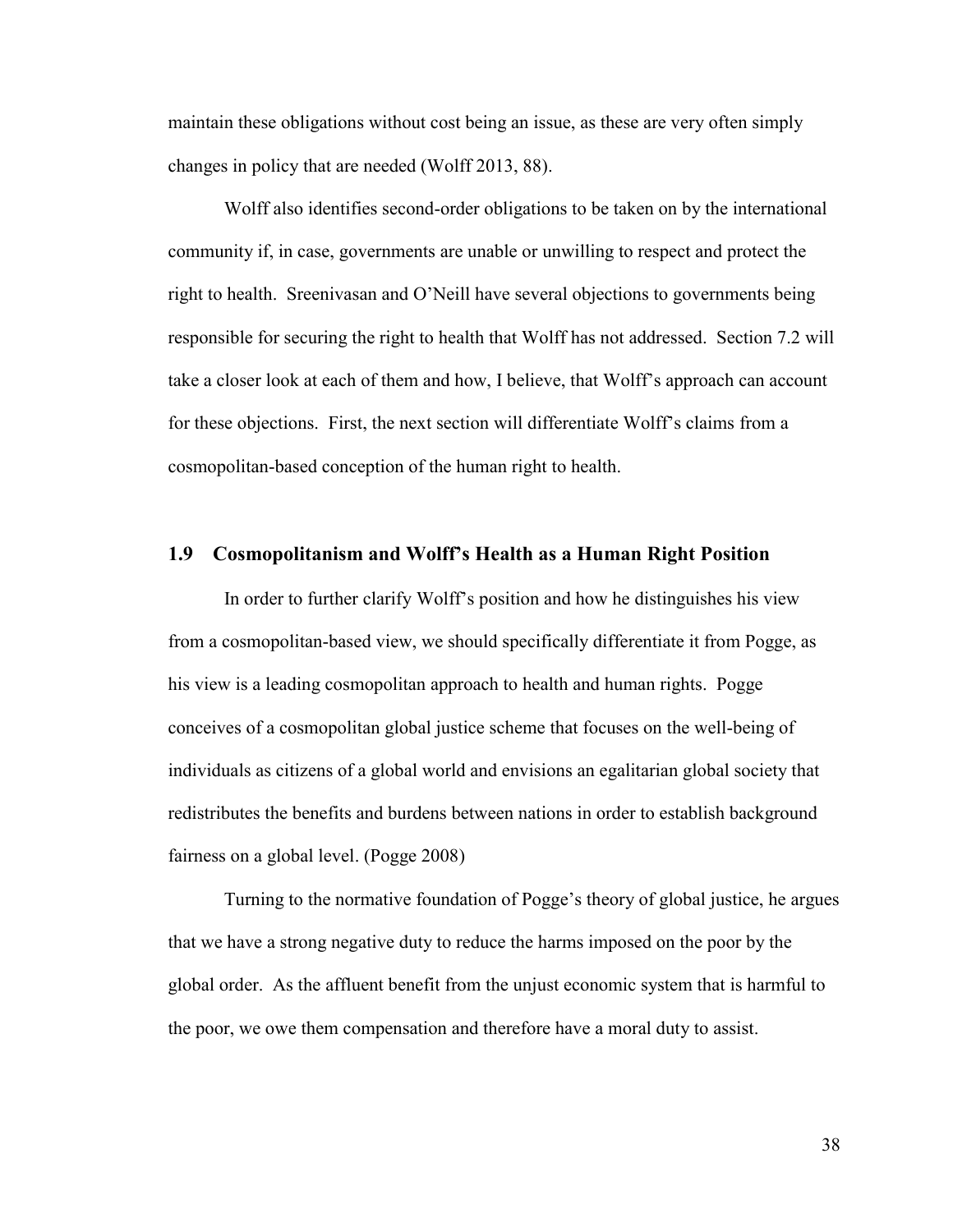For Pogge, global justice is about offsetting an unjust institutional redistribution from the poor to the rich. His strategy for redistributing the global wealth is the Global Resource Dividend, a global tax on the consumption of resources. The tax is based on the premise that all persons in the world have an entitlement to a share in the profits produced by the use and sale of natural resources. The natural resources of the world are supposed to be here for the common good, and it is a morally arbitrary point that some people are born in resource rich countries, and some are not. Even within the same country, it should not be morally important that some people have the opportunity to profit enormously on the resources available within the geographical territory, while others do not. The Global Resource Dividend then, is put in place in order to tax wealthy consumers of resources (Pogge 2008, 214).

In terms of health rights, Pogge uses what he calls the Health Impact Fund (HIF) to ensure access to vital medications globally. He focuses on the role of pharmaceutical companies and the World Trade Organization's TRIPS Agreement (The Agreement on Trade-Related Aspects of Intellectual Property Rights). TRIPS aids pharmaceutical companies in recouping their research and development costs when developing new medicines by ensuring a 20 year product patent, thereby blocking competition from other medical manufacturers from producing cheaper generic versions. This system ensures that all profits go to the pharmaceutical company that originally developed the new drug (Pogge 2012, 7).

The way this system is currently set up maintains high prices of essential drugs that are too expensive for the developing world to afford. Pogge's HIF removes the 20 year patent, instead giving pharmaceutical companies the option to register new drugs,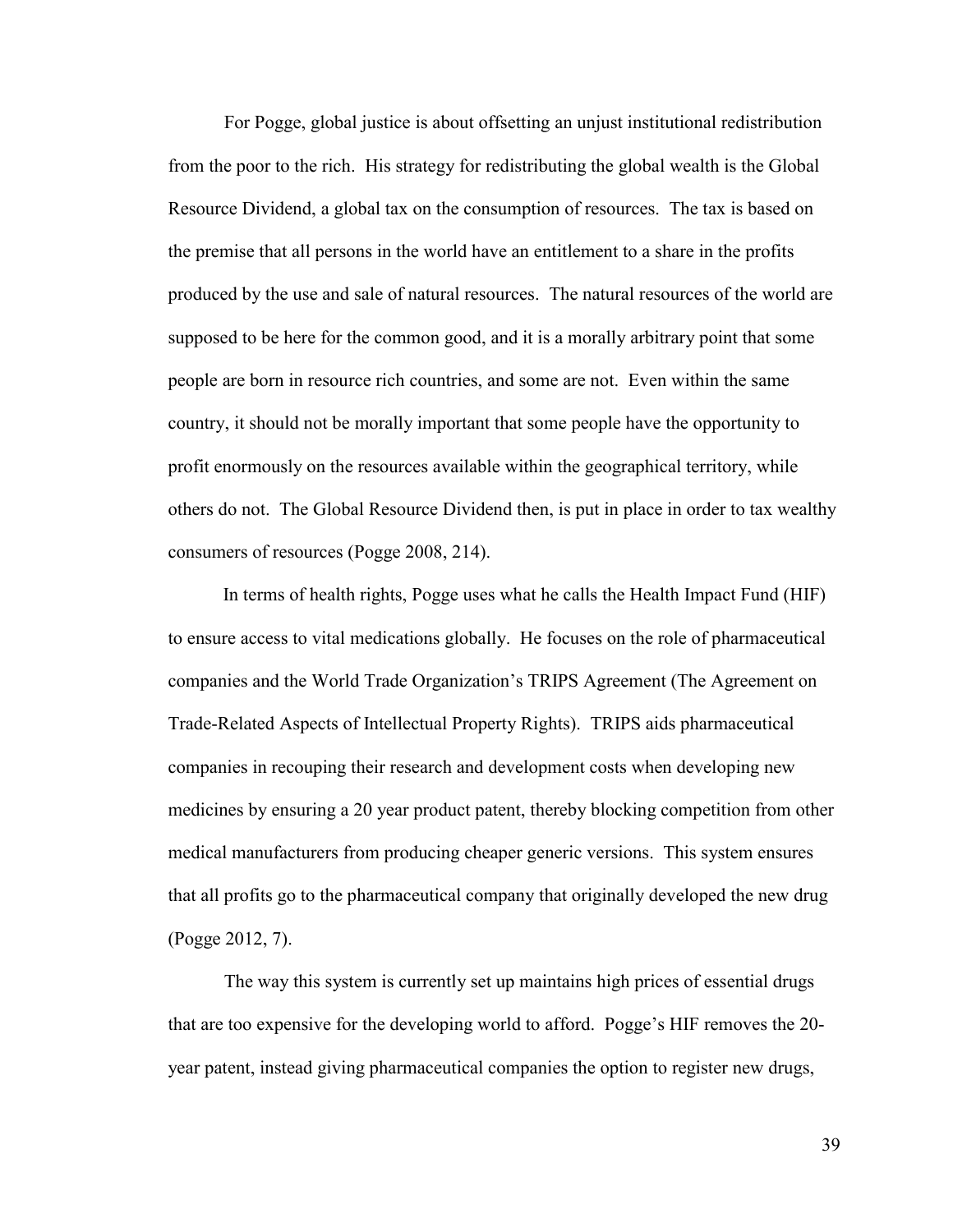allowing them to be made available at the lowest possible cost. The incentive would be that in exchange for making the drug available, the pharmaceutical company would receive a payment based on the drug's global health impact over the first ten years. Therefore, essential medications would be accessible to those who previously could not afford them, and the pharmaceutical companies would still be able to recoup their research and development costs, ensuring the incentive for the creation of new and innovative drugs is maintained (Pogge 2012, 7).

Although Pogge's approach is similar to Wolff's in that they are based on the violations of negative rights, Pogge's cosmopolitan foundation differentiates the two views. A cosmopolitan approach assigns duties to everyone, however these duties are indirect. Everyone should fulfill their obligation to not harm the poor, however not everyone has the ability to specifically change the unfair global order. Instead, Pogge's focus is on the direct positive duties of the international community to change the global institutions that are unjust, such as changing trade policies and ensuring a more just distribution of wealth and essential medicines by using a Global Resource Dividend and the Health Impact Fund.

Wolff's focus is on the duty that governments have to not violate their citizen's rights and how that specifically impacts their health. In Wolff's opinion, the question of who bears the duty of human rights claims is what separates cosmopolitanism from the his negative human rights approach. On a cosmopolitan account, the duty falls on everyone. Wolff identifies the duty bearer as the government. Second-order duties fall on the international community, as well as citizens within the country. It is their duty to attempt to enforce and pressure the government to secure the rights. This might even at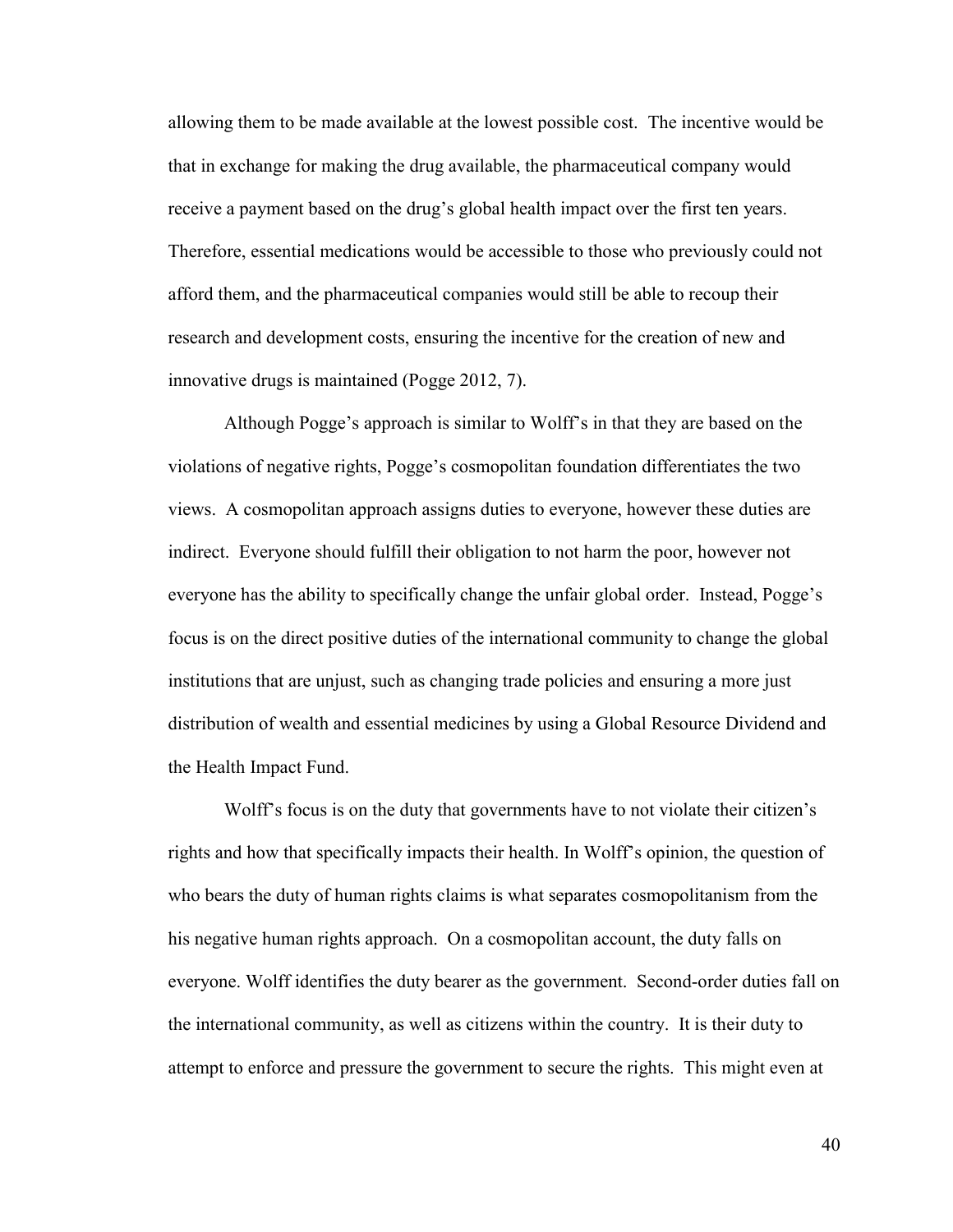times mean forcing a change of government that is able to follow through on their duties. As a last resort, this approach identifies a more general duty on all citizens of the world to help the citizens of the country secure their rights. Wolff is clear that this last duty, which is the same as a cosmopolitan account of duty, is only a last resort if all else fails (Wolff 2013, 88).

Wolff's view focuses on governments that fail to respect and protect the human rights of their citizens. It is not a positive attempt to fulfill a human right to health. To clarify the difference, we can compare a positive right to health to what a negative right to health might look like. A discussion of a positive right to health typically involves a debate about the content of this right. It is generally thought to contain claims to some or all of the social determinants of health, i.e., access to clean water, health care services, sanitation, adequate working conditions, decent housing, and nutrition.

This is not quite the same as what Wolff is advocating. A negative right to health is not really a discussion of the content of the social determinants of health. It is focused on the relationship between individuals' health and their human rights being respected and protected by their government. Violating liberties negatively impacts health, and therefore is also violating the citizen's right to health.

Wolff claims that this view is less demanding than a cosmopolitan foundation for the human right to health. A cosmopolitan account would demand the same standard of health services in the developed world also be provided in the developing world. As the developed world at this time has access to a level of health care that is many times higher than what would be required in order to say a developed country has met the lowest minimum health standards required, a cosmopolitan account insisting that these two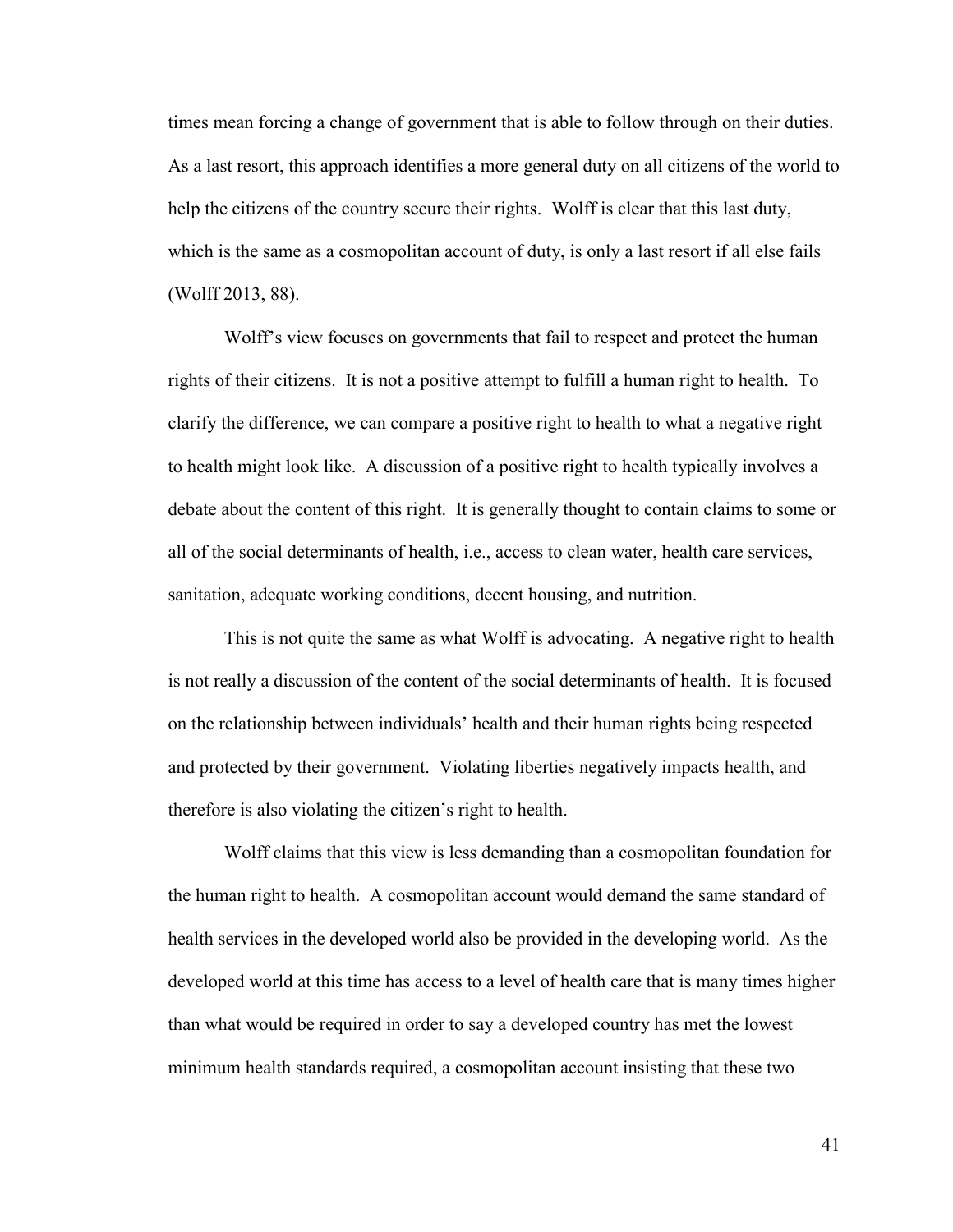extremes are on a more equal level is very demanding. Wolff's approach does not justify the content of the human right to health based on a common standard across all countries; instead it is based on a government not violating the human rights of its citizens.

The emphasis on the obligations to respect and protect make up the negative right to health that is unique to my interpretation of Wolff's position. Sreenivasan and O'Neill's objection to a right to health does not apply to the two categories of obligations that Wolff focuses on in his approach. By pointing out how much can be accomplished by simply focusing on the duties to respect and protect, much can be done to promote the human right to health without even going into elements of a positive right to health.

#### **1.10 The Plausibility of the State as Duty-Bearer**

When attempting to answer the question of who bears the duty to secure the right to health, a common answer is that it is the state's duty to secure the right for their citizens. Wolff is one advocate of this view, which Sreenivasan calls the "state-by-state view" (Sreenivasan 2012, 245). Wolff claims the moral duty to preserve the health of individuals is borne by the state. Sreenivasan has two objections to this:

- 1. The state-by-state approach does not cover the universality needed as there are too many people globally that fall under the stateless category and therefore would not have a government whose duty it is to secure their right to health.
- 2. Whether the state of Mozambique is fulfilling its moral duty to preserve the health of its citizens depends, *inter alia*, on what the applicable standard of health preservation is. The universality of moral substance—one world, one standard—is arguably as fundamental to the idea of human rights as the universality of right-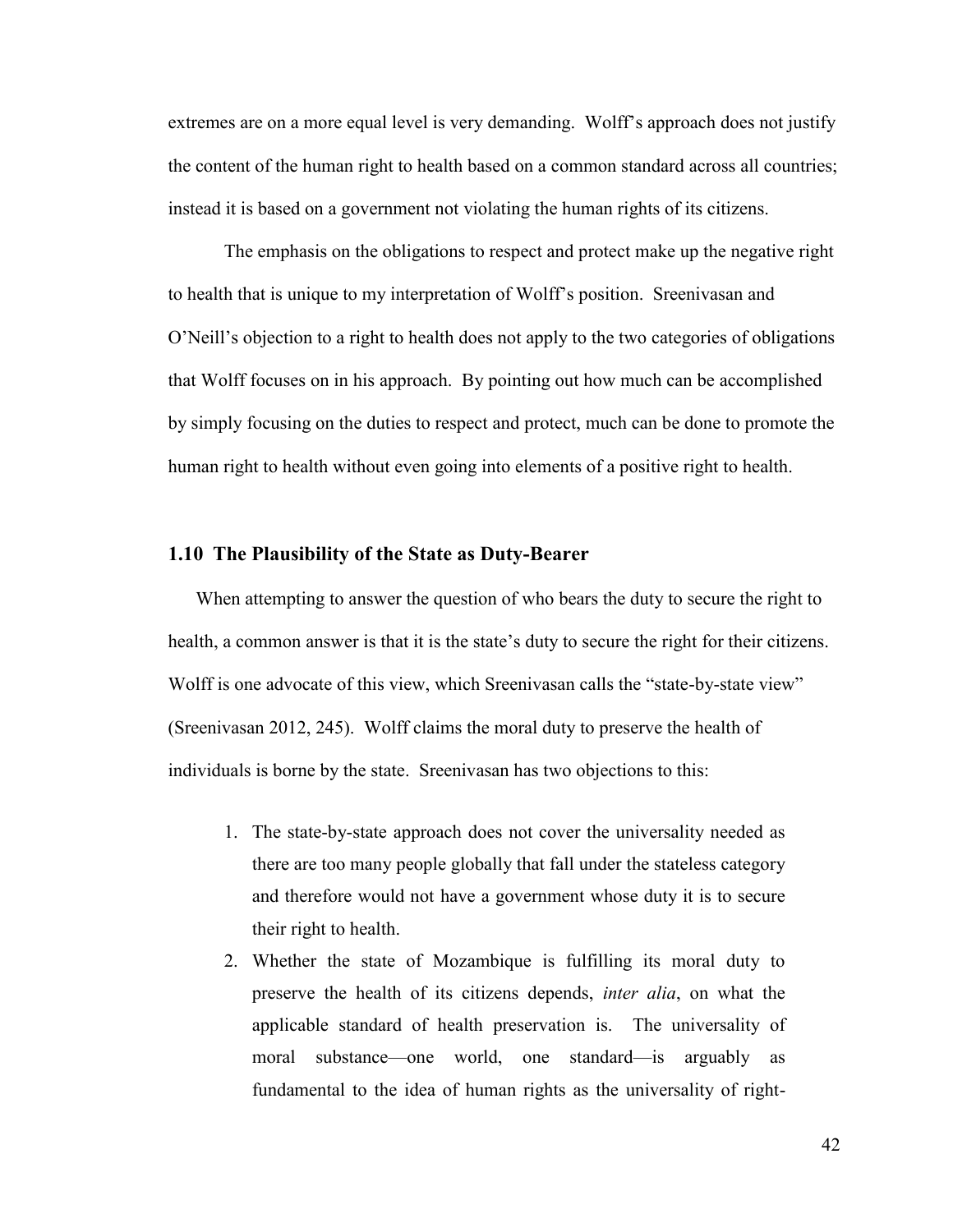holding. Very poor states are not plausible candidates to bear the moral duties correlative to human claim-rights to health and 'everyone' is not a plausible candidate either (Sreenivasan 2012, 245).

Sreenivasan concludes that, therefore, it remains obscure whether anyone has a moral duty to preserve their health (Sreenivasan 2012, 245). However, we need to assess whether or not Sreenivasan's objections would hold against Wolff's view if it is not the positive right to health that Sreenivasan assumes. Sreenivasan's first objection, that many people are state-less and therefore do not have a government to which they can claim their right to health entitlement, does not seem to work as an objection against Wolff's view. Often stateless people are refugees and new immigrants, both legal and illegal. These are groups that are specifically discussed in Wolff's work. It is true that people fleeing their home country and landing on foreign grounds do not technically have a government. However, it is up to the country that they are seeking asylum with to respect and protect their human rights. International immigration law covers various forms of discrimination specifically so that a government cannot violate the rights of refugees. While a government might not fulfill refugee claims for a positive right to health, they do have the duty to respect and protect refugee human rights regardless of the fact that the refugees are not citizens of their country.

Sreenivasan's second objection seems like it would be better directed a cosmopolitan foundation for the human right to health (Sreenivasan 2012, 245). As we previously discussed, Wolff's position does not have the same health standard demands as a cosmopolitan approach. A cosmopolitan foundation is always based on the notion that all people in the world, regardless of their citizenship, should be considered to have the same moral worth. In regards to health rights, this means that the right to health is to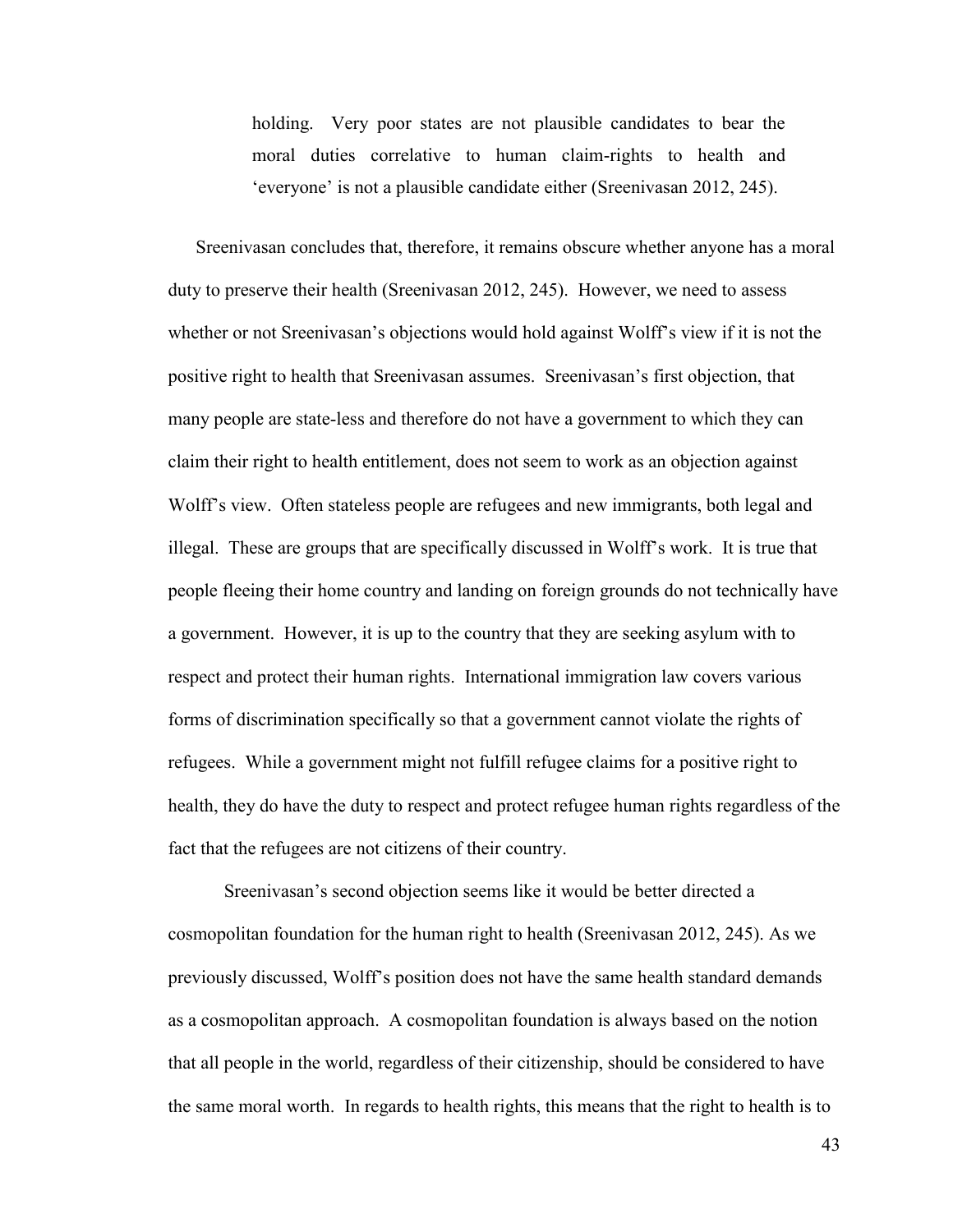be held by a common standard. Citizens of developing countries ought to have access to the same standard of care as those in the developed world. This is not necessarily the case for Wolff's approach. His less demanding view dictates only that the human rights of all citizens of the world are not violated. Governments that are poor can still be considered to be plausible candidates to bear the corresponding obligations to this negative right to health.

O'Neill also has an issue with state's bearing the duty to secure health rights. She believes that states are usually given this role because it is only states that have the power that makes it possible to secure the second-order obligations to allocate the first-order obligations and their corresponding rights to individuals and institutions. She claims that it is the state that generally is the one that holds the power. However O'Neill does not think that the state ought to be assigned this duty. She argues that they are not the best ones for this role. Many states violate the human rights of their citizens, which as O'Neill says, "may be rather like putting foxes in charge of the hen houses" (O'Neill, 2005, 435). Other states follow self-interested policies, rather than pursuing the rights of their citizens. In addition, there are some states that do wish to secure the human rights of their citizens but lack adequate resources to do so. O'Neill concludes that it might be better to leave some of the second-order obligations to non-state actors, such as NGO's, transnational corporations, or religious, cultural and educational bodies (O'Neill 2005, 435).

O'Neill's observation that many states violate the rights of their citizens is certainly an important objection. Many states do no not uphold the international law standard, and not just poor corrupt countries, but also developed countries that have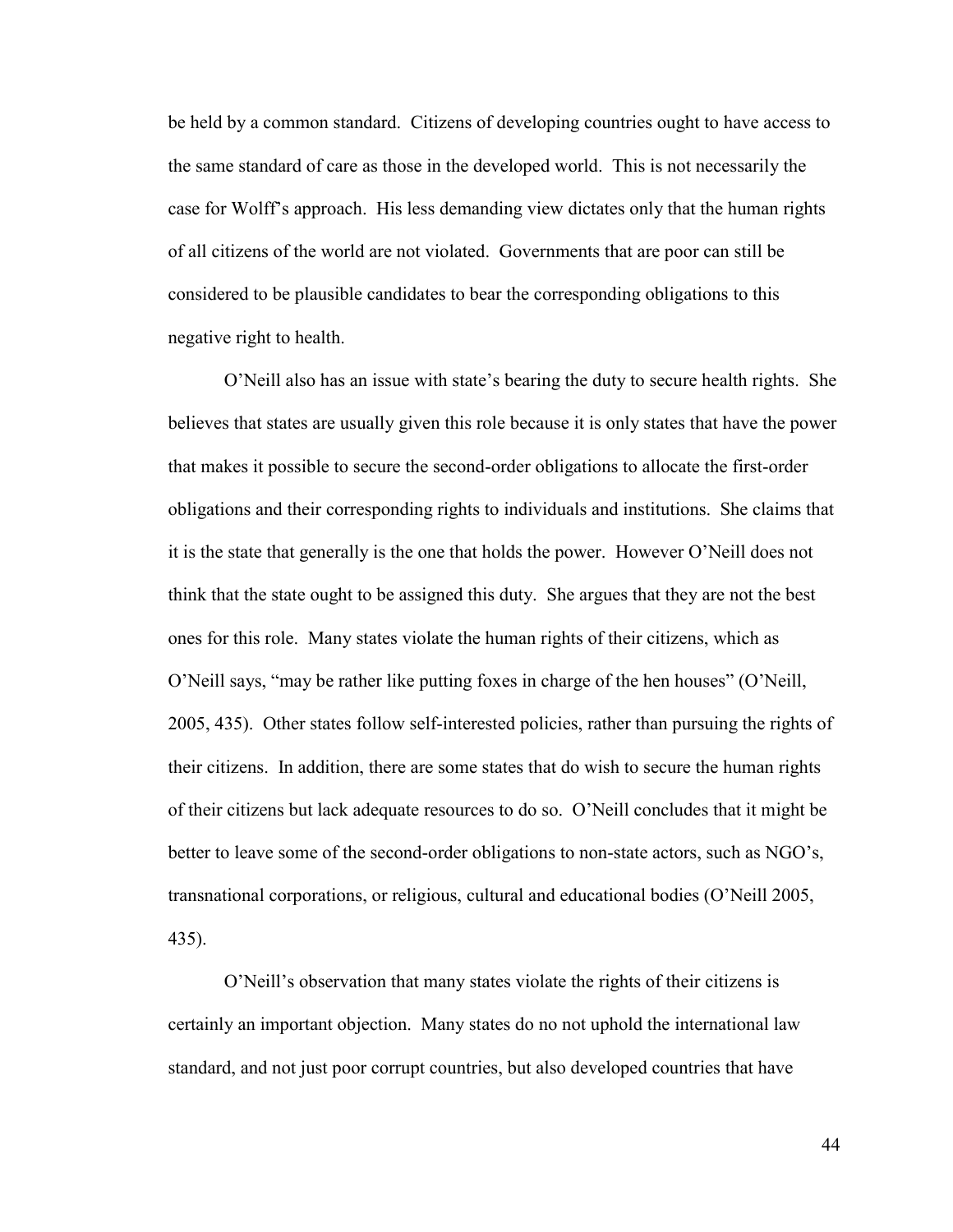ratified the UN international Declarations and Covenants. However, this observation does not mean that a negative right to health does not exist. Wolff's approach includes international support for situations where governments have failed to respect and protect the rights of its citizens. Furthermore, Wolff's take on the right to health would not be damaged by thinking of it in terms of the progressive realization of the right to health. It is a fact that in our current political climate, many states violate the human rights of their citizens, but most would agree this is something that should change.

The deepest problem with establishing a human right to health for O'Neill is that the obligations assigned to states by international Declarations and Covenants are not the corollaries of the human rights listed. O'Neill makes the argument that the International Declarations and Covenants that assert universal human rights only assign states secondorder obligations to secure them. The Declarations and Covenants do not assign firstorder obligations to respect liberty rights because they are to be respected by all, not just states (O'Neill 2005, 433). However, they do assign states second-order rights to secure respect for liberty rights. They also do not assign first-order rights to states to secure rights to goods and services, but they do assign second-order obligations in order to secure the rights. If the obligations are only second-order, then they cannot possibly correlate to the first-order universal human rights that are proclaimed in the Declarations and Covenants.

States party to a Covenant are seen as acquiring special obligations by signing and ratifying the instrument. It would then be clear that those special, second-order obligations did not have counterpart rights, let alone counterpart universal human rights. They are second-order obligations. This could be helpful, as obligations without counterpart rights are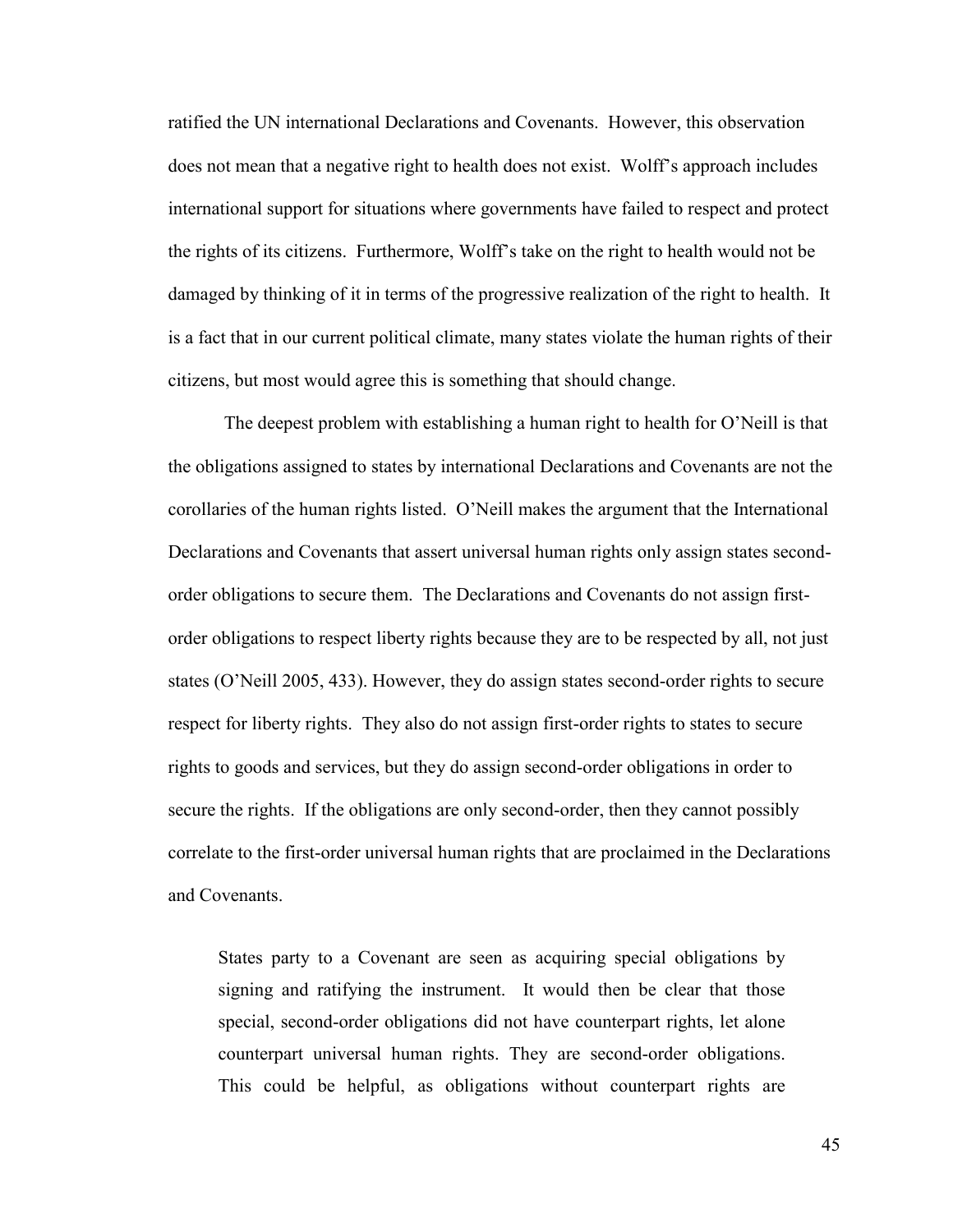normatively coherent (unlike rights without counterpart obligations), we can take a normative view of the obligations assumed by states that sign and ratify the Covenants, and can see them as setting requirements (O'Neill 2005, 433).

O'Neill claims that if the second-order obligations that are assigned to states cannot be seen as the counterparts to the universal human rights being recognized in the Declarations and Covenants, then these obligations also do not define the first-order obligations that would be the counterparts of the human rights. So contrary to Wolff's argument, that we can determine the obligations of states by using the Declarations and Covenants as a normative guide (Wolff 2012b, 219), O'Neill claims that these secondorder obligations do not inform the first-order obligations that would be the appropriate counter-part to the human rights proclaimed in the Declarations and Covenants. The human rights must have a matching set of obligations for the rights to have any normative force. If not, the rights can only be considered to be aspirational.

Wolff seems to be using the Declarations and Covenants differently than O'Neill's objection suggests. Rather than being the source of the corresponding obligations, the declarations provide the enforcement that Wolff wants. Wolff claims that the international Declarations and Covenants can be a normative guide; however they aren't simply institutional rights as O'Neill suggests. If Wolff is promoting a negative human right to health, then it should be considered universal and pre-institutional in the same sense that O'Neill claims that liberty rights are considered universal human rights.

The incoherence claims that Sreenivasan and O'Neill issue against Wolff only hold if he is promoting a positive right to health. A negative human right to health would consist of a claim for one's rights to not be violated by one's government. The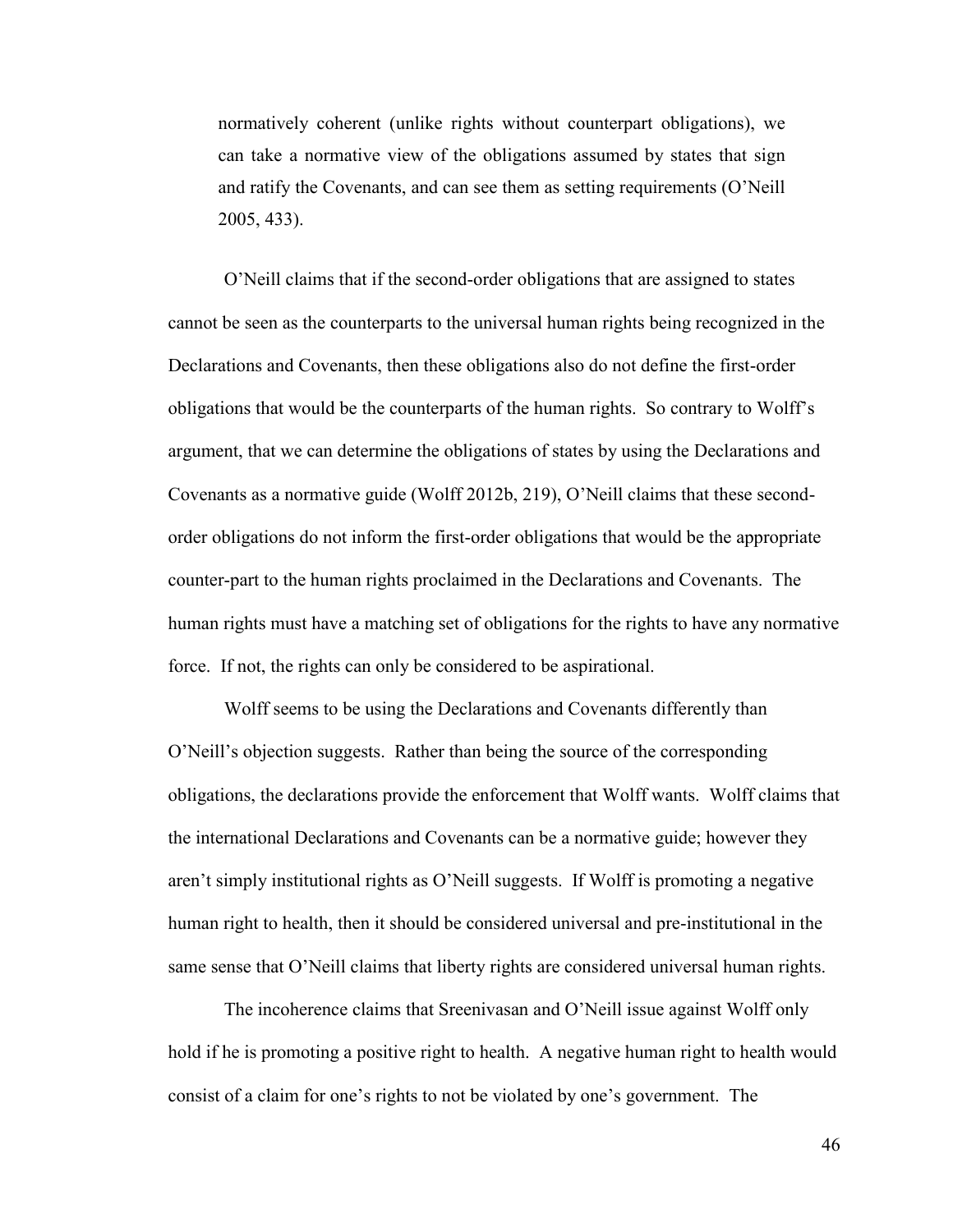corresponding duty to this right does not come from the declarations and covenants. Instead, it would be a universal duty for all people to not infringe on this right, but enforced by governments and laws in the same way liberty rights are respected and enforced.

#### **1.11 Conclusion**

Wolff's approach does not make any significant suggestions for fulfilling a positive duty of assistance. The emphasis is solely on respecting and protecting human rights and the impact this has on health. This can be seen through the many cases and scenarios he spends chapters discussing. The cases show that the policies governments use can directly impact the health of their citizens. When the U.S. used discriminatory policies against those with HIV/AIDS, the affected were unable to get the treatment that they needed and needlessly suffered. The HIV virus was also not contained well, resulting in a spread throughout the U.S. Cuba's non-discriminatory approach provided much better treatment to those that were infected with HIV, as well as managing to contain the spread of the disease better than any other country (Farmer 2005, 70). South Africa's policy of denial that was used instead of Uganda's policy of education also dramatically showcases the difference between the respect or violation of rights and the impact it has on health (Wolff 2012a, 74).

My interpretation of Wolff's approach suggests that he uses examples from Farmer and Mann's work, and the history of the HIV/AIDS pandemic to demonstrate the severity of health impacts when governments violate the rights of their citizens. Rights such as freedom of speech, the right to information and privacy, seemingly unrelated rights to health are, in fact, inextricably linked to health. When these rights are violated,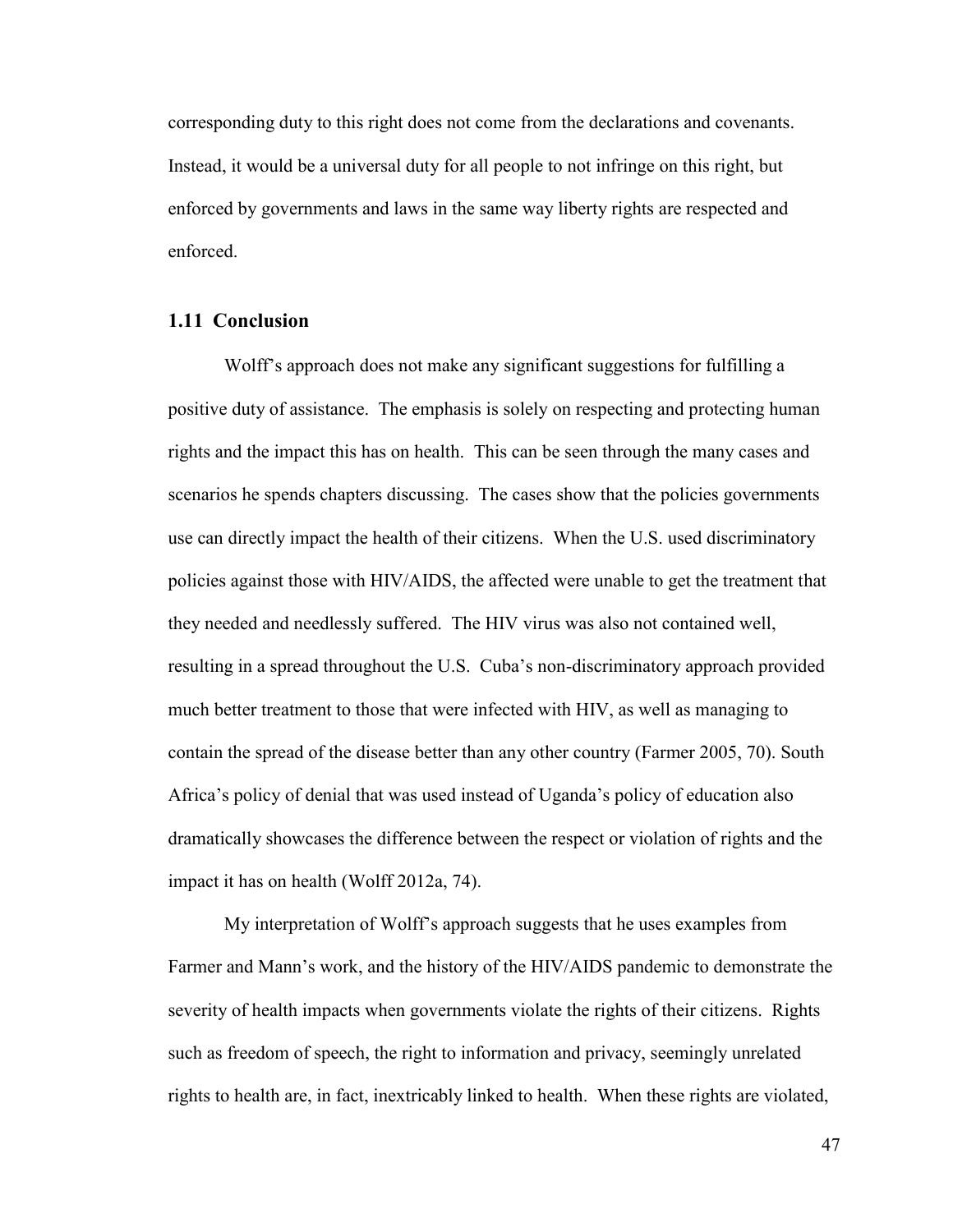health is negatively affected. It shows that it is not always just an issue of access to health care or other positive duties that have been the main focus of the discussions on the right to health. Missing from these discussions was a whole other section of rights that when respected and protected can further people's right to health.

This approach to the human right to health can show that it is a mistake to dismiss the health as a human right model on the basis of it being too expensive, not universally attainable and incoherent. A focus on the negative right to health highlights all of the immediate and inexpensive work that be done to promote the right to health around the world. Furthermore, the use of the United Nations Declarations and Covenants can provide an outline for the immediate work that can be accomplished in improving health rights as well as a tool for enforcement.

My development of Wolff's view can provide a defense against the many damaging objections that philosophers like Sreenivasan and O'Neill advance against the human right to health approach. The question of who bears the duty to secure the right to health is clear when looking at it as a negative duty. Governments, following international declarations and covenants bear the duty for their citizens. All human beings may demand these rights, including those considered stateless. Pre-institutional negative rights coherently have pre-institutional corresponding duties. Therefore, by further substantiating Wolff's position, it can be considered a coherent way of defending the human right to health approach.

I began this paper by discussing the difficulty in being able to articulate a concept as complex as the human right to health. Despite this, we can establish a moral foundation for the human right to health approach that can help defend it against the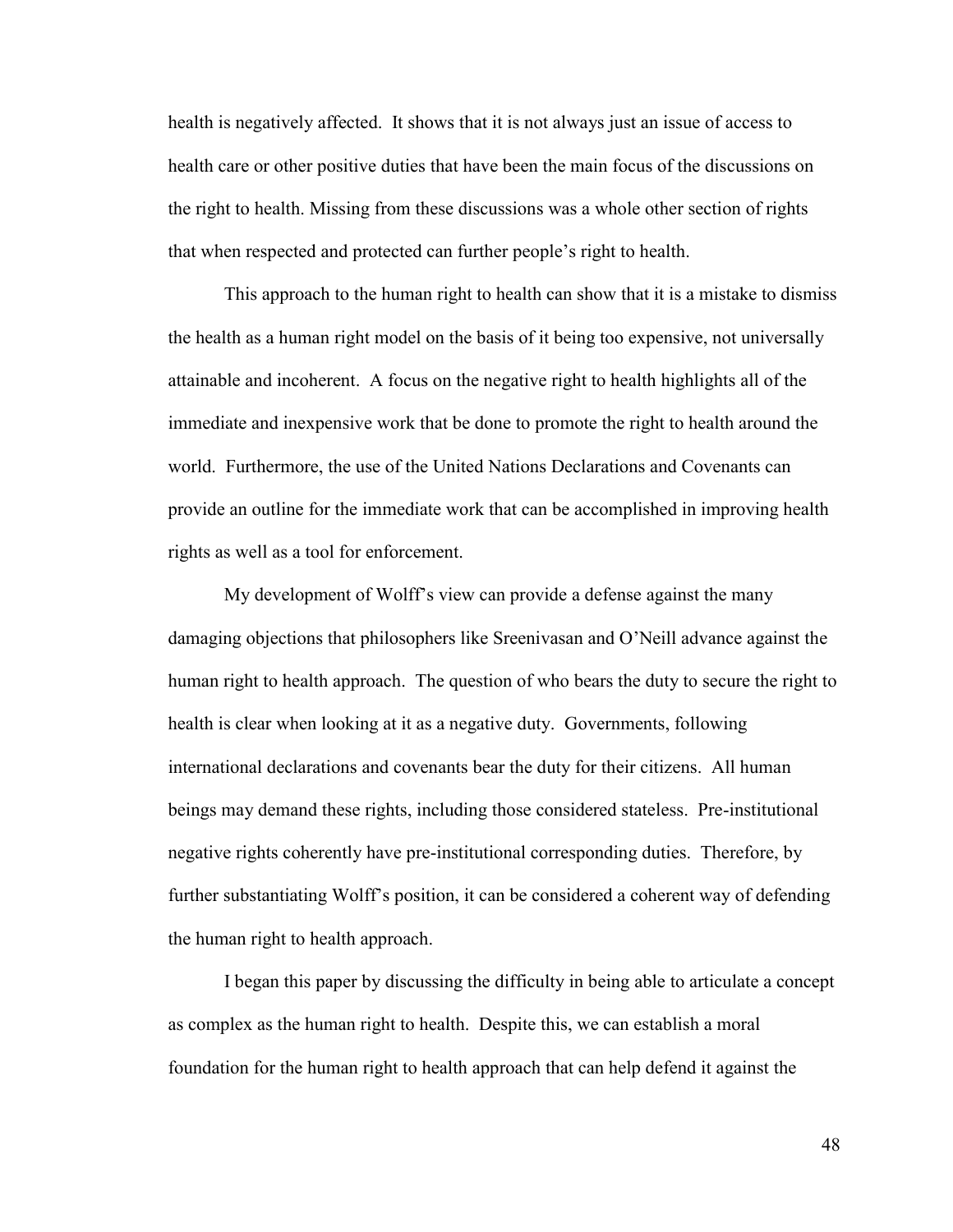heavy skepticism of its existence. The acceptance and eventual fulfillment of the human right to health can hopefully one day thwart some of the suffering and preventable deaths that are unfortunately a part of everyday life for millions of people.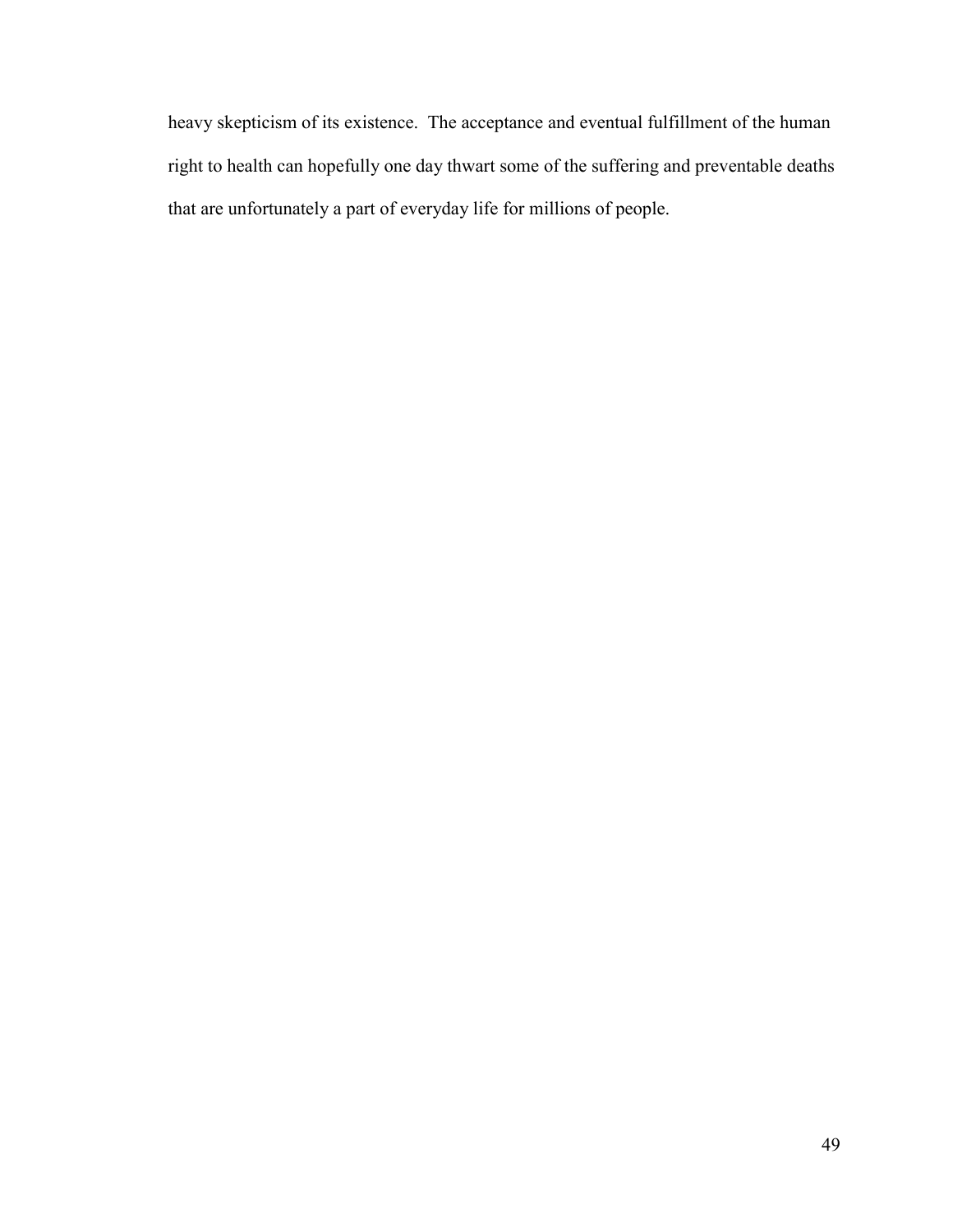## **2 Chapter: Literature Review**

The human right to health draws on literature from many diverse areas of thought. It relies heavily on human rights theory, and combines literature from various areas of political philosophy, bioethics, and discussions of international development. This section will provide a more thorough review of the relevant background literature that informs the human right to health approach. The central question this literature review aims to address stems from the human right to health debate currently dominating the literature. This question is whether or not we can provide a normative foundation for the human right to health. The central figures in this debate are Jonathan Wolff, Gopal Sreenivasan, and Onora O'Neill. I will focus on a discussion of the relevant literature that demonstrates the development of the fundamental ideas (both theoretical and practical) of the human right to health and where there are gaps in the current literature. This literature review will include the following sections: human rights, proponents of the human right to health approach, critics of the human right to health approach, theories of global health, and lastly, theories of global justice.

#### **2.1 Human Rights Literature**

A detailed discussion of the human right to health requires some background literature in human rights theory. In particular, the work of Henry Shue (1996) and Charles Beitz (2009) has provided much to the current debate on the human right to health. Some of Shue and Beitz's main concepts and arguments about human rights and their corresponding duties have been used in Jonathan Wolff's (2012) arguments for the human right to health, as well as in Sreenivasan (2012) and O'Neill's (2008) objections.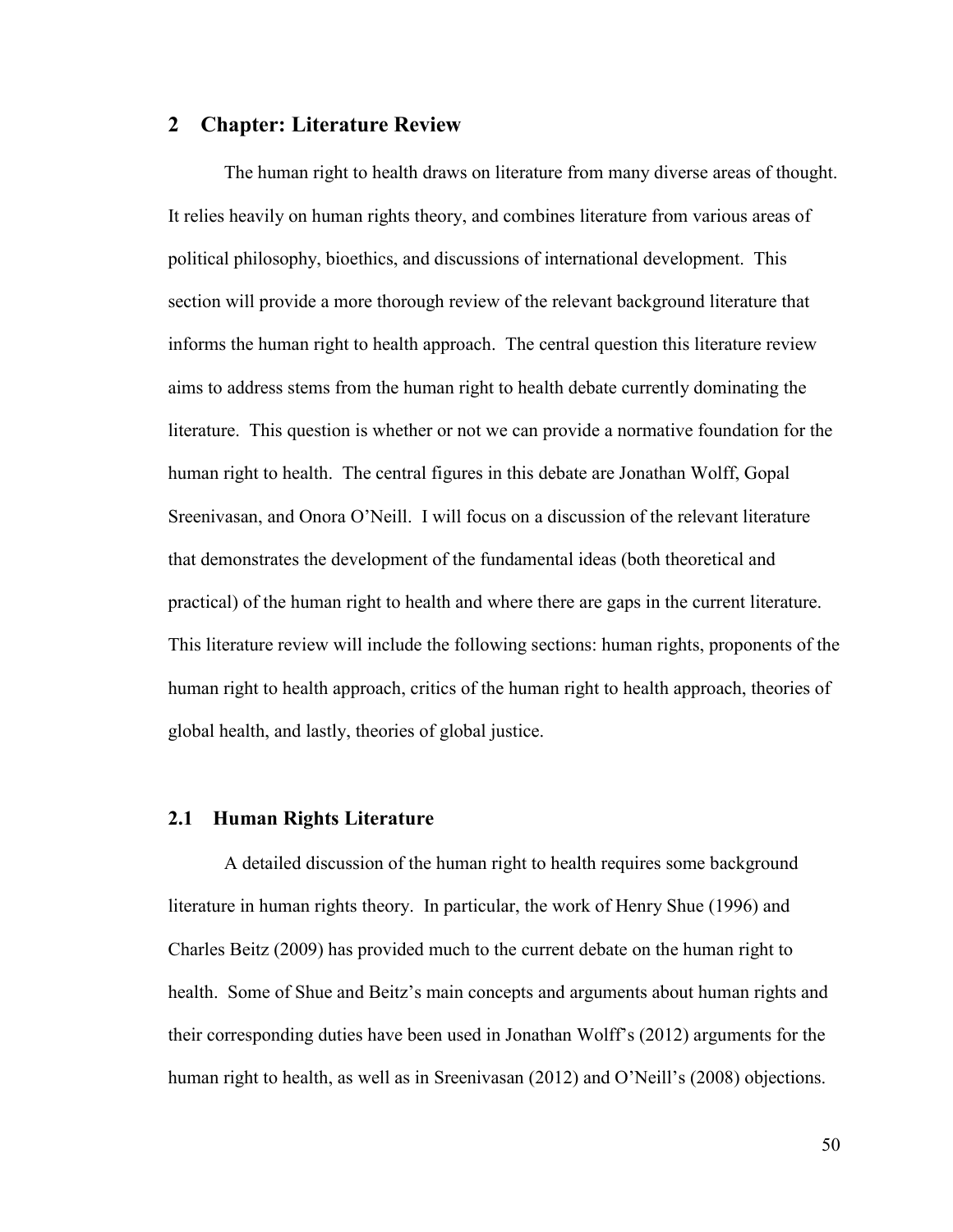This section also includes an overview of the United Nations Human Rights Declarations and Covenants that serve as guidelines for human rights law.

#### **2.1.1 Shue's Basic Rights**

Shue's extremely influential book, *Basic Rights: Subsistence, Affluence, and U.S. Foreign Policy* (1996), serves as a starting point for most of the other literature reviewed in this section. Many of the human rights concepts in current literature originated from Shue's work. Shue promotes the central thesis that everyone has basic rights to security and subsistence. Rights to security would cover protection from any standard threats or violence. Subsistence rights similarly cover needs that are seen to be crucial to one's basic survival, such as adequate food, housing, and health care. Shue defines basic rights as a right whose "enjoyment is essential to the enjoyment of all other rights" (Shue, 1996, 19).

Take any right you believe yourself to have. Call this right R. Now consider the background conditions that would have to be satisfied in order for you to enjoy R. You will find on reflection that these conditions include guarantees of security and subsistence. Without these guarantees, you could not enjoy R (Shue 1996, 29)

That is, if one is suffering from malnutrition or is physically harmed, for example, that person would be prevented from enjoying other rights such as voting. Both the rights to security and subsistence are considered to be equally basic. A right to security correlates with negative duties of non-interference and the right to subsistence correlates with positive rights. Neither is considered more important than the other, and neither is considered to be of more value than other non-basic rights.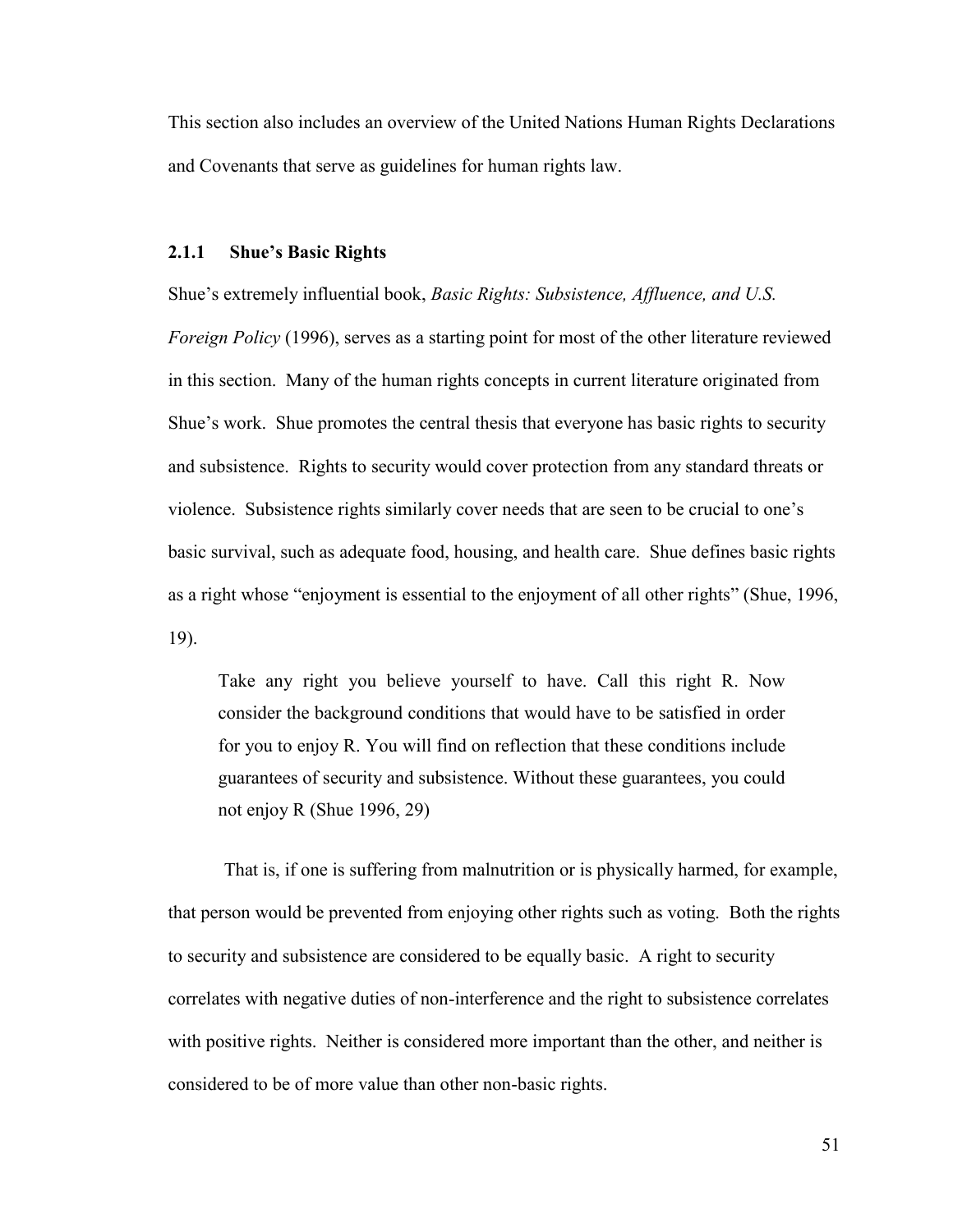Before Shue's book was published, negative and positive rights were commonly distinguished and separated (see Cranston 1973). It was thought that negative rights were clear in the identification of duty-bearers, and were not expensive and complicated like positive rights. Negative rights were thought to have correlated to negative duties, and positive rights correlated with positive duties. The positive duties were the only duties that were too expensive to be considered attainable for everyone.

Shue argued that this distinction was mistaken. He claimed that negative and positive rights each produce a combination of negative and positive duties; therefore both negative rights and positive rights can be equally expensive to secure. (Shue 1996, 38) The only useful distinction between negative and positive rights according to Shue is in their duties. Some rights will involve duties where we refrain from certain actions or causing certain harms, and other rights involve duties where an action must be performed or certain commodities given in order to fulfill the right. Often, it may be a combination of the two kinds of duties (Shue 1996, 52).

Shue then suggests that there are actually three types of duties that correspond to every basic right, positive and negative:

- I. Duties to avoid depriving
- II. Duties to protect from deprivation
- III. Duties to aid the deprived (Shue 1996, 52)

Shue's distinction between the three types of duties is still used in current health rights literature. It is often described as the duties to respect, protect, and fulfill human rights.

Human rights, according to Shue, are to protect individuals from what he calls "standard threats". Standard threats would consist of threats to physical security and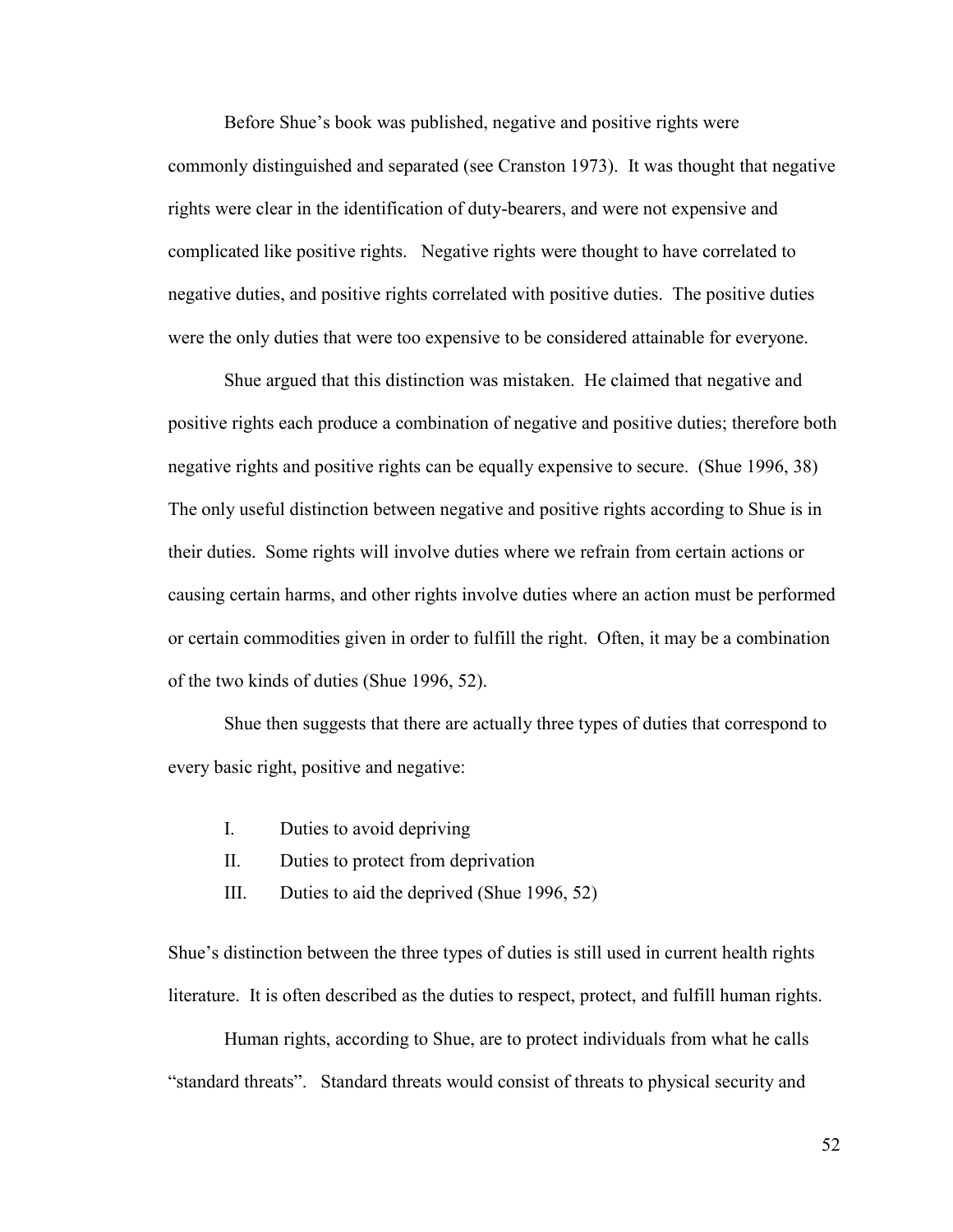threats to economic security and subsistence.

A right involves a rationally justified demand for social guarantees against standard threats [which] means, in effect, that the relevant other people have a duty to create, if they do not exist, or, if they do, to preserve effective institutions for the enjoyment of what people have rights to enjoy (Shue 1996, 17).

The right to health is considered a necessary subsistence right required for the enjoyment of all other rights. Shue's work has also influenced the very established argument for health rights, which is the right to a decent minimum of health advocated for most prominently by Allen Buchanan (Buchanan 2009).

# **2.1.2 Shue's Institutional Approach to Human Rights and their Corresponding Duties**

When it comes to identifying who holds the responsibility for securing health rights, we can turn to another one of Shue's very influential papers, "Mediating Duties" (1988). In this article Shue claims that in a globalized world, everyone's actions affect others, as we are all part of an international economic system. The only feasible way that our obligations to distant strangers can be fulfilled is through the use of institutions. (Shue 1988, 694) This means that everyone has an indirect moral obligation to support institutions, which in turn have a direct obligation to help those in need. In terms of helping people in the developing world, citizens of the developed world have a duty to aid institutions that directly help support the development of nations. Shue's very reasonable point is that it is not feasible for people to support everyone and all institutions in every way possible. This is too morally demanding and inefficient. His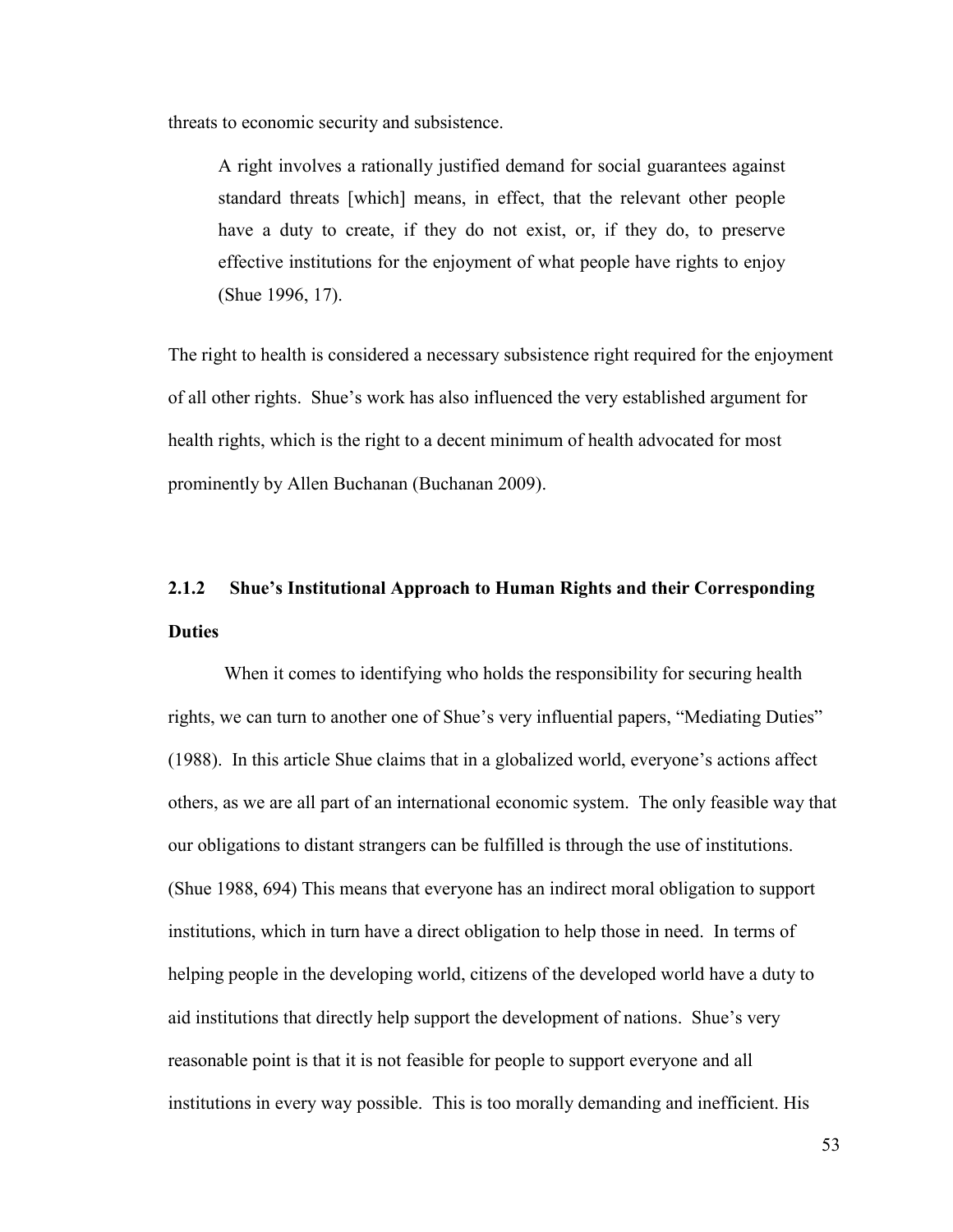solution is a moral division of labour that attempts to establish how the corresponding duties would be assigned.

Universal rights, then, entail not universal duties but full coverage. Full coverage can be provided by a division of labor among duty-bearers. All the negative duties fall upon everyone, but the positive duties need to be divided up and assigned among bearers in some reasonable way. Further, a reasonable assignment of duties will have to take into account that the duties of any one individual must be limited, ultimately because her total resources are limited and, before that limit is reached, because she has her own rights… One cannot have substantial positive duties toward everyone, even if everyone has basic rights. (Shue 1988, 690)

Shue makes the claim for using institutions based on two advantages that this approach would bring. The first is efficiency. (Shue 1988, 696) He argues that institutions obviously have the ability to help those in need far more effectively than any single individual, or multiple, uncoordinated individuals. "The purpose in assigning duties, after all, is not for duty-bearers to suffer more but for right-bearers to enjoy more of what they are entitled to." (Shue 1988, 697) If the ultimate goal is help those in need secure basic rights, we would then want the most efficient and quickest way for this to occur. For Shue, this means that in the assignment of duties, the key element is that whoever has the greatest ability to efficiently secure the rights of another in need is the person that should be assigned the corresponding duty.

The other principle that Shue mentions in his article is that institutions provide respite—a psychological buffer— from being faced with all of the suffering in the world. "It is not necessary or desirable for each conscientious individual constantly to confront the hollow-eyed stare of every hungry child in the world… If mediating institutions have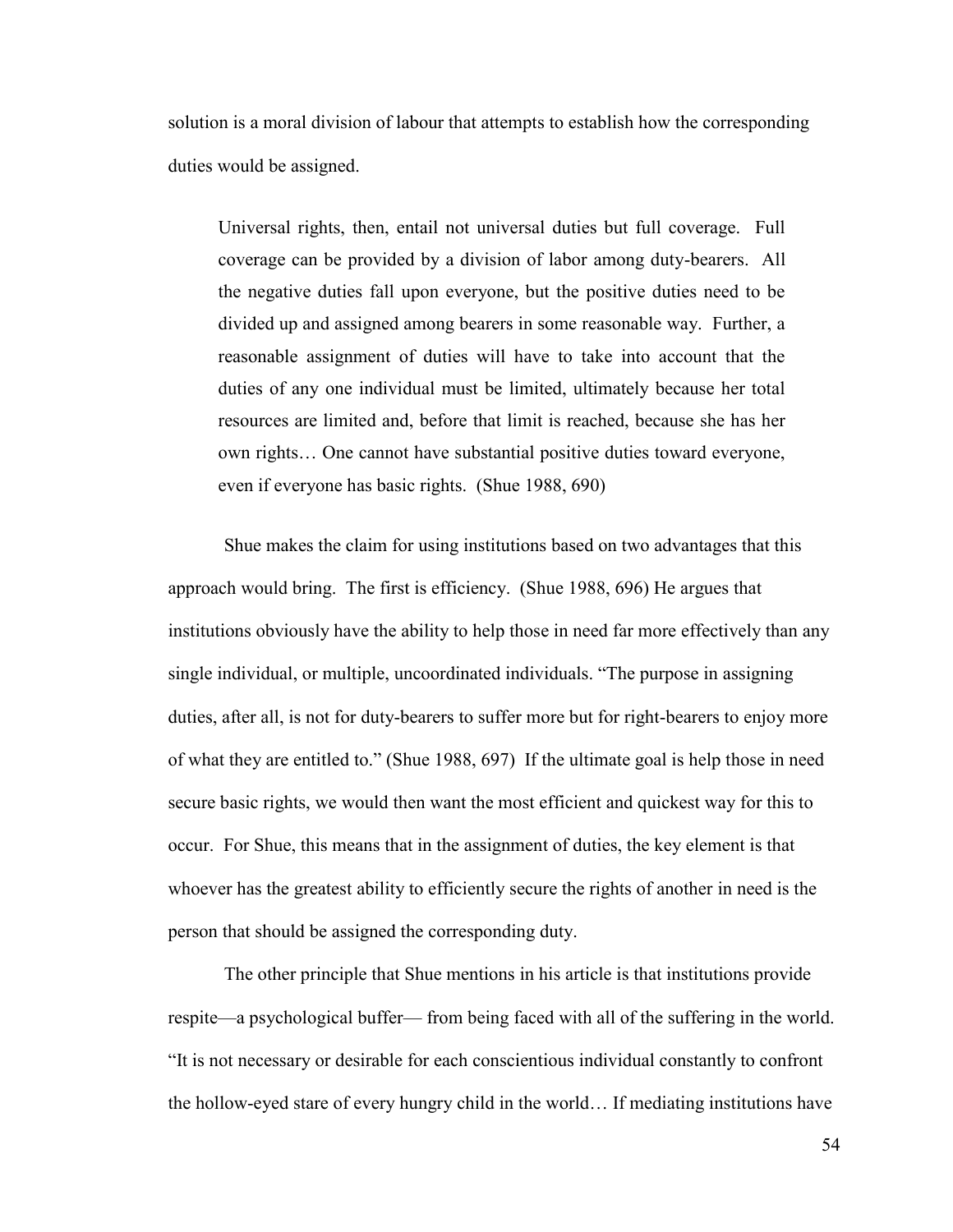a sheltering psychological effect, that is good." (Shue 1988, 697) To illustrate this, he gives an example of nurses that take care of suffering patients all day. Is it reasonable to then assign to them a direct moral duty that involves dealing with more suffering? This would likely be too much for any person to psychologically handle, resulting in poor performance when on the job. Being a nurse is an important role in society, and alleviates the suffering of many, and we should not take away from their role as nurse by adding on the extra moral duty of directly alleviating the suffering of more people.

Many when attempting to provide a solution to the assignment of duties have used Shue's idea of a moral division of labour. Particularly relevant to this discussion, it has been used by Wolff and Buchanan in each of their own conceptions of health rights, or used in their human rights models more generally, like Charles Beitz.

#### **2.1.3 Beitz's Two-Level Model of Human Rights**

Charles Beitz's *The Idea of Human Rights* (2009) is another very influential work in human rights literature, and is also heavily influenced by Shue's Basic Rights. Beitz's "practical conception of human rights " uses human rights doctrine and the everyday practice of international politics as the guide for a human rights conception (Beitz 2009, 102). A practical conception allows for people to disagree about the reasons grounding human rights discourse while still allowing them to agree on human rights practices. (Beitz 2009, 104)

Beitz proposes a two-level model of human rights. Following Shue (1996), this model consists of a normative division of labour between the responsibilities of states and the international community and the responsibilities they each bear. States are the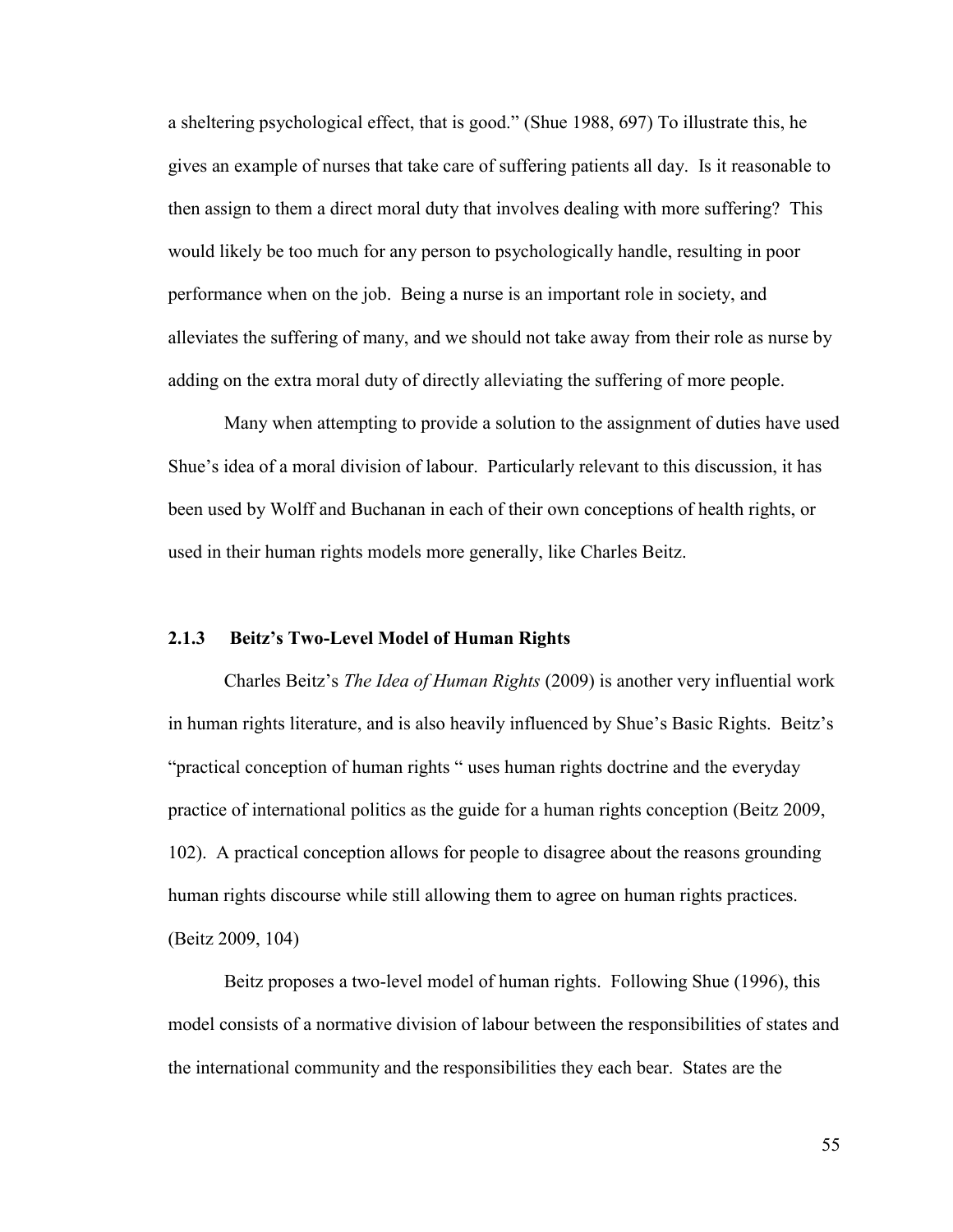primary duty-bearers for ensuring that the human rights of the citizens are respected and protected (Beitz 2009, 109). The international community would have a second-level obligation to guarantee that the states fulfill their responsibilities and secure the human rights of the citizens (Beitz 2009, 108). The Model has 3 Elements: (Beitz 2009, 109)

- 1. Human rights are required in order to protect 'urgent individual interests' standard threats that they may typically encounter as citizen of a state.
- 2. Human rights apply to political institutions of states. This includes constitutions, laws, and national public policies.
- 3. Human rights are an international concern. The international community may need to act if governments fail to fulfill their responsibilities (Beitz 2009, 109).

The governments of a state are considered to have violated human rights when they fail these requirements. This remains true even if a government did not intend to violate a human right. As Beitz claims:

A government might be said to have violated a human right even when there is no intention to do so (e.g. through a lack of capacity or poor policy planning) and when the proximate cause of the deprivation is something other than government action (e.g. when a government fails to take the appropriate preventative or remedial steps) (Beitz 2009, 109).

Beitz addresses Onora O'Neill's main concern about human rights; rights cannot be considered universal without corresponding universal obligations. Beitz states, "In her view, this stricture is violated by any conception in which the obligations to respect someone's ("universal") human rights are held only by members of that person's own society or by its government" (Beitz 2009, 119). Beitz believes his two-level model of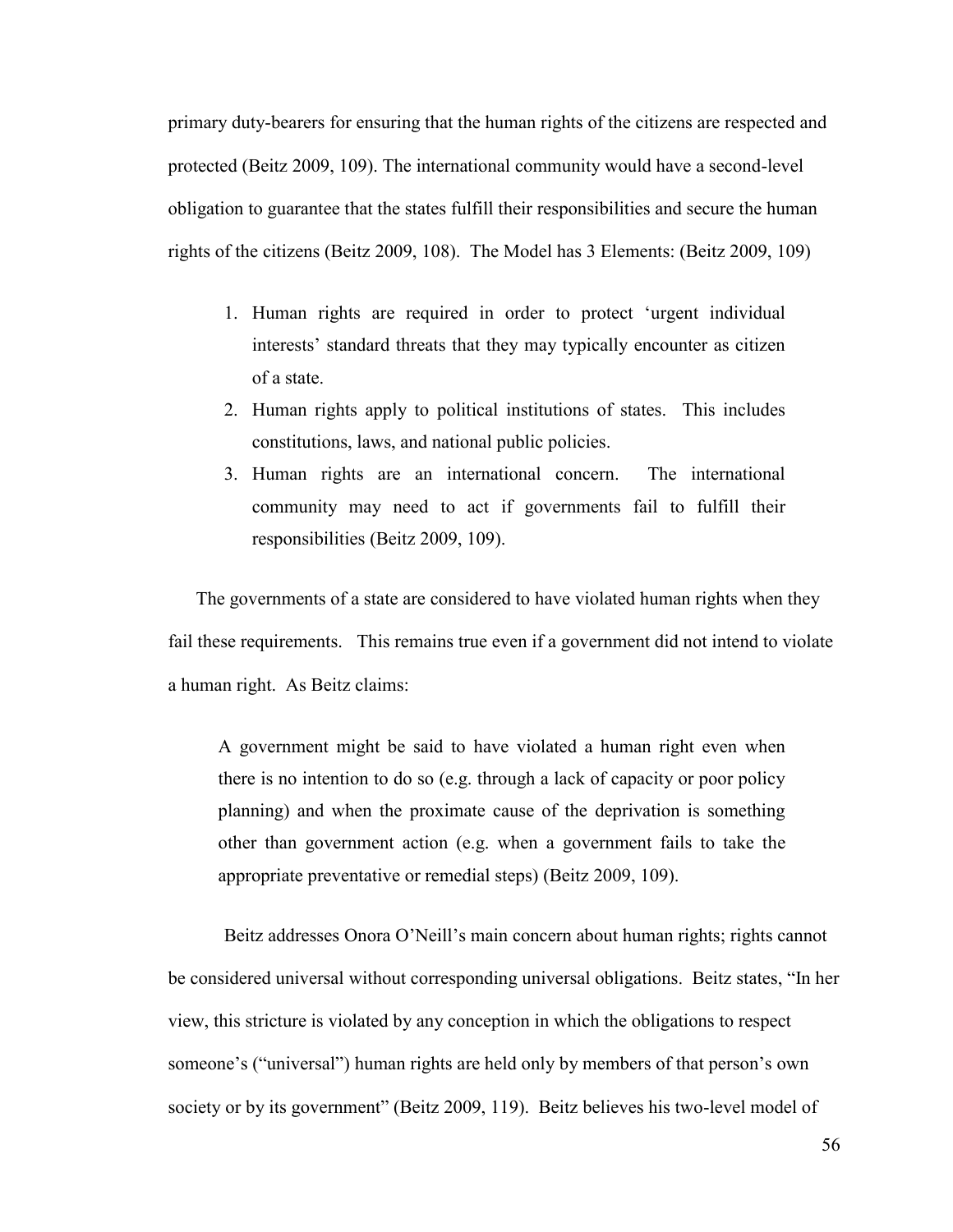human rights addresses O'Neill's issue with governments being in charge of the obligations to fulfill the rights for their citizens. Beitz's model assigns the primary responsibility to states; however, the second-level obligations of the international community are meant to ensure that states do not violate the rights of their own citizens, intentionally or not.

Beitz also addresses another important concern; critics of human rights models claim that human rights are supposed to provide enough information in their content to inform us of who is claiming what and to whom. Beitz disagrees that human rights are supposed to provide all of this information. He states,

Within the practice of human rights, a valid claim of right is less information-rich. It conveys information about the nature and importance of the benefit or harm, the likelihood that eligible agents will have reasons to act, and the aims at which their action should be directed, but in the general case it tells us less about the identity of the agents whose conduct is regulated and the circumstances in which it would be permissible not to comply (Beitz 2009, 119).

Beitz disagrees with the common criticism that human rights are supposed to provide information about who has the responsibility to secure the right. It serves its purpose as an indicator of a need that should be addressed or a harm that is occurring and directs the arrangements required to resolve the issues. However it does not specify the exact details, nor does it need to in order to be useful. However this is why human rights are often called "manifesto rights" rather than "real" universal rights. "Manifesto Rights are not necessarily correlated with the duties of any assignable persons because under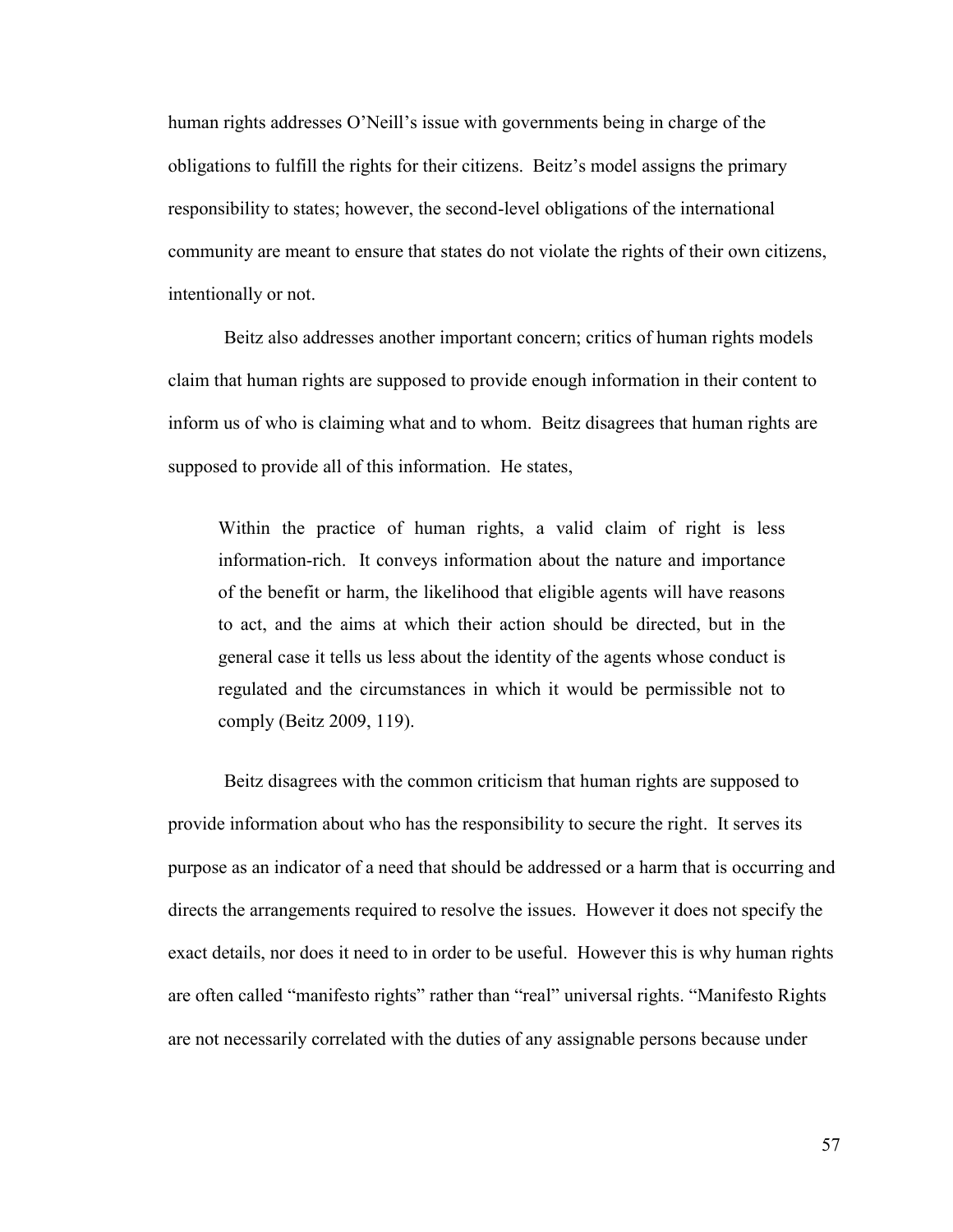widely prevalent conditions of scarcity and conflict, they may be impossible for *anyone* to discharge" (as quoted in Beitz 2009, 120).

Manifesto rights are often criticized for not being action-guiding. Beitz claims manifesto rights *are* action-guiding in the sense that they establish goals which help create the conditions that make it possible to both secure the right and therefore, also assign corresponding duties to the appropriate agents (Beitz 2009, 120). Beitz provides a possible defense of many of the difficult objections against human rights that can help arguments in favour of the human right to health. Beitz's human rights model was influential to Wolff's claims. However Wolff could have used Beitz's responses just discussed to respond to the objections raised by O'Neill and Sreenivasan and attempt a defense of the human right to health.

#### **2.1.4 Human Rights Doctrine: UN Declarations and Covenants**

The atrocities that occurred during World War II led to the creation of the Universal Declaration of Human Rights, adopted by the UN General Assembly on December 10, 1948. Protection from discrimination, including race, color, sex, language, religion, political opinion, property, and birth or other status (Article 2), was particularly important in the aftermath of the Holocaust as an attempt to prevent this from ever occurring again. The Declaration covered negative rights, such as rights to religion, opinion, thought and expression, to assemble and to associate, to participate in free elections and access to public office (Articles 18-21).

Positive rights were also introduced in the Declaration, though were not the main focus. Articles 22-30 of the Universal Declaration of Human Rights listed positive rights,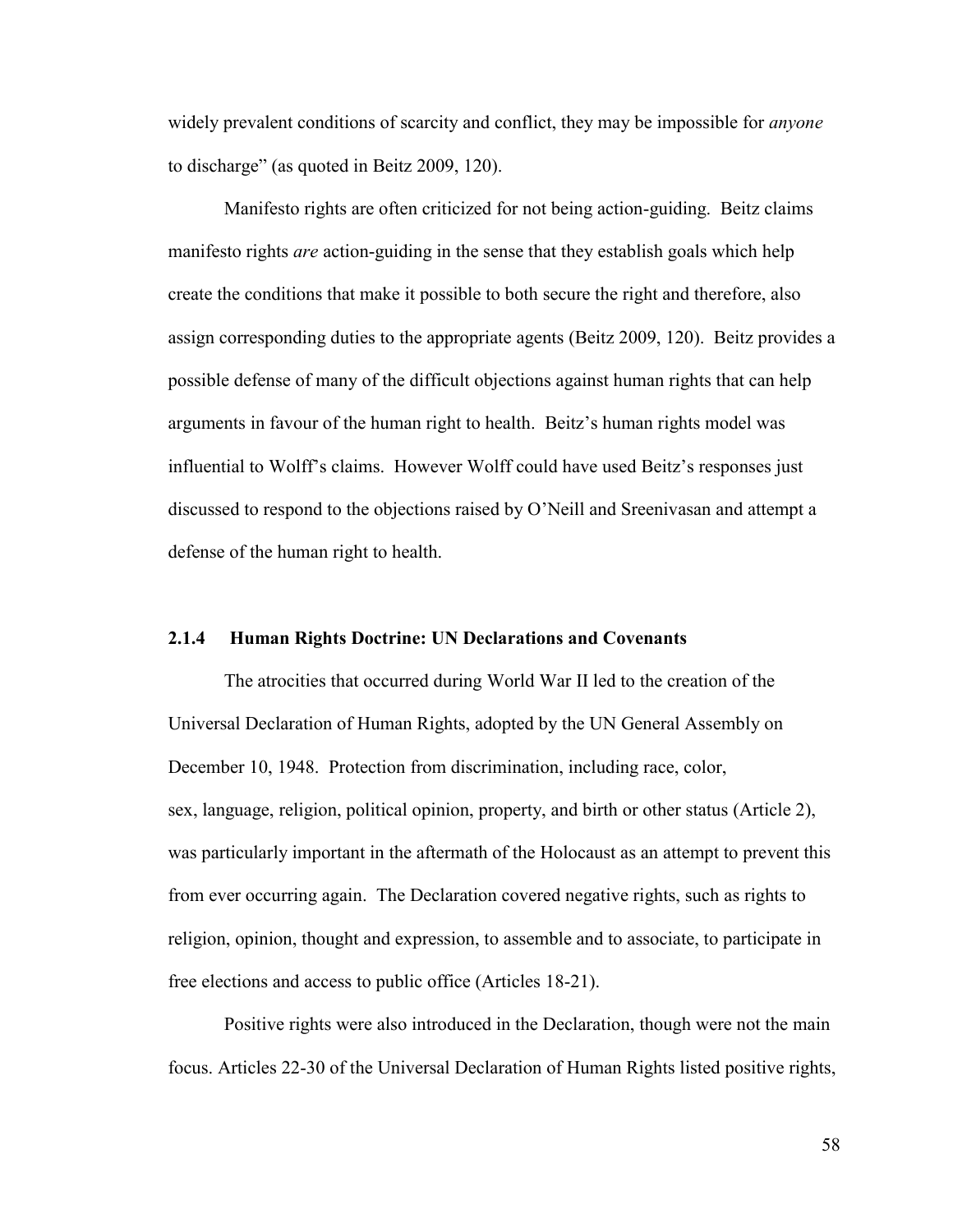such as: the right to social security to be enjoyed by everyone, just and favourable working conditions, protection against unemployment, equal pay for equal work, and the right to join a union (Article 23). Articles 25 and 26 specifically set out many of the positive rights that today we consider minimum needs for a decent life such as: the right to an adequate standard of living including food, clothing, housing and medical and necessary social services (Article 25) and the right to free education (Article 26).

The Universal Declaration of Human Rights was a significant statement at the time, laying down the foundations for what would need to become international human rights law. Binding covenants were needed in order for countries to sign on and commit to the newly created international human rights laws. The International Covenant on Civil and Political Rights (ICCPR) was first adopted in 1966, coming into full force by 1976. Most countries ratified this agreement in order to protect individuals from discrimination and persecution (OHCHR).

The second covenant created at this time, The International Covenant on Economic, Social, and Cultural Rights (ICESCR), was more controversial. Nonetheless, the ICESCR was a significant achievement for human rights. The international community for the first time recognized the idea that they had more than just a duty to not violate civil and political rights; they also had the duty to assist those in need. Social goods and services were recognized for the important role they played in maintaining the well-being of many in need.

Article 12.1 of the ICESCR contains the statement on the human right to health. "The States parties to the present Covenant recognize the right of everyone to the enjoyment of the highest attainable standard of physical health" (ICESCR Article 12).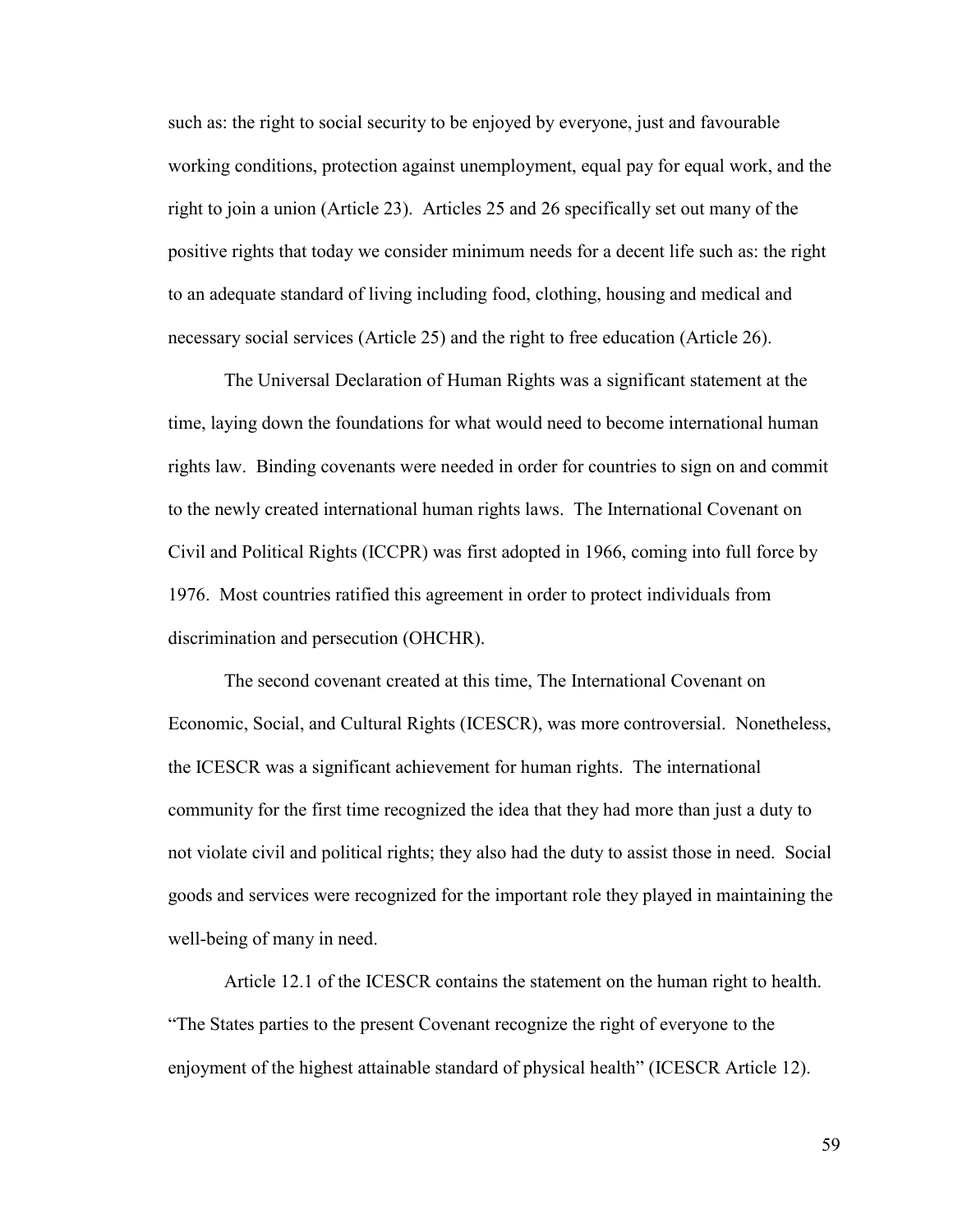The right to health, as drafted in the Declarations and Covenants has been heavily criticized for being unrealistic, unattainable and hyperbolic. However, proponents of the human right to health approach use the Declarations and Covenants and their statements on social, economic and cultural rights as a starting point for their discussions on the importance of the right.

#### **2.2 Proponents of the Human Right to Health Approach**

This section reviews the three main approaches for the human right to health. Jonathan Mann (1998) and Paul Farmer (1999) provided the key claim that Jonathan Wolff uses in his argument for the human right to health. This core idea is that human rights and health are inextricably linked. Mann and Farmer also provide the case studies that Wolff uses in order to develop his negative right to health. This section provides a more detailed look at both Mann and Farmer's approaches and how Wolff used these core ideas to make his claims.

### **2.2.1 Mann's Health and Human Rights Three-Part Framework**

The late Jonathan Mann's work on health rights focused on the discrimination and violations of human rights of those suffering from HIV/AIDS. He published a series of articles on the subject before his tragic death in a plane crash in 1998. Mann's goal was to link health and human rights in order to advance the well-being of human beings. He thought a detailed health approach should address all of the social determinants of health, i.e., claims to accessible health care services, clean water, sanitation, education, adequate housing and nutrition. He devised a three-part framework in order to demonstrate the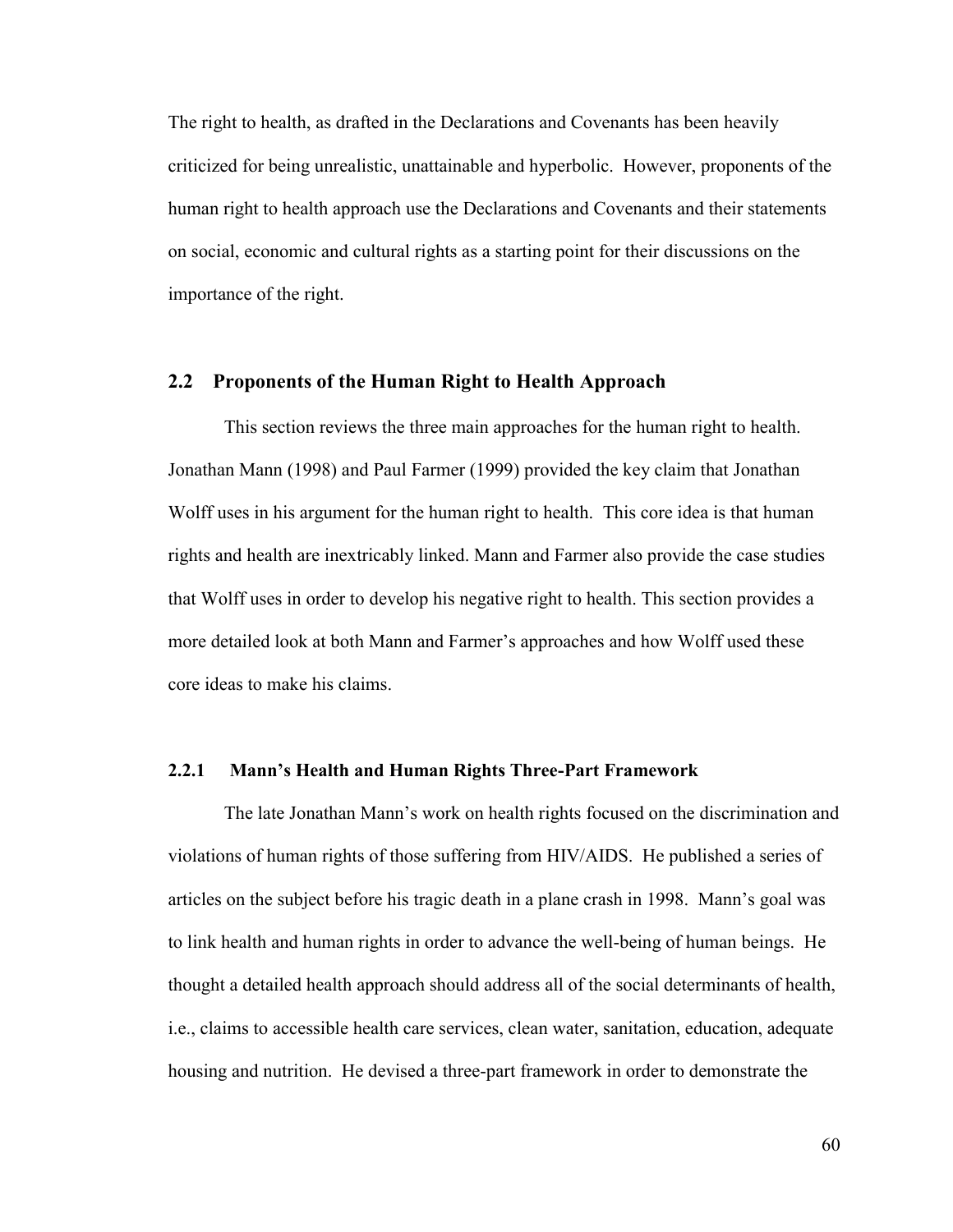relationship between health and human rights. This framework is meant to show that the two concepts are inextricably linked (Mann *et al.* 1999, 11).

The first relationship attempts to show that health policies impact human rights. The construction of policies, programs, and practices often impact oppressed groups, minorities, and can often be highly racialized. This relationship focuses on the impact of state power in the context of public health. Conversely, the second relationship is that human rights violations often have a direct impact on health. Violations to political and civil rights often have a negative impact on the physical, mental and social well-being of all individuals affected (Mann *et al.* 1999).

The third relationship restates that the promotion and protection of health is fundamentally linked to human rights. This relationship is evident through the first two linkages shown. Therefore, this intrinsic relationship must be recognized for its potentially dramatic consequences. Health is a precondition for an individual's capacity to enjoy their human rights and human dignity.

The importance of Mann's work was in insightfully highlighting the link between health and human rights. Mann was not a philosopher, and he did not provide us with a fully developed and normatively justified human right to health approach, however this key link could be of crucial importance to the formation of a justified negative right to health.

#### **2.2.2 Farmer's First-Hand Accounts of Health and Human Rights**

Paul Farmer also points out the link between human rights violations and public health in his work. As the title of his book, *Pathologies of Power: Health, Human*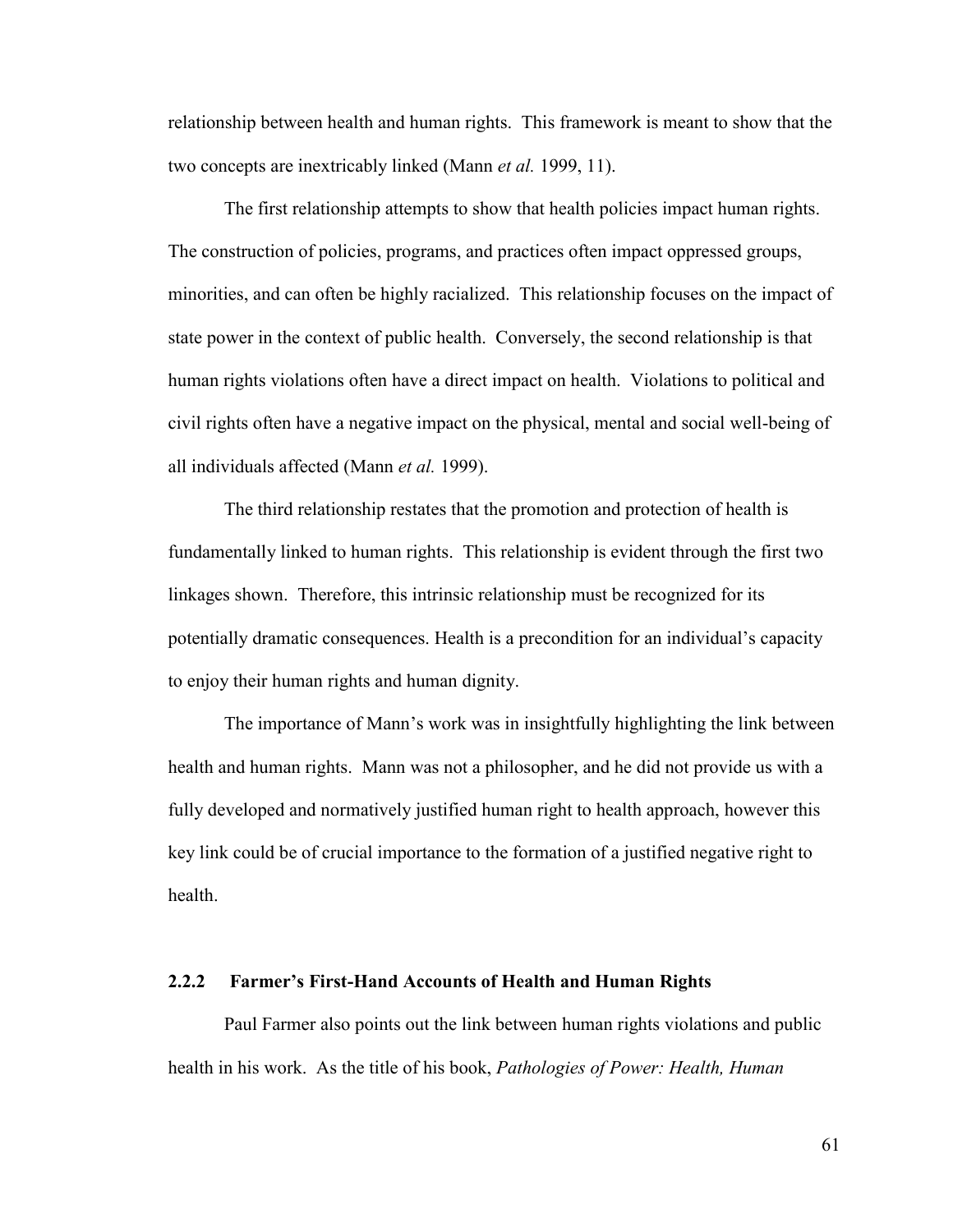*Rights, and the New War on the Poor* suggests, Farmer views state power as a potential cause of disease. Those suffering from illness and in desperate need of secured health rights are most often the same people that the state oppresses. These are also the most at risk for human rights violations. He rightly points out that, while human rights should be considered universal, the risk of a human rights violation is not universal (Farmer 1999, 1490).

Farmer's analysis is based on his years of research and work as both doctor and anthropologist, through the organization he co-founded, Partners in Health (PIH). He gives detailed accounts of human rights violations that he has witnessed and how deeply this impacts health. His work primarily focuses on Haiti, as he has worked there as a doctor for decades. His work also helps us understand how the human right to health movement developed out of the HIV/AIDS movement, and the role that Haiti played in the development of the approach.

The relationship between the U.S. and Haiti was a crucial event in the development of Farmer's conception of the human right to health. After the political coup in Haiti in 1991, violence and upheaval within Haiti pushed thousands of Haitians to flee the country, seeking political asylum in other countries. While many had a clear case as political refugees, the U.S. illegally discriminated against the Haitian refugees. In the early nineties, more than 250 Haitian refugees were detained in a makeshift tent town on the United States Naval Base at Guantánamo Bay (Farmer 1999, 52). Sometimes called the Guantánamo HIV Camp, Haitians, some HIV-positive and some not, that were fleeing the violence in their home country were held at Guantanamo Bay. Haitians were redirected to the refugee camp because of the 1987 immigration law that barred HIV-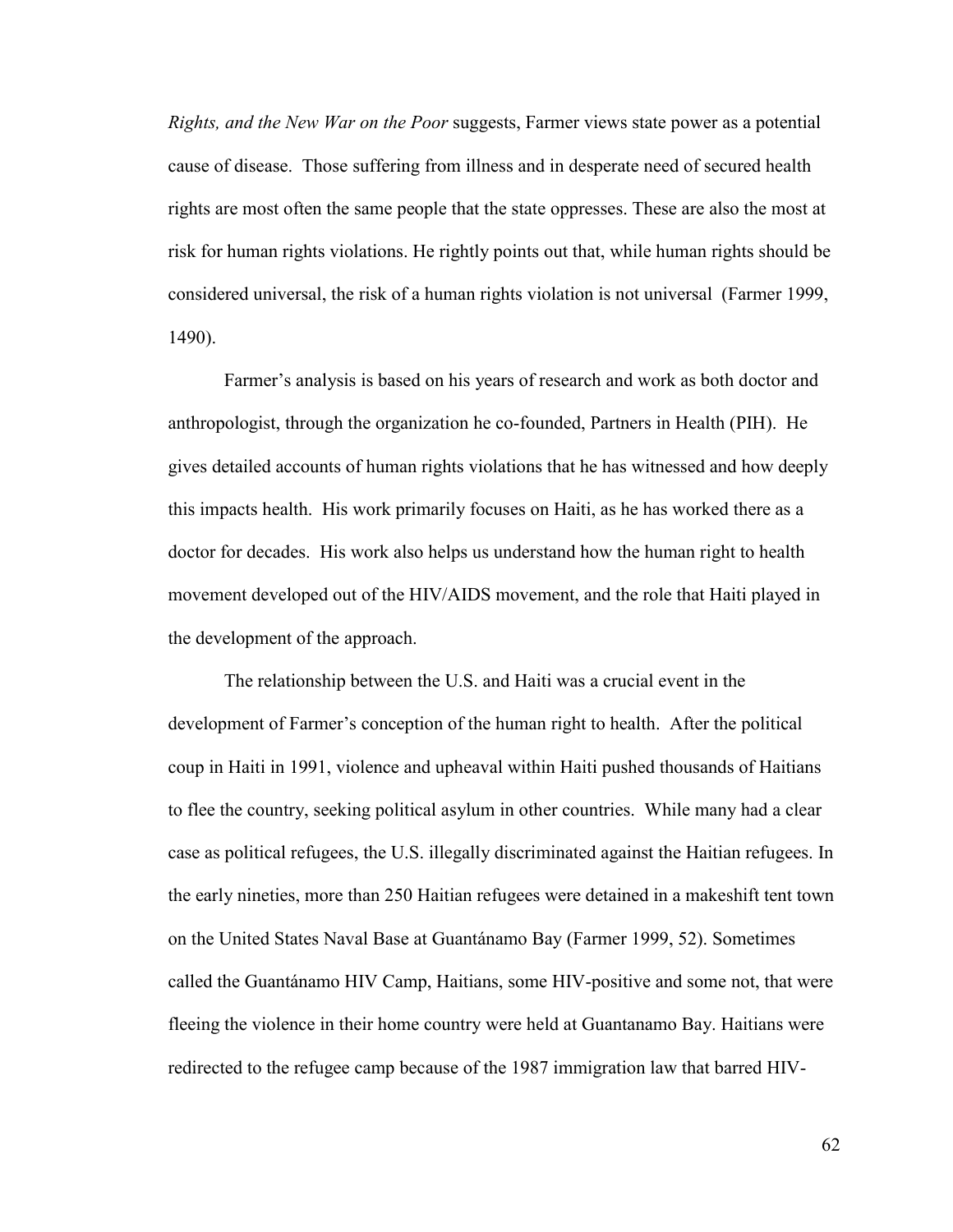positive immigrants from entering the country (Farmer 1999, 52).

The INS (Immigration and Naturalization Service) tested each refugee for HIV/AIDS before allowing them to pass in to the country and apply for political asylum. Ignoring public health laws, the Haitian refugees were forced to live in squalor for months with no privacy and no protection from the infectious diseases that their immune systems were too weak to battle. Despite warnings from other government departments about the potential impacts of an infectious disease on the camp, the INS refused to close the camp or treat the sickest of inmates (Farmer 1999, 53).

Farmer discusses the experiences of Yolande Jean, a refugee at the camp for 11 months. Her description of life at Guantanamo Bay for the Haitian refugees told stories of forced birth control shots, regular beatings, the burning of all the refugees' personal effects upon arrival, forced blood draws, and solitary confinements (Farmer 1999, 62).

By the time mass screening of all refugees was completed, the U.S. government had identified 268 HIV-positive refugees. Although Yolande and many others had already passed the stringent requirements for refugee status and were thus guaranteed asylum, authorities invoked U.S. immigration law to keep these Haitians out. In contrast, Cubans who hijacked planes to Miami or who arrived on U.S. soil by other means were not even tested for HIV, as Haitians were quick to point out (Farmer 1999, 59).

The contrast between U.S. public health policy and Cuban health policies demonstrates the dramatic difference that human rights violations can have on public health. The U.S., despite their strict quarantines and screening processes, were not able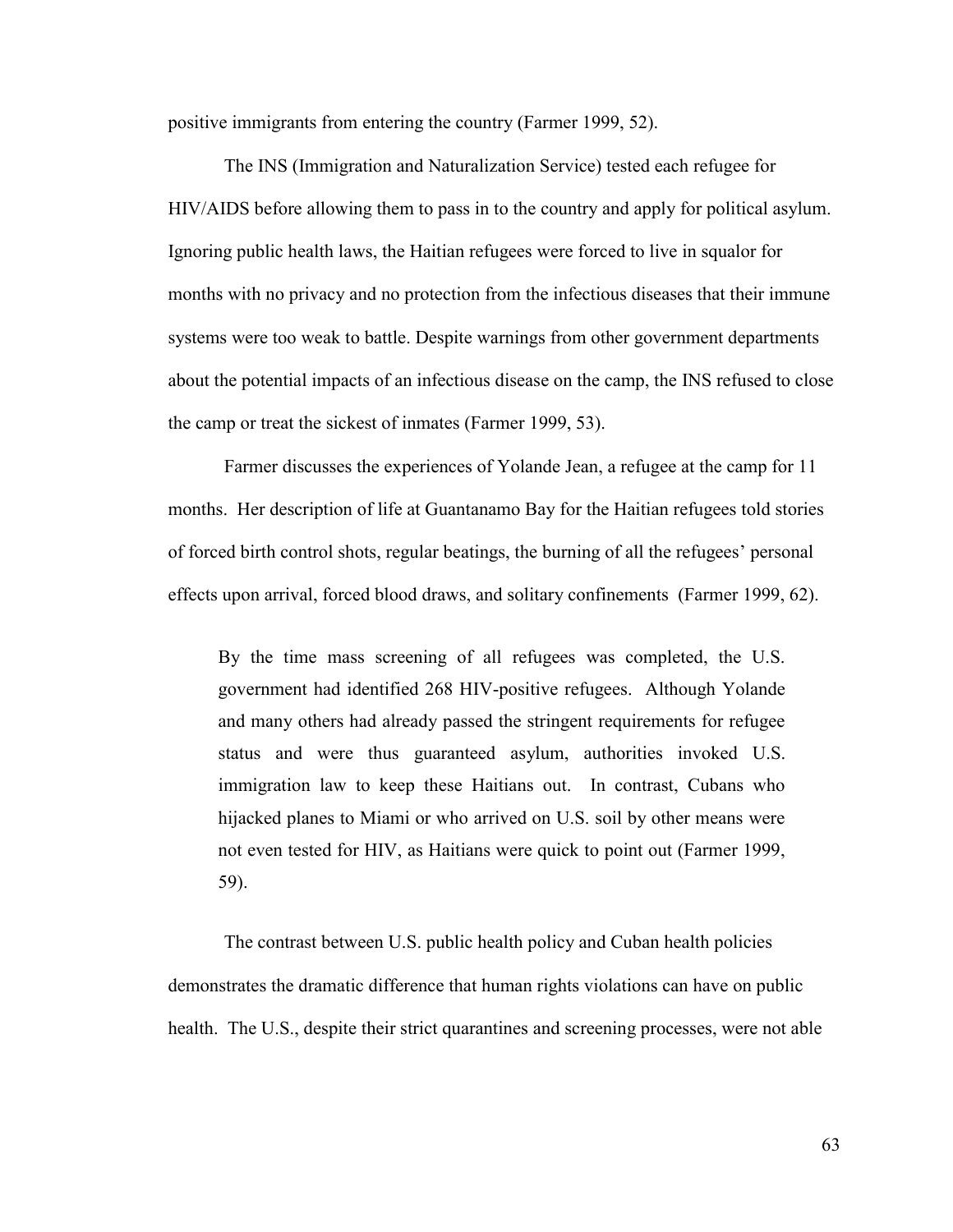to effectively control the outbreak of HIV/AIDS. Discrimination against the Haitian refugees also meant that they were blocked off from accessing crucial medical treatment.

Cuba's policies were much less discriminatory. Although Cuba had mandatory testing and quarantined those diagnosed with HIV, there was no discrimination. Those in quarantine were given comfortable accommodations and round-the-clock medical treatment (Farmer 2005, 72). People were not scared to admit that they had been diagnosed with AIDS because there was no severe backlash and discrimination. They did not lose their jobs, or suffer any mistreatments, like those with HIV in the U.S. That coupled with an extensive country-wide education campaign resulted in Cuba's control of the outbreak. They were able to maintain the lowest levels of the disease in the Western world.

Farmer's approach is centered on the idea that most violations are rooted in "structural violence"—that is, social and economic inequalities determine who is subjected to rights violations (Farmer 1999, 1488). He discusses the link between structural violence and human rights violations, proposing what he calls "pragmatic solidarity", where public health and medicine can help the victims in ways that other professions cannot (Farmer 1999, 1491). It also allows for a separation from the reliance on governments for aid. Farmer wants to avoid a reliance on governments because he argues that governments are often the worst perpetrators of human rights violations.

Farmer, like O'Neill and Sreenivasan all agree that states do not seem to be the best choice as duty-bearers for the right to health. While the critics take a more pessimistic stance toward this problem, arguing that there is not anyone that can bear the moral duty, Farmer suggests an interesting approach. He argues that the medical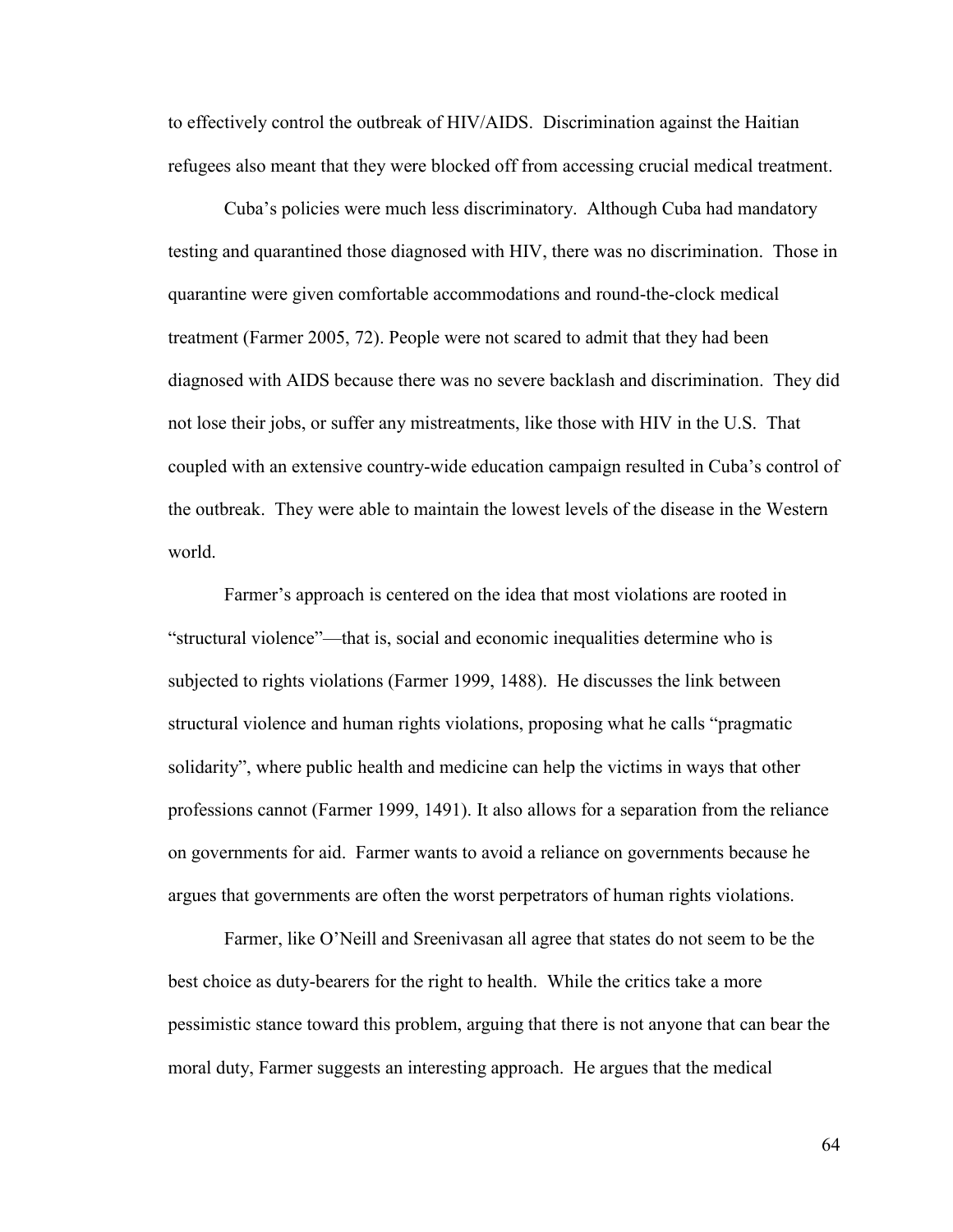profession and research universities may be able to help secure aspects of the right to health (Farmer 1999, 1493).

A 'health angle' can promote a broader human rights agenda in unique ways. In fact, the health part of the formula may prove critical to the success of the human rights movement. The honor in which public health and medicine are held affords us openings—again, a space of privilege enjoyed by few other professions (Farmer 1999, 1491).

He argues this from his own practical experience working in developing countries that lack any health infrastructure, attempting to ground his theoretical ideas in his own day-to-day experiences with health and human rights. Farmer claims that doctors are in a unique position to be accepted when traveling to new countries and working with community-based groups to help develop institutions necessary to begin to fulfill the needs of the people. This is an aspect of what he calls pragmatic solidarity. Farmer himself managed to accomplish much in Haiti, the poorest nation in the western hemisphere. As Farmer points out:

Over the past decade and against a steady current of naysaying, we have channeled significant resources to the destitute sick in Haiti, Peru, Mexico, and Boston. We didn't argue it was 'cost-effective,' nor did we promise that such efforts could be replicable. We argued that it was the right thing to do. It was the human rights thing to do. Claims that we live in an era of limited resources fail to mention that these resources happen to be less limited now than ever before in human history (Farmer 1999, 1493).

Farmer suggests that universities and medical centers should conduct research and focus on educating all of the disciplines on health and human rights. In addition,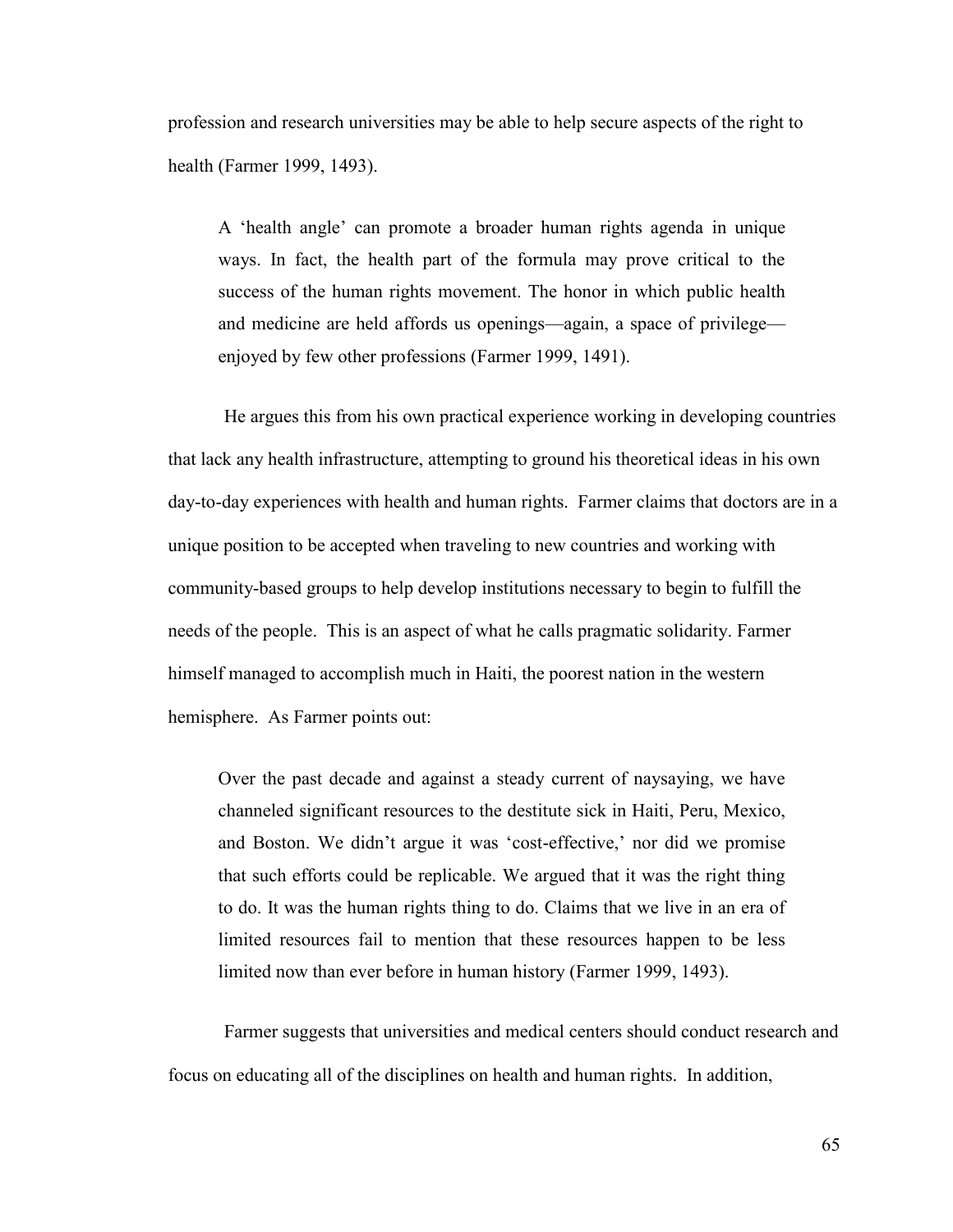universities should have complementary services, such as medical services, "making services—pragmatic solidarity—central to the work of health and human rights programs" (Farmer 1999, 1492).

Farmer's view attempts to take away a dependence on governments as the ones to implement rights. Instead he promotes a combination of universities, the medical profession, community-based groups, and nongovernmental organizations working collaboratively to secure health and human rights.

In the end, university and hospital-based programs may hope to be, along with the efforts of nongovernmental organizations, independent, well designed, pragmatic, and feasible. The imprimatur of medicine and public health would afford even more weight and independence. And only a failure of imagination has led us to ignore the potential of collaboration with community-based organizations and with communities in resistance to ongoing violations of human rights (Farmer 1999, 1493).

This is not to entirely exclude governments. Farmer's emphasis is just to extract the human rights movement from solely relying on states in order to accomplish anything. If a government would be willing to collaborate with the other institutions mentioned in order to work toward the human rights goals, Farmer would not object (Farmer 2002, 664).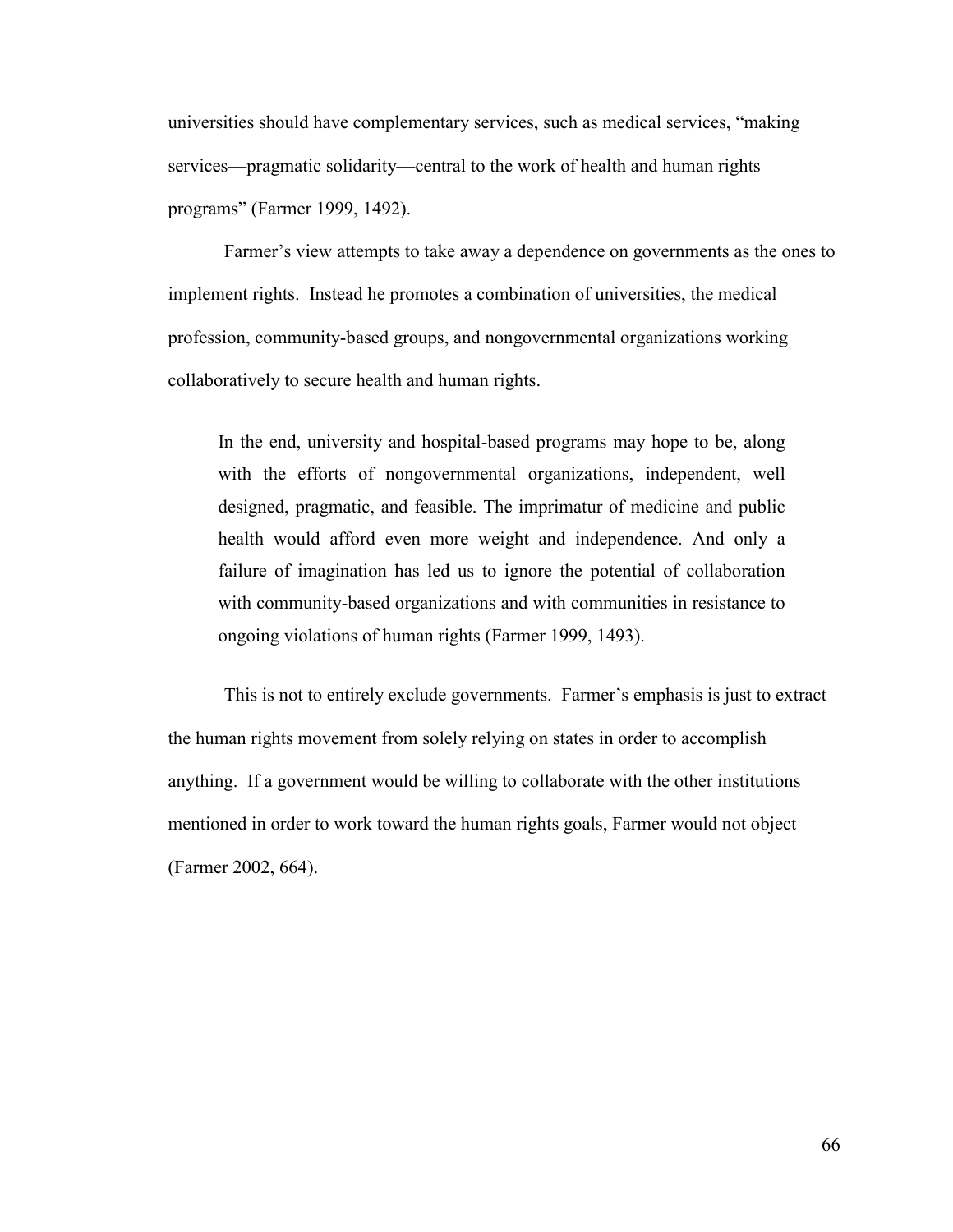#### **2.2.3 Wolff's Philosophical Account of the Human Right to Health Approach**

Wolff spends the majority of his book (2012a) discussing cases that he has pulled from Farmer's work over the years as well as other sources, such as Mann's discussions of the AIDS movement in the U.S. during the 1980's. I argue in my paper that Wolff does this in order to demonstrate the effect that the violation of negative rights has on health and hence to provide a non-cosmopolitan, negative justification for health as a human right. The HIV/AIDS pandemic is used by Wolff as his main example in highlighting the link between health and human rights (Wolff 2012a).

Wolff traces the history of Mann and Farmer's human right to health approach, which developed out of the AIDS movement in the 1980's. HIV/AIDS was first identified and reported in 1981 in the US. The US health system had eradicated many major infectious diseases over the course of the  $20<sup>th</sup>$  century, and being suddenly faced with a new fatal disease shocked the world. The details of where AIDS came from and how it was transmitted were still unclear at this point. The fear surrounding the new disease created the environment for a severe backlash against those infected. The groups that were first primarily impacted by AIDS were referred to as the "four H's" homosexuals, heroin users, hemophiliacs, and Haitians. This also sometimes included a fifth "H", hookers. (Wolff 2012a, 42) Other than hemophiliacs, these were groups that were already highly stigmatized and discriminated against. The AIDS scare caused even more overt discrimination against these groups.

The discrimination had a severe impact on the country of Haiti, already the poorest country in the Western hemisphere. Haiti lost millions of dollars and countless jobs because of tourist boycotts and lost exports (Farmer and Kim 1991, 208). The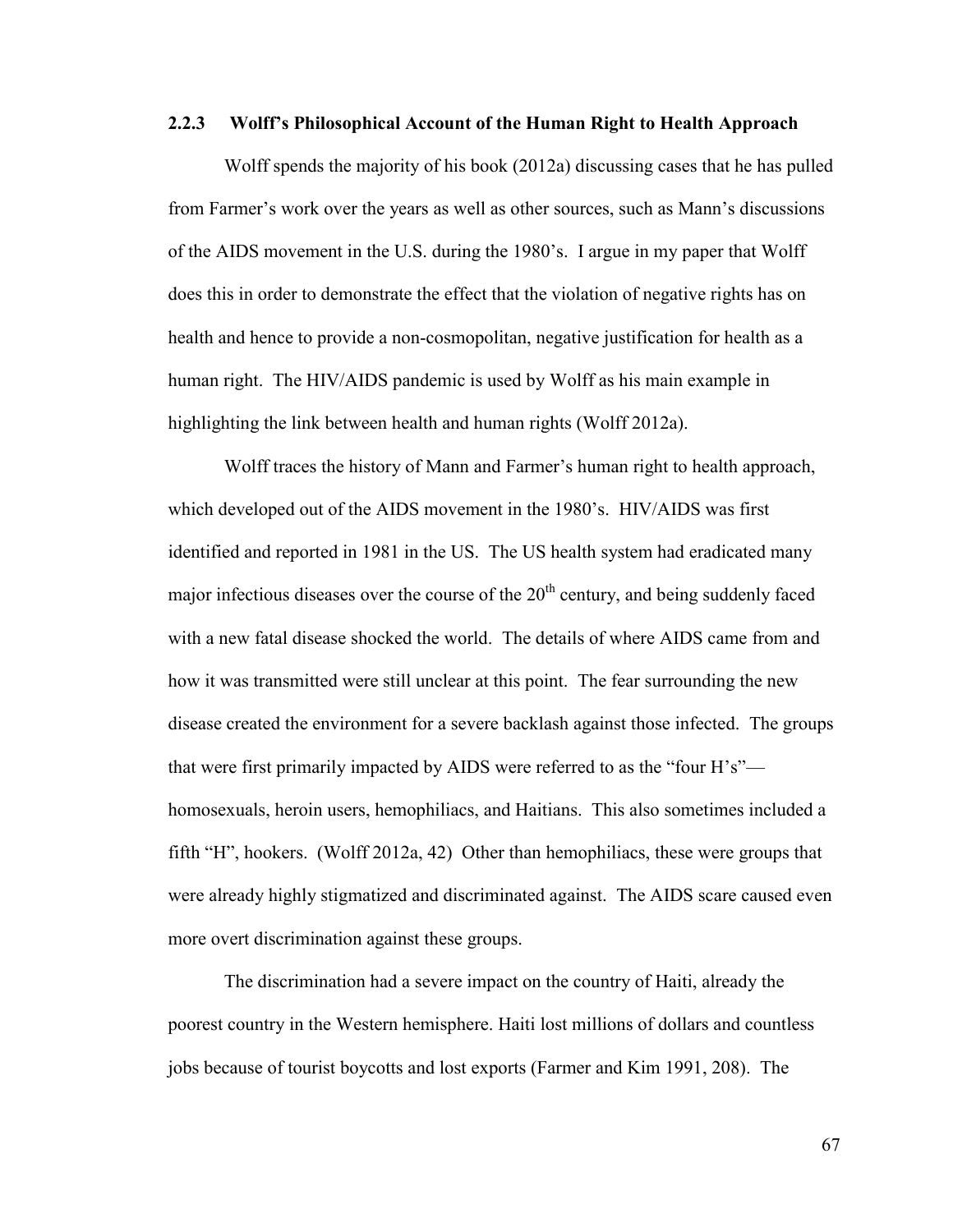Haitian immigrants in the U.S. did not fare better, as they were targeted by attacks, lost their jobs, and were evicted from their homes. This discrimination was even directed toward Haitians that were not HIV-positive, as they were perceived to be carriers of the disease (Wolff 2012a, 42).

The gay community, one of the first groups that were severely impacted by the AIDS epidemic, also faced extreme discrimination. Just as AIDS was sometimes referred to as the "Haitian Disease", it was also called the "Gay Disease" or the "Gay Plague". Instead of sympathy, the public instead chose to blame the victims, perceiving them as having brought the disease on themselves.

Even in the early 1980's we can detect connections between human rights and HIV/AIDS. Early speculation was that AIDS was the result of the promiscuous gay lifestyle of bathhouses and drugs. A type of moralistic "if they behave like that what do they expect?" led to popular support for severe restrictions on homosexual behaviour (Wolff 2012a, 42).

HIV/AIDS became a human rights issue for the first time because the gay community came together and fought back against the mistreatment of people living with AIDS. While this is now commonly done for a variety of diseases, it was a first for the early years of HIV/AIDS (Wolff 2012a, 42). Many new groups emerged that were promoting gay rights, safe sex, and supporting people living with AIDS with medical support as well as support for securing their civil and political rights. This included the group AIDES, which was founded by Daniel Defert whose partner, Michel Foucault had died of AIDS in 1984 (Wolff 2012a, 48). The work of these groups helped shift the general treatment of those living with AIDS. The Denver Principles, a human rights charter outlining the rights of people with AIDS created by the movement greatly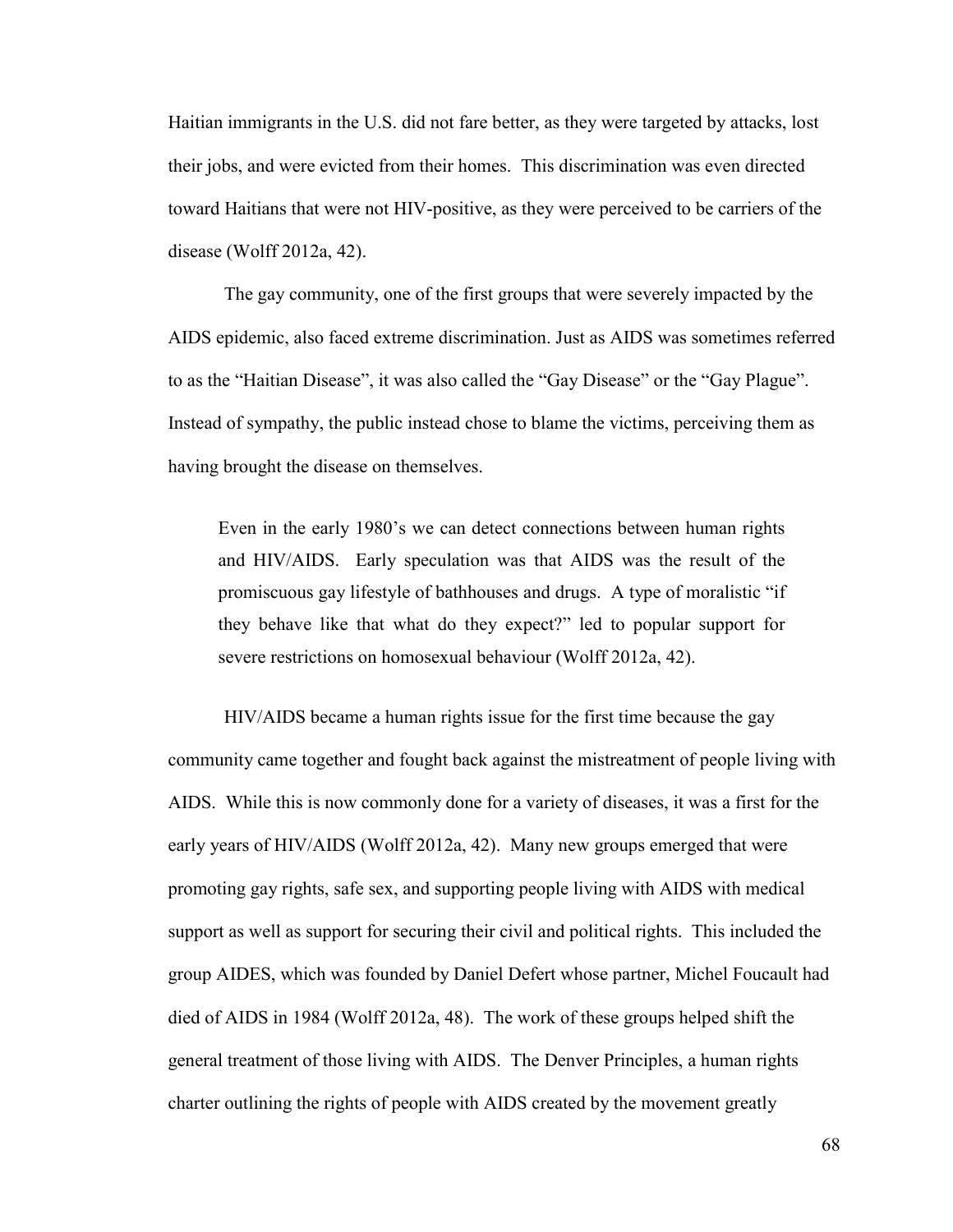influenced the GIPA Principle—Greater Involvement of People Living With HIV/AIDS, which was created at the 1994 AIDS summit in Paris (Wolff, 2012a, 50).

As Wolff points out, the HIV-AIDS crisis highlighted a central moral dilemma in human rights and public health. At times protecting the rights of those inflicted with an infectious disease will seem to be at odds with protecting the rest of society from contracting the infectious disease. The difficult task of balancing the rights in order to protect society without infringing on the rights of those who are already sick was the central task for which the human rights/AIDS movement had to find an answer. As Mann first pointed out, human rights had to be taken into consideration if public policy was going to get a handle on infectious disease.

For in the mid-to late 1980s it was realized that unless the civil rights of people living with HIV/AIDS were protected, public health was at risk. People would not take tests if they feared that a positive result might be released or leaked to family, neighbors, employers, or insurers. This led, according to Jonathan Mann, for the first time, to the game changing idea that preventing discrimination must be intrinsic to public health programs, as well as to a recognition that weak support for human rights for sex workers, illegal immigrants, the poor, drug addicts, and young homeless people itself became a risk factor for HIV infection (Wolff 2012a, 52).

Despite AIDS starting off as a disease that affected the affluent travelers, it rapidly moved toward a disease that primarily affected the most severely marginalized of society. It is these groups for whom the protection of their human rights can make the biggest difference.

As I previously argued, Wolff uses the history of the HIV/AIDS pandemic and Famer and Mann's cases in order to make a case for the negative human right to health,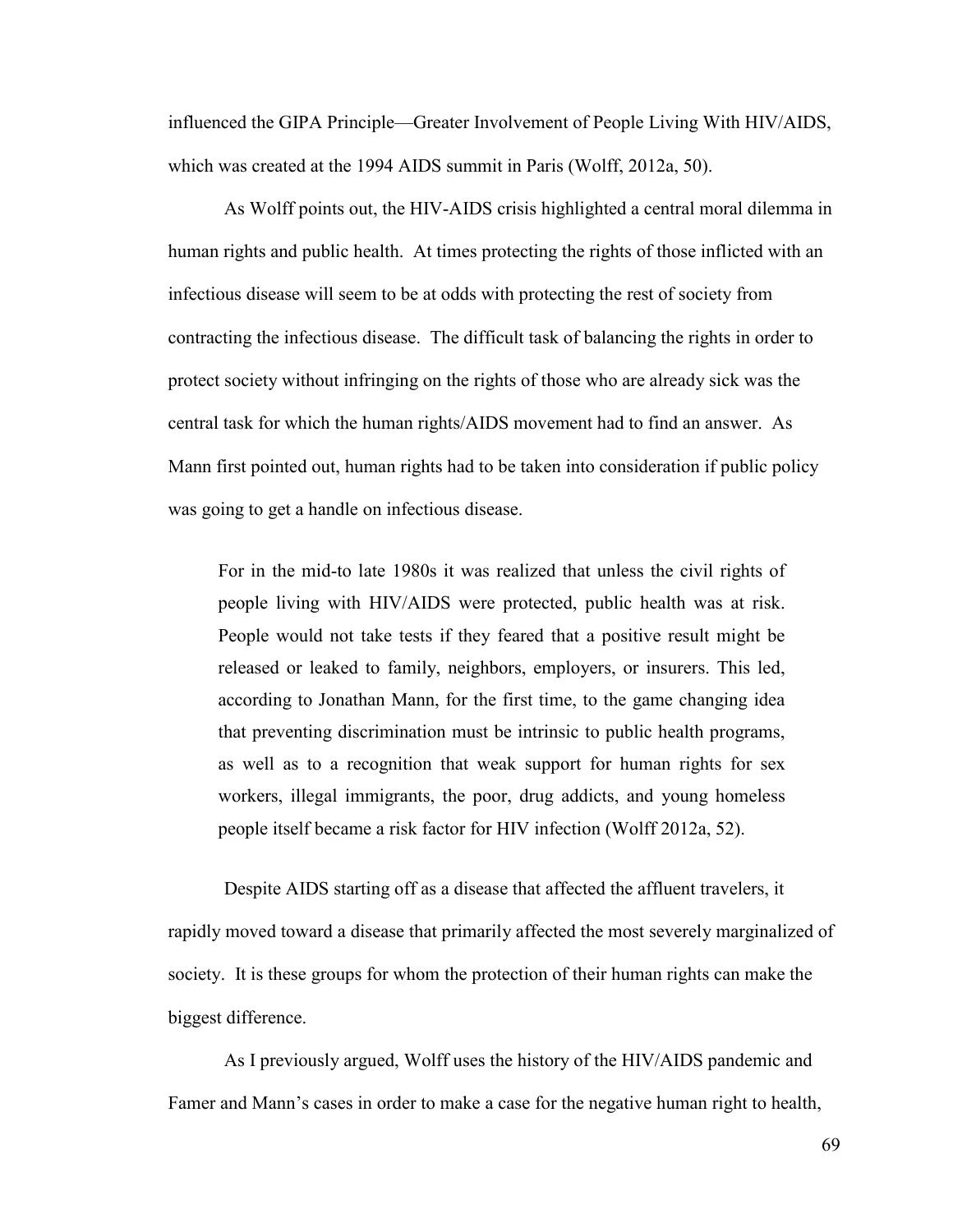although he does not realize this. Instead of focusing on fulfilling a positive right to health, he focuses on the duties of states in respecting and protecting the human rights of their citizens. Currently in the right to human health debate, there is a large gap in the literature that my paper attempts to address. Wolff claims to be constructing a normatively justified account of the human right to health approach, but does not manage to do so. However a development of Wolff's work that pieces together various claims that he makes, as I have attempted in my paper, can demonstrate that the human right to health approach can be normatively justified by a focus on negative rights.

#### **2.3 Critics of the Human Right to Health Approach**

The concept of the human right to health is heavily criticized, making it extremely difficult to provide an adequate normative foundation for the human right to health. The two most prominent objectors to this approach are Gopal Sreenivasan (2012) and Onora O'Neill (2005). Their objections focus on the lack of a normative foundation in a positive human right to health approach. Sreenivasan and O'Neill both claim that we cannot identify whose duty it is to secure the human right to health. Without an identifiable duty-bearer, the human right to health is incoherent. This section takes a detailed look at both Sreenivasan and O'Neill's arguments. It also considers another objection not addressed in my paper, the resource allocation problem. Sreenivasan and O'Neill raise this concern, as well as Elizabeth Fenton and John Arras (2009), whose argument I introduce here. This objection states that a human rights framework is too abstract to give the information needed in deciding concrete details such as costs or in deciding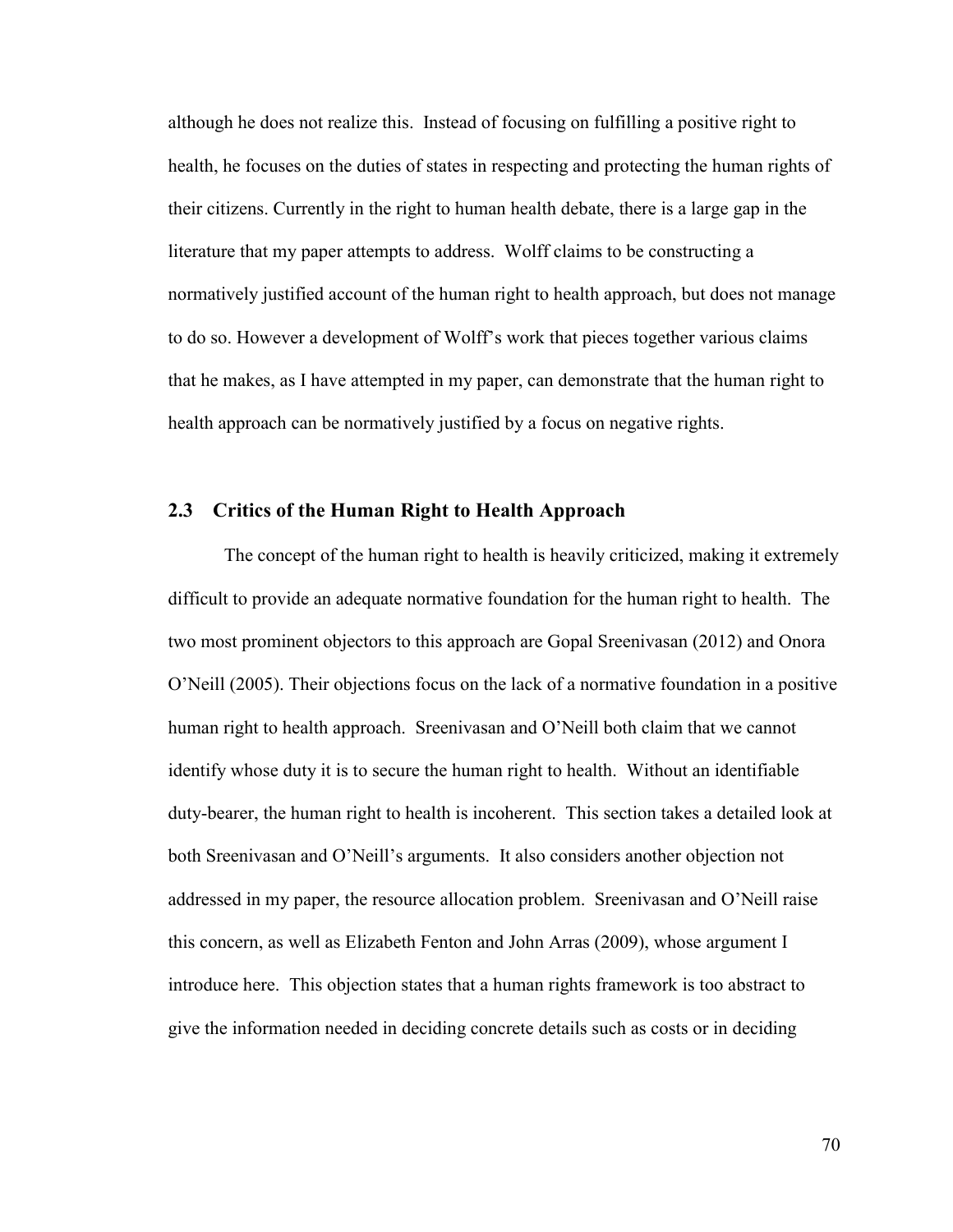priorities of policy. This objection is not as damaging as the objection I focus on in my paper; however, it is another common concern in the human right to health literature.

#### **2.3.1 Sreenivasan's Argument from the Nature of Health**

Sreenivasan and Wolff are prominent figures currently debating the human right to health. Sreenivasan has many objections to the right to health, most of which are not adequately addressed by Wolff. This section will provide a detailed account of Sreenivasan's main arguments.

Sreenivasan sets up two main examples in order to detail what he calls his "Argument from the Nature of Health". This argument attempts to show that the state cannot bear the correlative duty of an individual claim-right to health because the content of the right does not match the content of the obligation. He uses Switzerland as an example presumably as a country that can afford the costs involved in securing health rights to its citizens, which avoids any of the cost objections and provides a basis for analysis of the right to health. For his example, he assumes that "for each Swiss citizen, the Swiss state has a moral duty to spend an equal per capita share of its normative health budget to preserve his or her health … the Swiss state has a moral duty to spend the 'rightful individual share' on each citizen's health" (Sreenivasan 2012, 250-251).

Sreenivasan points out that a complete view of health includes both the social determinants of health (such as education, income and job control) and various components of public health (such as sanitation, vaccination and vector control) (Sreenivasan 2012, 251). Sreenivasan chooses one of each as his examples, education and vaccination.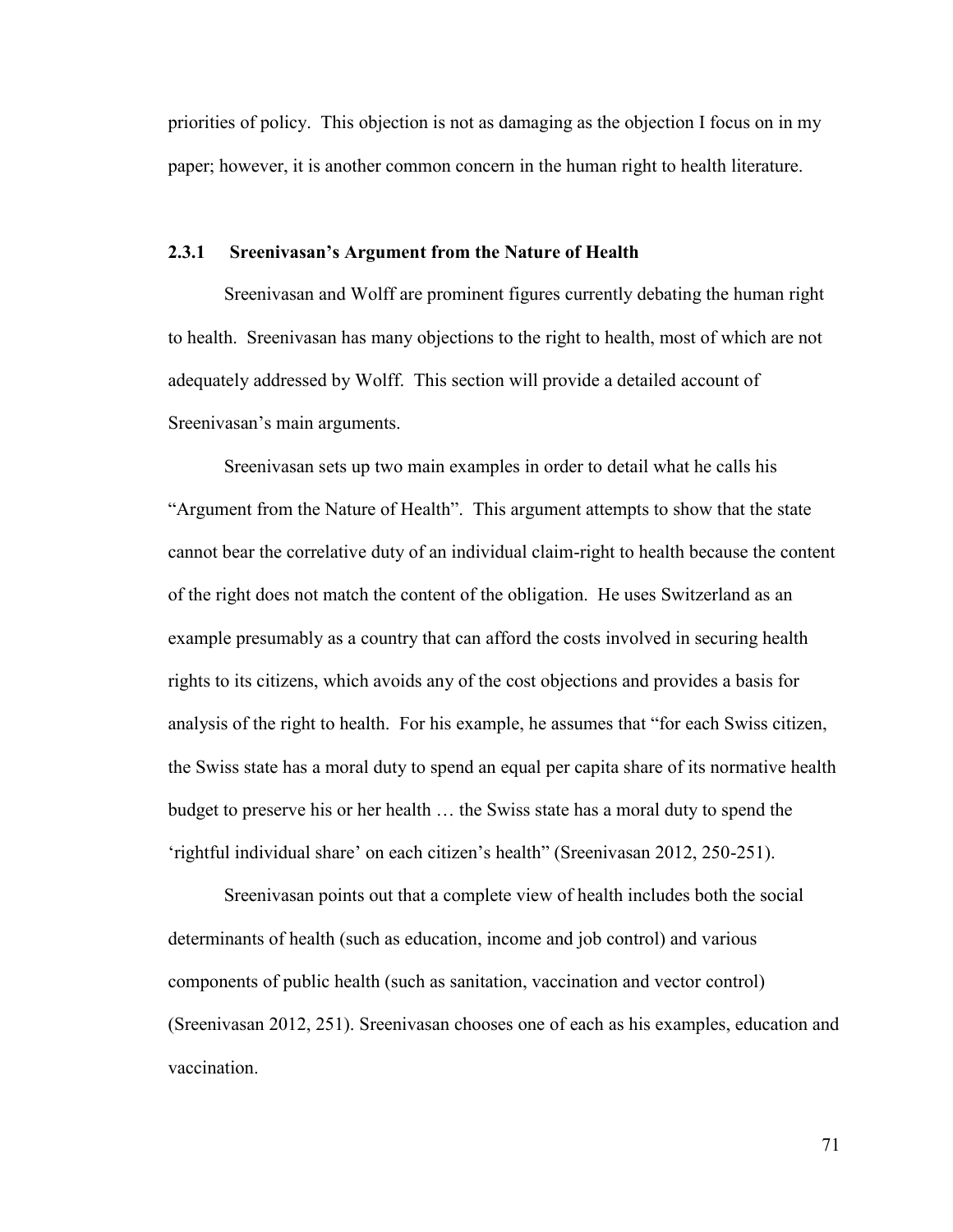Sreenivasan's first example is education. Studies have shown that better educated individuals are healthier. In fact, higher education seems to directly result in higher life expectancies (Sreenivasan 2012, 251, Sreenivasan 2007). Given these statistics, Sreenivasan then claims that maximizing the life expectancy for a random Swiss citizen therefore would also require spending a certain amount of their health share on their education. This would be a separate cost from whatever would be rightfully spent on their education. Sreenivasan argues that the Swiss state is not actually required to spend any health bonus on a citizen's education because "the distribution of education is subject to its own requirements of justice. However, short of a giant coincidence, the distribution of education sanctioned by principles of education will not also maximize health as an instrumental side effect (Sreenivasan 2012, 252).

However Sreenivasan's argument seems to approach the distribution of spending rather unrealistically. It would seem that a just distribution of education could also maximize health without additional spending. If we agree that education is important in and of itself, as well as important to an individual's health, health policy would dictate that the budget for education be taken seriously. This would mean providing enough resources to ensure as much education as possible under a country's resource constraints. Education is already seen as something valuable to invest in for many other reasons, it is just now shown to also be beneficial to health. That does not mean a country needs to spend more on education just because it helps the health of individuals, it just means that they should ensure that they are spending according to education's own requirements of justice.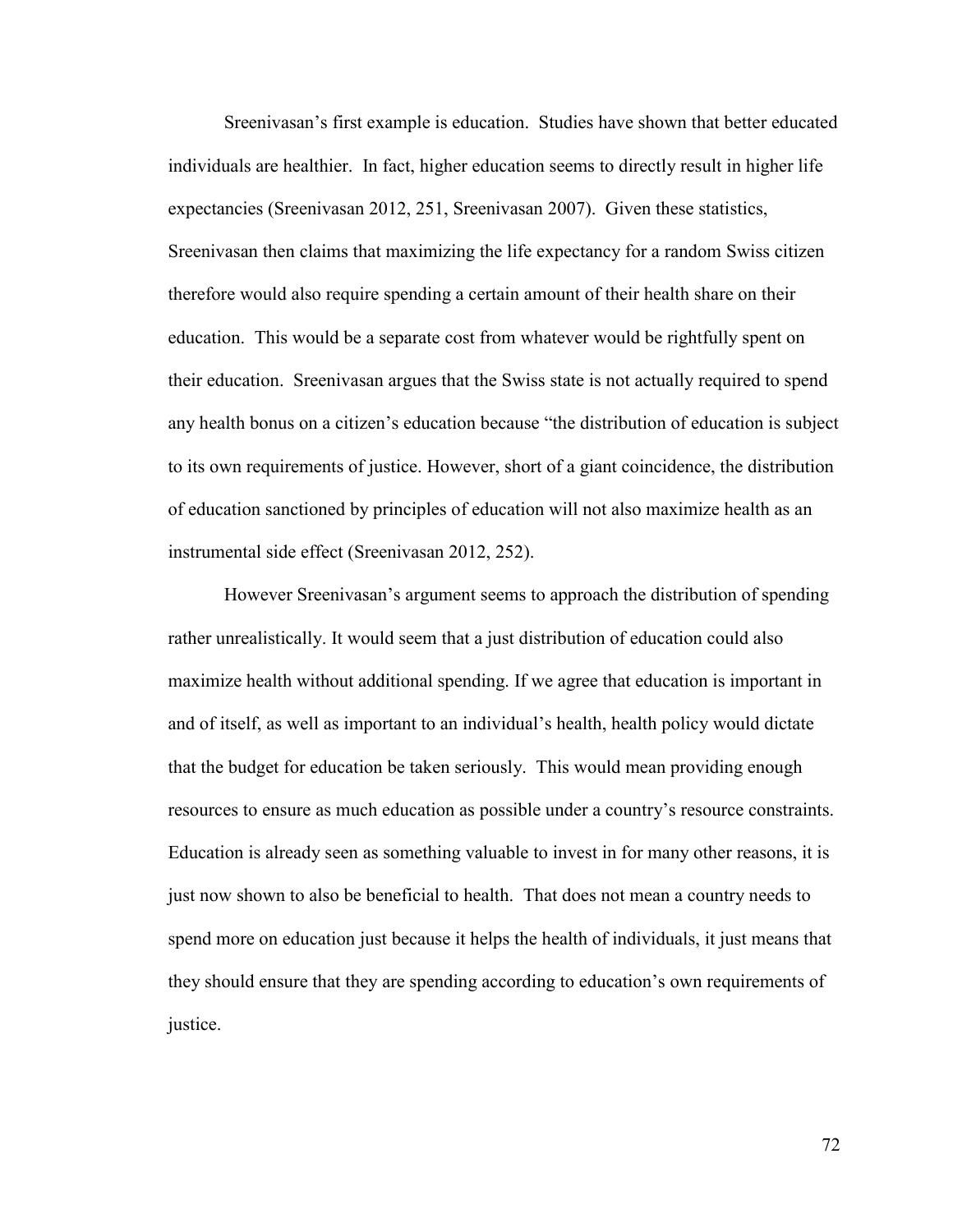This would also apply to Sreenivasan's second line of argument in his education example. The argument states that it would be an administrative nightmare to require the Department of Education to attempt to deal with the effects of education on any secondary outcomes (such as its effect on health) when setting its budget, evaluating its priorities, and so on. Sreenivasan concludes "to avoid this nightmare, the state is permitted simply to ignore such secondary effects, which means that no additional spending on education will be implemented" (Sreenivasan 2012, 252). Using the same line of reasoning again, this conclusion seems to be entirely unnecessary. Right now in Canada, citizens have equal access to education through secondary school, and access to subsidized post-secondary education. As the correlation shows, Canadian citizens' health is being benefitted as we speak by a country that budgets for education, valuing education in and of itself. There is no need to give extra resources to education just because it benefits health. As well, there is certainly no need for education sectors to monitor health. They are separate domains.

Sreenivasan concludes that on his picture, the Swiss state does have a moral duty to preserve the health of each citizen.

Moreover, the state's per capita health expenditure is constrained in just the way a human right to health requires (by the rightful individual share). Yet, for all that, the state is not required to spend that share as the right requires. Specifically, the state is not required to maximize the individual's health under the constraint given by their rightful share. Hence, the content of the state's duty to preserve the individual's health diverges from the content of the individual's putative right to health. Intuitively, the divergence is sufficient to show that the Swiss state's moral duty does *not correlate* with the human right to health Swiss citizens are supposed to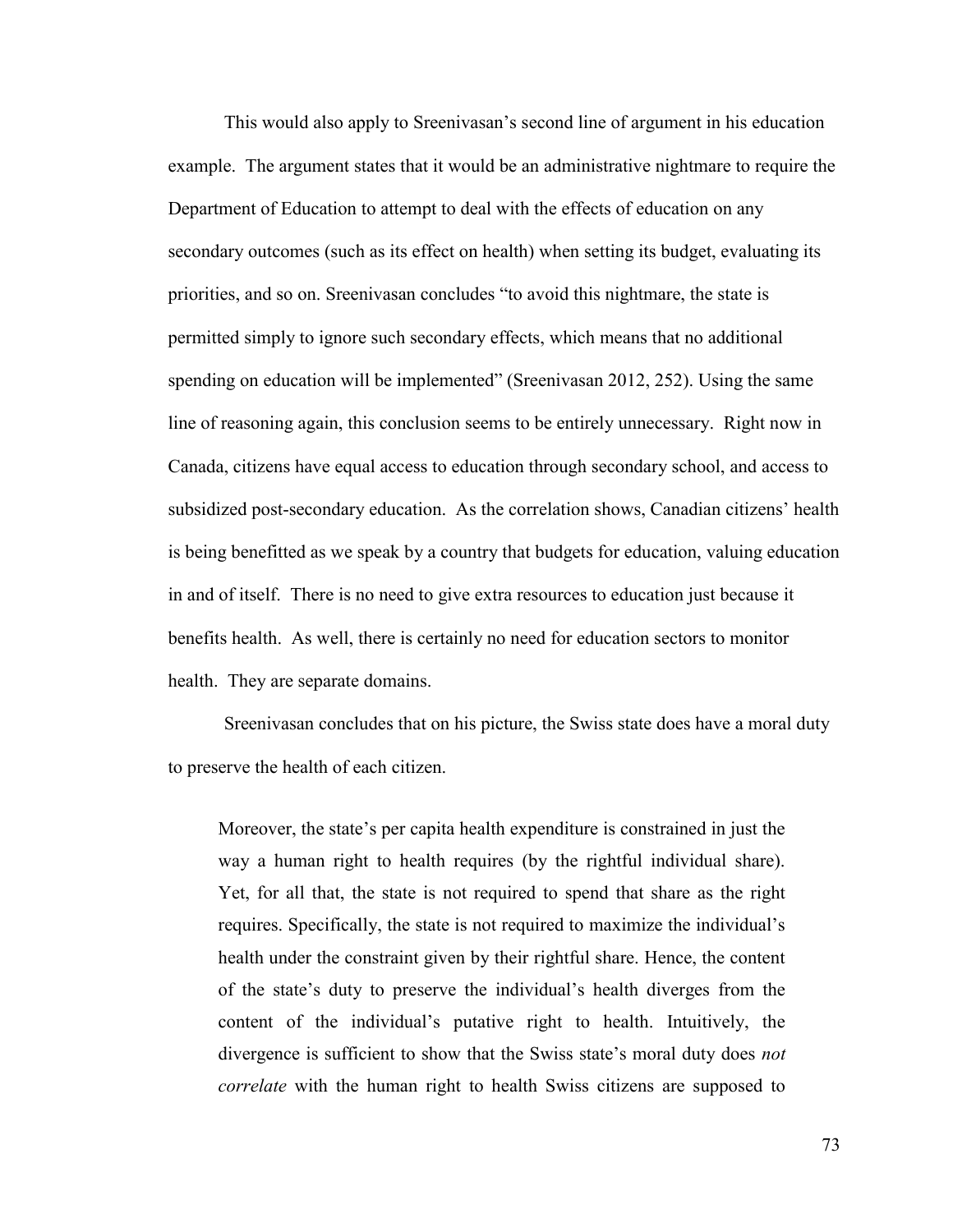have. In other words, the Swiss state does not owe its moral duty *to* its citizens (Sreenivasan, 2012, 253).

According to Sreenivasan, if the content of a state's duty is different from the content of a person's right to health, this means there is no correlation and therefore the right cannot exist. He fails to detail why exactly a correlation must mean that the contents are an exact match. It seems plausible that an individual may have a right to health that entails certain claims, and that this may result in entirely different obligations that are necessary in order for the right claim to be fulfilled.

Sreenivasan weakens his claim, discussing whether or not there would need to be at least some additional education spending for some, if not all, Swiss citizens. He assumes that maximizing the health return for a random Swiss citizen requires some additional education spending for her. But is it enough to assume that this is true for some citizens, rather than for all or most? Even a requirement for extra spending for some citizens conflicts with both the justice in education and convenience in administration arguments. He thinks this strengthens his argument.

However his argument seems to be overly focused on individual education maximization. Spending an overall fair share on education for the whole population will allow for such variances as spending more for one individual and less on others. Where one individual will need more spending, another will need less. His argument does not address this (Sreenivasan, 2012, 253).

According to Sreenivasan's second example, there are two different routes by which vaccinations protect individuals against diseases. There is the direct route, where vaccinating an individual protects that particular individual by providing immunity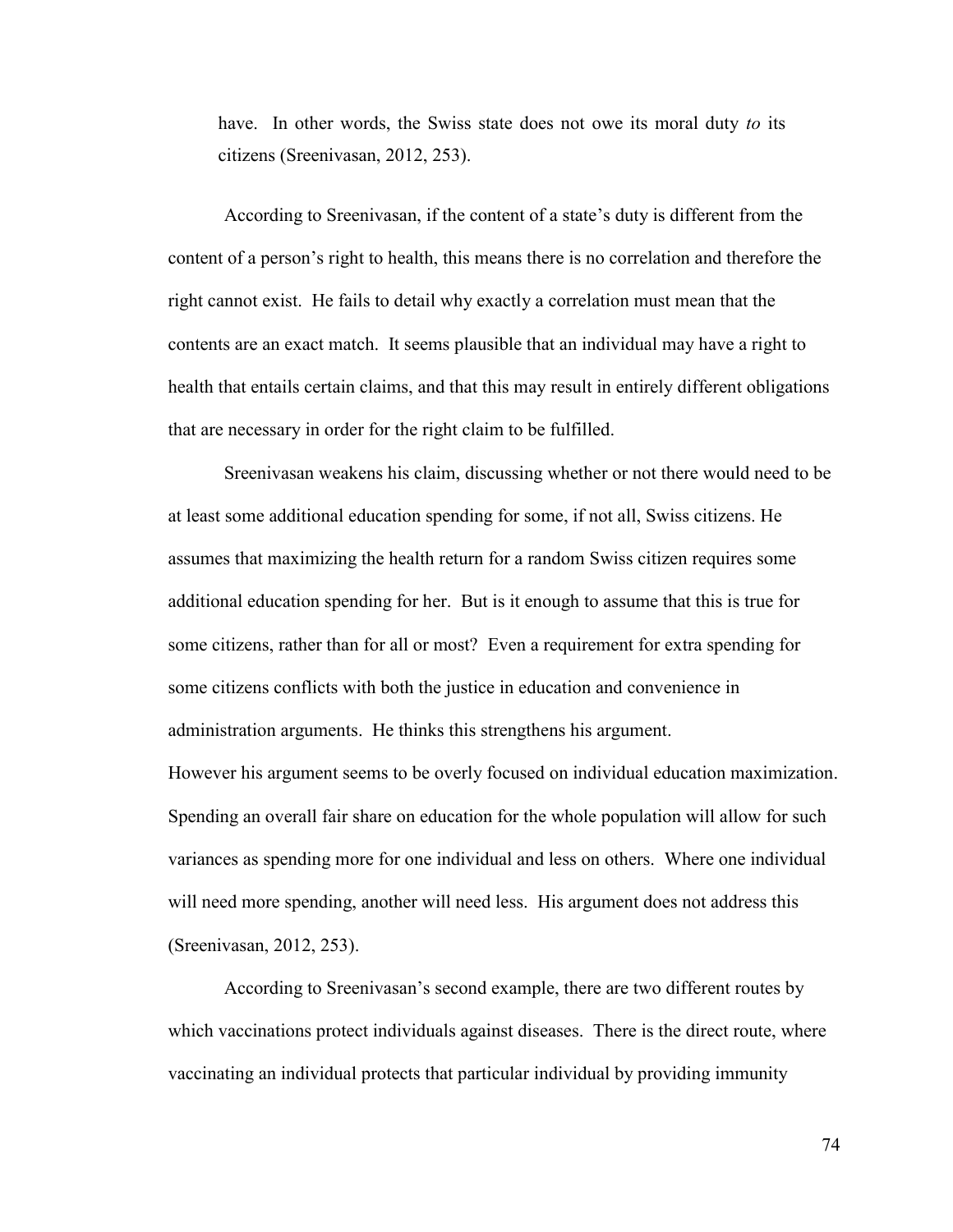against a given infectious disease. The indirect route is when vaccinating an individual protects other individuals by reducing the chance that they will come into contact with the infectious disease. This is to achieve "Herd Immunity", which is achieved:

If a sufficiently high proportion of individuals in a given population has personal immunity against a given infectious disease, then the likelihood of someone who is not immune contracting the disease becomes negligible, since the immunized function as a protective barrier against transmission. To achieve herd immunity requires a proportion of personal immunity (and hence, vaccination) in the population—the more infectious the disease, the higher the proportion required (Sreenivasan, 2012, 255).

Sreenivasan is interested in the indirect route for his purposes. Assumed, for his example, is that the Swiss state has a moral duty to spend the 'rightful individual share' on preserving each citizen's health. On what he believes is the very plausible assumption that providing herd immunity against diphtheria for example is cost-effective, it would then follow that providing this would be the Swiss state's moral duty to preserve each citizen's health. Once again, the specific issue for Sreenivasan is whether the Swiss state owes its moral duty, in this example to provide herd immunity against diphtheria, to its citizens individually.

Sreenivasan contrasts this with the alternative; does a Swiss citizen's moral human claim-right to health mean that they have a claim-right to the existence of herd immunity in Switzerland against Diphtheria? The answer for Sreenivasan is no for the reason that no individual can have a moral claim-right to a pure public good such as herd immunity. Intuitively, he finds this reason very compelling.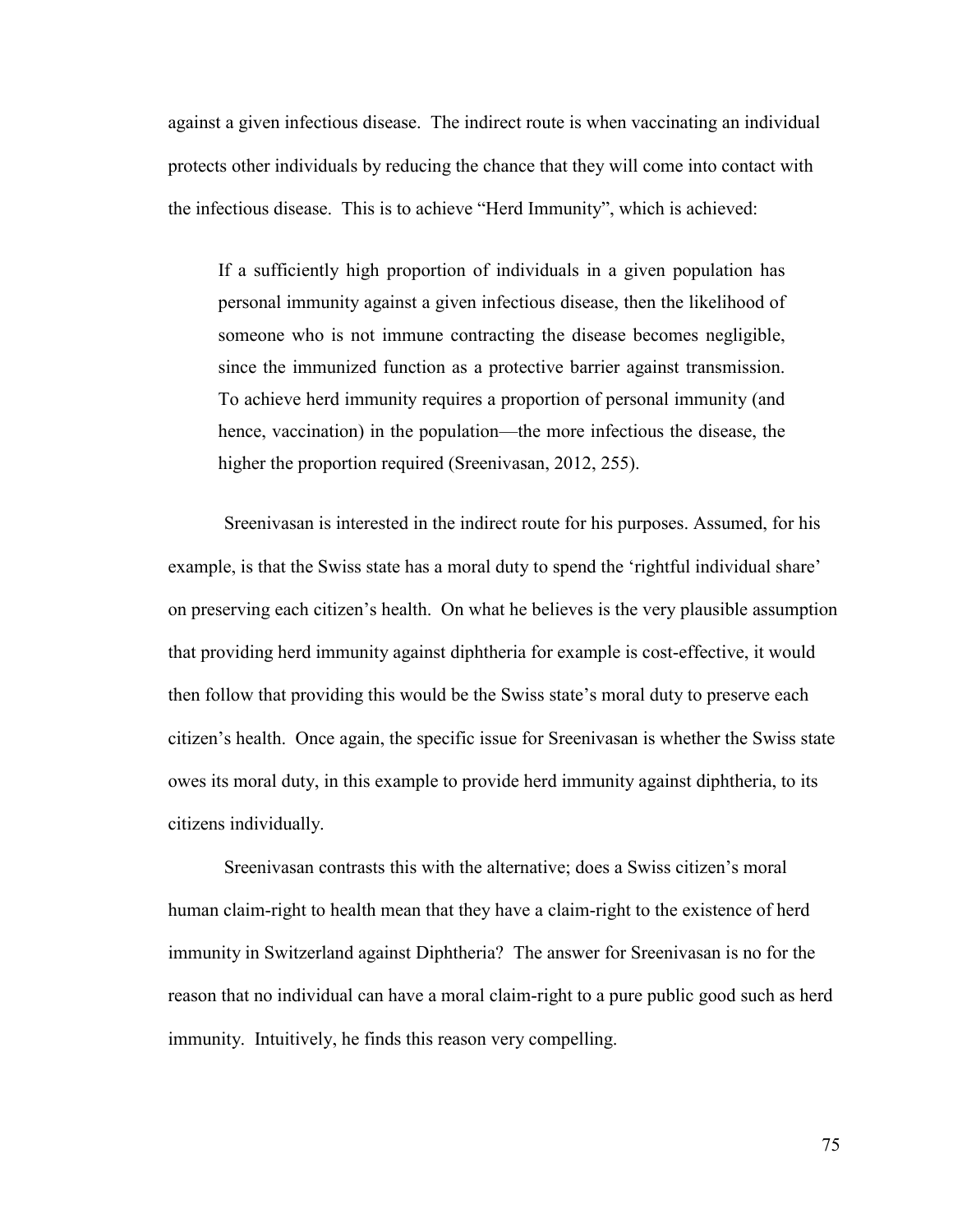On the one hand, the Swiss state's moral duty to preserve the health of each citizen entails a moral duty to provide the public good of herd immunity against various contagious diseases. On the other hand, a given Swiss citizen's putative moral human right to health does not entail a claim-right to any such public good. This difference in their entailments establishes, once again, a divergence in content between the Swiss state's duty to preserve the health of each citizen and an individual claim-right to health. In turn, this means that the Swiss state's moral duty is not owed to Swiss citizens individually (Sreenivasan, 2012, 258).

Sreenivasan's second skeptical argument was presented with his two examples: education and vaccination. He attempted to show that if we are viewing the right to health realistically, with all the factors involved, it goes too far beyond what an individual can rightfully claim. What is within the scope of an individual's claim-right to health "is limited to the conjunction of 'patently health' factors and 'strictly individual' factors. By contrast, we have seen, some of the causal factors necessary to maximize individual health are not patently health factors (e.g. education) and others are not strictly individual factors (e.g. public goods, such as herd immunity)" (Sreenivasan 2012, 259). Because of this, an individual claim-right to health sometimes demands too much and other times demands too little. Sreenivasan claims that the right to health demands too much from the social determinants of health, since these are also already covered by other principles of justice and are therefore not only controlled by a right to health. It demands too little, or nothing at all, from public health policies that produce public goods, since these causes fall beyond a right that an individual may claim. Therefore, he concludes that any moral duty the state may have to preserve the health of individuals "is justifiably aligned in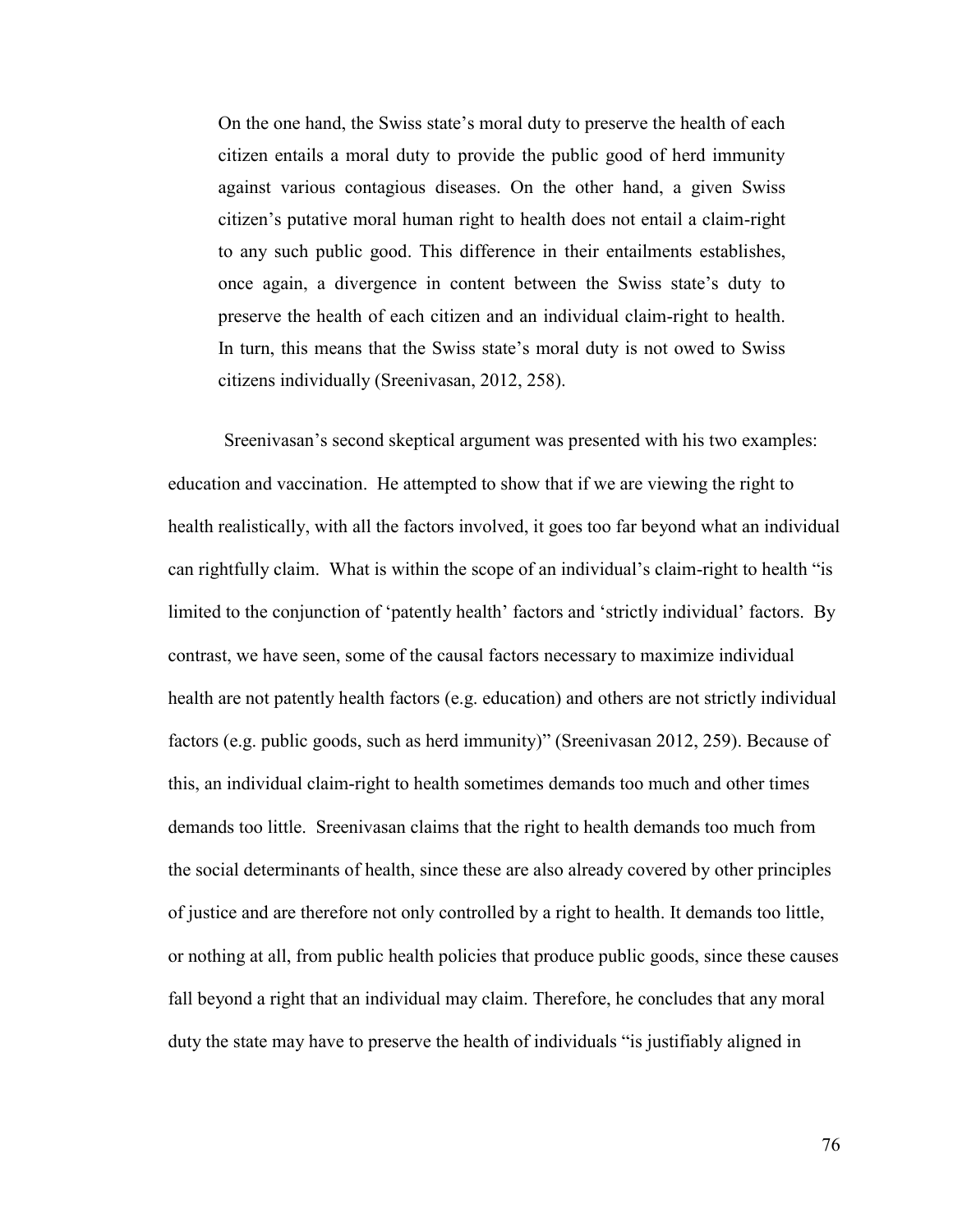relation to the causes of health, it simply cannot be the correlative of an individual claimright to health" (Sreenivasan 2012, 259).

## **2.3.2 Sreenivasan and O'Neill: The Allocation of Duties**

O'Neill (2005), another prominent figure in the debate on health as a human right, also does not support human rights obligations being borne by the state. O'Neill claims that states are not always capable of fulfilling these duties. Furthermore, O'Neill rejects Wolff's state-by-state approach as incapable of achieving international justice. She claims that domestic justice will always be the focus of states; therefore political philosophy should focus on a more cosmopolitan account. O'Neill's view is that we need to be both more practical in the identification of health policy norms that can guide action without minimizing public health and without the arbitrary assumption that it is the domain of the state to secure the health of its citizens (O'Neill 2002, 40).

The human rights account could fit her criterion, however O'Neil finds it problematic. Specifically, she finds rights language such as, "a right to life", "right to access" and the like problematically ambiguous. The ambiguity cannot be sorted out without being able to specify the obligations that correspond to the interpretation of the rights (O'Neill 2002, 42). As the state is either unwilling or incompetent at securing the duties to a right to health as O'Neill claims, she advocates for a view that starts from a systematic account of obligations rather than of rights. A focus on required action rather than on rights claims to receive makes it easier to spot incoherence. O'Neill's claims that it is easy to talk about a universal "right to health" but easy enough to see that when we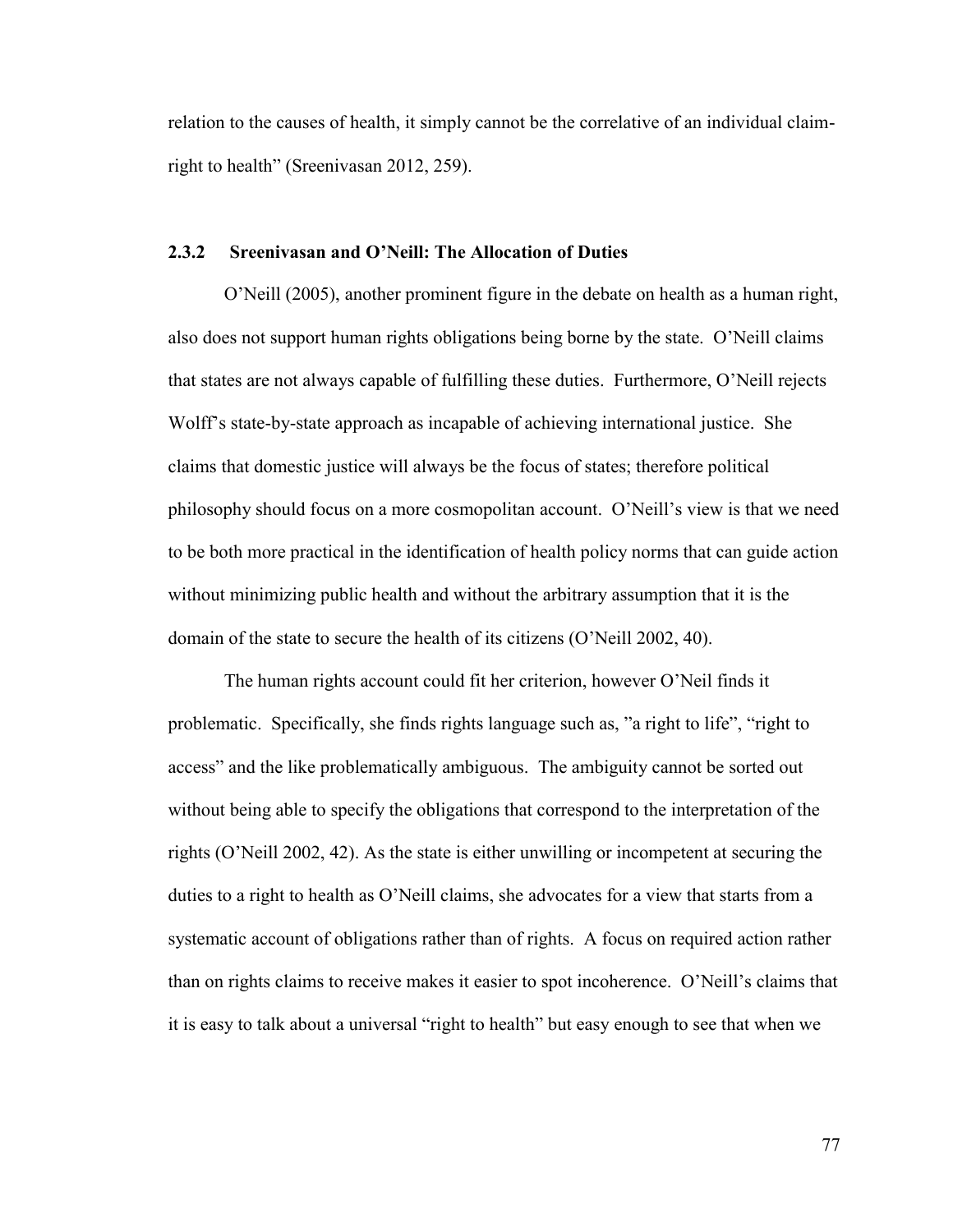attempt to consider who has to do what for whom that universal health cannot be provided, therefore there cannot be a right (O'Neill 2002, 42).

O'Neill proposes what she calls a "minimalist Kantian conception of reason and action that can establish basic obligations to reject coercion and deception, victimization and oppression, and to assist others in permissive forms of action—hence specifically to support others' health" (O'Neill 2002, 42). She argues that these obligations, although not fully specific either, are clearer in determining who holds the obligations compared to an account that derives the obligations from rights. In O'Neill's account,

Some obligations fall directly on all agents, others fall indirectly on all agents in the form of obligations to support the construction and maintenance of effective practices and institutions that allocate obligations to identifiable agents and agencies. The need for an internally coherent allocation of obligations, including transborder obligations, is more explicit, hence more readily addressed than it is in rights-based accounts of justice (O'Neill 2002, 42-43).

O'Neill's view designates that basic obligations fall on all agents and all institutions. These obligations are then made more specific by constructing institutions and cultures that allow for the effective allocations of obligations and by developing the necessary capabilities. Her process for establishing health policies starts from the actual configuration of agents and institutions and their capabilities.

The most effective agents of justice may therefore be different bodies and different institutions in different situations. In some situations an international institution or a certain sort of nongovernmental organization (NGO) or a religious group, a women's group, or even a multinational corporation may be able to take an effective role in improving health. One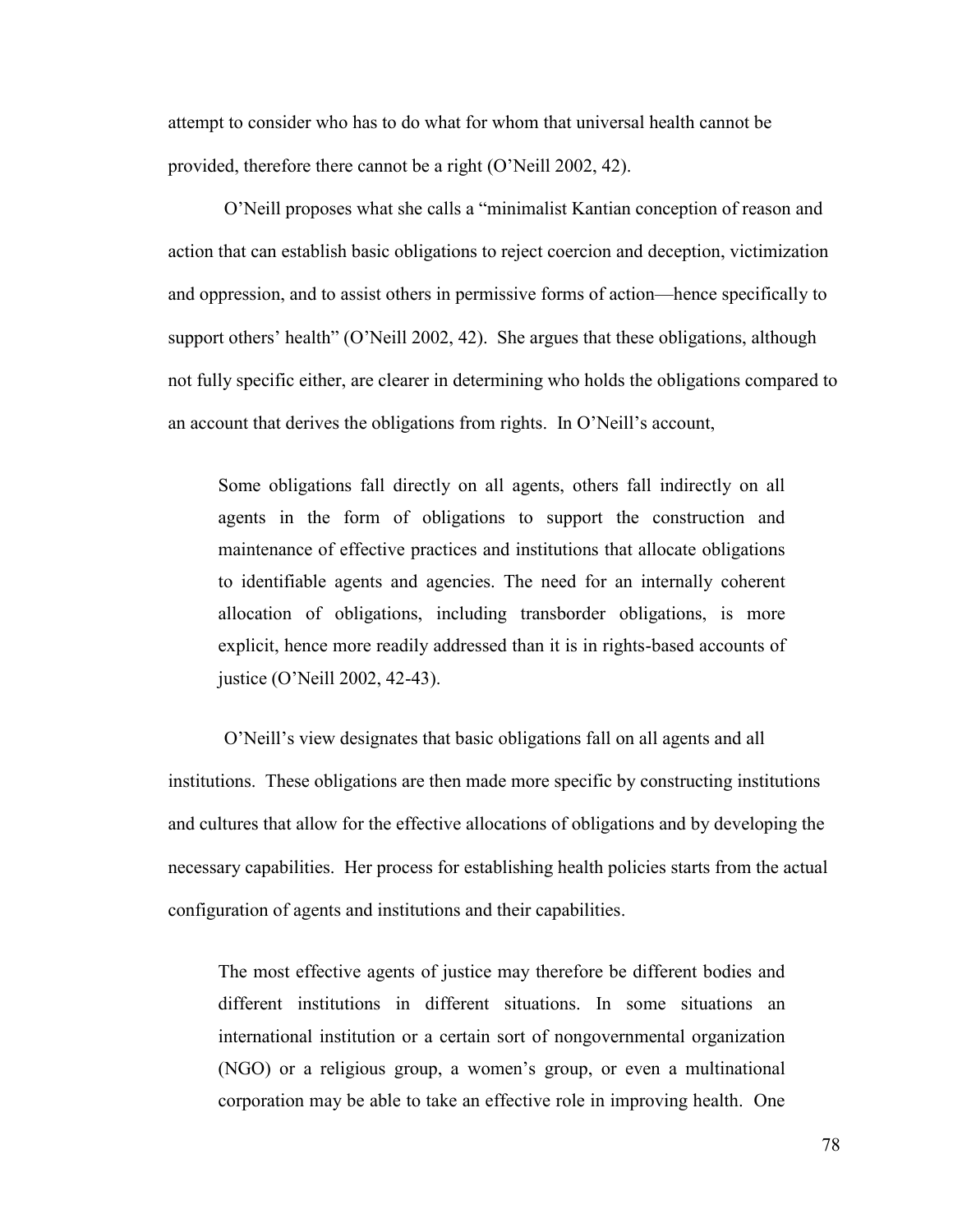agent or type of institution will not always be the correct one, it will vary according to context (O'Neill, 2002, 44).

O'Neill claims that her Kantian minimalist account is a clearer way to identify the obligation holders— by starting from the obligations rather than the entitlements. However the identification of "agents of justice" in her view is problematic. Part of her justification for starting her theory at the obligations themselves is that she wants to skip right to the discussion of who it is that is available to help promote health, and what are their immediate capabilities. This is an interesting idea, however, she does not explain how this would be possible without identifying clearly what is needed in the first place. Obligation identification is only helpful if we know what the obligation is trying to accomplish. She takes the obligations out of human rights discourse, but by leaving out the actual right claims there is nothing to explain why we are doing what, for whom.

O'Neill believes that this minimalist Kantian conception of reason and action is better suited to address global health needs. O'Neill's primary concern as discussed in the first section is that human rights can only be considered universal if their corresponding obligations are also universal. O'Neill claims that this is not the case when it comes to social, economic and cultural rights, which includes the right to health. The corresponding obligations of social, economic and cultural rights are not universal, according to O'Neill, and a human rights model does not appropriately show us who should bear the obligation if it is not everyone that should bear the obligation. O'Neill concludes that the human right to health is an institutional right, not a universal human right. For O'Neill then, the human right to health is not a human right, but should be considered more of a manifesto right. (O'Neill 2005, 432).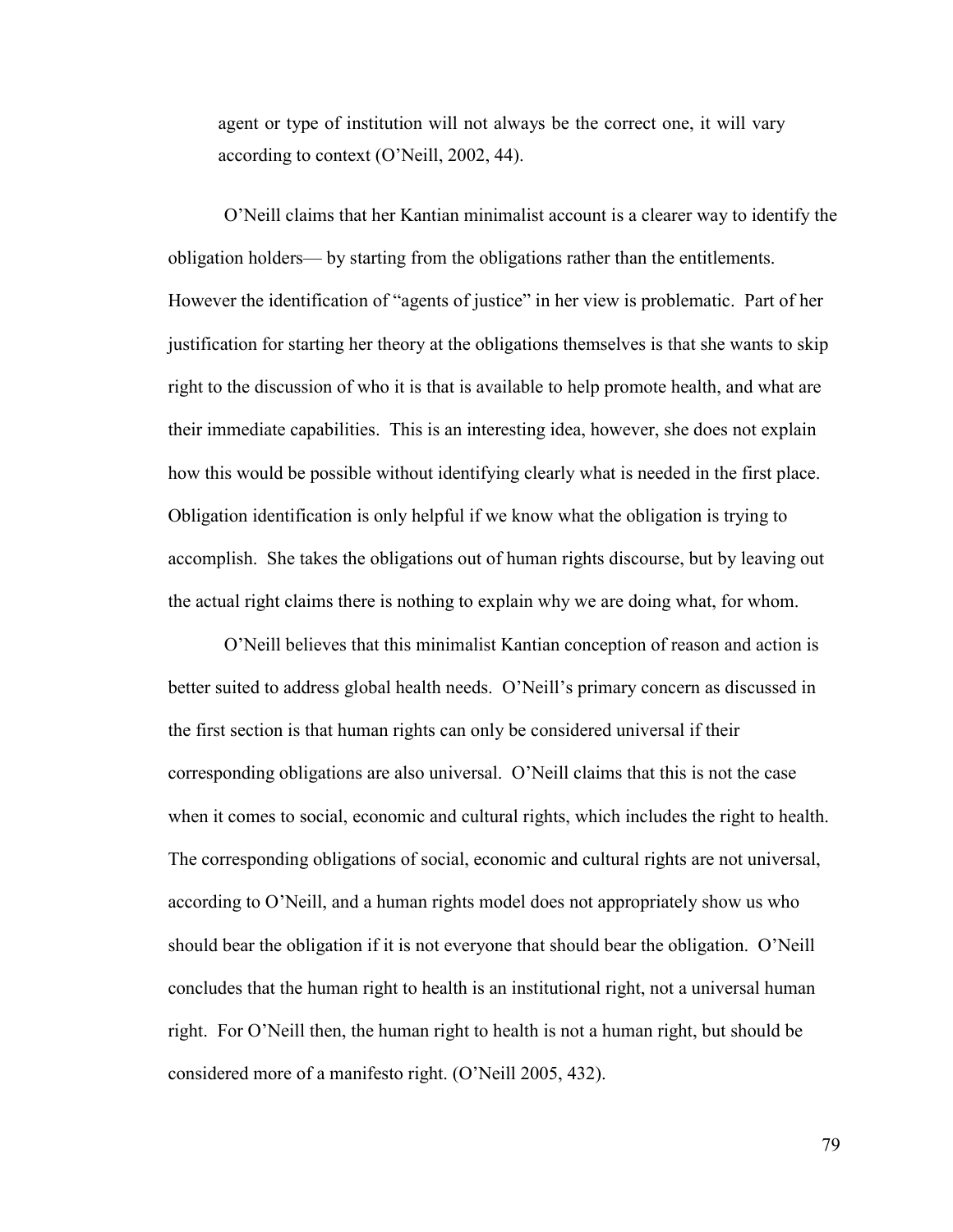## **2.3.3 Fenton and Arras: The Resource Allocation Problem**

Fenton and Arras raise a similar criticism against the human right to health as O'Neill in their 2009 article "Bioethics and Human Rights: Access to Health-Related Goods". They argue that the only plausible conception of human rights is the institutional conception.

A human right to health-related goods entails only a right to institutions that will provide procedures for determining who should get what in a context of scarcity and pluralism regarding values and priorities but that the decisions made within these institutions should reflect the values of the ideal conception of human rights. Concrete or effective rights to health and health-related goods will thus depend on particular institutions within particular sociocultural contexts and will have to be responsive to varying degrees of scarcity and different health-related priorities in different states (Fenton & Arras 2009, 36).

Fenton and Arras reject two other conceptions of human rights to health-related goods in favour of the institutional conception. The first account of human rights they consider is the Demand-Side Conception. The example of this approach used is the Covenant on Economic, Social and Cultural Rights that states in Article 12 a universal human right to the "highest attainable standard of physical and mental health". In this type of statement we can see an overemphasis on a demand side to rights claims. Fenton and Arras argue a statement such as this is clearly ignoring the supply side to this claim. The supply side includes all of the obligations, duties and costs that correlate with the right. An obligation to secure the claim must be taken as seriously as the right itself.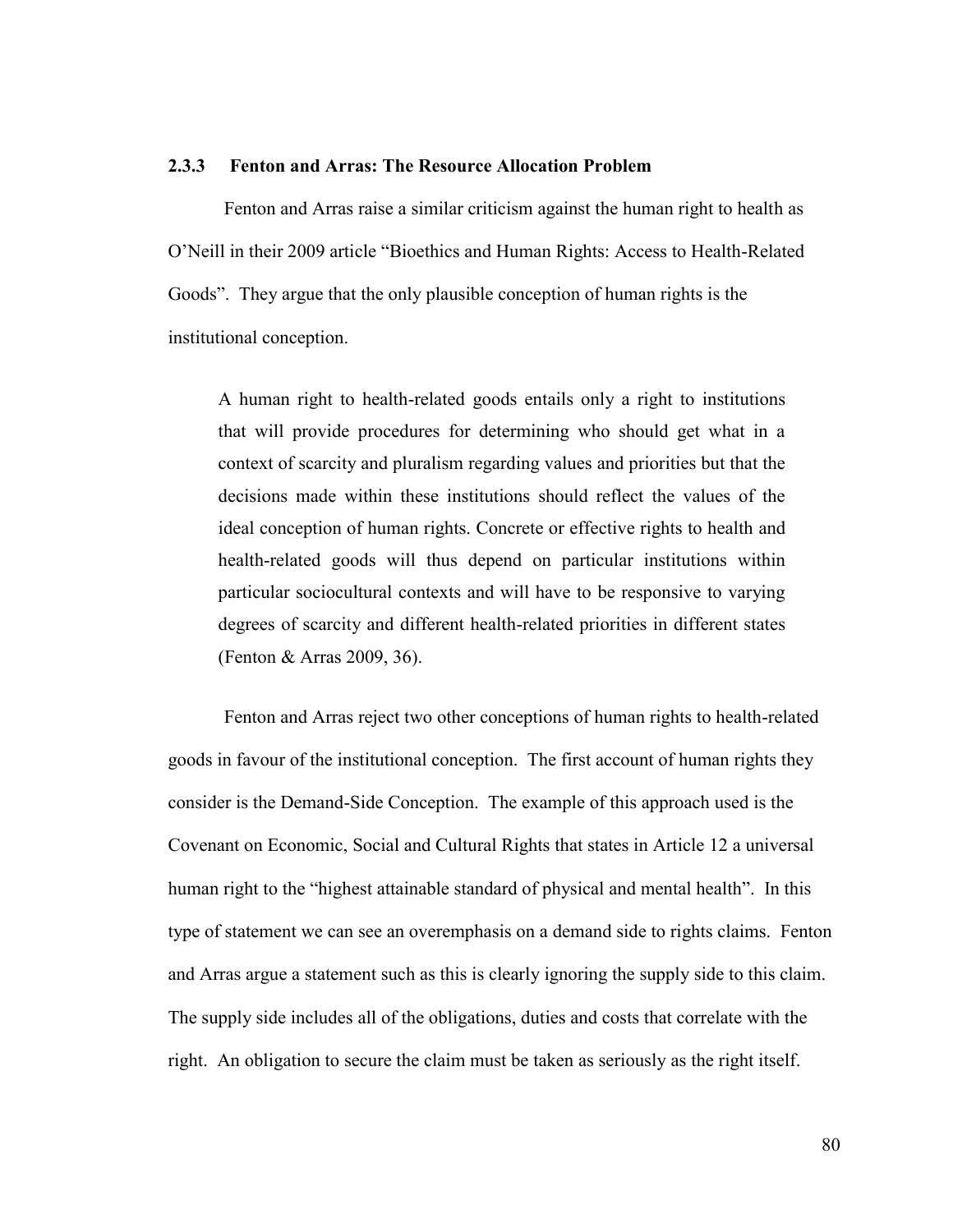"And the burdens they impose on others must not be viewed as unreasonable or excessively burdensome (Fenton & Arras 2009, 31).

The second human rights account rejected by Fenton and Arras is the Ideal Conception of Human Rights. This approach has what they consider to be a more realistic conception of the supply side of human rights. The Ideal Conception focuses on a few human interests that are considered to be fundamental for human dignity. Under this approach, it must be at least possible to assign the obligations necessary for the fulfillment of the human interests.

Such a conception would be fairly capacious, encompassing both traditional civil and political rights and a robust set of welfare entitlements to services such as education and health care, but it would have to pass the criterion of universal reach in order to keep things basic and avoid the problem of endlessly proliferating rights (Fenton & Arras 2009, 31).

What their main issue seems to be with the ideal conception of human rights is that it does not provide enough information to help allocate resources in a resource-scarce world. At best this conception can point us toward the institutions that are necessary to begin to fulfill the rights claims. It cannot help with the complex decision-making that is involved in choosing certain policies over others, or determining where resources need to be distributed. The issue with this particular conception does not actually seem to be a lack of universal reach, but more so a resource allocation problem.

Fenton and Arras believe an Institutional Conception is needed in order for human rights to taken seriously. This approach requires basic domestic institutions be established, such as "educational systems, police, land reforms, and the empowerment of women" (Fenton & Arras 2009, 34). These would be preventative institutions that would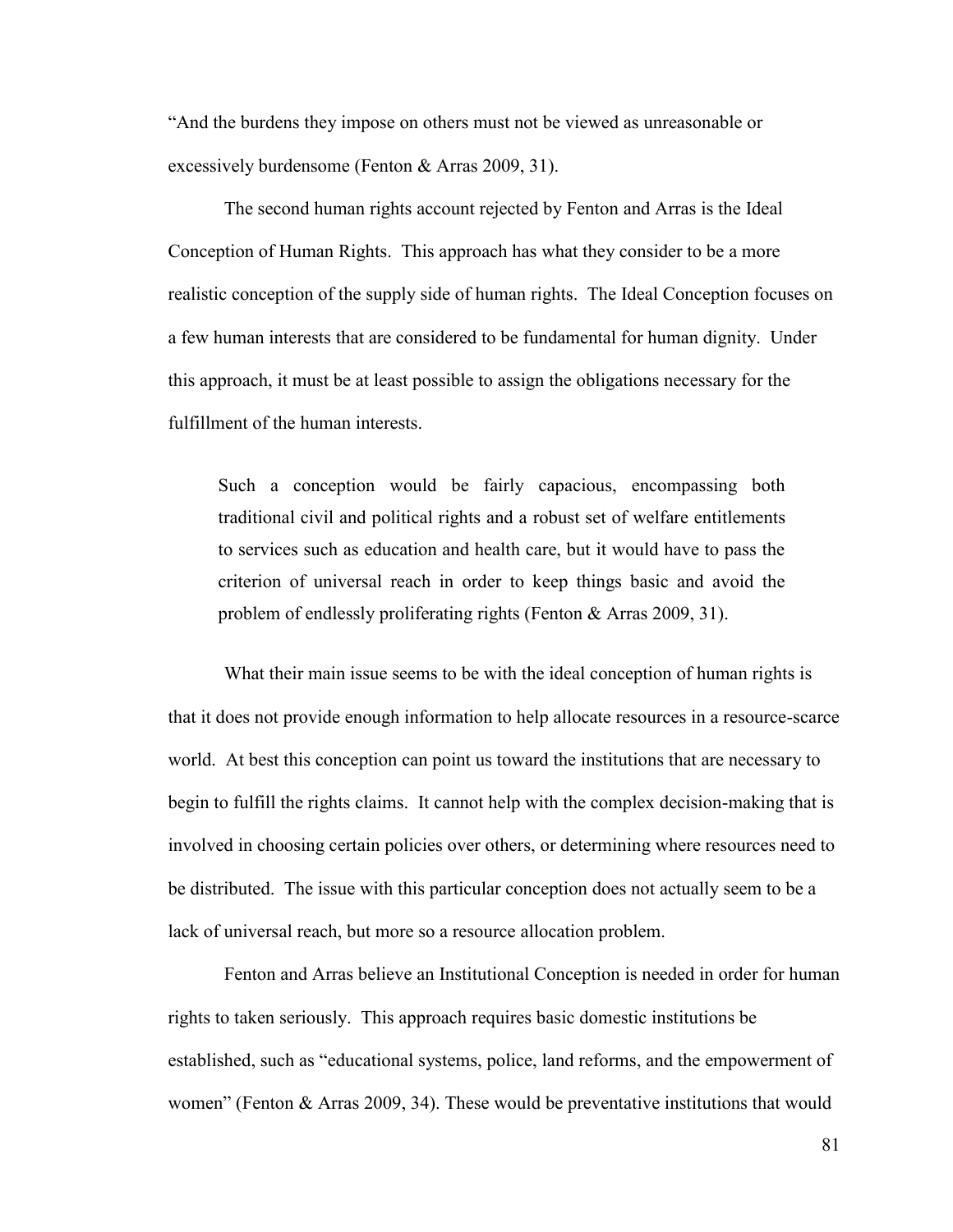help minimize the likelihood of human rights violations from occurring. If these preventative institutions fail, Fenton and Arras advocate for what they call "back-up institutions, like national or regional courts, international and NGO service providers, charitable organizations, and, as a last resort, military force" (Fenton & Arras 2009, 34). These institutions would serve as a way to match human rights with their corresponding obligations in order to secure rights as well as provide a place for democratic discussions of the content of the right and how best to secure the rights.

The distinguishing factor separating human rights from civil, political, or liberal rights for Fenton and Arras are that human rights are not supposed to be dependent on any particular social, cultural or institutional context for their existence.

If the ideal conception of human rights must be embedded in an institutional conception in order for human rights to become truly effective and action guiding, and if the institutional conception will yield conclusions relative to degrees of scarcity and particular health-related priorities of particular cultures and states, then such institutional human rights cannot be ascribed to us simply on the basis of our humanity, and we must conclude, contrary to our usual way of speaking, that they do not have universal reach (Fenton & Arras 2009, 35).

If human rights must be embedded in an institutional framework, then Fenton and Arras' concern is that these institutions will vary from nation to nation. Each country will have their own institutions that are both influenced by the resources that they had available and influenced by the different priorities that they as a country have decided should be their focus. This relativity, according to Fenton and Arras makes it impossible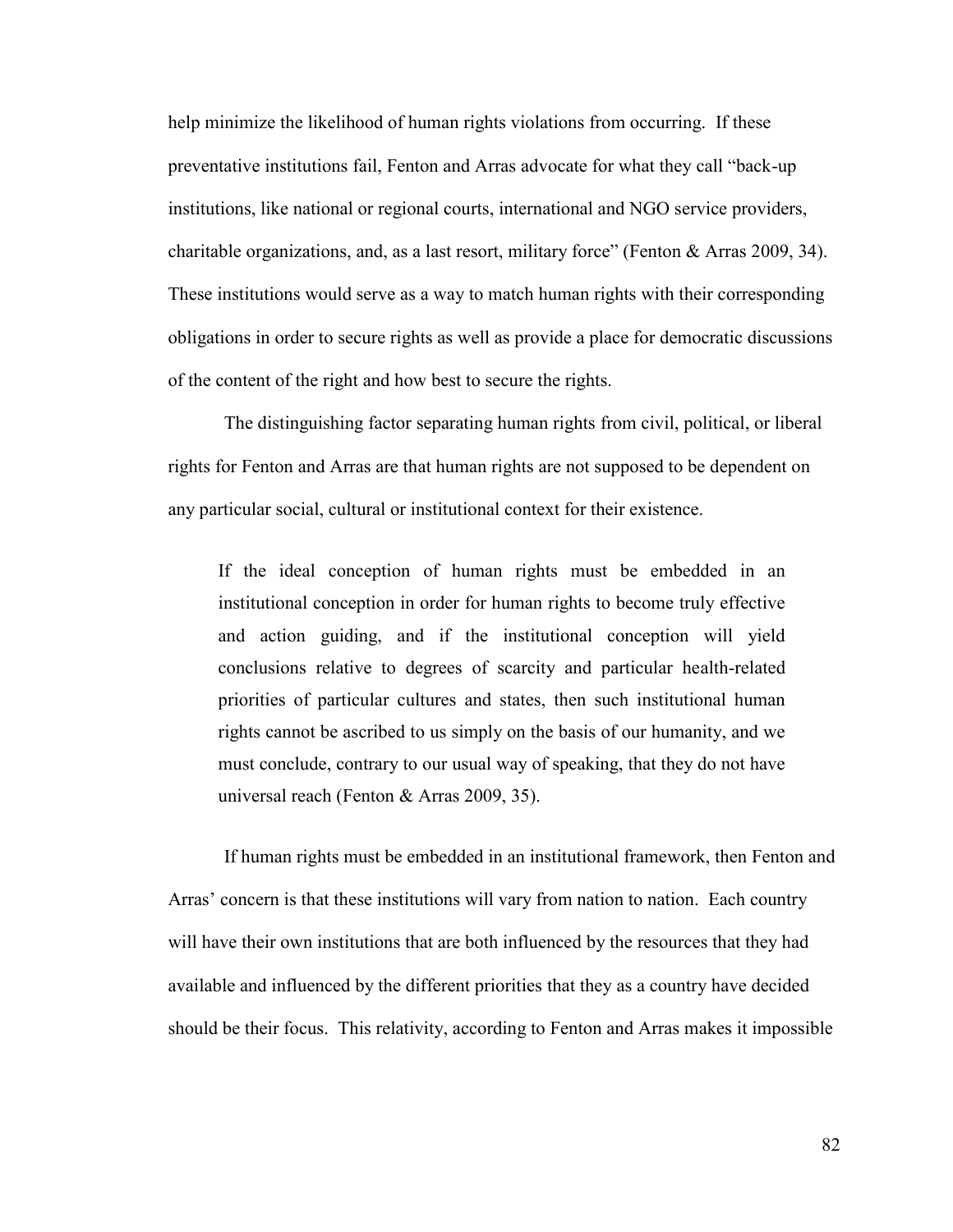to claim that the human rights could be considered to be universal. They conclude that institutional rights cannot be considered to be human rights in the traditional sense.

Thus, although specific human rights claims emanating from differing institutional contexts will not, strictly speaking, be grounded solely on appeals to our common humanity and enjoy universal reach, they will be tethered to institutions that are, in turn, charged with the task of making ideal human rights real and effective in concrete circumstances (Fenton & Arras 2009, 36).

Fenton and Arras do not think that institutional rights are actually rights with corresponding entitlements. They use Norman Daniels's hypothetical situation in order to show that institutional rights do not confer actual entitlements to health-related goods. Their claim is that institutional rights actually resemble policy judgments rather than standard rights claims (Fenton & Arras 2009, 33).

Daniels's hypothetical considers a poor country that is trying to improve maternal and child health. There are various ways that the poor country can attempt this, and there are many possible policy options available to them. For example, as Fenton and Arras mention, the government can focus on different forms of education for women about what is available to them to improve their health, such as the importance of midwives. Governments could focus on providing access to health care in rural areas, on secondary education for girls and relatedly on changing norms that encourage early marriage. (Fenton & Arras 2009, 33). We have the one value represented by all of these possible actions, which is to improve maternal and child health. Each policy listed supports this endeavor. This raises the question for Fenton and Arras, whether the women or children affected by any of the possible policies that are implemented could be said to have a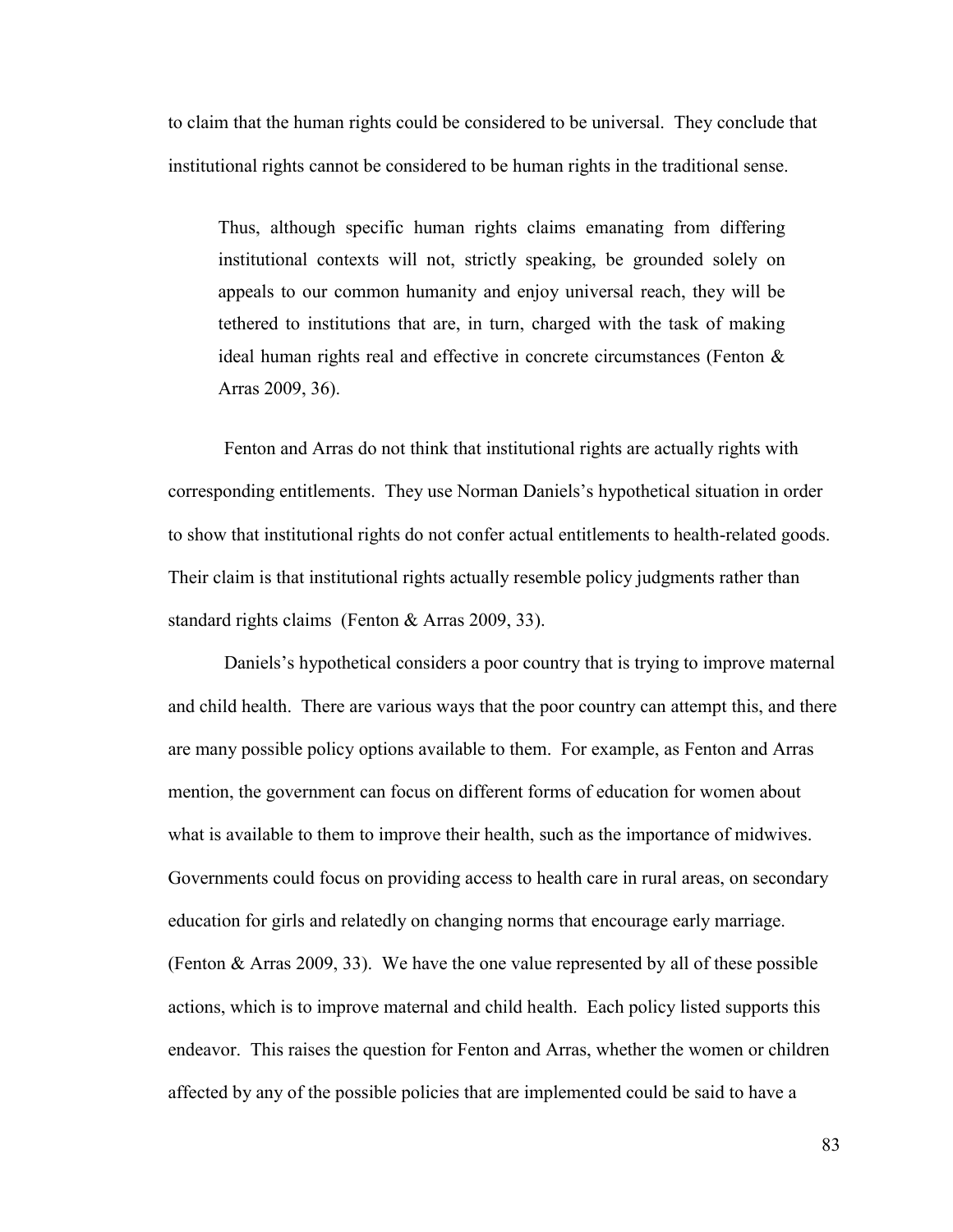greater entitlement over the women and children affected by the implementation of another of the policies from our list of choices. It would seem that all can claim an equal entitlement from institutions obligated to secure their right to health-related goods.

Fenton and Arras conclude that a human rights framework is just too abstract to deal with the concrete details such as costs, and deciding priorities of policy. Considering rights to be "human rights" does not mean that they have universal reach. Fenton and Arras allow for the idea that institutional rights may be tethered to human rights but claim that while many believe that because human rights are involved, both ideal and institutional conceptions of human rights must have universal reach. This is not the case for Fenton and Arras, who conclude that rights to health-related goods will ultimately always be economically and culturally relative, lacking universal reach (Fenton & Arras 2009, 37).

## **2.4 Theories of Global Health**

This section covers more prominent global health approaches, other than a human rights approach. These approaches were not included in my paper, but are necessary in completing the discussion on global health rights. Norman Daniels (2008), constructs a Contractarian theory of distributive justice for health care needs. Although his approach is not used in my argument, as a leading figure in health rights discussions it is a relevant approach to review. Also addressed in this section is Allen Buchanan, whose 2009 *Justice and Health Care: Selected Essays*, consists of a collection of his work, spanning decades, in health rights. Buchanan uses a cosmopolitan framework to determine the concrete responsibilities involved in fulfilling a positive right to health. He follows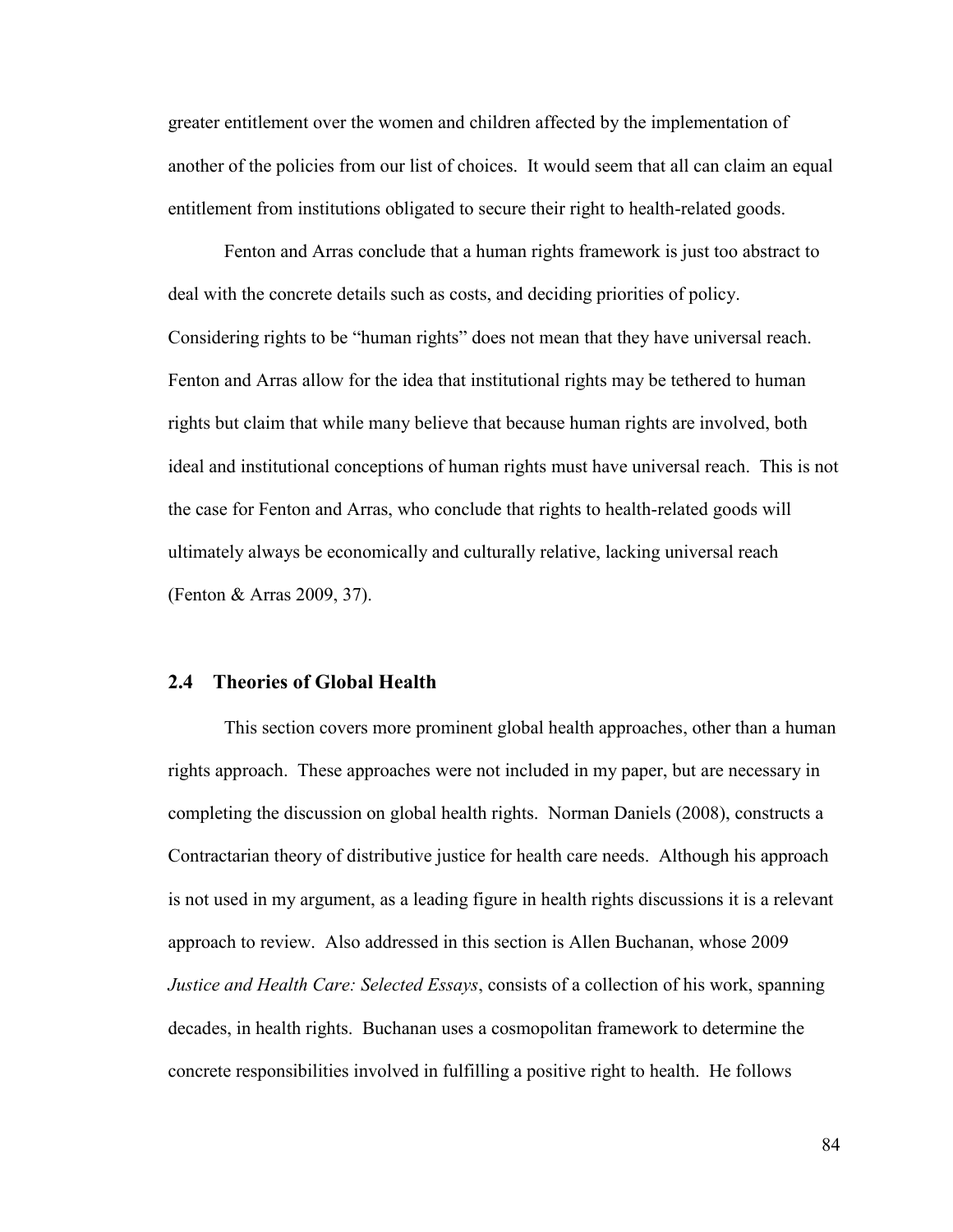Shue's conception of a moral division of labour, using institutions as the means for everyone to fulfill their cosmopolitan duties.

As I will point out throughout this section, there are aspects of Buchanan's arguments that Wolff could have used to help support his claims; however, as Wolff did not use Buchanan's work, and I argued that Wolff's approach was a non-cosmopolitan view of the negative right to health, Buchanan's work was not directly relevant to my paper.

# **2.4.1 Buchanan and Hessler: Specifying the Content of a Human Right to Health Care**

Current literature on the human right to health has moved away from defining health rights as simply a right to health care. Instead, health care is considered to be just one of the many social determinants of health, that also include things like adequate food, housing, just wages, and education. Allen Buchanan and Kristen Hessler, in their 2002 article "Specifying the Content of a Human Right to Health Care", explore this trend, and attempt to define the content of a human right to health.

Buchanan and Hessler point out that health rights are complex goods, with a broad range of factors that affect the fulfillment of the right to health. This is why the term right to health is more appropriate than the previous term, a right to health care. While this change accurately demonstrates the fact that there is more to a right to health than simply access to medical services, this new term also makes it seem quite demanding. A right to health can incorrectly be taken to mean a right to be healthy which is an impossibly high standard.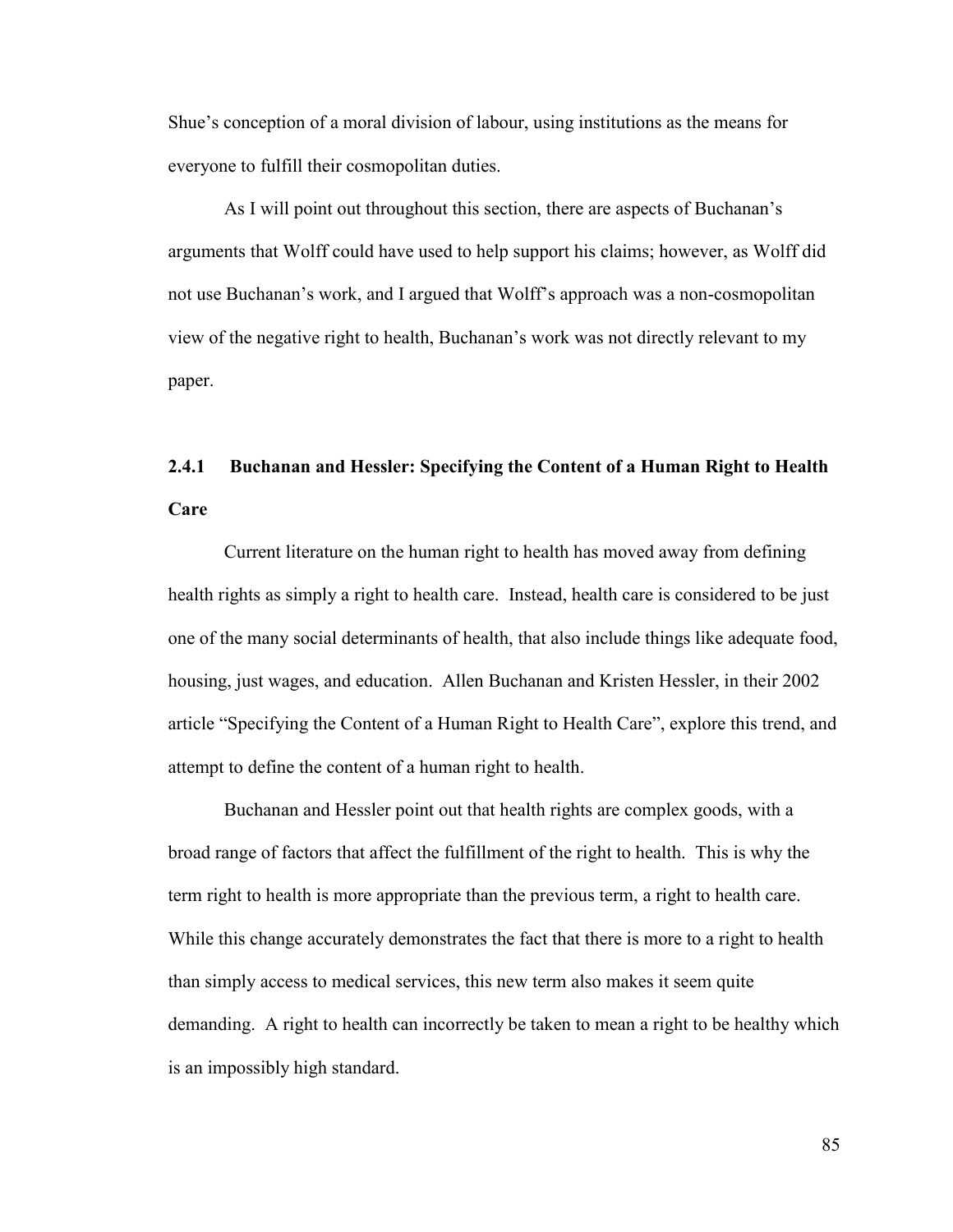For Buchanan and Hessler, the right to health serves as an indicator of the basic human interest in at least a minimal level of health, and that this is important enough to justify an obligation to fulfill this interest. According to Buchanan and Hessler, each of the important social determinants of health is to be considered one part of the many parts that make up the right to health. They are separate claims that are justified by referring to the basic human interest in health (Buchanan 2009, 206).

Buchanan does not believe we should use an argument from universality to justify a human right to health. Instead, in his 1984 paper "The Right to a Decent Minimum of Health Care", he advocated for a pluralistic approach that involves the combination of four different arguments: 1. An argument from special rights; 2. An argument from the prevention of harm; 3. Prudential arguments; and 4. Two arguments for enforced beneficence (Buchanan 2009, 27).

Buchanan's argument from special rights is in response to the argument that health rights must be universal. Special right-claims, instead confine the right to specific individuals or groups (Buchanan 2009, 27). There are three arguments that could possibly justify individuals or groups claiming special rights.

- 1. In order to rectify past or present institutional injustices.
- 2. As compensation to those who have suffered unjust harm, or have been exposed to health risks as a result of the actions of private individuals or corporations
- 3. For those who have undergone exceptional sacrifices for the good of society as whole (For example, injured military, police, etc.). (Buchanan 2009, 27)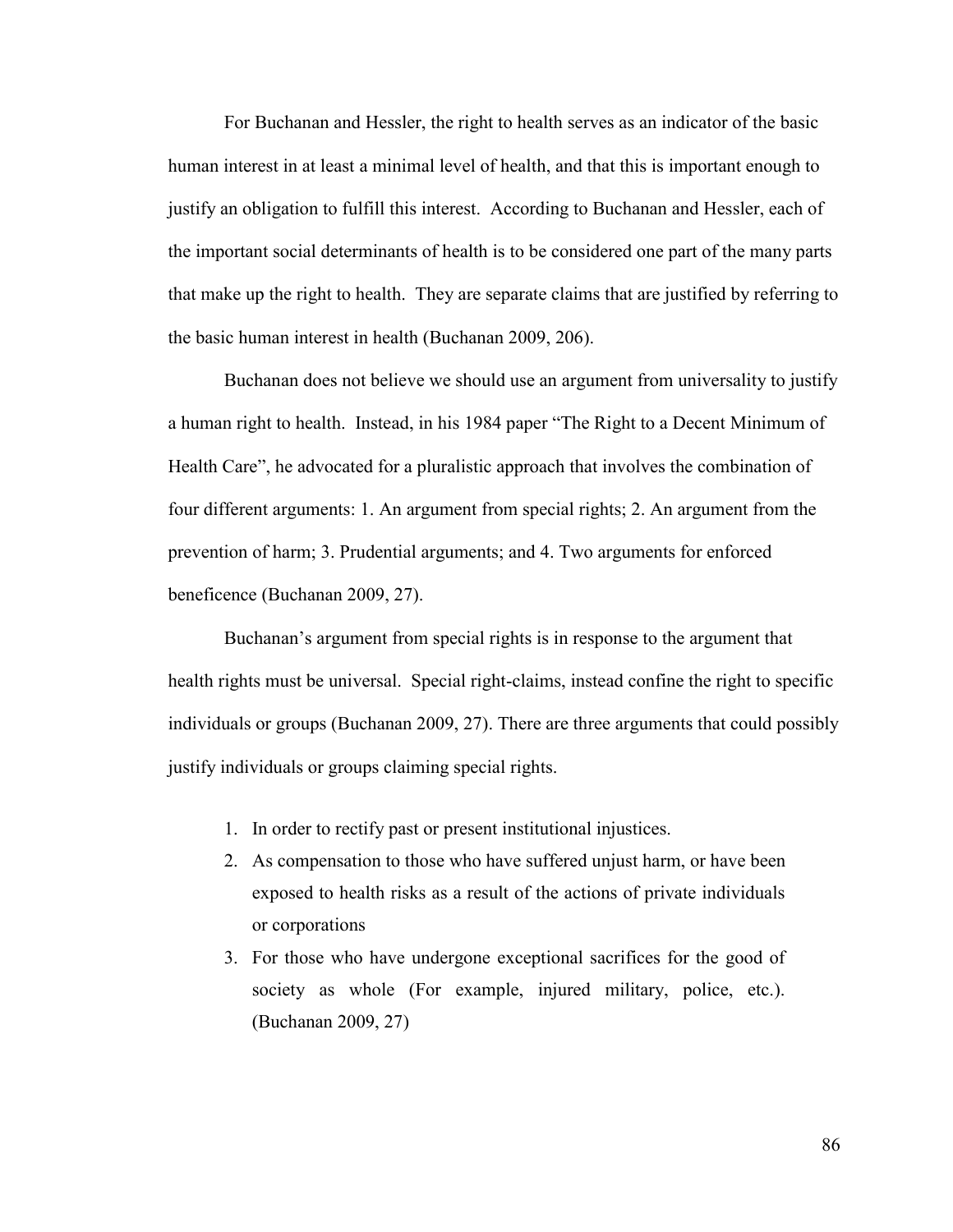Buchanan's second argument in his pluralistic approach is called the arguments from the prevention of harm. This argument states that once a case has been made to spend on public health measures, there is a moral and constitutional obligation to ensure a common standard of equal protection from harms. Public health services, according to Buchanan should not vary across racial, ethnic or geographic groups within a country. This argument could be elaborated on to be similar to a universal right to health argument, however, Buchanan's argument from the prevention of harm is applied to domestic public health services, rather than a cosmopolitan global universal health standard (Buchanan 2009, 27).

Buchanan's prudential arguments are the third part of his pluralistic approach. This argument emphasizes certain benefits to securing a right to health rather than focusing on the harms that would occur without the right. A prudential argument could claim that a population with their basic health needs met amounts to a more productive workforce. This argument does not assume a moral right to health, it simply argues that it could be prudential and in the best interests of the country to have a healthier population (Buchanan 2009, 27-28).

Finally, Buchanan also provides two arguments from enforced beneficence.

- 1. People would rather maximize their small contribution of charity than contribute to a larger common goal that is only to achieve a decent minimum
- 2. The Assurance Problem rational beneficence requires assurance that enough others will contribute. Therefore a solution would be to create a coercive mechanism that penalizes non-contribution. A mechanism such as this would be able to coordinate charitable efforts and allocate resources effectively. (Buchanan 2009, 30-31)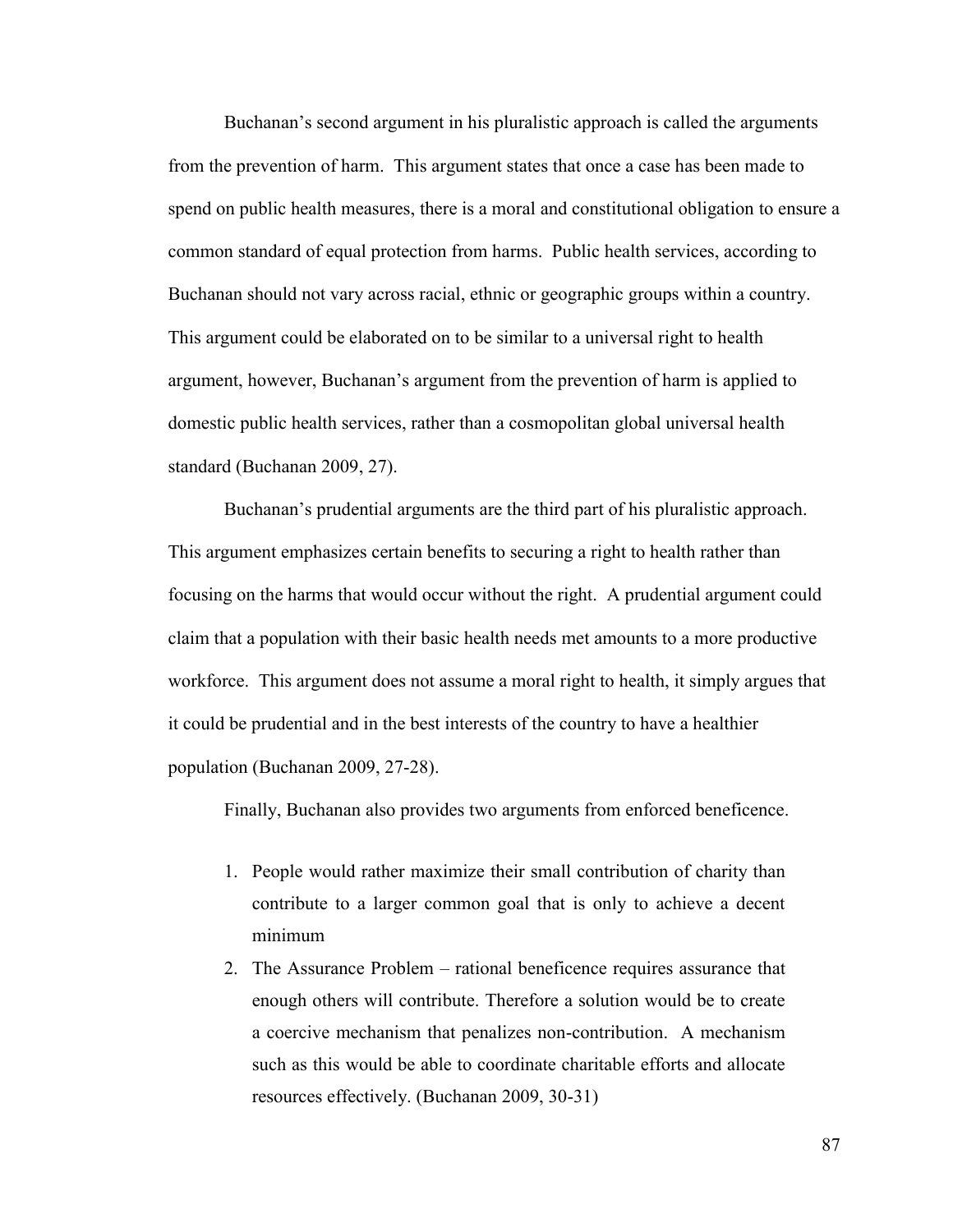Buchanan's pluralistic approach is meant to cover any possible justifications, moral and prudential. However, it ends up seeming overly complicated and confusing. While he stretches out arguments broadly to attempt to cover everything, he seems to miss points needed in order to properly justify the right to health. An argument from special rights, similar to Pogge's cosmopolitan approach would claim that essentially all individuals in the developing world are owed compensation for past harms during colonial conquests or present harms created by the globally unjust system. However, Pogge attempts to justify this claim, by showing how the developing world has been harmed or is currently being harmed by global institutions; Buchanan does not do this in his argument, therefore his claim seems unjustified. It also does not mention the people it seems to exclude. Many people in need of health rights might not be able to claim past or present harms, such as people in affluent countries that cannot be considered to be a part of any oppressed or vulnerable group.

Similarly, Buchanan's argument from enforced beneficence would first need to justify such a coercive mechanism. Considering the difficulty a country like the U.S. has in agreeing on some sort of nation-wide health system, it would seem unlikely that the U.S., or another country that has resisted universal health benefits for their population, would agree to what is essentially an extremely large redistributive tax meant to afford health care services to those that cannot afford them. While Buchanan's work is extremely helpful in exploring the content of a health right, his attempt to provide a solution and justification for health rights is not satisfactory.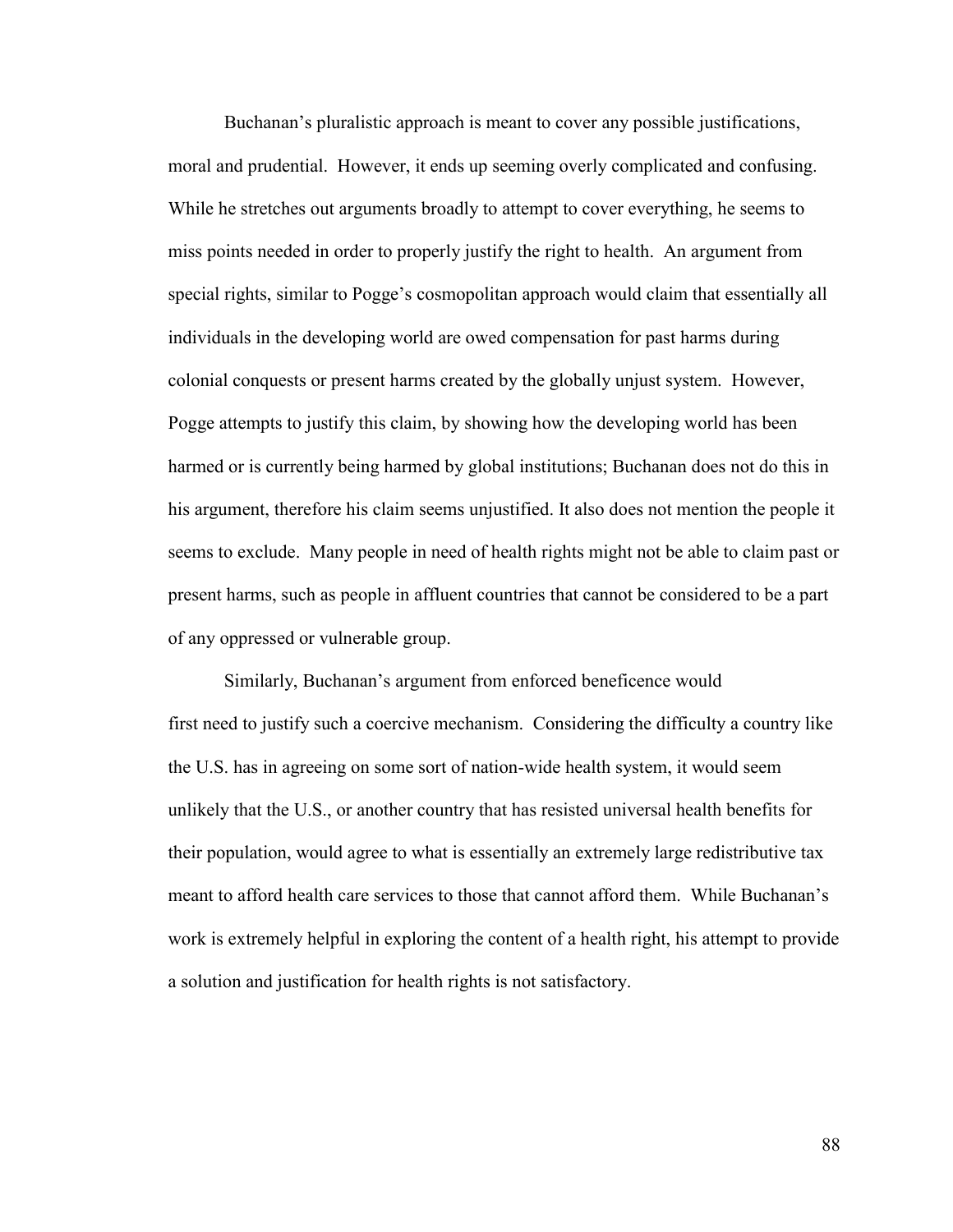## **2.4.2 Buchanan and Matthew Decamp: Responsibility for Global Health**

Although Buchanan's pluralistic account of health as a human right has some problems, Buchanan and Matthew Decamp's 2006 article, "Responsibility for Global Health", has many interesting points that Wolff should have made use of in his discussions of the human right to health. Buchanan and Decamp take aim at O'Neill and Sreenivasan's main objection to the right to health: that the human right to health is incoherent because we cannot identify the bearer of the obligations to fulfill this right. Buchanan and Decamp argue that we should move away from thinking that we need to provide concrete answers to every global health problem, and specify conclusions about who should do what to solve these problems (Buchanan 2009, 220). They raise an interesting concern that they term "duty dumping".

To "dump" a duty in global health means to ascribe obligations to individuals or institutions, holding them accountable for the adverse health effects of their policies, without offering adequate justification for why particular obligations would be imposed on particular individuals or institutions. The thought might be that the putative obligation is too onerous or that it has been assigned to the wrong entity (Buchanan 2009, 220).

The idea of duty dumping is meant to ensure that certain institutions are not unjustifiably saddled with all of the responsibilities of providing some sort of good that is necessary for the right to health. The example Buchanan and Decamp provide is the distribution of expensive, lifesaving, antiretroviral drugs for HIV/AIDS patients that cannot afford them. Buchanan and Decamp claim that the responsibility for providing these drugs to those that cannot afford them are often dumped on pharmaceutical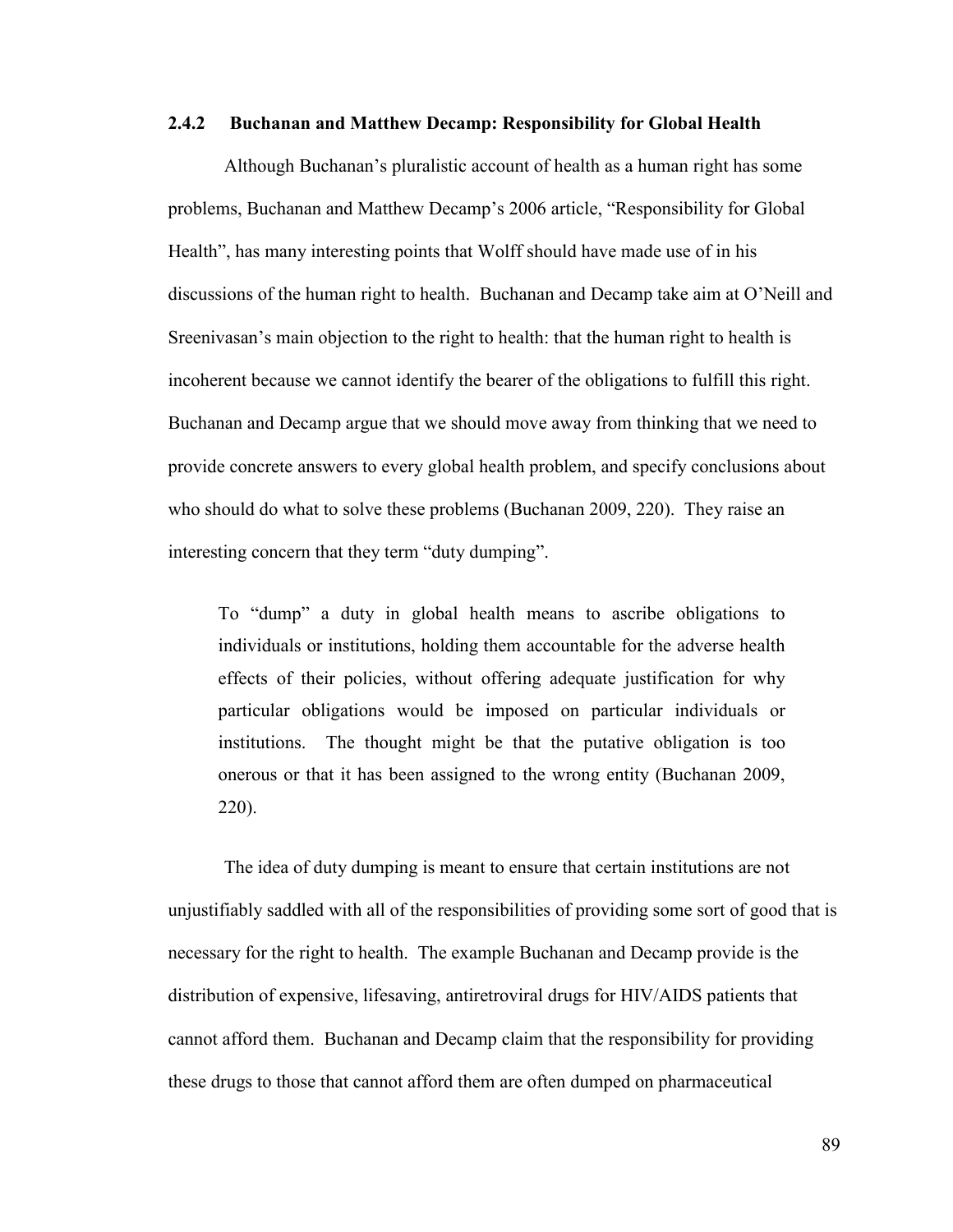companies. This duty is considered to be more than just a moral obligation to provide something. Buchanan and Decamp claim that the duty is much more demanding. Pharmaceutical companies are seen as doing something morally wrong if they do not do absolutely everything possible to make the ARV's affordable. This, according to Buchanan and Decamp is "duty dumping"; an unjustified, very demanding obligation unfairly ascribed to individuals, private corporations or institutions (Buchanan 2009, 223).

In addition to "duty dumping" being morally unjustifiable, Buchanan and Decamp claim that it provides political cover for institutions that do have justifiable moral obligations and are failing to fulfill them. In particular, they will argue that focusing on unpopular private organizations like the big pharmaceutical companies hides the fact that states are failing in their responsibilities to their citizens (Buchanan 2009, 223).

Buchanan and Decamp suggest that a satisfactory account of determining concrete responsibilities in health must do three things:

- 1. It should correctly identify existing determinate responsibilities for health "rather than simply foisting imagined determinate responsibilities on whatever resource-rich agents are conveniently at hand--Duty Dumping".
- 2. It should recognize that in many cases determinate responsibilities will involve the creation of new institutions and the modification of those that already exist.
- 3. It must make clear that the responsibility for holding powerful agents accountable lies with everyone and especially those with resources and political authority (Buchanan 2009, 223).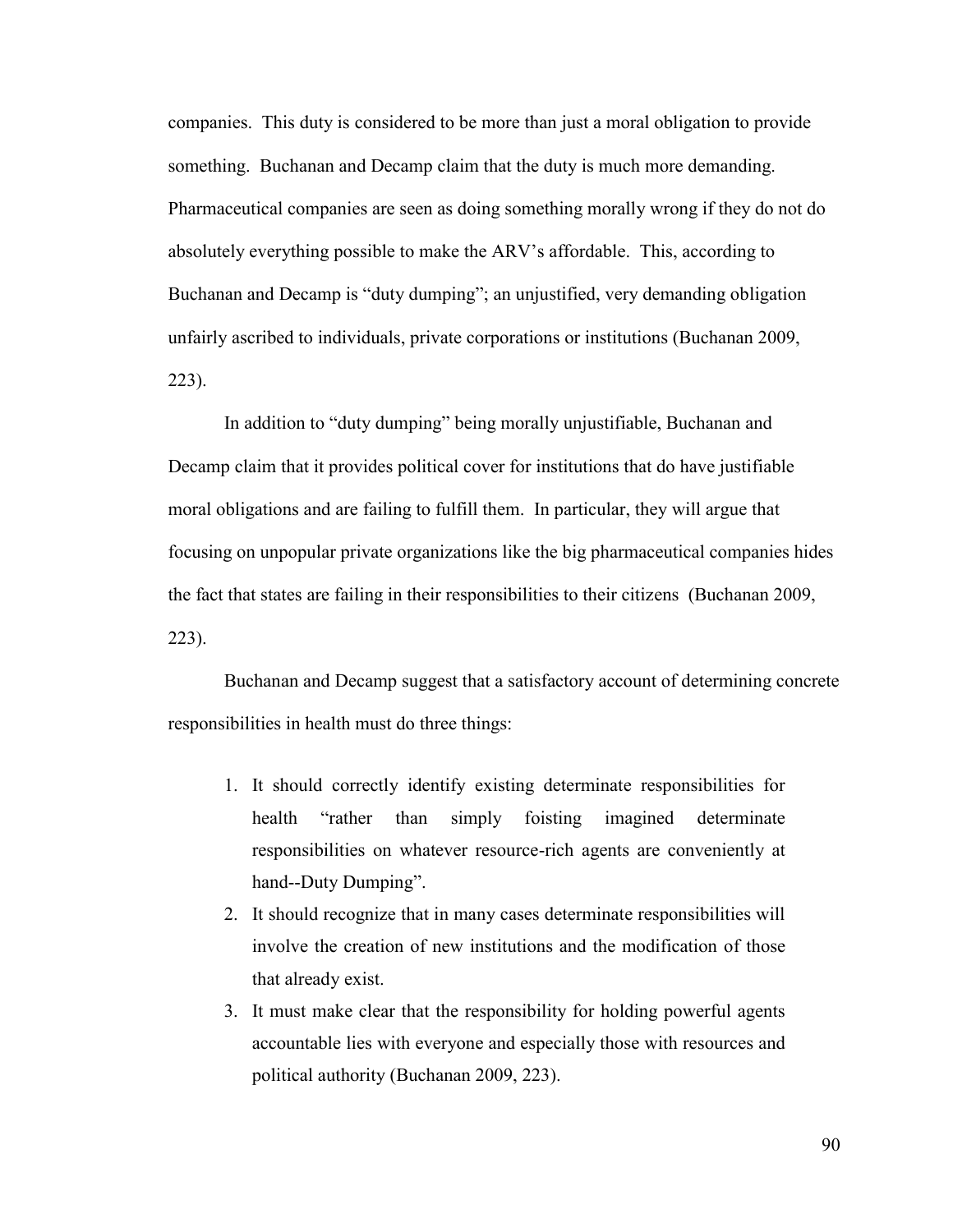Buchanan and Decamp argue that from a cosmopolitan perspective, there are two sources of moral concern about global health: the obligation to ensure access to institutions that protect their basic human rights, and the imperfect obligation of humanity or benevolence. Following Shue's line of argument in "Mediating Duties", Buchanan and Decamp think the best way to accomplish these obligations is through a fair and effective moral division of labour—best achieved through the creation and use of institutions. Alone, individuals cannot do much to fix global health problems, however a coordinated effort through institutions can accomplish global obligations. The institutions would then assign determinate duties to an array of individuals occupying various institutional roles (Buchanan 2009, 223). Institutions are needed to ensure universal access to just institutions, to collect the necessary resources and distribute them fairly, and to enforce the fulfillment of the duties created by the institutions (Buchanan 2009, 224).

Buchanan and Decamp, while raising interesting points that should definitely be included in global health discussions, still fail to address the concerns that O'Neill and Sreenivasan have with a cosmopolitan foundation for the right to health. Even if we make use of institutions in order to assist everyone fulfilling their global duties for health, there is still the problem of creating the fair and effective moral division of labour. Who will decide what is fair and which institutions need to be created in order to accomplish what? This is not clear in Buchanan and Decamp's account.

## **2.4.3 Norman Daniels: Normal Opportunity Range in Health**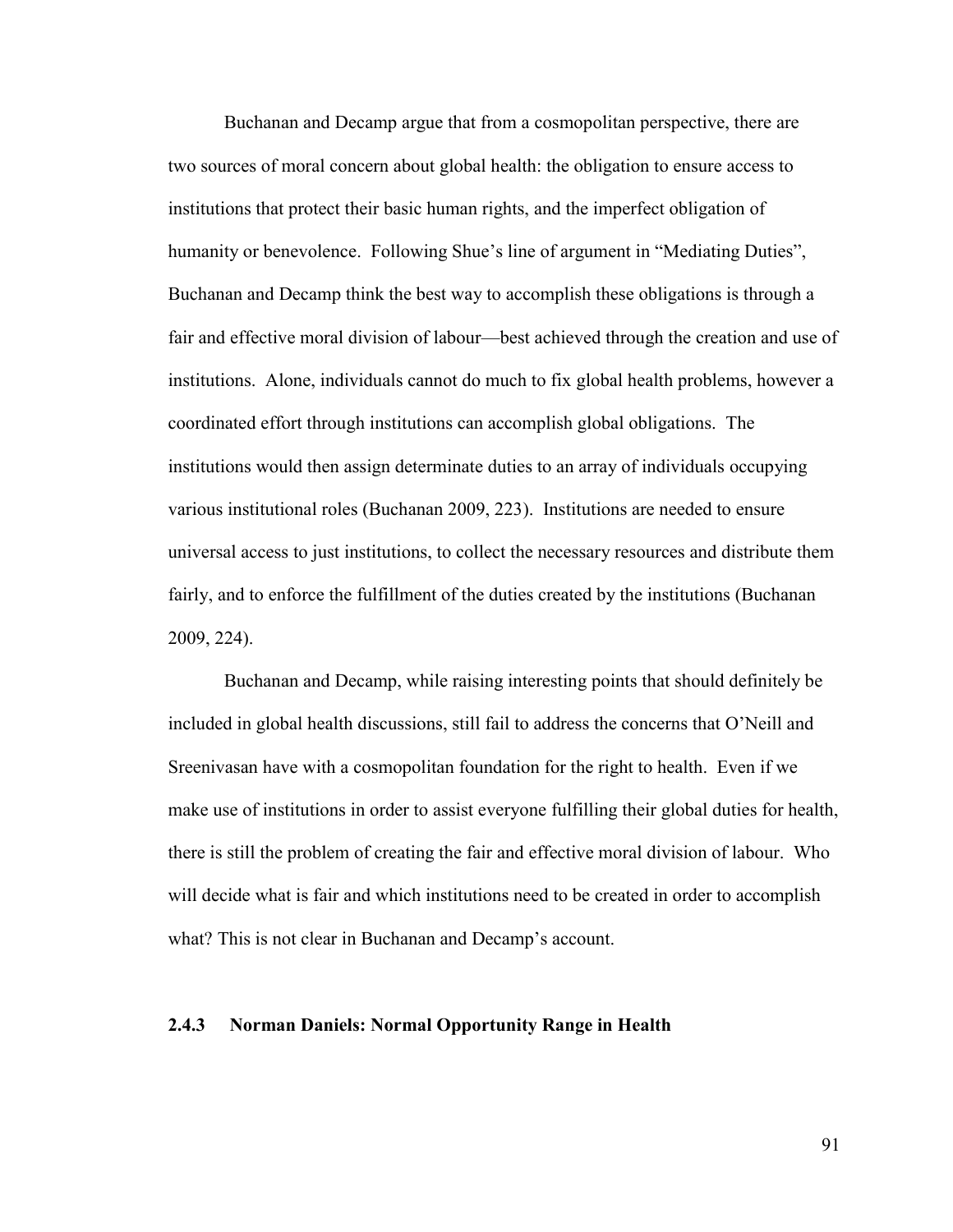Norman Daniels's approach uses the Rawlsian principles of justice as fairness in order to construct a theory of distributive justice for health care needs. Although his approach is not used in my argument, as a leading figure in health rights discussions, it is also a relevant approach to review. His account is centered on the idea of the "normal opportunity range" of a given society. He argues for the importance of health because it restores "normal species functioning" (Daniels 2008, 42). He links the two concepts by claiming that impairments in normal species functioning reduce the range of opportunities available to individuals. These opportunities are what individuals use to attain whatever their conception of the good may be. Restoring normal species functioning, and in turn, ensuring the range of opportunities, is more than just access to health care for Daniels. He recognizes that a theory of health must also include "an appropriate distribution of other social determinants of health" (Daniels 2008, 43). This might include access to clean water, sanitation, appropriate housing and work conditions, and education.

Buchanan has criticized Daniels's account, claiming that restoring normal species functioning does not guarantee a universal right to a decent minimum of health care. Daniels does not specify whether we should be focused on putting all of our resources into narrowing the distance between the opportunity range of the worst off in society and the normal opportunity range or if we should be dividing the resources equally among all of those that fall short of the normal opportunity range (Buchanan 2009, 26).

## **2.5 Theories of Global Justice**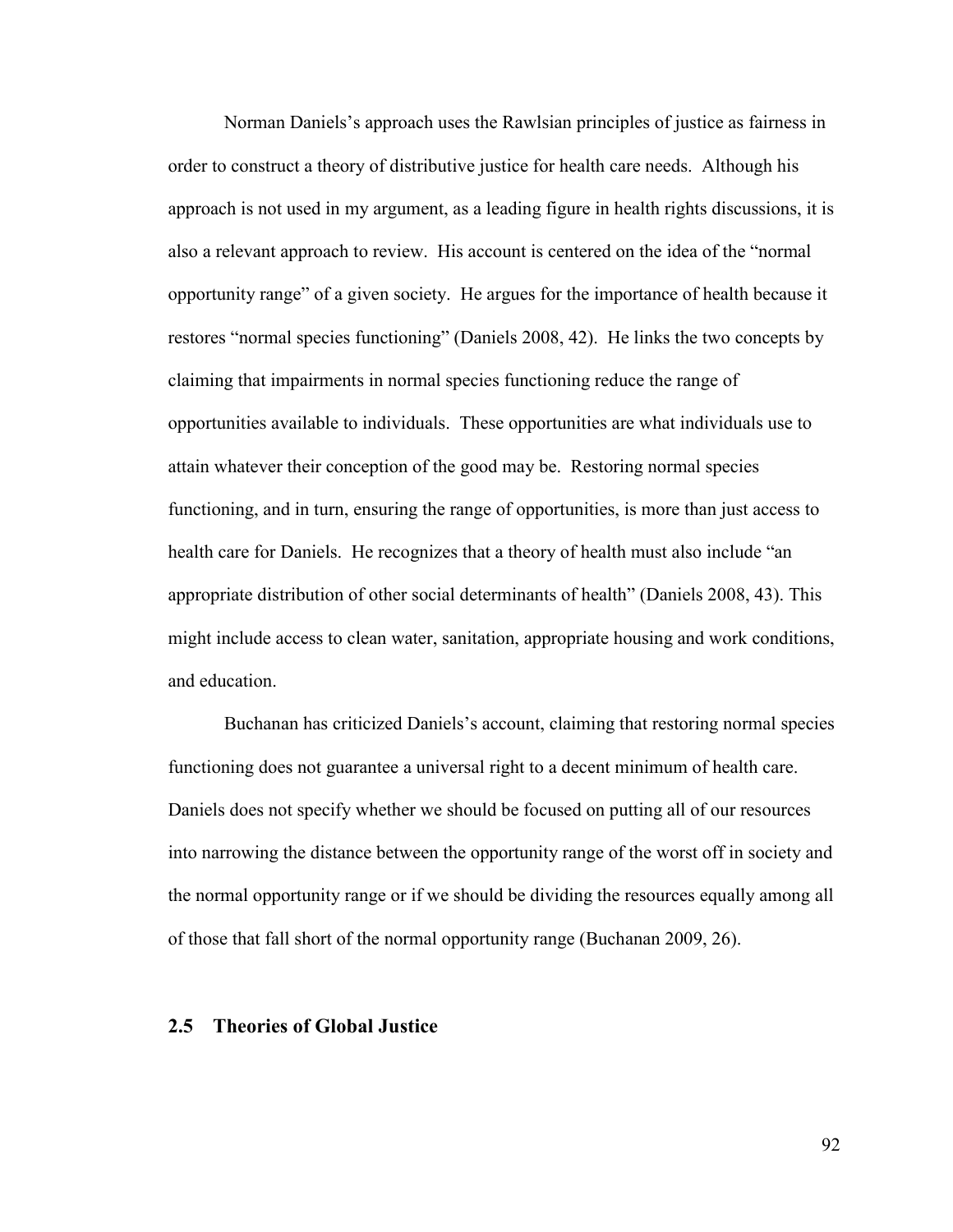This section reviews a range of topics that provide a background to some of the most influential theories in global justice and development ethics. These approaches very often inform the concepts and principles used in global health theories. John Rawls's (1971/2005, 1993/2005, 1999, 2001) extremely influential theories of justice have widely impacted most, if not all of the literature in global justice and health rights. Thomas Pogge (2008), originally constructed his view as an extension of Rawls's national theories of justice. Pogge's view is a central cosmopolitan theory, and is used in my paper in order to differentiate Wolff's view from a cosmopolitan approach to health rights. This section examines Pogge's theory in more detail. Lastly, this section also examines Amartya Sen (1999, 2009) and Martha Nussbaum's (2006, 2011) capabilities approach. Although not entirely relevant to the negative right to health focus of my paper, Sen and Nussbaum's views have informed much of the current health rights literature, particularly by contributing important information on poverty, development, and the importance of a complex view of the social determinants of health.

## **2.5.1 Rawls: Global Justice and Redistribution**

John Rawls's global justice theories originate from his views of a justly structured democratic liberal state (Rawls 1971/2005). He focuses on the structure of domestic institutions as the basis for achieving background fairness. The institutional structure is the means for ensuring that the benefits and burdens are fairly distributed within a nation. In a well-ordered society, individuals would have the best chance to realize the effects of his two basic principles of justice, which, behind his famous veil of ignorance, Rawls believes all reasonable individuals would agree are just (Rawls 2001, 42-43).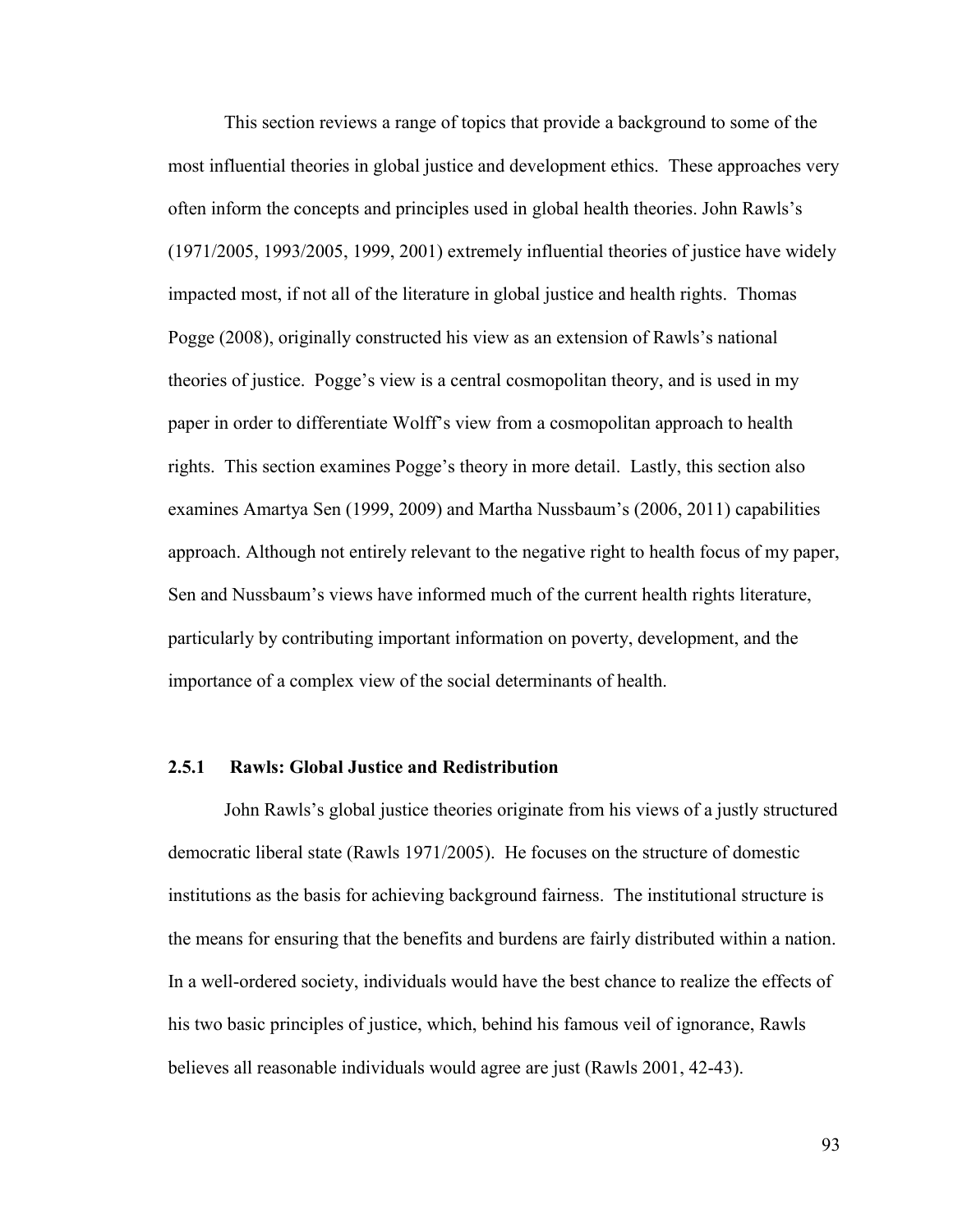The first principle of justice is one of liberty, where all citizens of a nation are to have equal rights to basic liberties and the freedom to pursue their conception of the good. Rawls's second principle of justice ensures fair equality of opportunity. "Social and economic inequalities are to be arranged so that they are both (a) to the greatest expected benefit of the least advantaged and (b) attached to positions and offices open to all under conditions of fair $\Box$ equality of opportunity" (Rawls 1971, 72).

All citizens are to be able to pursue an education and a chosen career path, again, regardless of their initial background. This principle requires that social institutions should be shaped in order that all persons, irrespective of social or economic class, race, and gender, have roughly equal chances for political involvement in decisions that affect their life. This principle also entails what Rawls calls "the difference principle", which is that any inequalities within a society are only justifiable insofar as they are to the benefit of the least advantaged (Rawls 1999, 30).

The egalitarian domestic nation determined by the original position underlies Rawls's global conception of justice. However, the process to conceive of the global principles of justice consists of two original positions. The first, as previously discussed, ensures the justly ordered, egalitarian domestic nation. The second stage is a second original position, where representatives of each reasonable and well-ordered, or legitimately decent hierarchical society, come to a mutually advantageous agreement for social cooperation—a global original position. Rawls defines a reasonable society of peoples as a liberal democratic nation.

In the global sphere, Rawls recognizes that not all countries subscribe to a liberal conception of justice. In accordance with liberal values, Rawls requires toleration for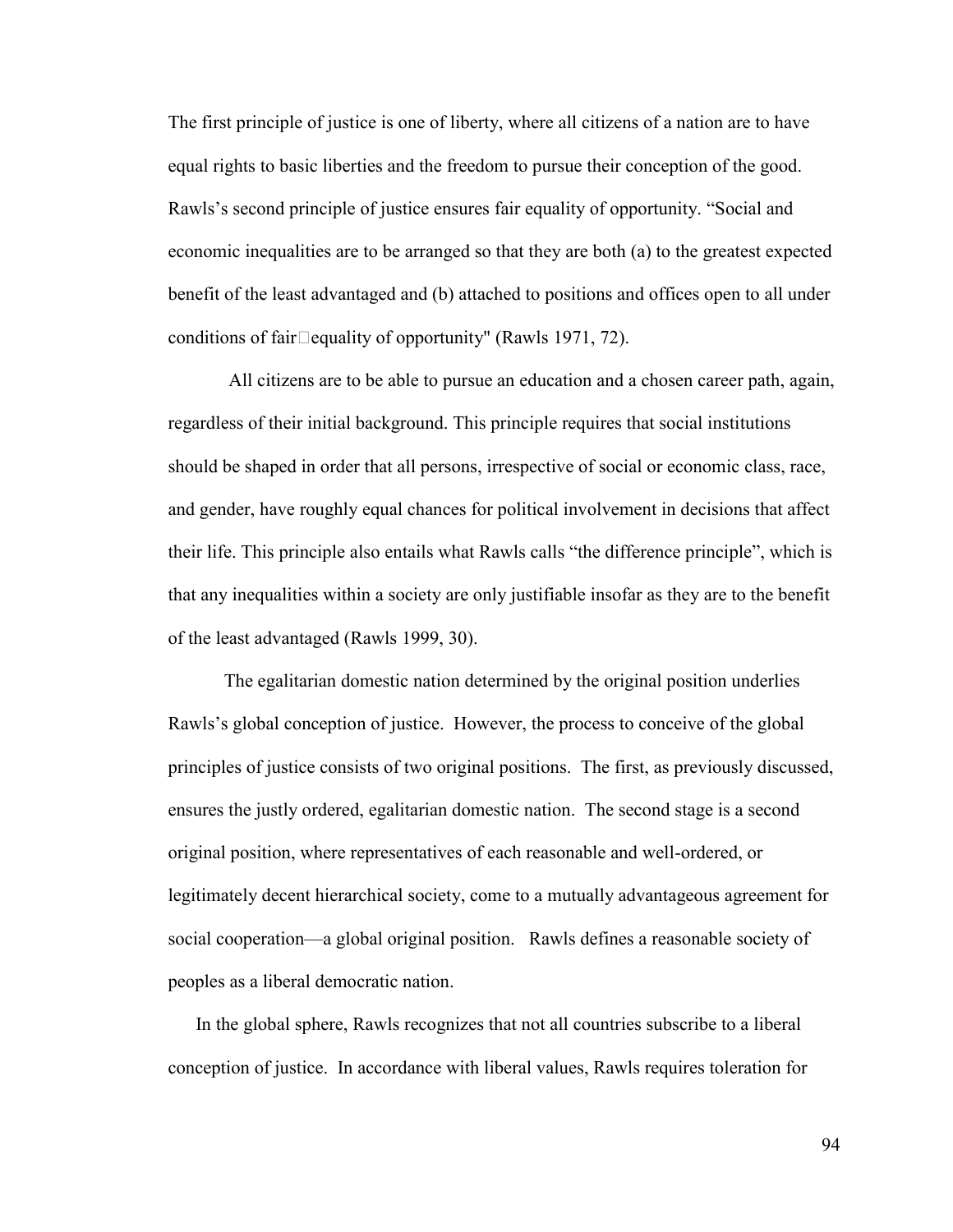what he terms "decent hierarchical societies" (Rawls 1999, 62). These are societies that cannot be said to be liberal democratic nations; however, they are to be included in Rawls's Society of Peoples on the condition that they are non-aggressive, have a comprehensive, shared political conception of the good, prescribe basic human rights for all their citizens, and have enough of a basic institutional structure that the fundamental human rights are able to be enacted (Rawls 1999, 64).

The acceptance of decent, but non-liberal societies into the Society of Peoples has its foundation in Rawls's *Political Liberalism* (1993/2005). It is here where he describes his theory of political legitimacy. Legitimacy is the minimum standard Rawls requires in order to justify a nation's authority. It is a minimum in the sense that it is not necessarily just, as defined in *A Theory of Justice* (1971). Citizens within a nation will respect the authority of the laws if they are deemed legitimate. Likewise, outside nations will respect the sovereign authority of a nation if its laws are viewed as legitimate, and not attempt to intervene. This concept of legitimacy allows Rawls to construct a theory of global justice that can include more nations than simply the liberal societies with the domestic structure that he specifies in *A Theory of Justice*. This allows him to ensure that decent hierarchical societies may be included under the principle of liberal toleration for alternative views of other nations. An example of a decent hierarchical society might be Cuba, who respects the rights of their citizens, however it is certainly not a democratic country. Thus, Rawls's Society of Peoples includes reasonable liberal, and decent hierarchical peoples, while excluding what he calls "outlaw states". These are nations that do not conform to the above listed criteria. This would include aggressive states, and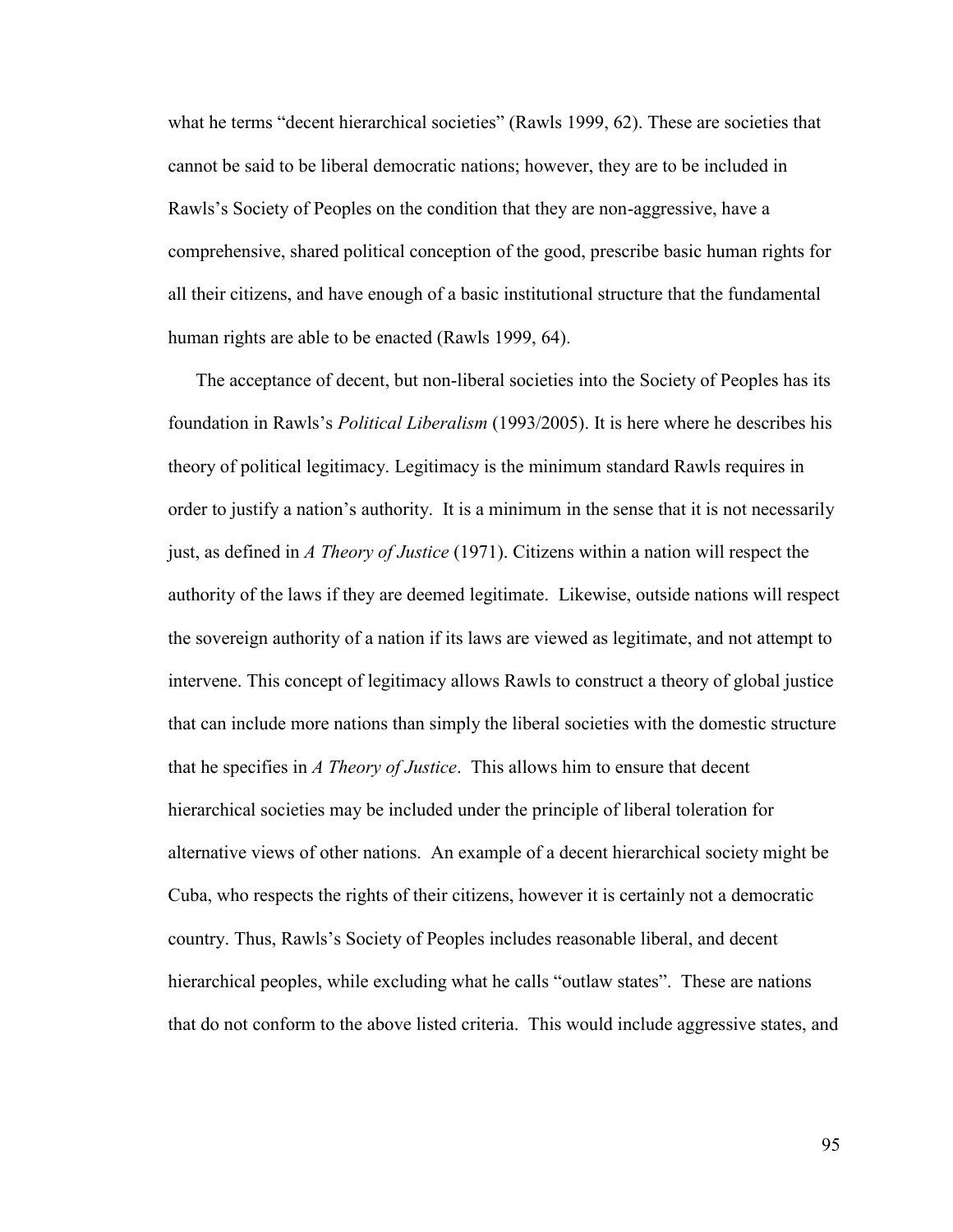states that do not pursue basic human rights for their citizens, a good example of this would be North Korea.

Rawls also prescribes a principle of assistance in dealing with a fourth type of society, what he calls "burdened societies". These are developing countries that lack the domestic policies and social institutions required to be well-ordered and economically prosperous. Rawls's duty of assistance is applied *only* to these societies. The aim is to assist these countries in establishing the basic institutional structures, as specified in Rawls's theory of justice. He states that decent societies have a moral obligation to assist burdened societies *only* up until the point where they can be seen to have become reasonably self-sufficient, even if still poverty-stricken. Here we can see a dramatic difference between Rawls' domestic and global views. Domestically, he favours principles of the redistribution of wealth in order to promote an egalitarian society. Globally, Rawls does not promote any such redistribution of wealth from affluent nations to the burdened societies. The duty of assistance only promotes the obligation to aid in the restructuring of political and social institutions. Rawls specifies a very clear target and cut-off point. At the point where the burdened society is able to begin its own road to prosperity, all aid to this country ceases. He claims that any country, whether wealthy or poor in resources, if well-ordered, can achieve prosperity (Rawls 1999, 108).

Rawls has two main arguments against global distributive schemes. The first argument claims that with the establishment of the duty of assistance already placed in his non-ideal theory, a distributive justice principle would be unnecessary (Rawls 1999, 117). The second argument is that distributive principles would have unacceptable results. One example of such unacceptable results would be that unlike the duty of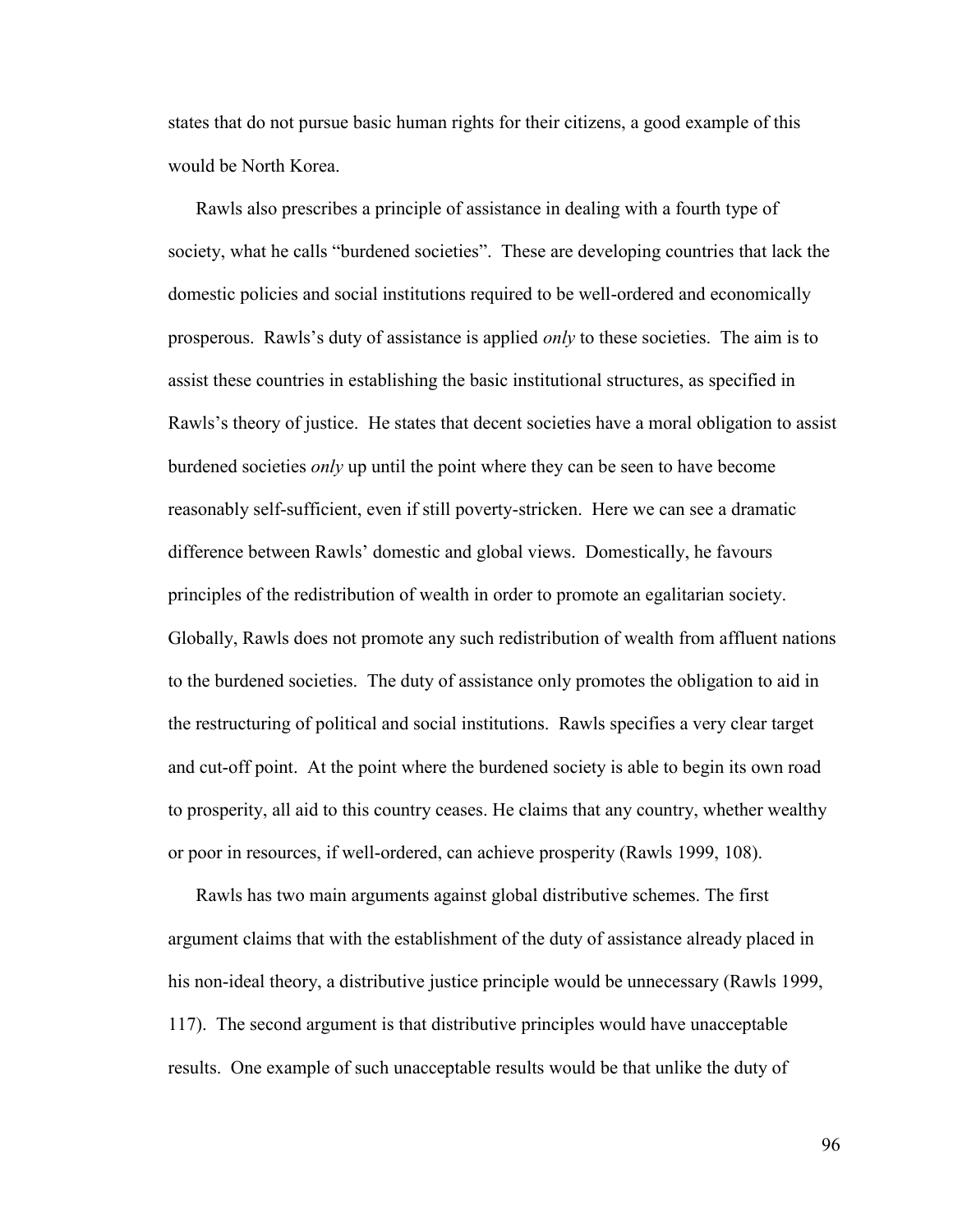assistance, distributive justice principles do not have a cut-off point. Also, he claims that distributive justice principles fail to distinguish between well-ordered, but impoverished nations from those that are burdened because they have either neglected their own development or failed to curb their population growth. Rawls claims that a distribution policy unfairly penalizes a nation for their sound domestic policies by redistributing their wealth to nations that he believes were irresponsible. Instead, Rawls argues that the duty of assistance is sufficient and more desirable. There is no obligation in his duty of assistance to see that individual citizens reach a minimum level of wealth or well-being, as this is the responsibility of their respective societies. The reason for the duty of assistance is to promote a well-ordered society in order to ensure peace and cooperation amongst the nations within the Society of Peoples. This clearly demonstrates the emphasis Rawls places on the nation being the point of moral concern at the global level.

## **2.5.2 Pogge: The Global Resource Dividend and the Health Impact Fund**

As a central figure in the health rights literature, Thomas Pogge's *World Poverty and Human Rights* (2008), is a necessary addition to a literature review on this topic. Pogge conceives of a cosmopolitan global justice scheme that focuses on the well-being of individuals as citizens of a global world, with each individual having equal moral worth. Pogge's cosmopolitan conception originally consisted of an extension of John Rawls's famous difference principle into a global difference principle that redistributes the benefits and burdens between nations in order to establish background fairness on a global level.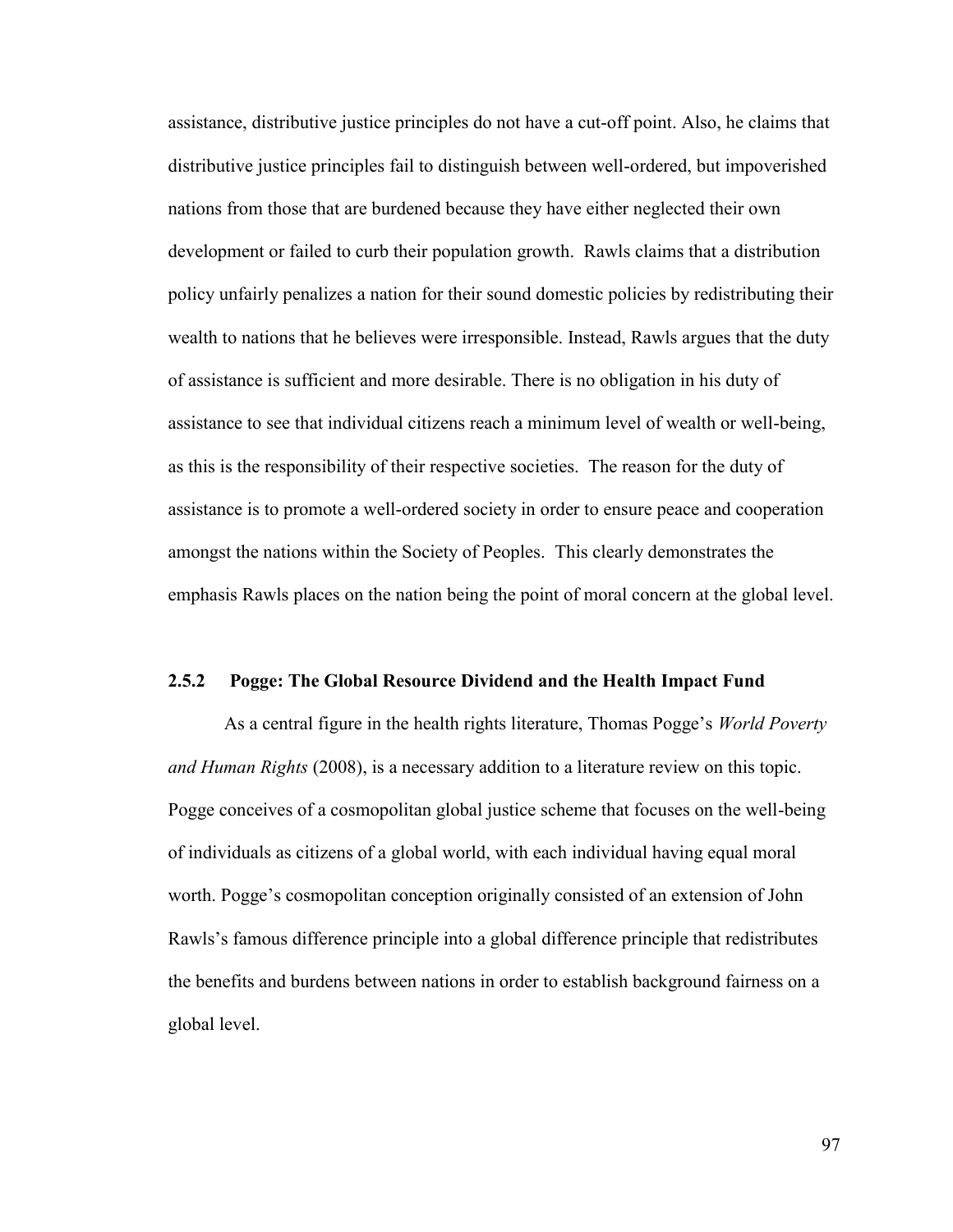Pogge approach calls for a multilayered dispersal of authority, from a local level within nations, up to a supranational level. His aim is to distribute authority through an institutional structure that equally balances power at a local level, national level, and multiple institutional supranational levels. The reasoning behind the creation of multiple institutions at the supranational level is to limit the power of international bodies and stay away from the conception of a world government. It is at the international level that a global tax would be collected from wealthy nations and distributed to countries in severe poverty (Pogge 2008, 219). The cosmopolitan purpose for assisting countries whose citizens are considered to be the worst off is to ensure that the level of well-being of each individual is significantly improved.

Turning to the normative foundation of Pogge's theory of global justice, he argues that we have a strong negative duty to reduce the harms imposed on the poor by the global order. As the affluent benefit from the unjust economic system and benefit from the harming of the poor, we owe them compensation and therefore have a moral duty to assist. Pogge identifies two main sources of harm created or sustained by the global order. The first is what he calls the international resource privilege, which "includes the power to effect legally valid transfers of ownership rights in such resources [the natural resources of a country]" (Pogge 2004, 270). Such a privilege increases incentives to overthrow a legitimate government, allowing potentially corrupt individuals to legally sell off the country's natural resources for personal profit. Pogge also argues that resource privilege increases foreign incentives to bribe officials, therefore increasing corruption within developing countries (Pogge 2004, 270). These factors contribute to an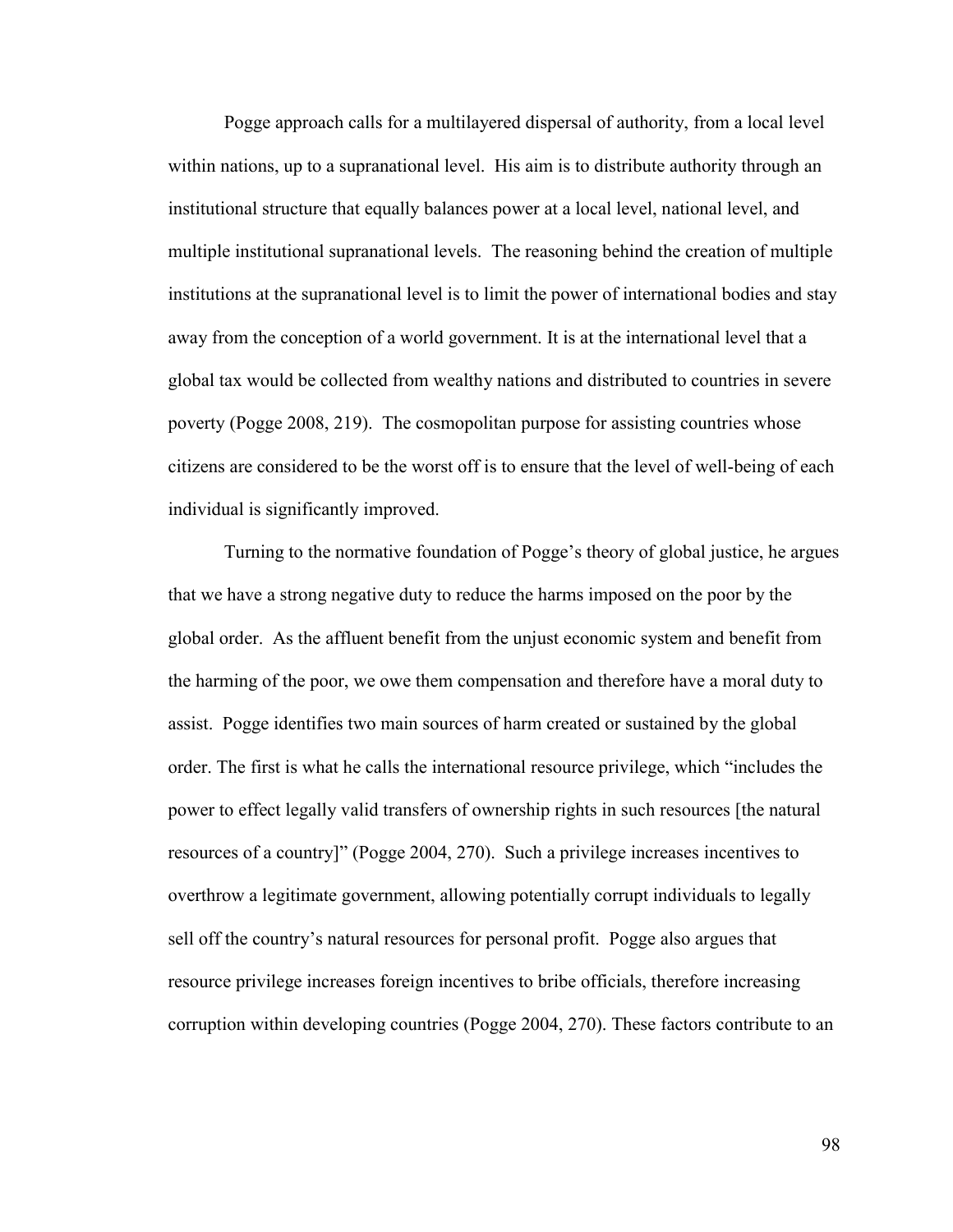overall destabilizing effect, which Pogge argues harms individuals who must live in these countries.

The second harm that Pogge identifies is the international borrowing privilege. This privilege given to those in power "includes the power to impose internationally valid legal obligations upon the country" (Pogge 2004, 271). He argues that this privilege allows destructive governments to borrow large amounts of money to enforce their own power, increasing the difficulty to eradicate corrupt or harmful governments. If they are finally removed, the borrowing privilege cripples the successor government with such a burden of debt that they are unable to do much beyond maintaining debt payments, thereby destabilizing the country further. Pogge also argues that the borrowing privilege increases coup incentives, with the borrowing privilege as a reward for anyone who might be able to seize power.

For Pogge, global justice is about offsetting an unjust institutional redistribution from the poor to the rich. His strategy for redistributing the global wealth is what he calls the Global Resource Dividend, a global tax on the consumption of resources. The tax is based on the premise that all persons in the world have an entitlement to a share in the profits produced by the use and sale of natural resources. The natural resources of the world are supposed to be here for the common good, and it is a morally arbitrary point that some people are born in resource rich countries, and some are not. Even within the same country, it should not be morally important that some people have the opportunity to profit enormously on the resources available within the geographical territory, while others are not. The Global Resource Dividend then, is put in place in order to tax wealthy consumers of resources (Pogge 2008, 215).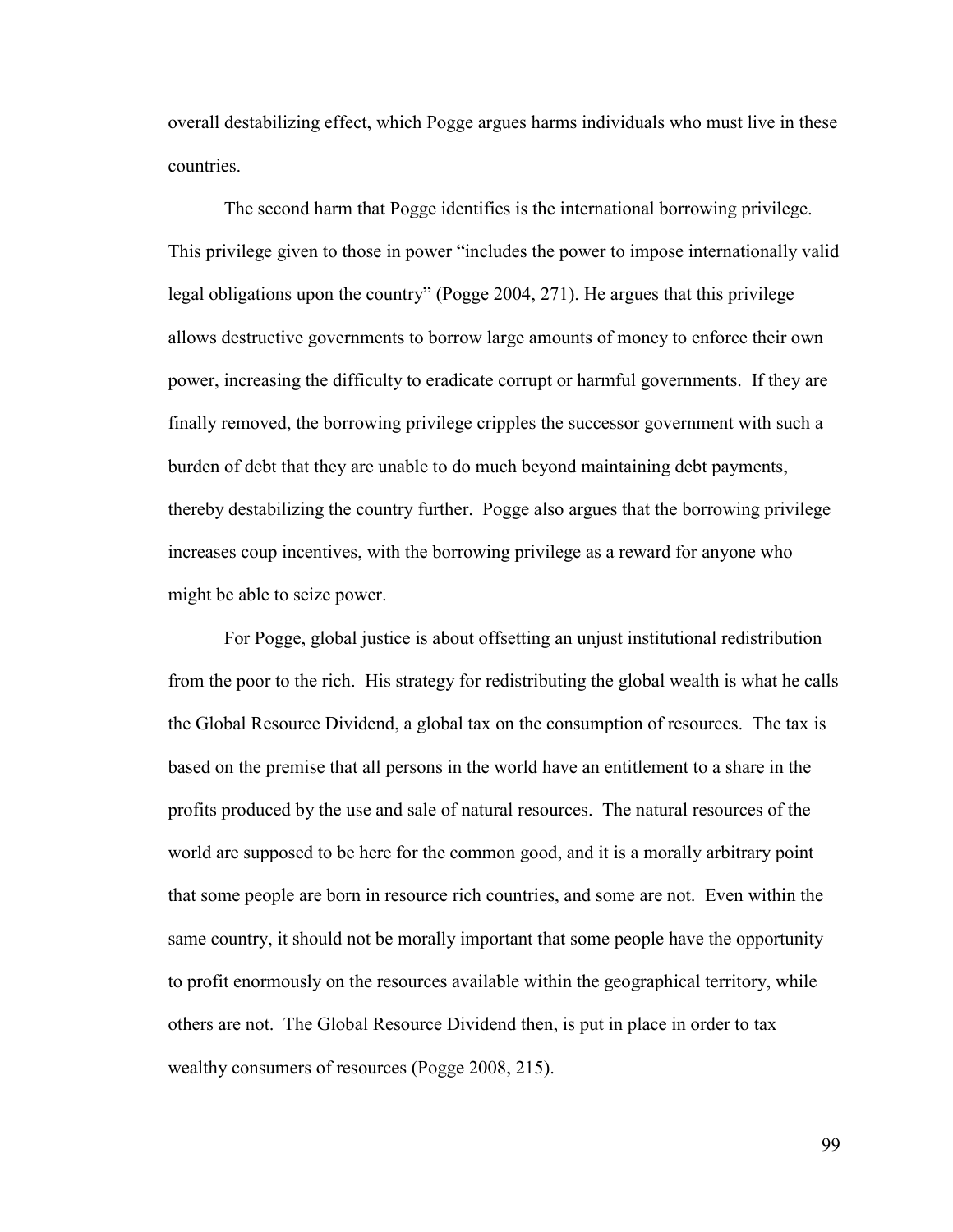The Global Resource Dividend attempts to correct the ways in which the current global economic scheme enables and encourages the exploitation of poor resource rich nations by either domestic or foreign parties. It is currently permissible for anyone holding power—whether democratically elected, or violently seized—to personally profit off of the resources. The Global Resource Dividend seeks to remedy this in two essential ways. The first is the obvious hope that a tax on the consumption of these resources would diminish the appeal of attempting to profit from a heavily taxed resource. The second way is that through the vertical dispersal of authority, the hope is that the Global Resource Dividend would allow for a more even flow of currency throughout the country. Also, Pogge insists that this process is to be transparent, which would ensure that other countries could sanction a nation that seemed to be taking advantage of the resource privilege, as information of the sales and profits would now be part of a decentralized global system (Pogge 2008, 214).

How the Global Resource Dividend is to address the borrowing privilege is slightly less obvious. Currently, when a nation requires a loan, its only recourse is to go to the International Monetary Fund, or sometimes the World Bank. The way the global system is currently set up is that a nation may get the requested loan from the IMF, however there are very stringent conditionalities that come along with this loan that must be followed by the borrowing country. The conditionalities often deal with issues such as privatizing natural resources within the country, increasing trade, opening up borders to allow for foreign multinationals. These are normally thought to be decisions that are within the domain of a nation's sovereign rights. So in effect, a borrowing country is often sacrificing a considerable amount of autonomy in exchange for the loan.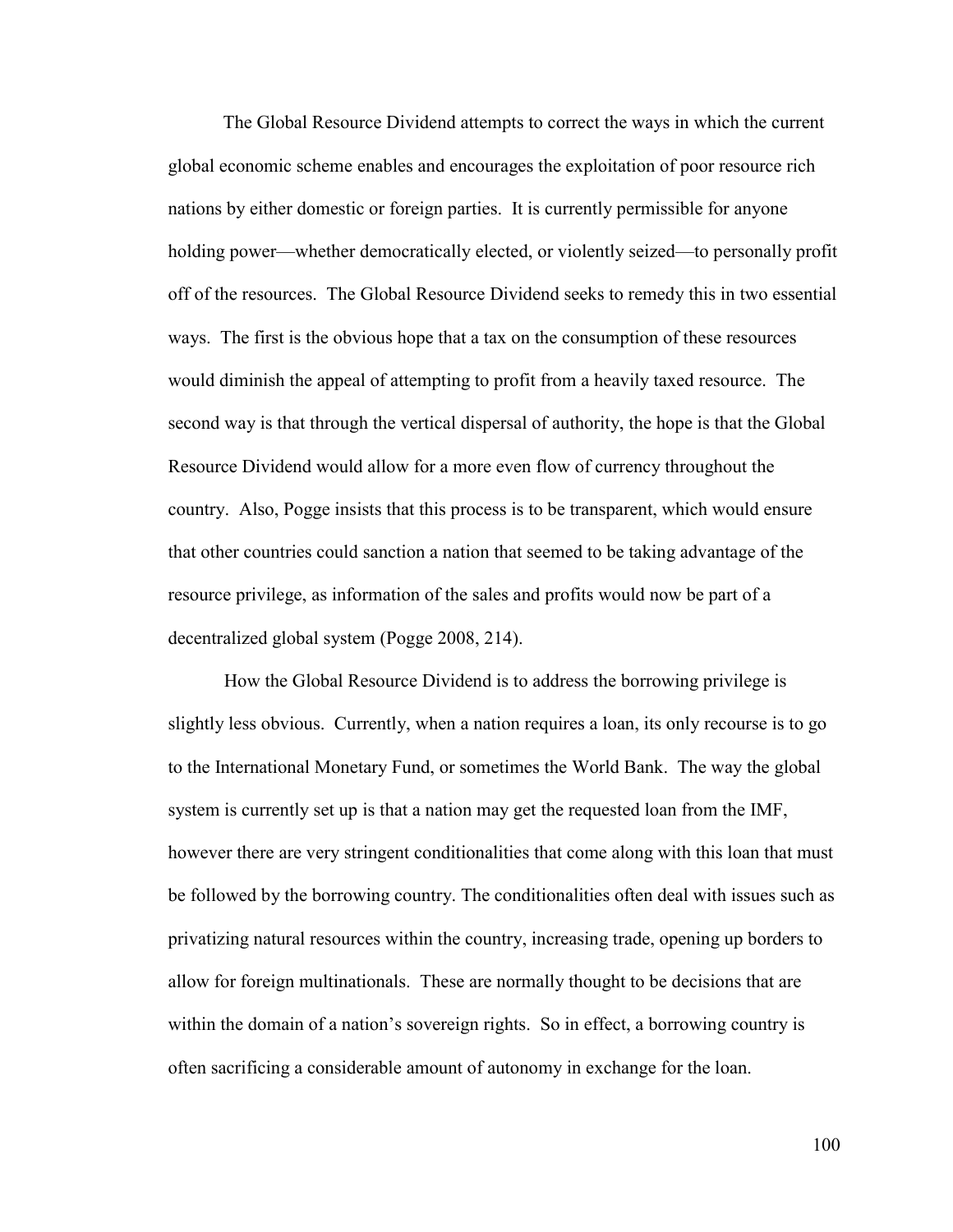The Global Resource Dividend addresses this issue by creating an alternative approach for receiving funds that can be used towards development goals. Although the Dividend gives some parameters in order to ensure the proper use of the funds, they are in no way as stringent as funds from the IMF, and do not infringe on the autonomy of a sovereign country. Similarly, the Global Resource Fund does not allow a corrupt government to come into power, squander international loan money, and leave the burden of the debt for their successors. Ideally, the funds would be set up and distributed in order to be used to the benefit of the people within the country; otherwise the funds would be cut off. This removes the incentive for people to seize power for their own personal profit, and to the detriment of their successor.

In order to change the unjust international institutions that prevent the poor from accessing urgent medicines that they need, Pogge focuses on the role of pharmaceutical companies and the World Trade Organization's TRIPS Agreement (The Agreement on Trade-Related Aspects of Intellectual Property Rights). TRIPS aids pharmaceutical companies in recouping their research and development costs when developing new medicines by ensuring a 20 year product patent. This blocks any competition from other medical manufacturers producing cheaper generic versions of the drug, ensuring all profits go to the pharmaceutical company that originally developed the new drug (Pogge 2012, 7).

The product patent also means the prices remain high, and often too expensive for the developing world to afford. Pogge's solution to this problem is the Health Impact Fund (HIF). With the HIF system, pharmaceutical companies would have the option to register new drugs, allowing them to be made available at the lowest possible cost. The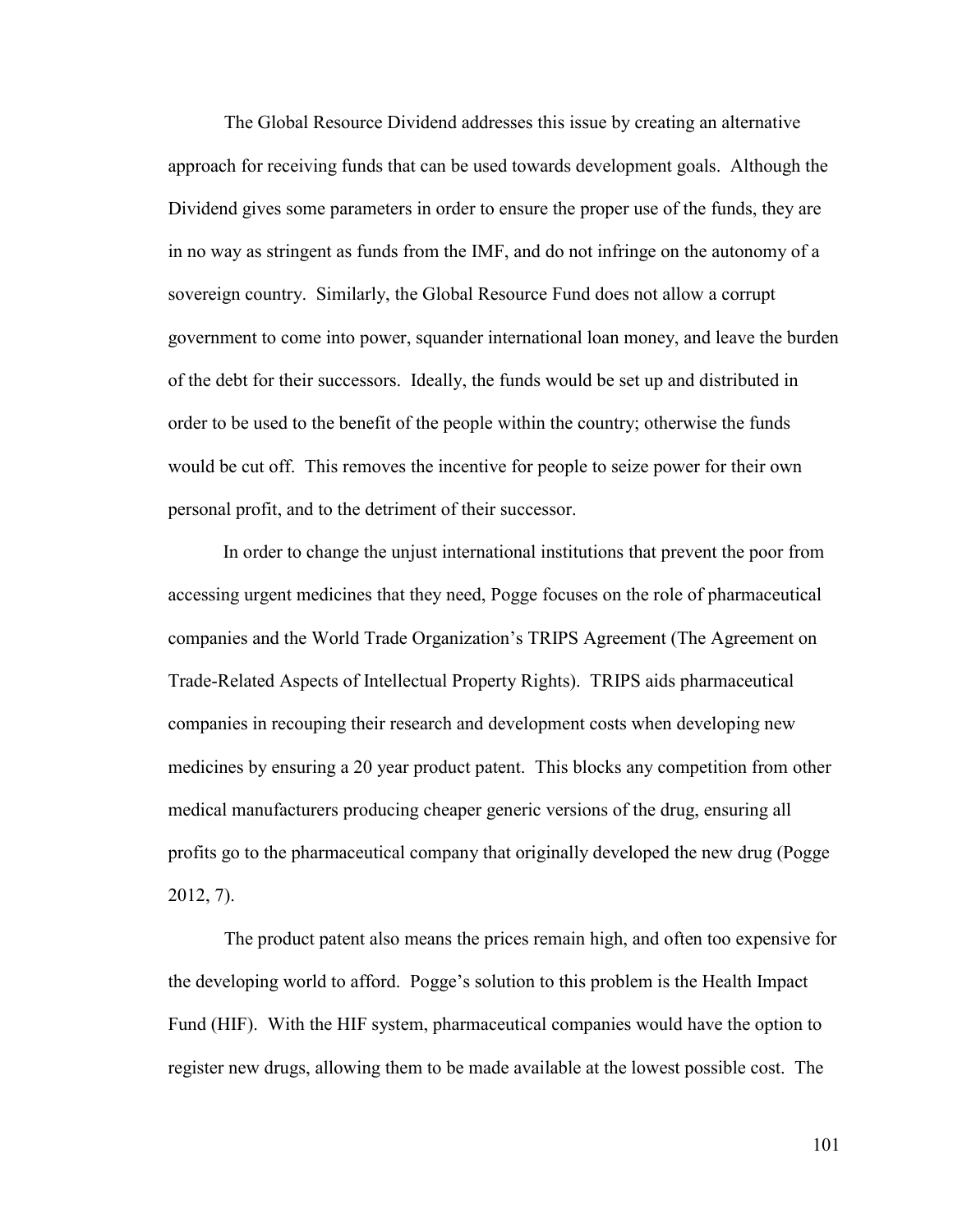incentive would be that in exchange for making the drug available, the pharmaceutical company would receive a payment based on the drug's global health impact over the first ten years. Therefore, essential medications would be accessible to those who previously could not afford them, and the pharmaceutical companies would still be able to recoup their research and development costs, ensuring the incentive for the creation of new and innovative drugs is maintained (Pogge 2012, 7).

A cosmopolitan approach is quite a common way to attempt to justify some degree of global minimal health rights. Pogge, as well as Mann, Farmer, and Buchanan have all proposed various conceptions of such a cosmopolitan view. A particularly interesting aspect of Wolff's work is that he attempts to distinguish his claims for a human right to health from cosmopolitanism.

## **2.5.3 Sen and Nussbaum: The Capabilities Approach and Health Rights**

The capability approach attempts to refocus the goal of development from an emphasis on economic growth to a human-centered model that recognized the importance of social, economic and cultural rights. Although the capabilities approach was not included in my specific discussion of the human right to health approach, it is part of the literature that promotes social, economic and cultural rights. The capabilities approach also recognizes the importance of access to universal health.

The emphasis on human well-being redefines poverty as the deprivation of the capability to be or do whatever they have reason to value. The goal of promoting a model such as the capabilities approach is to protect and increase individual's capabilities, (such as education, health, political access, etc.) correcting the unequal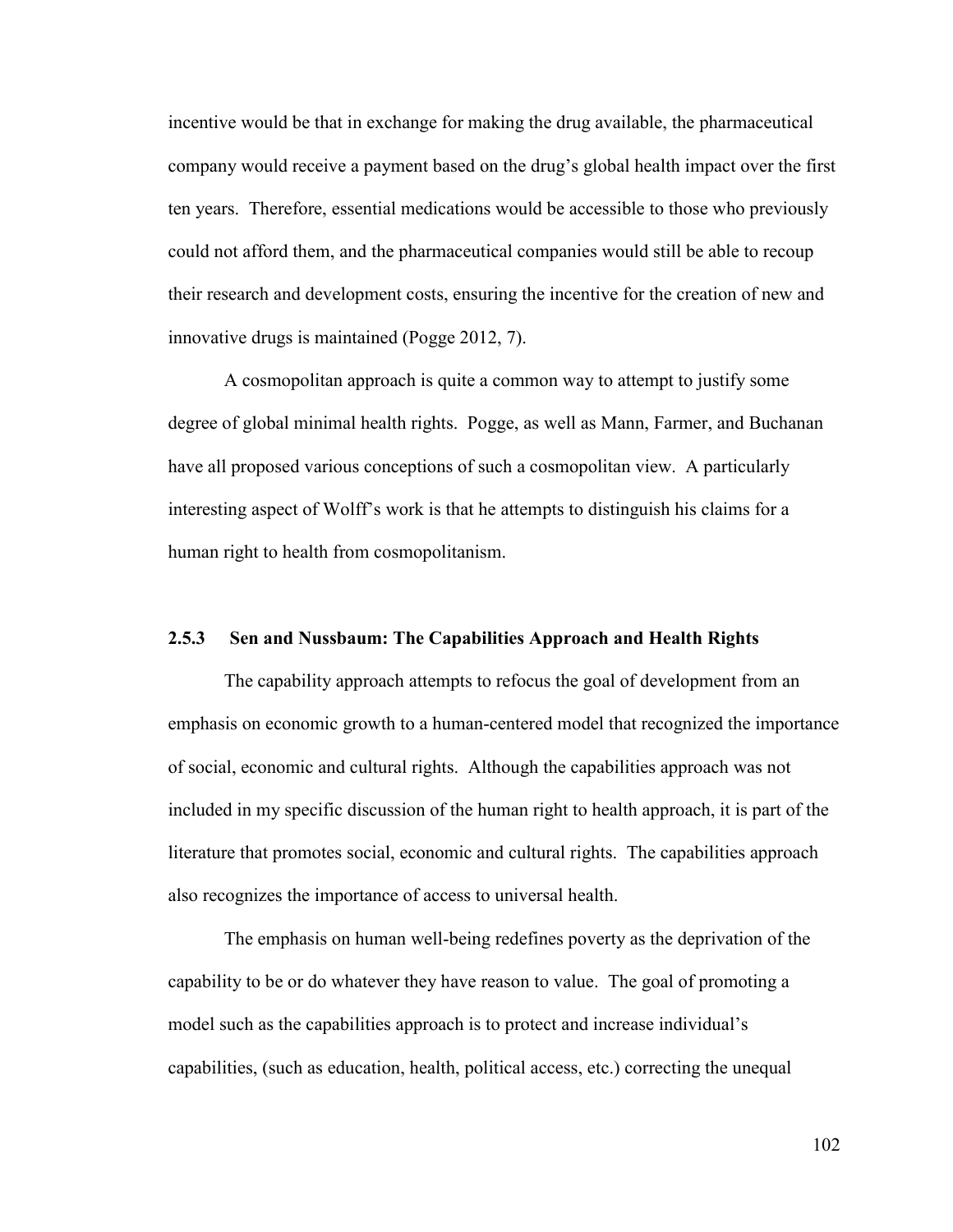opportunities, thereby allowing the freedom to function in a way the individual considers to be of value (Sen 1999, 75).

The capabilities approach employs two important concepts: functionings and capabilities. Functionings are the 'beings and doings' of an individual. For an example, the state of an individual being healthy would be considered a functioning. Capabilities are an individual's real opportunities or freedoms to achieve functionings they value (Sen 1999, 75). Opportunities of access to health care, education, and political participation would be examples of the substantive freedoms a person would need in order to achieve being healthy as the functioning they value, for example.

Originally pioneered by Amartya Sen, the capabilities approach has also been extensively developed by Martha Nussbaum. Her development of Sen's capabilities approach focuses on the essential capabilities that she believes would promote human flourishing. Although Sen does not list any specific capabilities, Nussbaum lists ten that she believes to be central:

- 1. Life
- 2. Bodily Health
- 3. Bodily Integrity
- 4. Senses, Imagination, and Thought
- 5. Emotions
- 6. Practical Reason
- 7. Affiliation
- 8. Other Species
- 9. Play

10. Control over One's Environment

- a. Political
- b. Material (Nussbaum 2006, 78)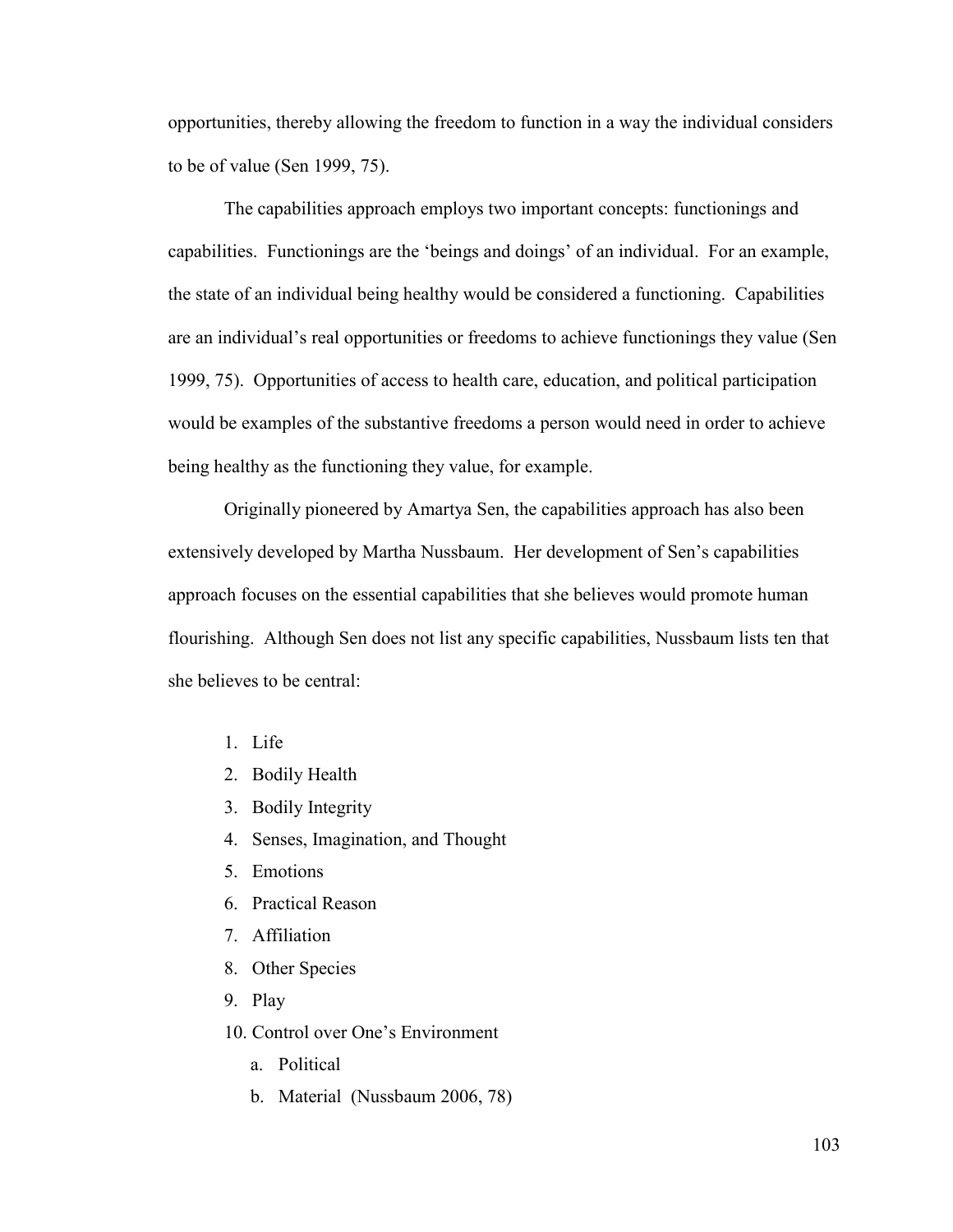Both Sen and Nussbaum include health as an important capability. It is an essential freedom for people's well-being. In Sen's article, "Why and How is Health a Human Right" (2008), he discusses the importance of fulfilling all of the social determinants of health beyond just health care, such as nutrition, education, and increasing women's empowerment. Sen points out that when one's individual freedoms are deprived and a society is unequal, that this impacts health. He claims there are "political, social, economic, scientific, and cultural actions that we can take for advancing the cause of good health for all" (Sen 2008, 2010).

Currently, this is the common and accepted definition of the human right to health. It is most often stated as a positive right that encompasses all of the various social determinates of health. Health is no longer considered just to be access to health care. Access to much more extensive social institutions is necessary for ensuring the health of a population. Although not entirely relevant to the negative right to health focus of my paper, Sen and Nussbaum both contributed to important background information on poverty, development, and the importance of a complex view of the social determinants of health.

## **2.6 Conclusion**

The literature review primarily attempted to provide a more complete discussion of the relevant background theories that inform the human right to health literature. The central question that both my paper and literature review aimed to address is whether or not we can provide a normative foundation for the human right to health. The human right to health draws on many diverse areas of thought. Therefore, a discussion of human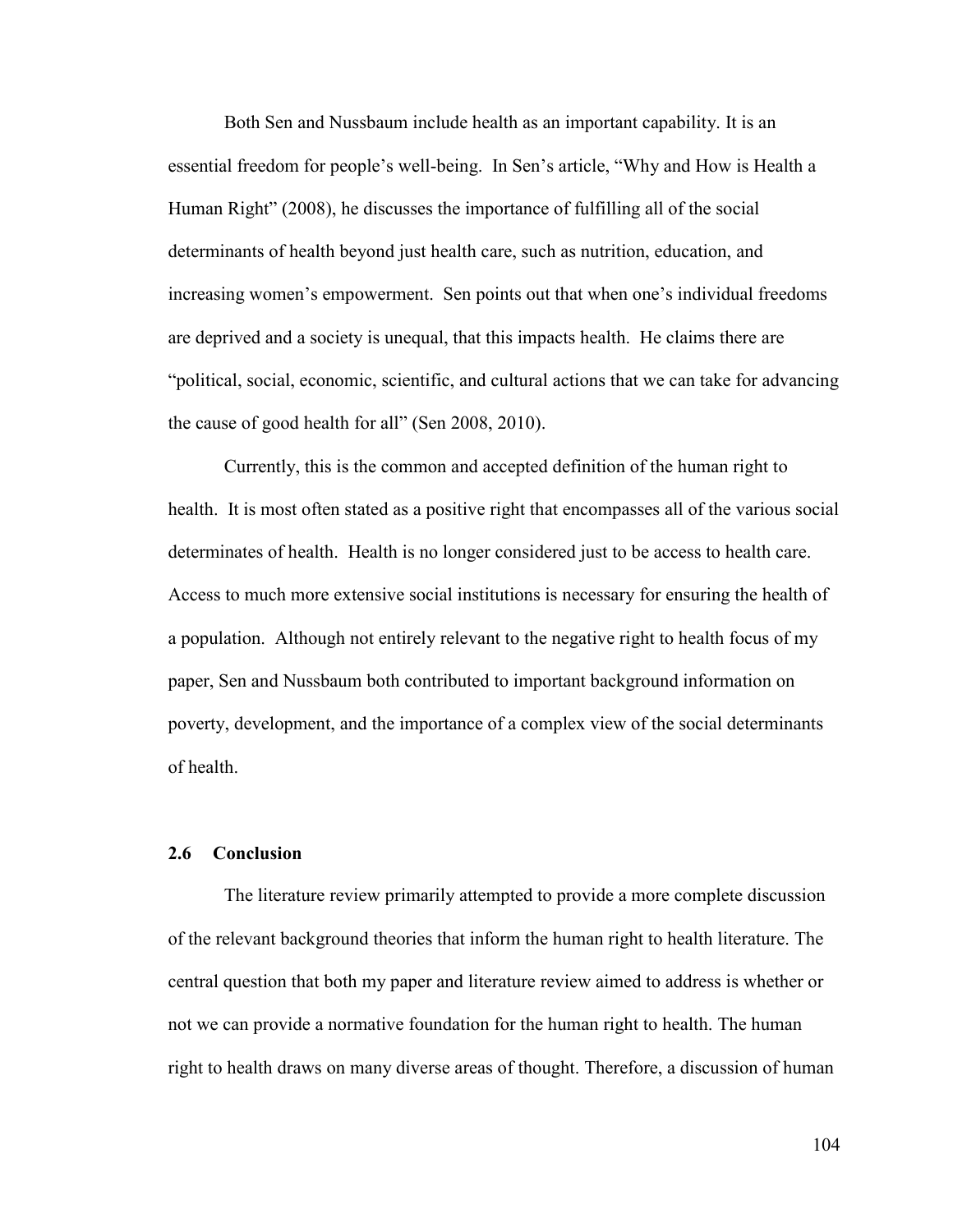rights theory and literature from various areas of political philosophy, bioethics, and international development are important elements of a thorough understanding of the central question I raise in my paper.

My key point is that the focus of the literature has primarily been on a positive right to health, when in fact we can provide a normative foundation to the human right to health if we look at it as a negative right. A thorough discussion of both negative and positive aspects of the right to health provides a more complete picture of the crucial elements in the debate over the foundations of the human right to health. A negative right to health can provide a normative foundation and this missing component is required for building a complete framework for a human right to health.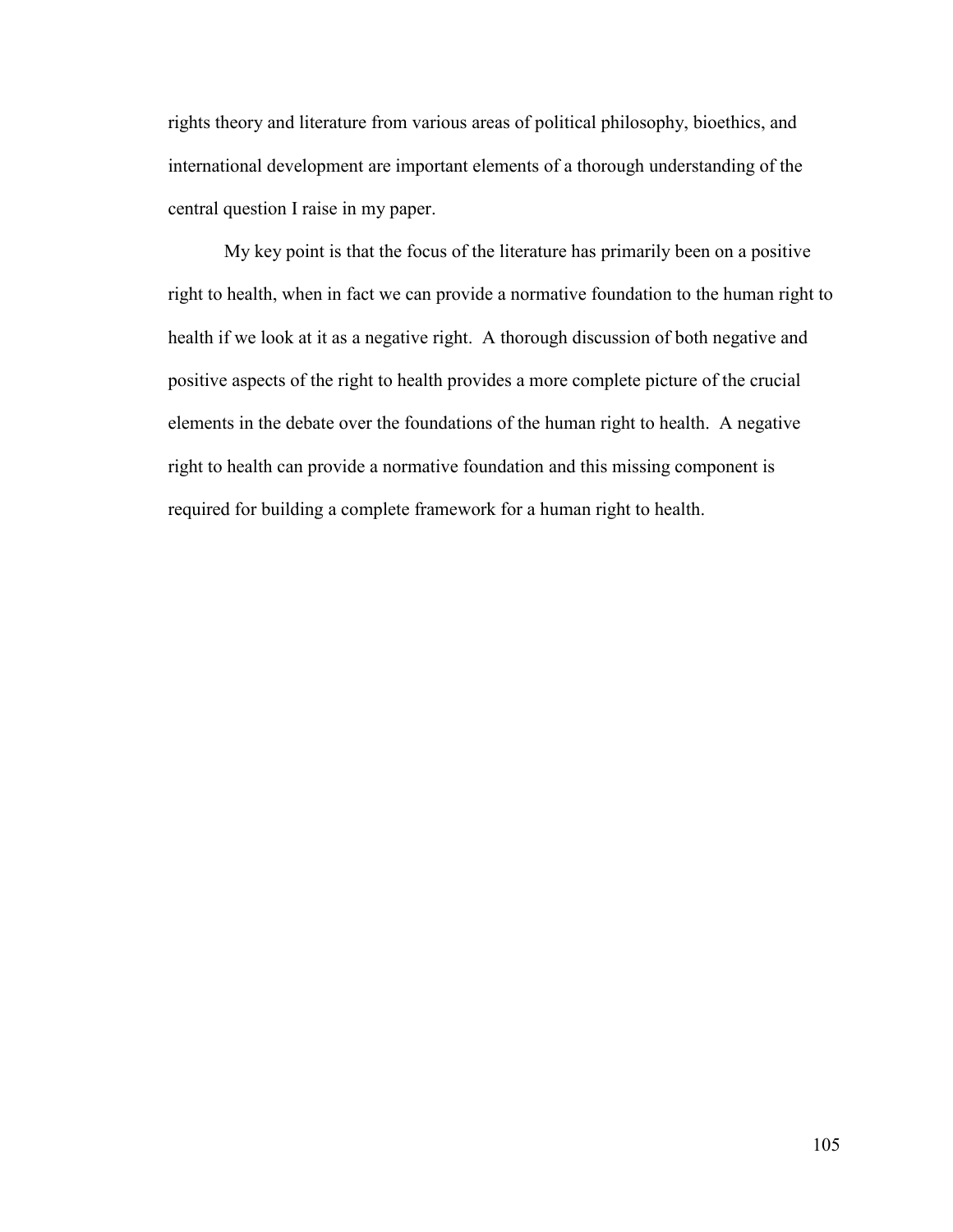## **Bibliography**

- Annas, G. J. 1993. "Detention of HIV-Positive Haitians at Guantanamo." *The New England Journal of Medicine* 329, no. 8 (August 19): 589-592.
- Arras, J.D. and E.M. Fenton. 2009. "Bioethics and Human Rights: Access to Health-Related Goods." *Hastings Center Report* 39, no. 5 (2009): 27-38.
- Beitz, C. 2009. *The Idea of Human Rights*. New York: Oxford University Press.
- Buchanan, A. E. 2009. *Justice and Health Care: Selected Essays*. New York: Oxford University Press.
- Cranston, M. 1973. *What Are Human Rights?* New York: Taplinger Publishing.
- Daniels, N. 2010. "Rights to Health Care and Distributive Justice: Programmatic Worries." In *Health Rights*. Edited by M.J. Selgelid and T. Pogge. Farnham, Surrey, UK: Ashgate Publishing Limited.
- ———. 2008. *Just Health: Meeting Health Needs Fairly*. New York: Cambridge University Press.
- ———. 2007. "Rescuing Universal Health Care." *Hastings Center Report* (March-April): 3.

———. 1985. *Just Health Care*. New York: Cambridge University Press.

Edmundson, W. 2004. *An Introduction to Rights*. Cambridge: Cambridge University Press.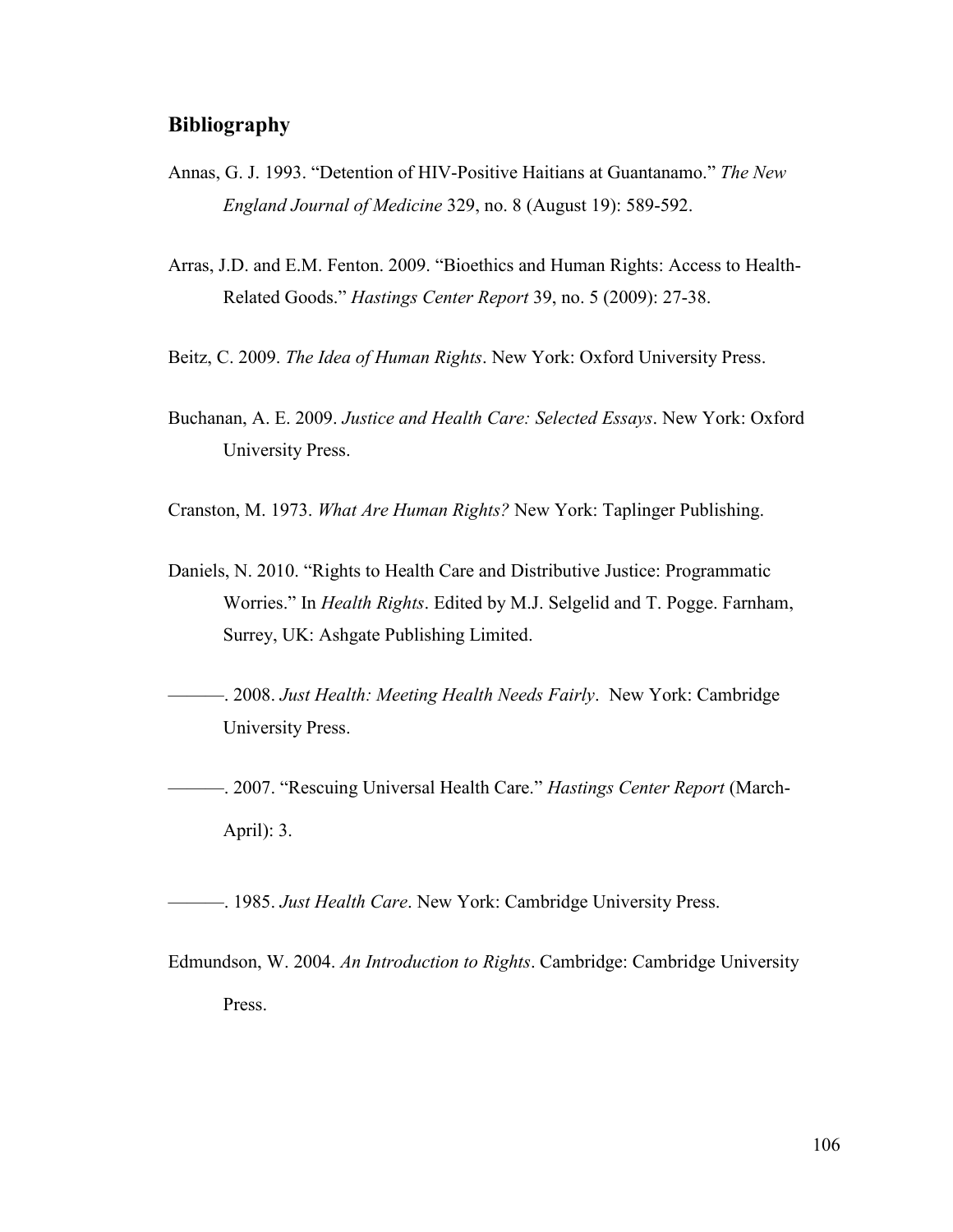Farmer, P. 2008 "Challenging Orthodoxies: The Road Ahead for Health and Human Rights." *Health and Human Rights* 10, no. 1, 5-19

———. *Pathologies of Power: Health, Human Rights, and the New War on the Poor*. Berkeley and Los Angeles: University of California Press.

———. 2004. "An Anthropology of Structural Violence." *Current Anthropology* 45, no. 3 (June): 305-325.

———. 1999. *Infections and Inequalities: The Modern Plagues*. Berkeley and Los Angeles: University of California Press.

———. 1996. "Social Inequalities and Emerging Infectious Diseases." *Perspectives* 2, no. 4 (October-December).

- Farmer, P. and J.Y. Kim. 1991. "Anthropology, Accountability, and the Prevention of AIDS." *The Journal of Sex Research* 28, no. 2 (May): 203-221.
- Farmer, P. and Nicole Gastineau. 2002. "Rethinking Health and Human Rights: Time for a Paradigm Shift." *Journal of Law, Medicine & Ethics* 3, 655-666
- Hessler, K. 2010. "Exploring the Philosophical Foundations of the Human Rights Approach to International Public Health Ethics." In *Health Rights*. Edited by M.J. Selgelid and T. Pogge. Farnham, Surrey, UK: Ashgate Publishing Limited.
- Kidder, T. 2004. *Mountains Beyond Mountains: The Quest of Dr. Paul Farmer: A Man Who Would Cure the World*. New York: Random House.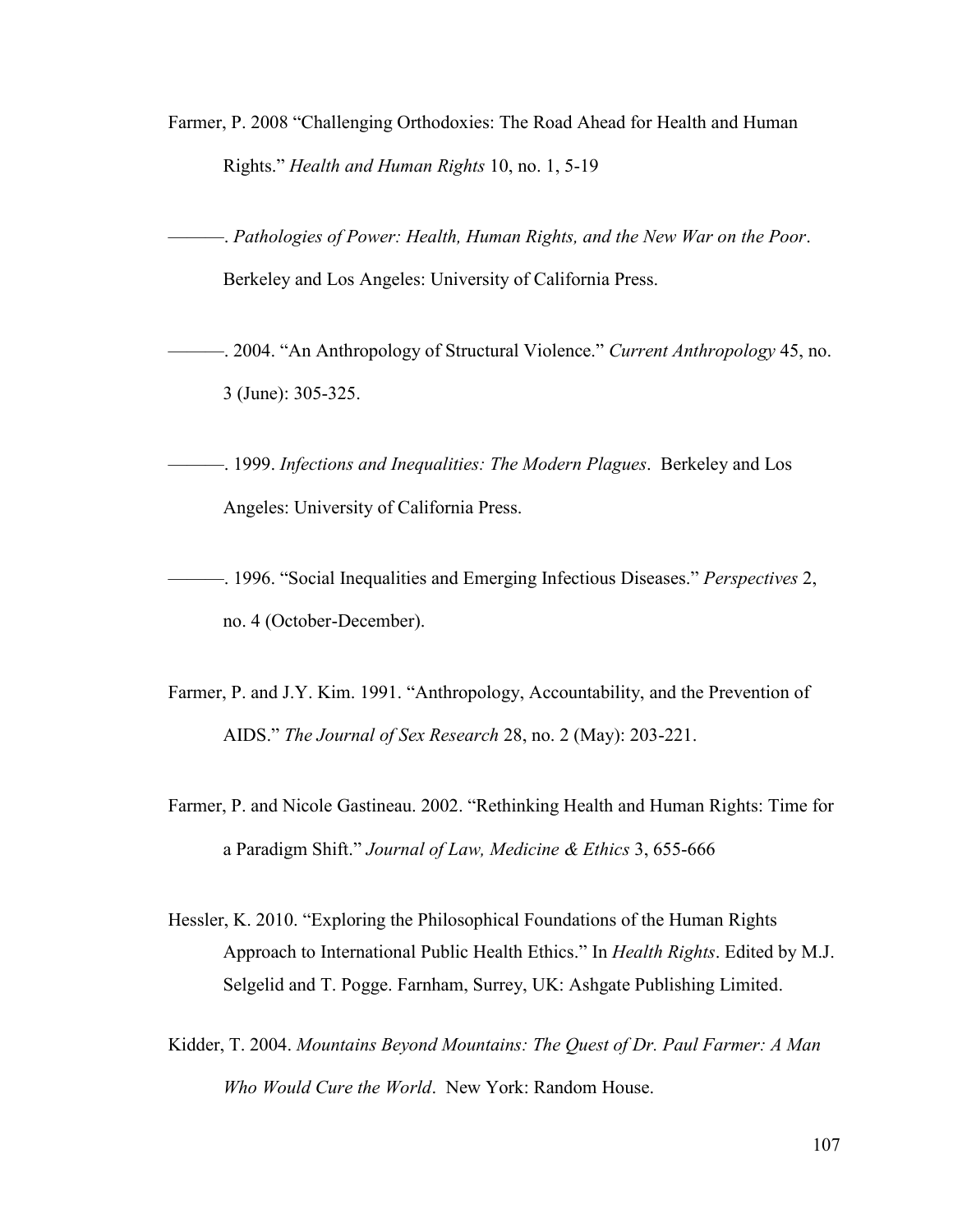- Locke, J. 1698/1995. *Treatise of Civil Government and A Letter Concerning Toleration*. Edited by C.L. Sherman. New York: Irvington.
- Mann, J.M., S. Gruskin, M.A. Grodin and G.J. Annas. 1999. *Health and Human Rights: A Reader*. New York: Routledge.
- Mann, J.M. and S. Burris. 1998. "Public Health and Human Rights." *Human Rights* 25, no. 4 (Fall): 2-5.
- Mann, J. M. and D. Tarantola, "Responding to HIV/AIDS: A Historical Perspective." *Health and Human Rights, Vol. 2, No. 4, HIV/AIDS and Human Rights. Part 1: The Roots of Vulnerability* (1998), pp. 5-8.
- Mann, J.M. 2010. " Medicine and Public Health, Ethics and Human Rights." In *Health Rights*. Edited by M.J. Selgelid and T. Pogge. Farnham, Surrey, UK: Ashgate Publishing Limited.
- ———. 1998. "AIDS and Human Rights: Where Do We Go from Here?" *Health and Human Rights* 3, no. 1, 143-149.

Mill, J.S. 1869/2008. *On Liberty*. Edited by A.S. Kahan. Boston: Debford/St. Martins.

Nussbaum, M. 2006. *Frontiers of Justice*. Boston: Harvard University Press.

Nussbaum, M. 2011. "Capabilities, Entitlements, Rights: Supplementation and Critique." *Journal of Human Development and Capabilities* 12, no. 1 (February): 23-37.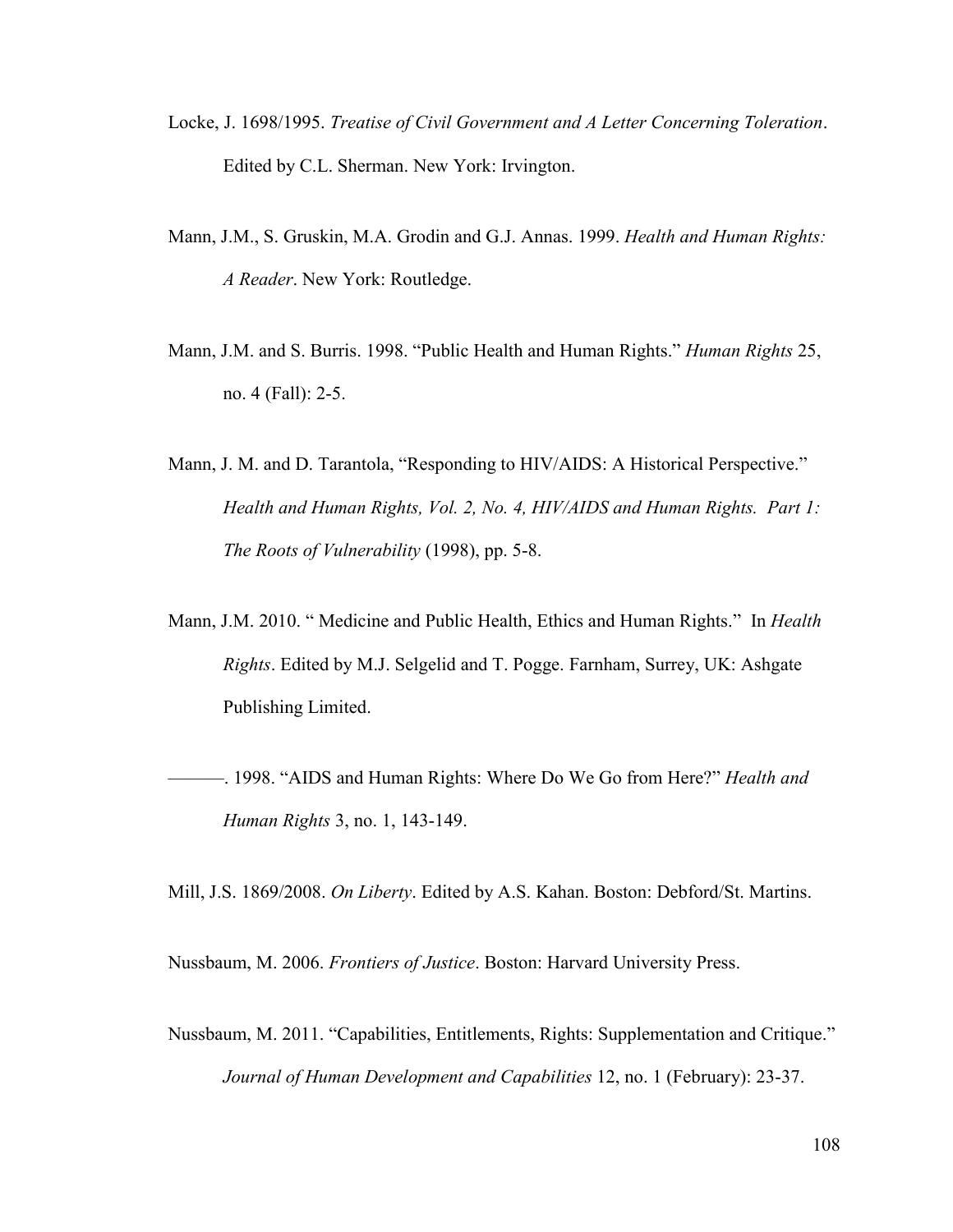O'Neill, O. 2010. "The Dark Side of Human Rights." In *Health Rights*. Edited by M.J. Selgelid and T. Pogge. Farnham, Surrey, UK: Ashgate Publishing Limited.

———. 2002. "Public Health or Clinical Ethics: Thinking beyond Borders." *Ethics and International Affairs* 16, no. 2, 35-45.

- Pogge, T. W. 2012. "The Health Impact Fund: Enhancing Justice and Efficiency in Global Health." *Journal of Human Development and Capabilities* 13, no. 4 (November): 537-559.
- ———. 2008. *World Poverty and Human Rights, Second Edition*. Cambridge, MA: Polity Press.
- ———. 2004. "Eradicating Systemic Poverty: Brief for a Global Resource Dividend." In *Social Justice*. Edited by M. Clayton and A. Williams. Oxford: Blackwell.

Rawls, J. 1993/2005. *Political Liberalism*. New York: Columbia University Press.

———. 1999. *The Law of Peoples*. Cambridge, MA: Harvard University Press.

———. 1971/2005. *A Theory of Justice*. Cambridge, MA: Belknap Press.

———. 2001. *Justice as Fairness*. Cambridge, MA: Harvard University Press.

Sen, A. 2009. *The Idea of Justice*. Cambridge, MA: Belknap Press.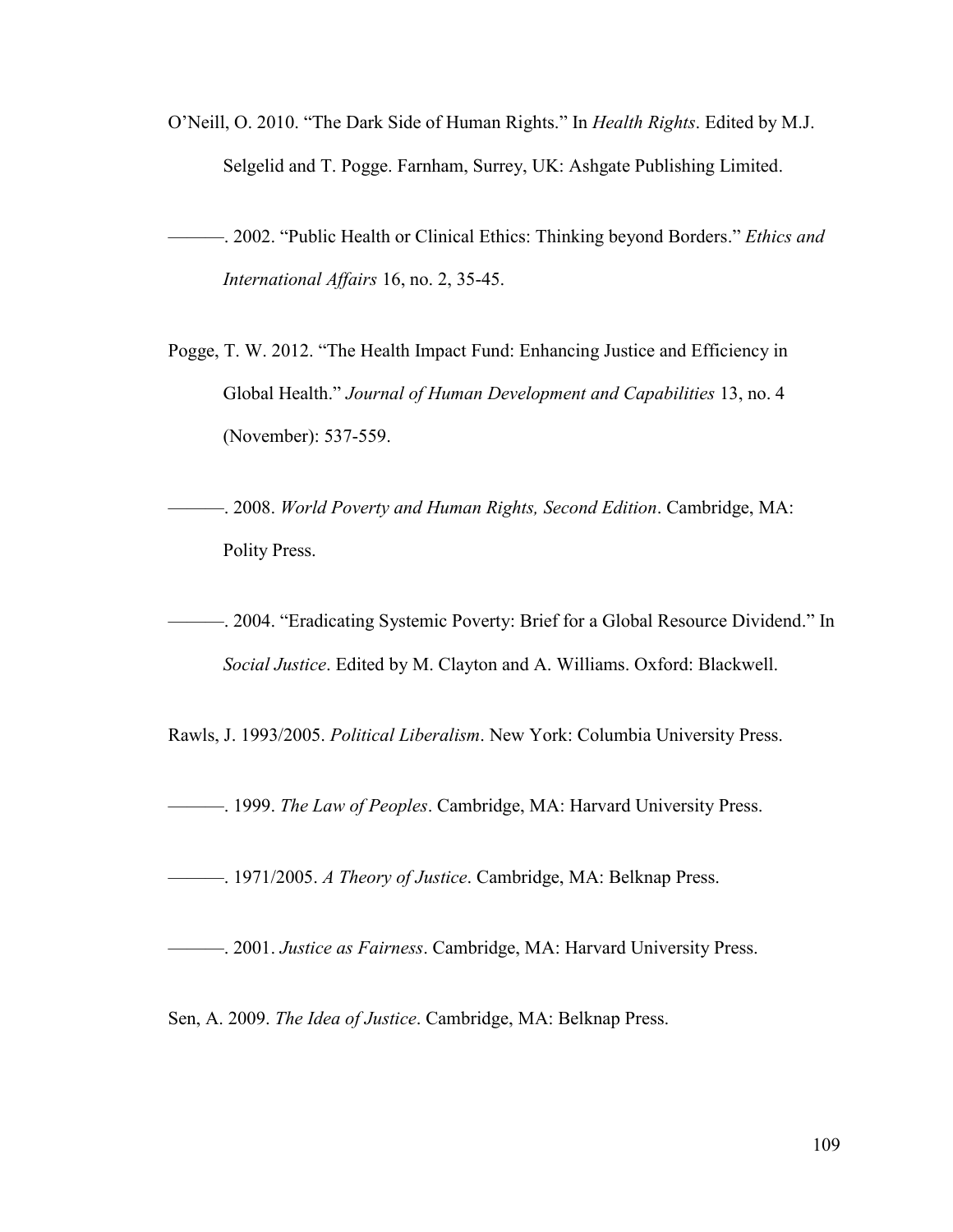———. 2010. "Why and How is Health a Human Right?" *The Lancet* 372, no. 9655 (December 13).

———. 1999. *Development as Freedom*. New York: Random House.

Shue, H. 1996. *Basic Rights: Subsistence, Affluence and U.S. Foreign Policy*. New Jersey: Princeton University Press.

———. 1988. "Mediating Duties." *Ethics* 98, no. 4 (July): 687-704.

- Sreenivasan, G. 2012. "A Human Right to Health? Some Inconclusive Scepticism." *The Aristotelian Society, Supplementary Volume* 86, 239-265.
- ———. 2002. "International Justice and Health: A Proposal." *Ethics & International Affairs* 16, no. 2, 81-90.
- ———. "Health Care and Equality of Opportunity." *Hastings Center Report* 37, no. 2 (March-April): 21-31.
- Wolff, J. 2013. "Global Justice and Health: The Basis of the Global Health Duty." In *Global Justice and Bioethics*. Edited by J. Millum and E.J. Emanuel. New York: Oxford University Press.

———. 2012a. *The Human Right to Health*. New York: W.W. Norton & Company.

———. 2012b. "The Demands of the Human Right to Health". *The Aristotelian Society Supplementary Volume* 86, 217-237.